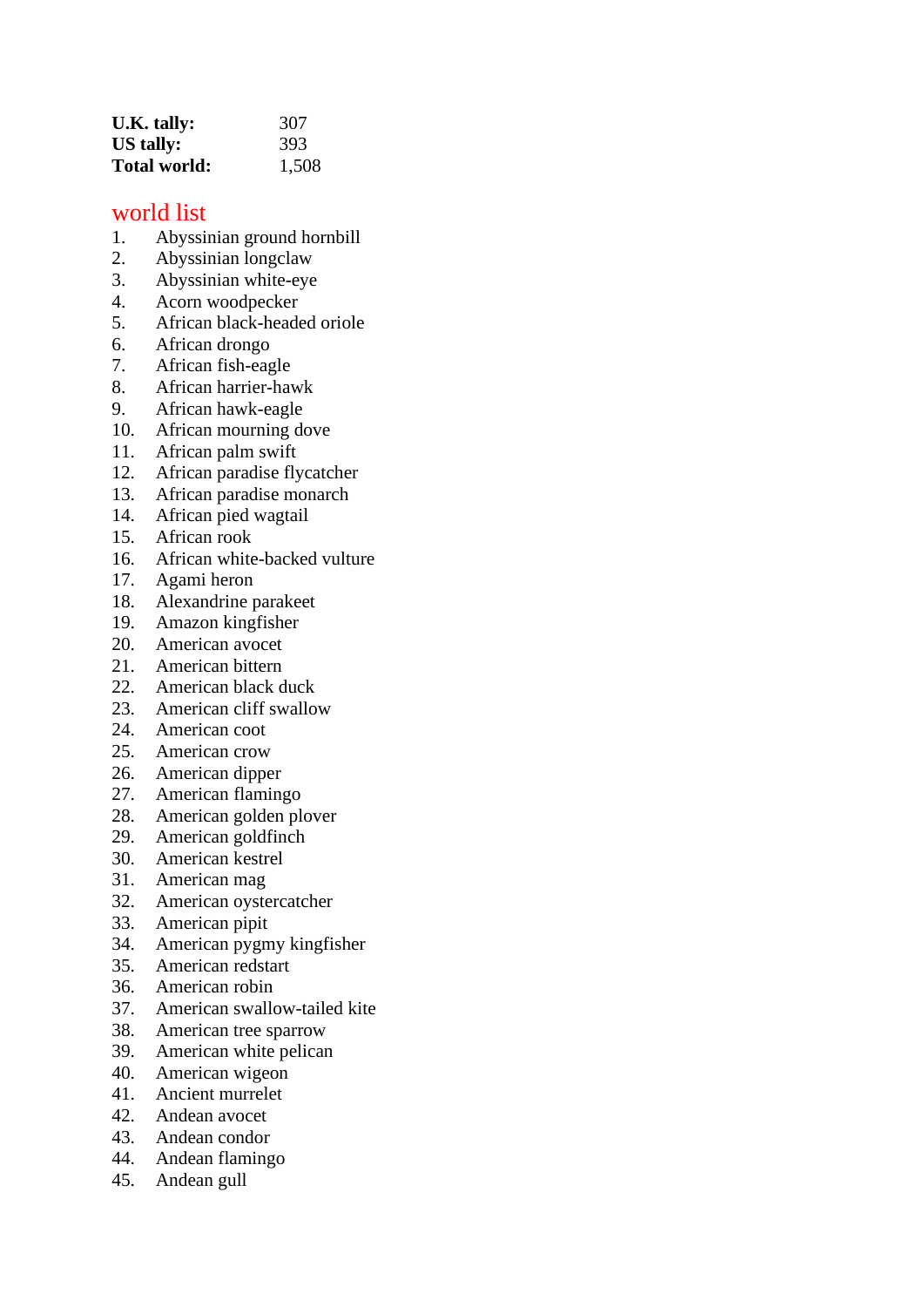- 46. Andean negrito
- 47. Andean swift
- 48. Anhinga
- 49. Antillean crested hummingbird
- 50. Antillean euphonia
- 51. Antillean mango
- 52. Antillean nighthawk
- 53. Antillean palm-swift
- 54. Aplomado falcon
- 55. Arabian bustard
- 56. Arcadian flycatcher
- 57. Arctic redpoll
- 58. Arctic skua
- 59. Arctic tern
- 60. Armenian gull
- 61. Arrow-headed warbler
- 62. Ash-throated flycatcher
- 63. Ashy-headed goose
- 64. Ashy-headed laughing thrush (endemic)
- 65. Asian black bulbul
- 66. Asian openbill
- 67. Asian palm-swift
- 68. Asian paradise flycatcher
- 69. Asian woolly-necked stork
- 70. Atlantic puffin
- 71. Augur buzzard
- 72. Austral blackbird
- 73. Austral negrito
- Austral thrush
- 75. Australasian pelican
- 76. Australasian pipit
- 77. Avocet
- 78. Azure-headed jay
- 79. Azure-winged magpie
- 80. Bahama mockingbird
- 81. Bahama woodstar
- 82. Bahama yellowthroat
- 83. Baillon's crake
- 84. Baird's sandpiper
- 85. Bald eagle
- 86. Balearic shearwater
- 87. Baltimore oriole
- 88. Bananaquit
- 89. Band-tailed pigeon
- 90. Bank myna
- 91. Barbuda warbler
- 92. Bare-eyed pigeon
- 93. Bare-faced ibis
- 94. Bare-throated tiger-heron
- 95. Bar-headed goose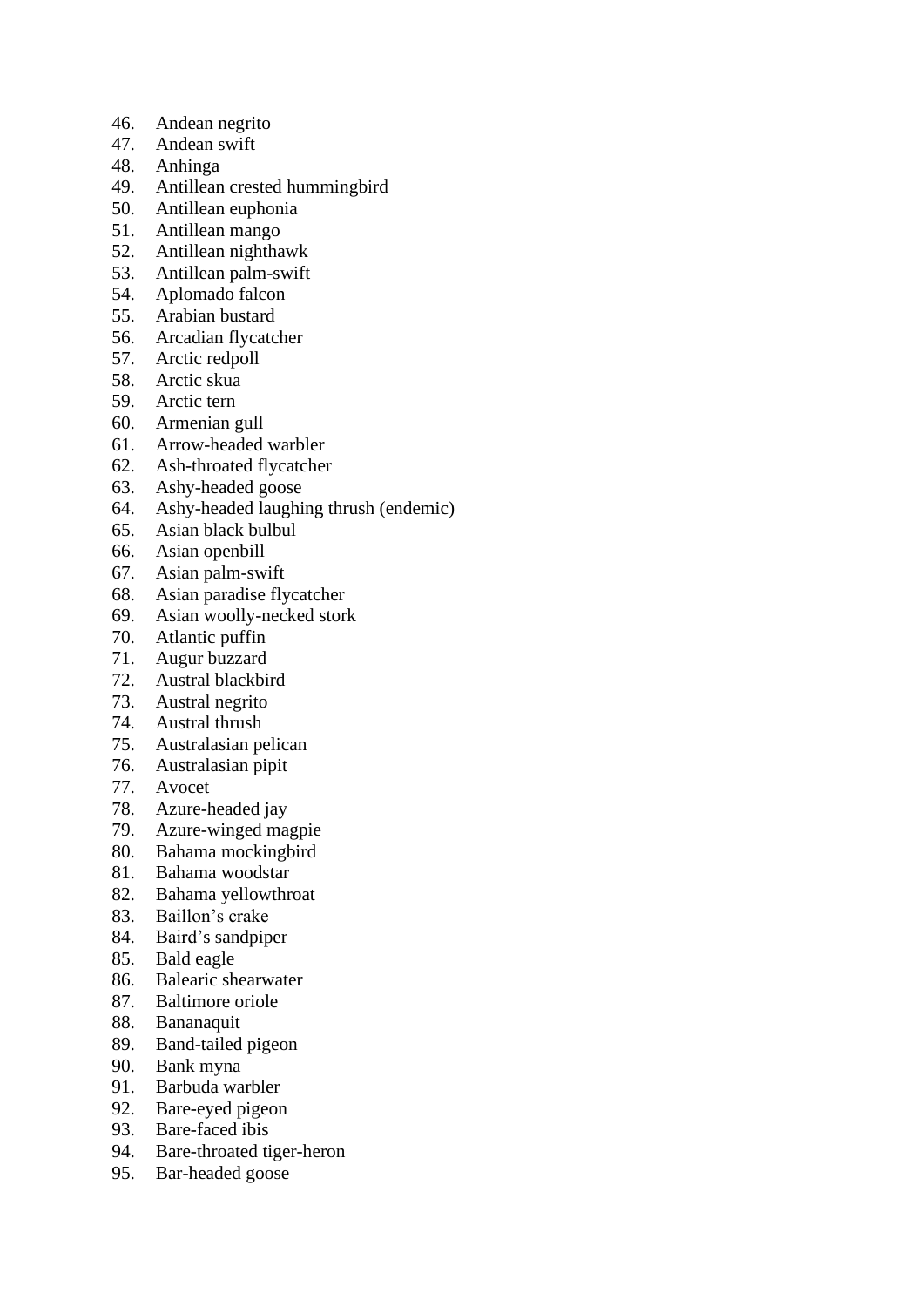- 96. Barn owl
- 97. Barn swallow
- 98. Barnacle goose
- 99. Barred buttonquail
- 100. Barred owl
- 101. Barred warbler
- 102. Barrow's goldeneye
- 103. Bar-tailed godwit
- 104. Bar-winged cinclodes
- 105. Bat falcon
- 106. Bay wren
- 107. Bay-breasted warbler
- 108. Bearded tit (reedling)
- 109. Belted kingfisher
- 110. Berylline hummingbird
- 111. Bewick's swan
- 112. Bicoloured wren
- 113. Bimaculated lark
- 114. Black currawong
- 115. Black eagle
- 116. Black guillemot
- 117. Black kite
- 118. Black oystercatcher
- 119. Black phoebe
- 120. Black redstart
- 121. Black skimmer
- 122. Black stork
- 123. Black swan
- 124. Black swift
- 125. Black tern
- 126. Black vulture
- 127. Black-and-white monjita
- 128. Black-and-white warbler
- 129. Black-and-yellow silky flycatcher
- 130. Black-bellied sandgrouse
- 131. Black-bellied whistling duck
- 132. Black-billed wood-hoopoe
- 133. Black-browed reed-warbler
- 134. Blackburnian warbler
- 135. Blackcap
- 136. Black-capped chickadee
- 137. Black-capped donacobious
- 138. Black-cheeked woodpecker
- 139. Black-chested buzzard-eagle
- 140. Black-chested jay
- 141. Black-chinned hummingbird
- 142. Black-chinned siskin
- 143. Black-collared hawk
- 144. Black-collared starling
- 145. Black-cowled oriole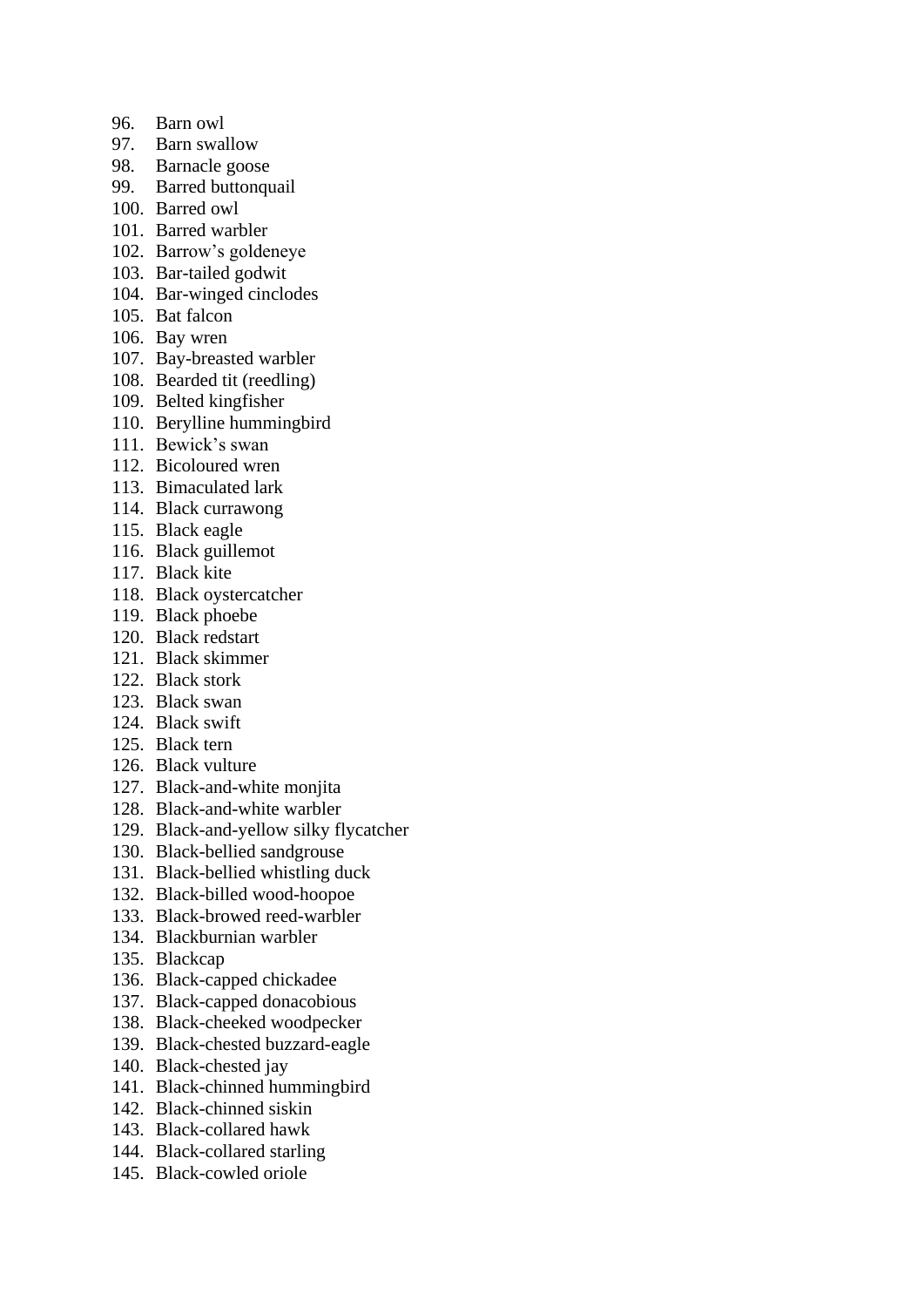- 146. Black-crested bulbul
- 147. Black-crowned night heron
- 148. Black-crowned palm-tanager
- 149. Black-eared kite
- 150. Black-eared wheatear
- 151. Black-faced antthrush
- 152. Black-faced bunting
- 153. Black-faced grassquit
- 154. Black-faced ibis
- 155. Black-fronted piping-guan
- 156. Black-headed grosbeak
- 157. Black-headed gull
- 158. Black-headed heron
- 159. Black-headed ibis
- 160. Black-headed oriole
- 161. Black-headed saltator
- 162. Black-headed tody flycatcher
- 163. Black-headed weaver
- 164. Black-hooded sierra-finch
- 165. Black-naped monarch
- 166. Black-naped oriole
- 167. Black-necked grebe
- 168. Black-necked swan
- 169. Blackpoll warbler
- 170. Blackstart
- 171. Black-striped sparrow
- 172. Black-tailed godwit
- 173. Black-throated blue warbler
- 174. Black-throated diver
- 175. Black-throated green warbler
- 176. Black-throated grey warbler
- 177. Black-throated laughingthrush
- 178. Black-throated mango
- 179. Black-throated sparrow
- 180. Black-throated thrush
- 181. Black-throated trogon
- 182. Black-whiskered bulbul
- 183. Black-whiskered vireo
- 184. Black-winged kite
- 185. Black-winged lovebird
- 186. Black-winged stilt
- 187. Blue grosbeak
- 188. Blue ground-dove
- 189. Blue jay
- 190. Blue magpie
- 191. Blue rock thrush
- 192. Blue tit
- 193. Blue-and-yellow tanager
- 194. Blue-black grassquit
- 195. Blue-black grosbeak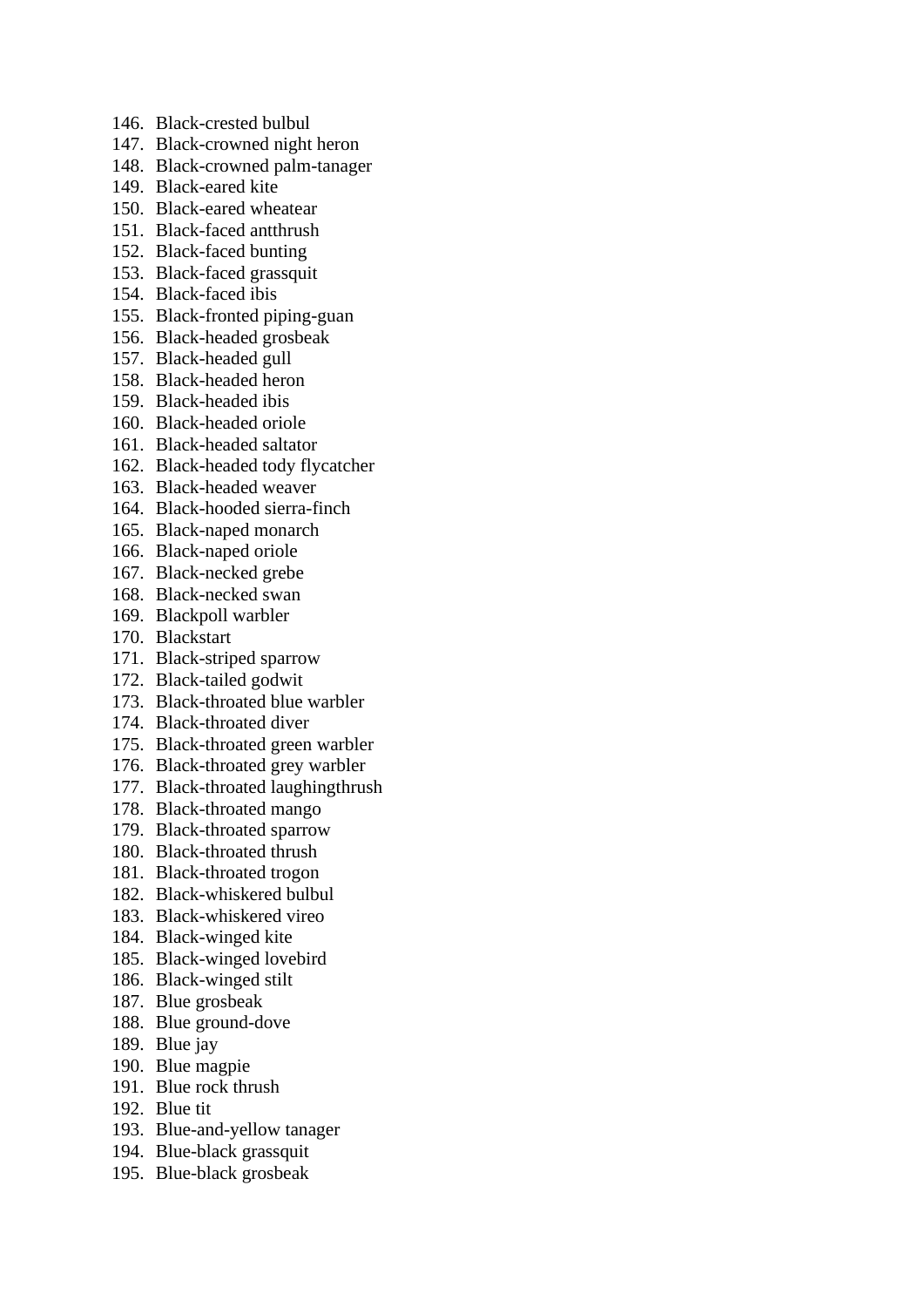- 196. Blue-breasted bee-eater
- 197. Blue-cheeked bee-eater
- 198. Blue-crowned motmot
- 199. Blue-faced malkoha
- 200. Blue-grey gnatcatcher
- 201. Blue-grey tanager
- 202. Blue-headed vireo
- 203. Blue-naped mousebird
- 204. Blue-tailed bee-eater
- 205. Blue-tailed emerald
- 206. Bluethroat
- 207. Blue-winged goose
- 208. Blue-winged macaw
- 209. Blue-winged teal
- 210. Blue-winged warbler
- 211. Boat-billed flycatcher
- 212. Boat-billed heron
- 213. Boat-tailed grackle
- 214. Bobolink
- 215. Bohemian waxwing
- 216. Bonaparte's gull
- 217. Bonelli's eagle
- 218. Booted eagle
- 219. Booted warbler
- 220. Brahminy kite
- 221. Brambling
- 222. Brant
- 223. Brazilian teal
- 224. Brent goose
- 225. Brewer's blackbird
- 226. Brewer's sparrow
- 227. Bridled quail-dove
- 228. Bright-rumped attila
- 229. Bristle-crowned starling
- 230. Broad-billed tody
- 231. Broad-tailed hummingbird
- 232. Broad-winged hawk
- 233. Bronzed cowbird
- 234. Bronze-tailed plumeleteer
- 235. Bronze-winged jacana
- 236. Bronzy hermit
- 237. Brown booby
- 238. Brown creeper
- 239. Brown dipper
- 240. Brown jay
- 241. Brown noddy
- 242. Brown parisoma
- 243. Brown pelican
- 244. Brown scrubwren
- 245. Brown shrike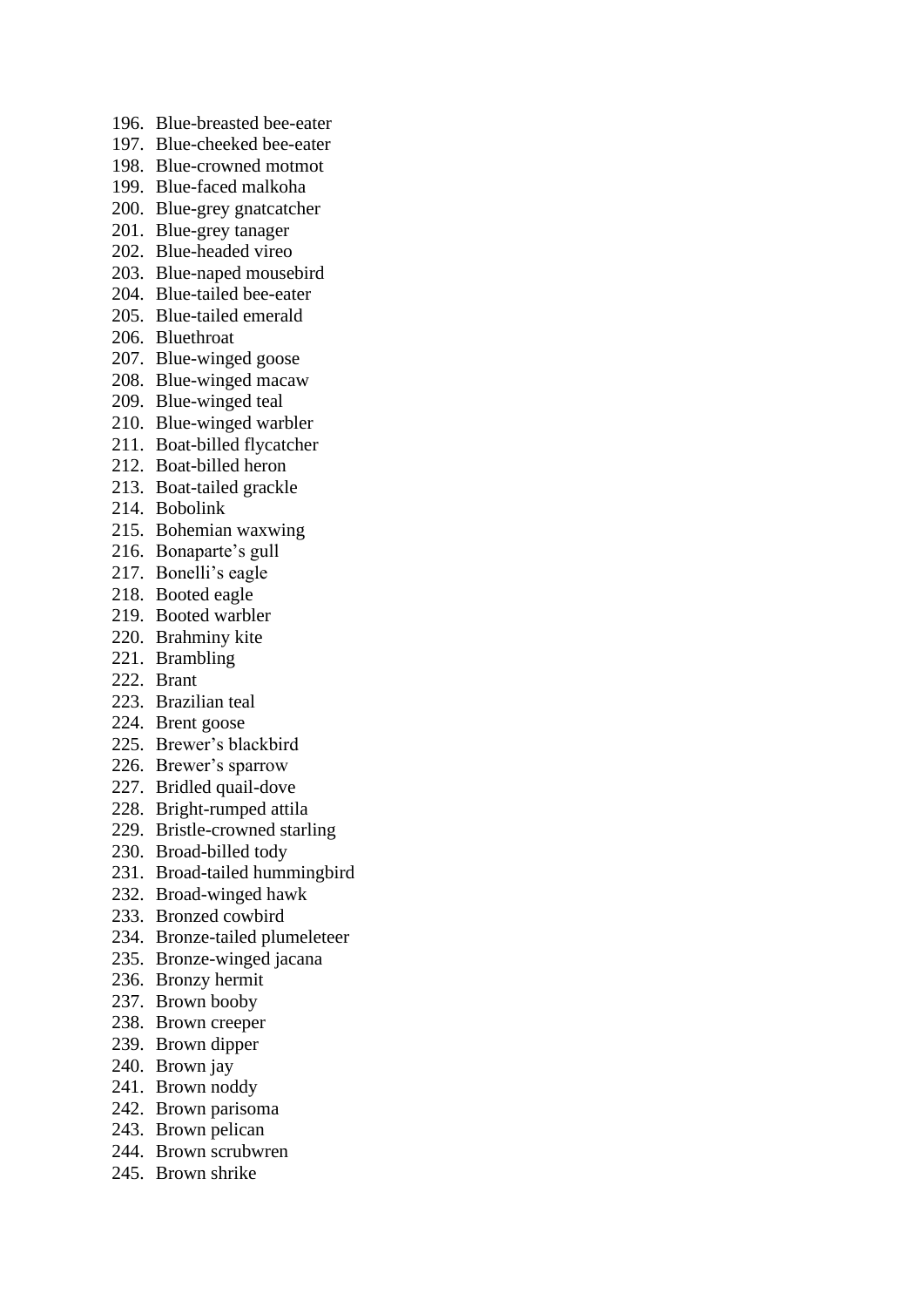- 246. Brown skua
- 247. Brown snake-eagle
- 248. Brown thrasher
- 249. Brown-and-yellow marshbird
- 250. Brown-backed mockingbird
- 251. Brown-breasted flycatcher
- 252. Brown-capped babbler
- 253. Brown-chested martin
- 254. Brown-crested flycatcher
- 255. Brown-eared bulbul
- 256. Brown-headed barbet
- 257. Brown-headed cowbird
- 258. Brown-hooded gull
- 259. Brown-hooded parrot
- 260. Brown-necked raven
- 261. Brown-rumped seedeater
- 262. Brown-throated parakeet
- 263. Brunnich's guillemot
- 264. Buff-bellied pipit
- 265. Buff-breasted sandpiper
- 266. Bufflehead
- 267. Buff-necked ibis
- 268. Buff-throated foliage-gleaner
- 269. Bull-headed shrike
- 270. Bullock's oriole
- 271. Burrowing owl
- 272. Burrowing parrot
- 273. Cackling goose
- 274. Cactus wren
- 275. California gnatcatcher
- 276. California gull
- 277. California quail
- 278. Calliope hummingbird
- 279. Canada goose
- 280. Canada warbler
- 281. Canary-winged finch
- 282. Canivet's emerald
- 283. Canvasback
- 284. Canyon wren
- 285. Cape May warbler
- 286. Caribbean dove
- 287. Caribbean elaenia
- 288. Caribbean grackle
- 289. Caribbean martin
- 290. Carolina chickadee
- 291. Carolina wren
- 292. Carrion crow
- 293. Caspian gull
- 294. Caspian tern
- 295. Cassin's vireo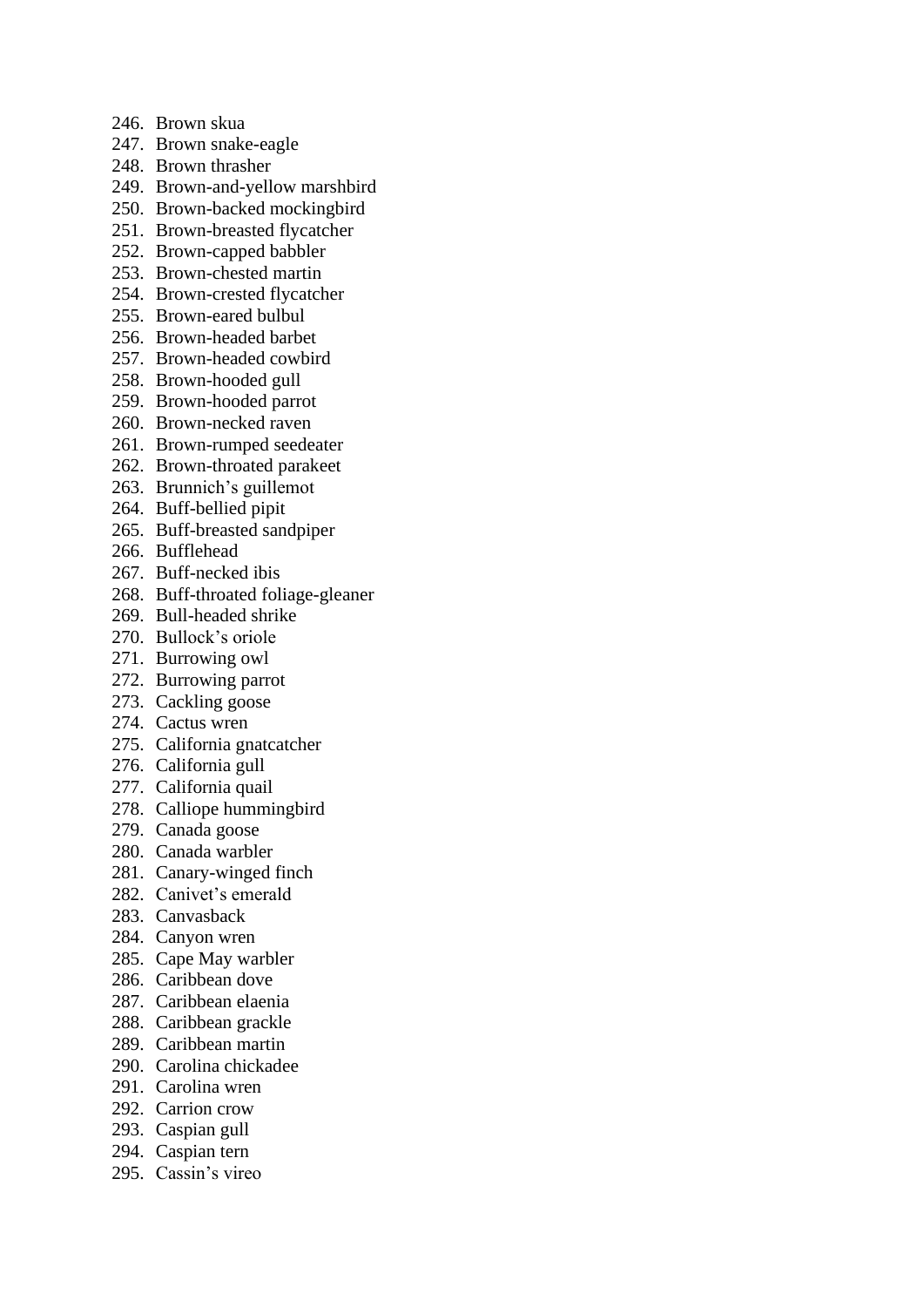- 296. Cattle egret
- 297. Cattle tyrant
- 298. Cave swallow
- 299. Cayman parrot
- 300. Cedar waxwing
- 301. Cerulean warbler
- 302. Cetti's warbler
- 303. Ceylon frogmouth
- 304. Ceylon rufous babbler
- 305. Ceylon woodshrike
- 306. Chaffinch
- 307. Chalk-browed mockingbird
- 308. Chestnut bulbul
- 309. Chestnut piculet
- 310. Chestnut sparrow
- 311. Chestnut-backed chickadee
- 312. Chestnut-bellied sandgrouse
- 313. Chestnut-coloured woodpecker
- 314. Chestnut-headed oropendula
- 315. Chestnut-mandibled toucan
- 316. Chestnut-naped francolin
- 317. Chestnut-sided warbler
- 318. Chiguanco thrush
- 319. Chilean flamingo
- 320. Chilean flicker
- 321. Chilean giant hummingbird
- 322. Chilean mockingbird
- 323. Chilean swallow
- 324. Chiloé wigeon
- 325. Chimango caracara
- 326. Chimney swift
- 327. Chinese bulbul
- 328. Chinese pond-heron
- 329. Chipping sparrow
- 330. Chotoy spinetail
- 331. Chough
- 332. Chukar
- 333. Cinereous tit
- 334. Cinnamon bittern
- 335. Cinnamon teal
- 336. Cinnamon-bellied ground-tyrant
- 337. Cinnamon-chested bee-eater
- 338. Cirl bunting
- 339. Clamorous reed warbler
- 340. Clapper rail
- 341. Clark's nutcracker
- 342. Clay-coloured robin
- 343. Clay-coloured sparrow
- 344. Coal tit
- 345. Cocoa thrush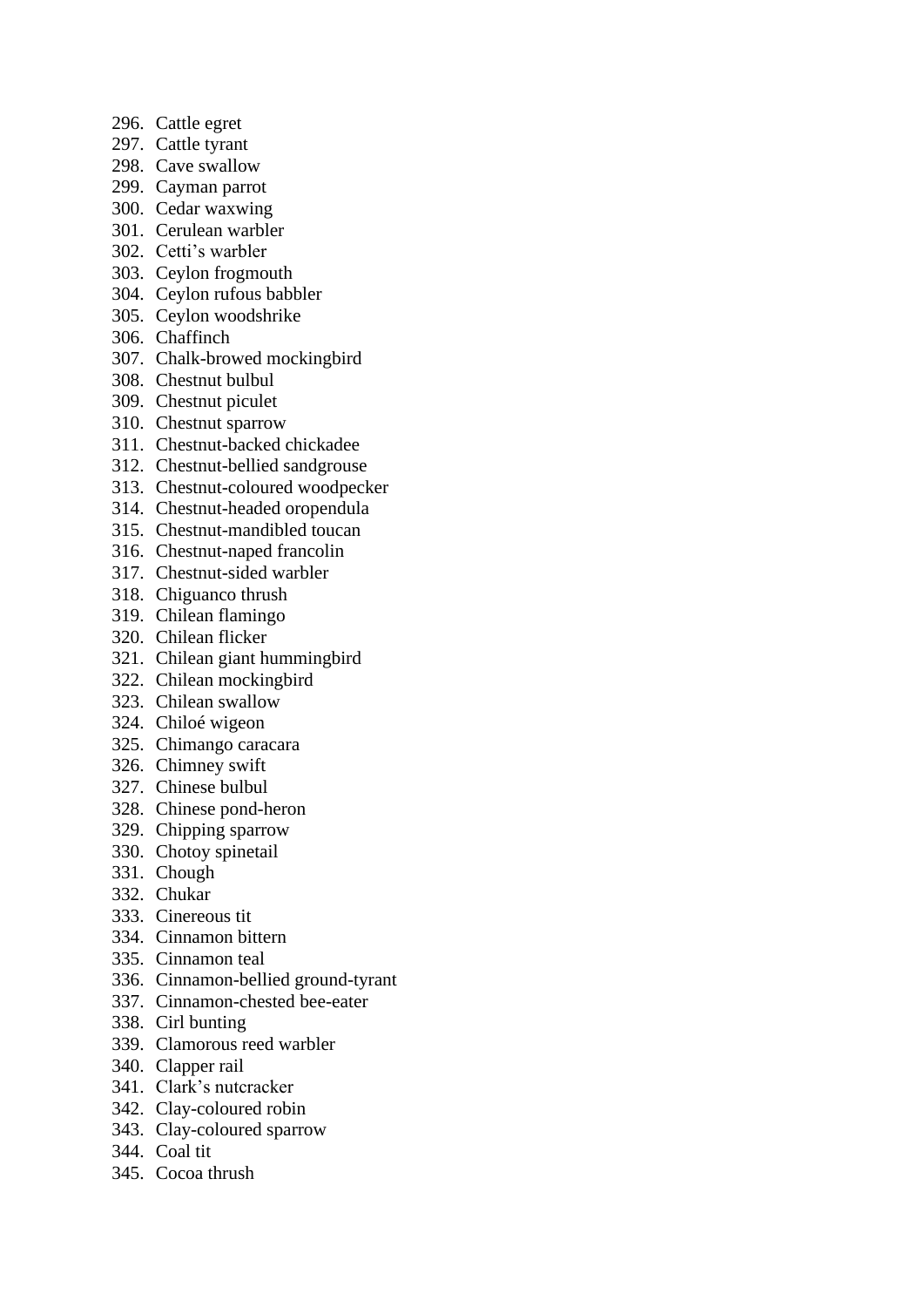- 346. Cocoi heron
- 347. Collared aracari
- 348. Collared crow
- 349. Collared treepie
- 350. Common black hawk
- 351. Common blackbird
- 352. Common bronzewing
- 353. Common bulbul
- 354. Common bullfinch
- 355. Common bush tanager
- 356. Common buzzard
- 357. Common camaroptera
- 358. Common chiffchaff
- 359. Common coot
- 360. Common crossbill
- 361. Common cuckoo
- 362. Common fiscal
- 363. Common goldeneye
- 364. Common grackle
- 365. Common grasshopper warbler
- 366. Common greenshank
- 367. Common ground-dove
- 368. Common gull
- 369. Common iora
- 370. Common kestrel
- 371. Common kingfisher
- 372. Common linnet
- 373. Common moorhen
- 374. Common myna
- 375. Common nighthawk
- 376. Common nightingale
- 377. Common parauque
- 378. Common pochard
- 379. Common poorwill
- 380. Common raven
- 381. Common redpoll
- 382. Common redshank
- 383. Common redstart
- 384. Common sandpiper
- 385. Common scoter
- 386. Common shelduck
- 387. Common snipe
- 388. Common spoonbill
- 389. Common swift
- 390. Common tailorbird
- 391. Common tern
- 392. Common tody-flycatcher
- 393. Common whitethroat
- 394. Common wood pigeon
- 395. Common yellowthroat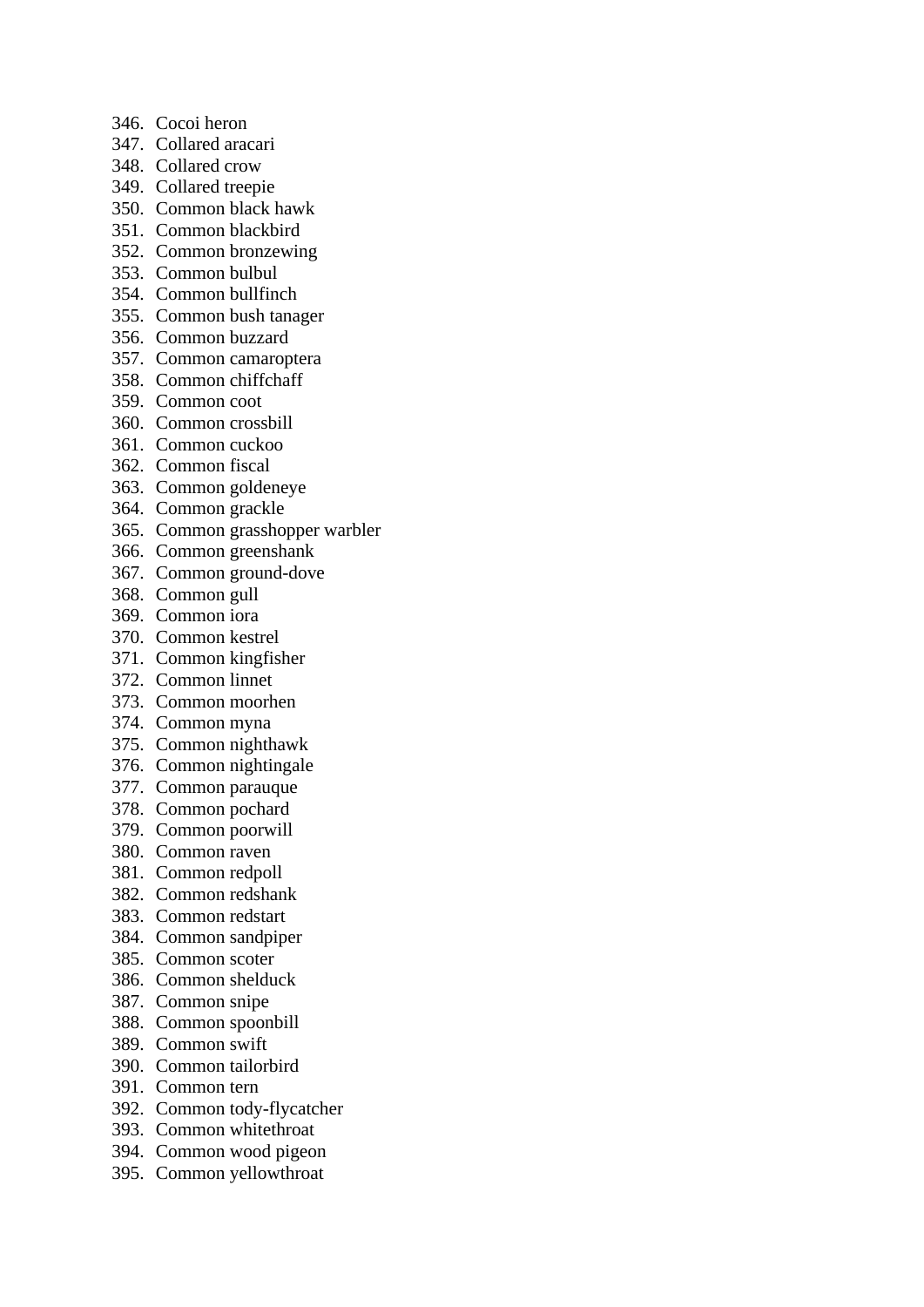- 396. Connecticut warbler
- 397. Copper's hawk
- 398. Coppersmith barbet
- 399. Cormorant
- 400. Corn bunting
- 401. Corncrake
- 402. Cory's shearwater
- 403. Coscoroba swan
- 404. Crag martin
- 405. Creamy-bellied thrush
- 406. Crescent honeyeater
- 407. Crested bobwhite
- 408. Crested caracara
- 409. Crested drongo
- 410. Crested duck
- 411. Crested finchbill
- 412. Crested francolin
- 413. Crested guan
- 414. Crested lark
- 415. Crested orependula
- 416. Crested serpent-eagle
- 417. Crested treeswift
- 418. Crimson rosella
- 419. Crimson-backed tanager
- 420. Crimson-crested woodpecker
- 421. Crimson-fronted parakeet
- 422. Crow-billed drongo
- 423. Cuban blackbird
- 424. Cuban bullfinch
- 425. Cuban crow
- 426. Cuban emerald
- 427. Cuban grassquit
- 428. Cuban green woodpecker
- 429. Cuban martin
- 430. Cuban pewee
- 431. Cuban tody
- 432. Cuban trogon
- 433. Curlew sandpiper
- 434. D'Orbigny's chat-tyrant
- 435. Dark-eyed junco
- 436. Dark-fronted babbler
- 437. Dark-necked tailorbird
- 438. Daurian redstart
- 439. Dead Sea sparrow
- 440. Desert lark
- 441. Desert warbler
- 442. Desert wheatear
- 443. Dolphin gull
- 444. Dotterel
- 445. Dot-winged antwren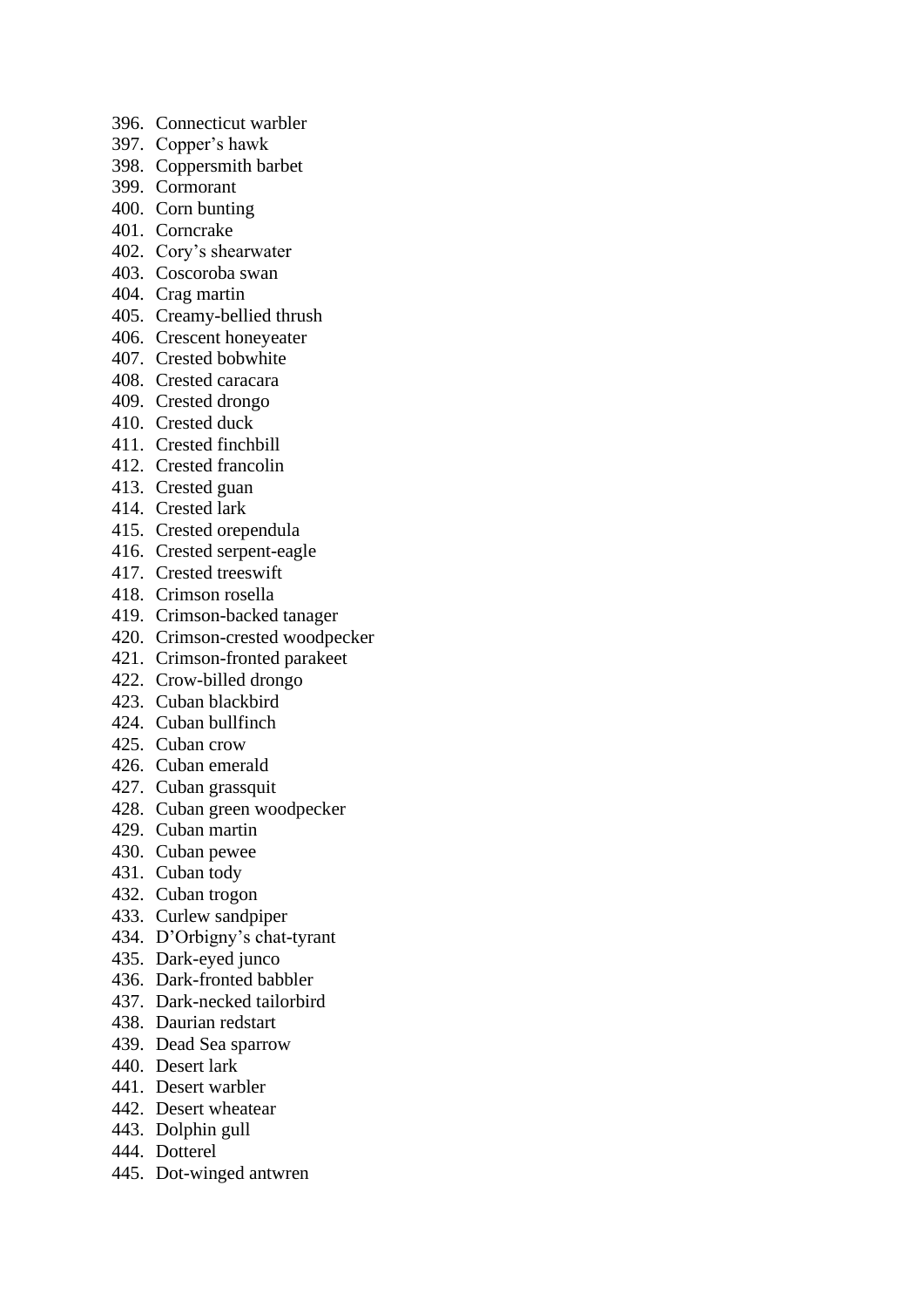- 446. Double-collared seedeater
- 447. Double-crested cormorant
- 448. Downy woodpecker
- 449. Dunlin
- 450. Dunnock
- 451. Dusky antbird
- 452. Dusky flycatcher
- 453. Dusky robin
- 454. Dusky thrush
- 455. Dusky warbler
- 456. Dusky-capped flycatcher
- 457. Eared dove
- 458. Eastern black redstart
- 459. Eastern bluebird
- 460. Eastern great tit
- 461. Eastern kingbird
- 462. Eastern meadowlark
- 463. Eastern screech owl
- 464. Eastern spot-billed duck
- 465. Eastern spotted dove
- 466. Eastern towhee
- 467. Eastern wood-pewee
- 468. Eastern yellow wagtail
- 469. Egyptian goose
- 470. Eider
- 471. Elegant crested-tinamou
- 472. Elegant euphonia
- 473. Eleonora's falcon
- 474. Emerald toucanet
- 475. Ethiopian siskin
- 476. Eurasian collared dove
- 477. Eurasian crane
- 478. Eurasian curlew
- 479. Eurasian hobby
- 480. Eurasian jackdaw
- 481. Eurasian jay
- 482. Eurasian oystercatcher
- 483. Eurasian reed warbler
- 484. Eurasian siskin
- 485. Eurasian sparrowhawk
- 486. Eurasian starling
- 487. Eurasian teal
- 488. Eurasian tree sparrow
- 489. Eurasian treecreeper
- 490. Eurasian wigeon
- 491. Eurasian woodcock
- 492. European bee-eater
- 493. European golden plover
- 494. European goldfinch
- 495. European greenfinch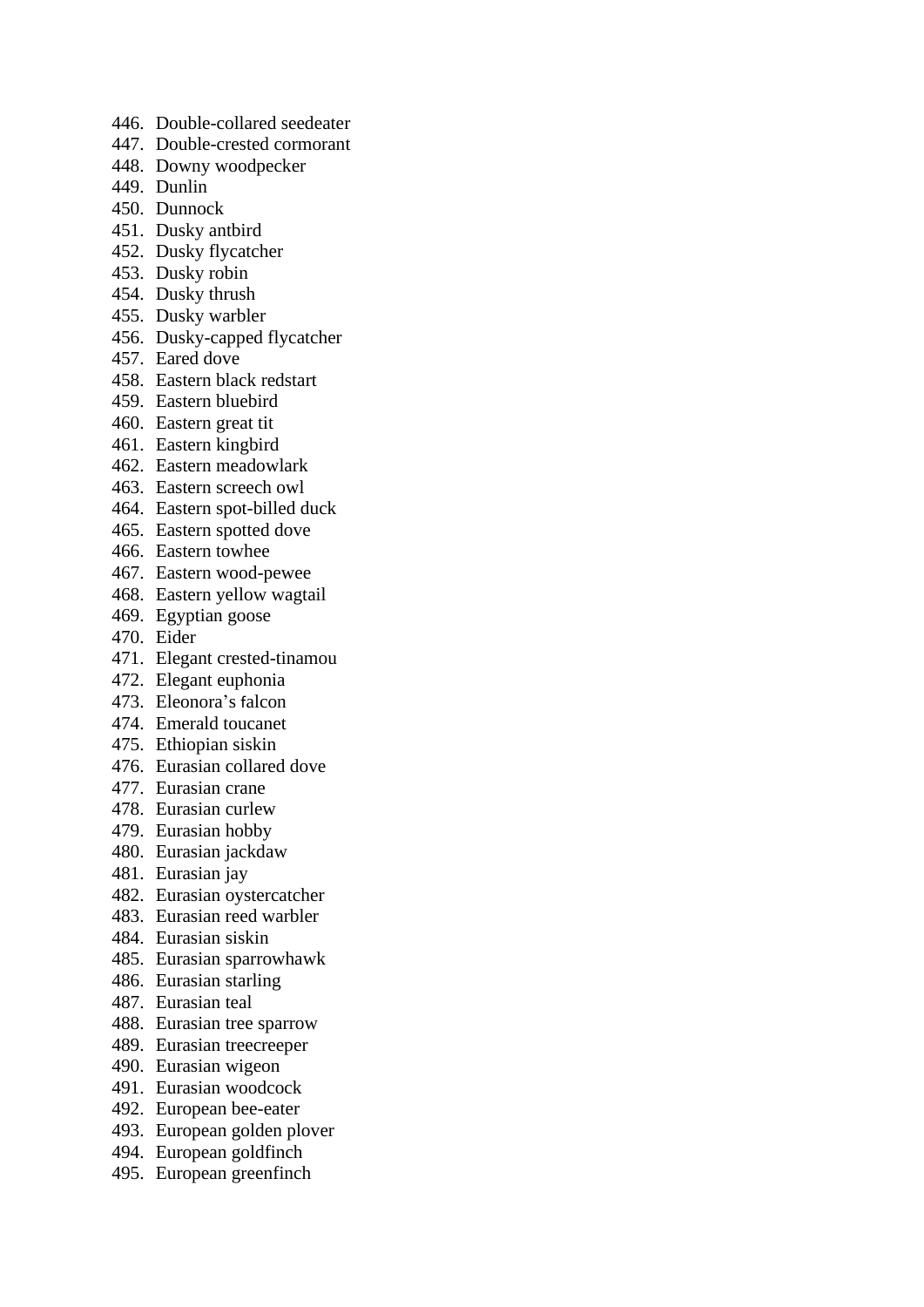- 496. European nightjar
- 497. European robin
- 498. European roller
- 499. European starling
- 500. European storm petrel
- 501. European turtle dove
- 502. Evening grosbeak
- 503. Evermann's redstart
- 504. Eyebrowed thrush
- 505. Eye-ringed flatbill
- 506. Fan-tailed raven
- 507. Fasciated antshrike
- 508. Fascinated tiger heron
- 509. Ferruginous duck
- 510. Field flicker
- 511. Field wren
- 512. Fieldfare
- 513. Firecrest
- 514. Fire-eyed diucón
- 515. Firewood-gatherer
- 516. Fish crow
- 517. Flame robin
- 518. Flame-coloured tanager
- 519. Flame-throated warbler
- 520. Forest wagtail
- 521. Fork-tailed flycatcher
- 522. Fork-tailed sunbird
- 523. Forster's tern
- 524. Fox sparrow
- 525. Fox-kestrel
- 526. Fulvous whistling-duck
- 527. Fulvous-vented euphonia
- 528. Gadwall
- 529. Galah
- 530. Gambel's quail
- 531. Gannet
- 532. Garden warbler
- 533. Garganey
- 534. Giant cowbird
- 535. Giant kingbird
- 536. Giant wood-rail
- 537. Gila woodpecker
- 538. Gilded flicker
- 539. Glaucous gull
- 540. Glaucous-winged gull
- 541. Glittering-bellied emerald
- 542. Glossy ibis
- 543. Goldcrest
- 544. Golden-bellied flycatcher
- 545. Golden-breasted starling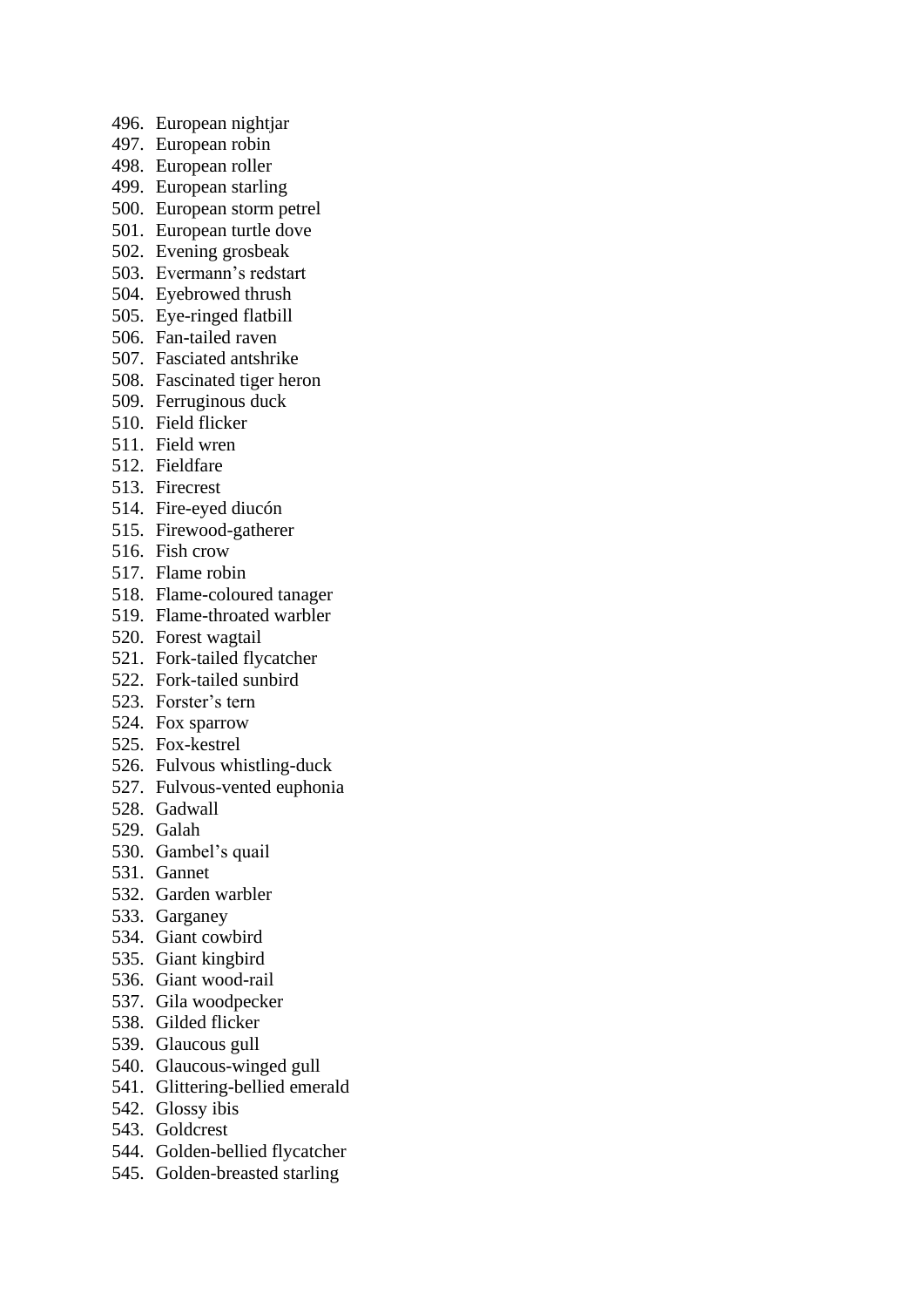- 546. Golden-breasted woodpecker
- 547. Golden-collared manakin
- 548. Golden-crowned kinglet
- 549. Golden-crowned sparrow
- 550. Golden eagle
- 551. Golden-fronted woodpecker
- 552. Golden-hooded tanager
- 553. Golden parrotbill
- 554. Golden-spotted ground-dove
- 555. Golden-winged cacique
- 556. Golden-winged warbler
- 557. Goosander
- 558. Grace's warbler
- 559. Graceful prinia
- 560. Great bittern
- 561. Great black-backed gull
- 562. Great blue heron
- 563. Great bustard
- 564. Great cormorant
- 565. Great crested grebe
- 566. Great egret
- 567. Great grebe
- 568. Great grey shrike
- 569. Great horned owl
- 570. Great kiskadee
- 571. Great northern diver
- 572. Great reed warbler
- 573. Great shearwater
- 574. Great skua
- 575. Great spotted woodpecker
- 576. Great tinamou
- 577. Great tit
- 578. Great white pelican
- 579. Great-crested flycatcher
- 580. Greater Antillean grackle
- 581. Greater blue-eared glossy starling
- 582. Greater coucal
- 583. Greater flameback
- 584. Greater flamingo
- 585. Greater rhea
- 586. Greater roadrunner
- 587. Greater sand plover
- 588. Greater spotted eagle
- 589. Greater thornbird
- 590. Greater white-fronted goose
- 591. Greater yellowlegs
- 592. Great-tailed grackle
- 593. Green-backed tit
- 594. Green bee-eater
- 595. Green hermit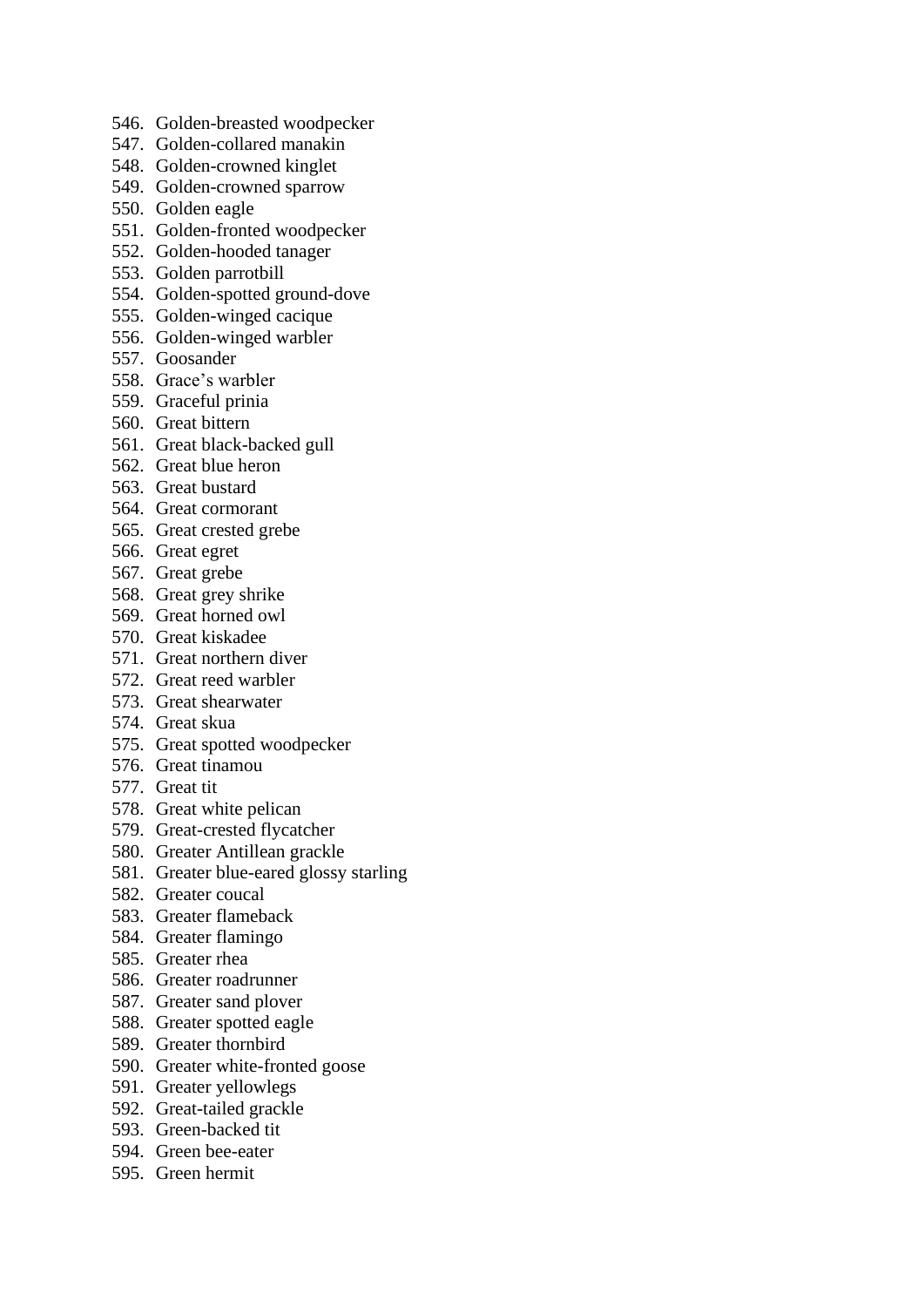- 596. Green heron
- 597. Green honeycreeper
- 598. Green imperial-pigeon
- 599. Green jay
- 600. Green kingfisher
- 601. Green parakeet
- 602. Green sandpiper
- 603. Green violet-ear
- 604. Green woodpecker
- 605. Green-backed firecrown
- 606. Green-backed heron
- 607. Green-backed sparrow
- 608. Green-billed coucal
- 609. Green-breasted mango
- 610. Green-crowned brilliant
- 611. Green-headed tanager
- 612. Green-throated carib
- 613. Green-winged saltator
- 614. Green-winged teal
- 615. Grenada flycatcher
- 616. Grey-backed shrike
- 617. Grey catbird
- 618. Grey francolin
- 619. Grey go-away bird
- 620. Grey hawk
- 621. Grey-headed swamphen
- 622. Grey heron
- 623. Grey hornbill
- 624. Grey hypocolius
- 625. Grey jay
- 626. Grey kingbird
- 627. Grey partridge
- 628. Grey phalarope
- 629. Grey plover
- 630. Grey shrike-thrush
- 631. Grey thrasher
- 632. Grey treepie
- 633. Grey trembler
- 634. Grey vireo
- 635. Grey wagtail
- 636. Grey woodpecker
- 637. Grey-breasted martin
- 638. Grey-breasted prinia
- 639. Grey-breasted seedsnipe
- 640. Grey-breasted wood wren
- 641. Grey-capped emerald dove
- 642. Grey-cheeked thrush
- 643. Grey-crowned palm-tanager
- 644. Grey-crowned rosy finch
- 645. Grey-headed batis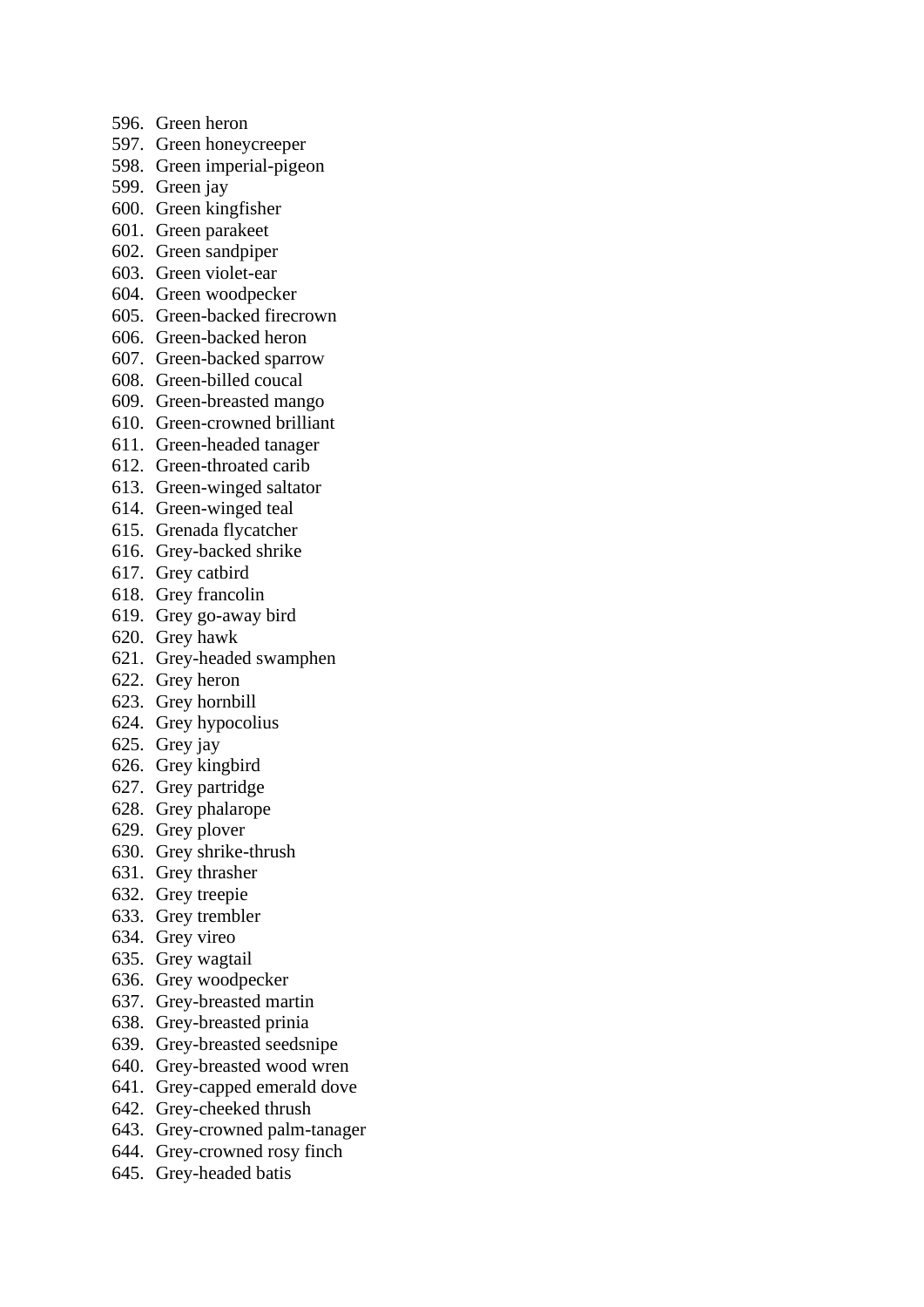- 646. Grey-headed chacalaca
- 647. Grey-headed fish-eagle
- 648. Grey-headed gull
- 649. Grey-headed sparrow
- 650. Grey-headed swamphen
- 651. Grey-hooded sierra-finch
- 652. Greyish saltator
- 653. Greylag goose
- 654. Grey-necked wood-rail
- 655. Griffon vulture
- 656. Groove-billed ani
- 657. Groundscraper thrush
- 658. Guillemot
- 659. Guira cuckoo
- 660. Gull-billed tern
- 661. Hairy woodpecker
- 662. Hamerkop
- 663. Hammond's flycatcher
- 664. Harlequin duck
- 665. Harris's hawk
- 666. Hawaiian coot
- 667. Hawaiian duck
- 668. Hawaiian stilt
- 669. Hawfinch
- 670. Heermann's gull
- 671. Helmeted guineafowl
- 672. Hemprich's hornbill
- 673. Hen harrier
- 674. Henslow's sparrow
- 675. Hermit thrush
- 676. Herring gull
- 677. Hill myna
- 678. Hill swallow
- 679. Hispaniolan lizard-cuckoo
- 680. Hispaniolan woodpecker
- 681. Hoffman's woodpecker
- 682. Honduran emerald
- 683. Honey buzzard
- 684. Hooded crow
- 685. Hooded merganser
- 686. Hooded oriole
- 687. Hooded puffin
- 688. Hooded vulture
- 689. Hooded warbler
- 690. Hooded wheatear
- 691. Hoopoe
- 692. House crow
- 693. House finch
- 694. House martin
- 695. House sparrow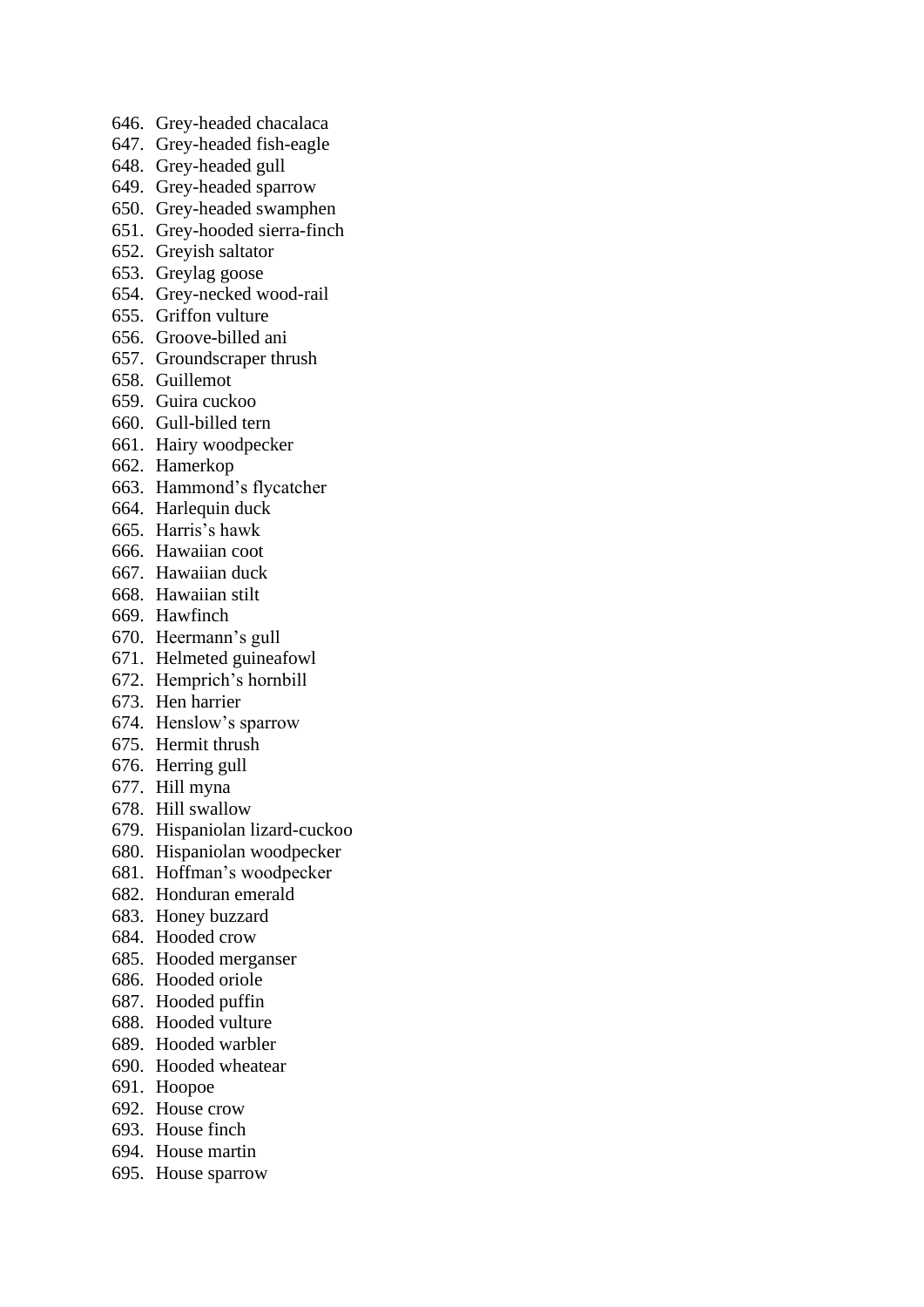- 696. House wren
- 697. Hudsonian godwit
- 698. Hume's leaf-warbler
- 699. Hume's wheatear
- 700. Iberian chiffchaff
- 701. Iceland gull
- 702. Icterine warbler
- 703. Imperial cormorant
- 704. Indian cormorant
- 705. Indian peafowl
- 706. Indian pitta
- 707. Indian pond heron
- 708. Indian pygmy woodpecker
- 709. Indian robin
- 710. Indian roller
- 711. Indian silverbill
- 712. Indian swiftlet
- 713. Indigo bunting
- 714. Intermediate egret
- 715. Isabelline wheatear
- 716. Jabiru stork
- 717. Jack snipe
- 718. Jamaican becard
- 719. Jamaican crow
- 720. Jamaican elaenia
- 721. Jamaican euphonia
- 722. Jamaican mango
- 723. Jamaican oriole
- 724. Jamaican tody
- 725. Jamaican woodpecker
- 726. James flamingo
- 727. Japanese pygmy woodpecker
- 728. Japanese wagtail
- 729. Japanese white-eye
- 730. Java sparrow
- 731. Jerdon's bushlark
- 732. Jerdon's leafbird
- 733. Juniper titmouse
- 734. Keel-billed toucan
- 735. Kelp gull
- 736. Kentish plover
- 737. Kentucky warbler
- 738. Killdeer
- 739. King eider
- 740. King rail
- 741. Kittiwake
- 742. Kittlitz's murrelet
- 743. Knot
- 744. Kori bustard
- 745. Ladder-backed woodpecker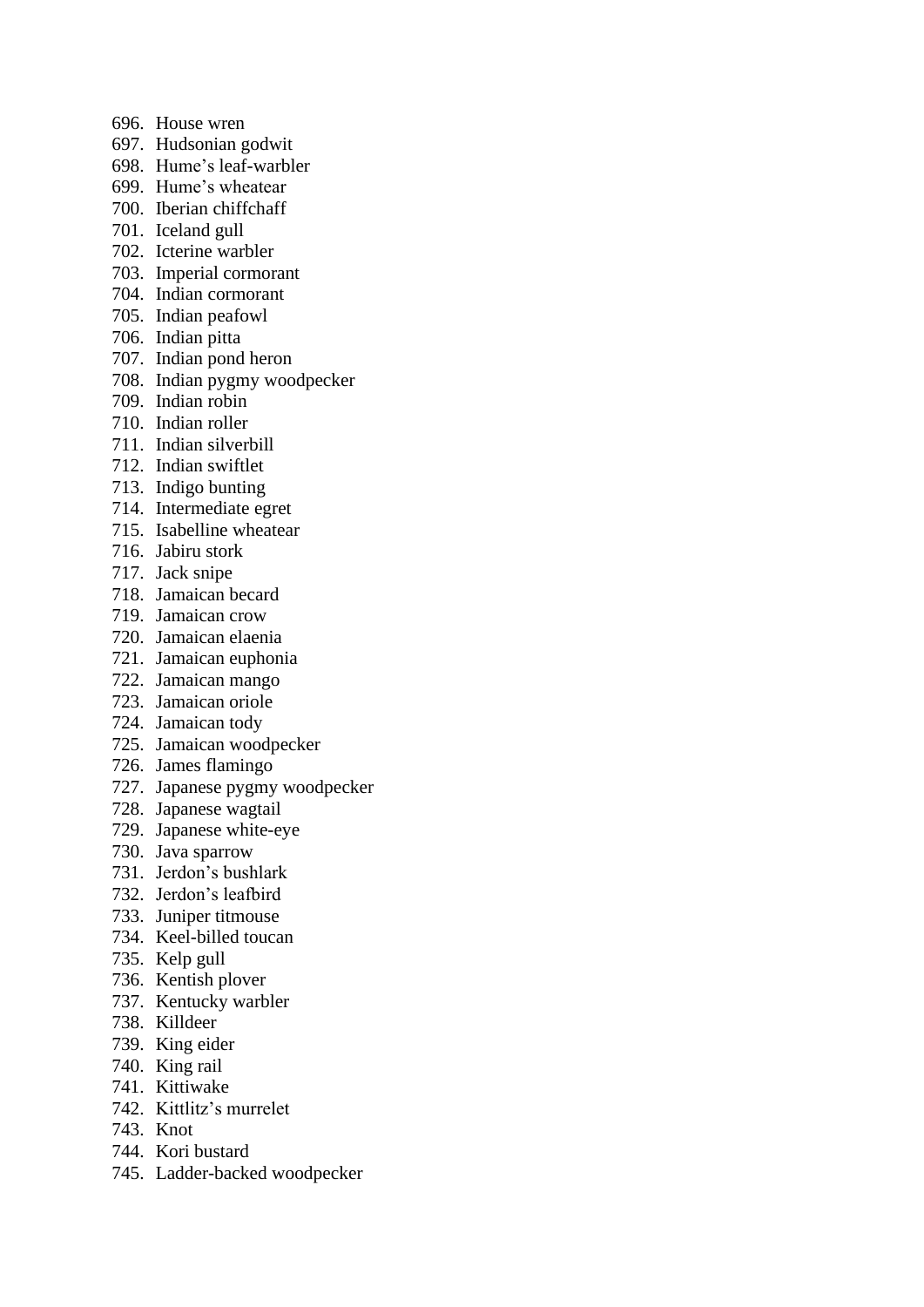- 746. Lammergeier
- 747. Lance-tailed manakin
- 748. Lapland bunting
- 749. Lappet-faced vulture
- 750. Lapwing
- 751. Large-billed crow
- 752. Large-billed leaf warbler
- 753. Lark-like bushrunner
- 754. Laughing dove
- 755. Laughing gull
- 756. Layard's parakeet
- 757. Leach's petrel
- 758. Least bittern
- 759. Least grebe
- 760. Least sandpiper
- 761. Legge's flowerpecker
- 762. Legge's hawk-eagle
- 763. Lesser Antillean bullfinch
- 764. Lesser Antillean Flycatcher
- 765. Lesser black-backed gull
- 766. Lesser goldfinch
- 767. Lesser greenlet
- 768. Lesser grey shrike
- 769. Lesser kestrel
- 770. Lesser kiskadee
- 771. Lesser nighthawk
- 772. Lesser redpoll
- 773. Lesser rhea
- 774. Lesser scaup
- 775. Lesser seed-finch
- 776. Lesser spotted woodpecker
- 777. Lesser whistling duck
- 778. Lesser whitethroat
- 779. Lesser yellow-headed vulture
- 780. Lesser yellowlegs
- 781. Lesser yellownape woodpecker
- 782. Levant sparrowhawk
- 783. Limpkin
- 784. Lincoln's sparrow
- 785. Lineated woodpecker
- 786. Little auk
- 787. Little bee-eater
- 788. Little bittern
- 789. Little blue heron
- 790. Little bunting
- 791. Little cormorant
- 792. Little egret
- 793. Little grebe
- 794. Little green bee-eater
- 795. Little gull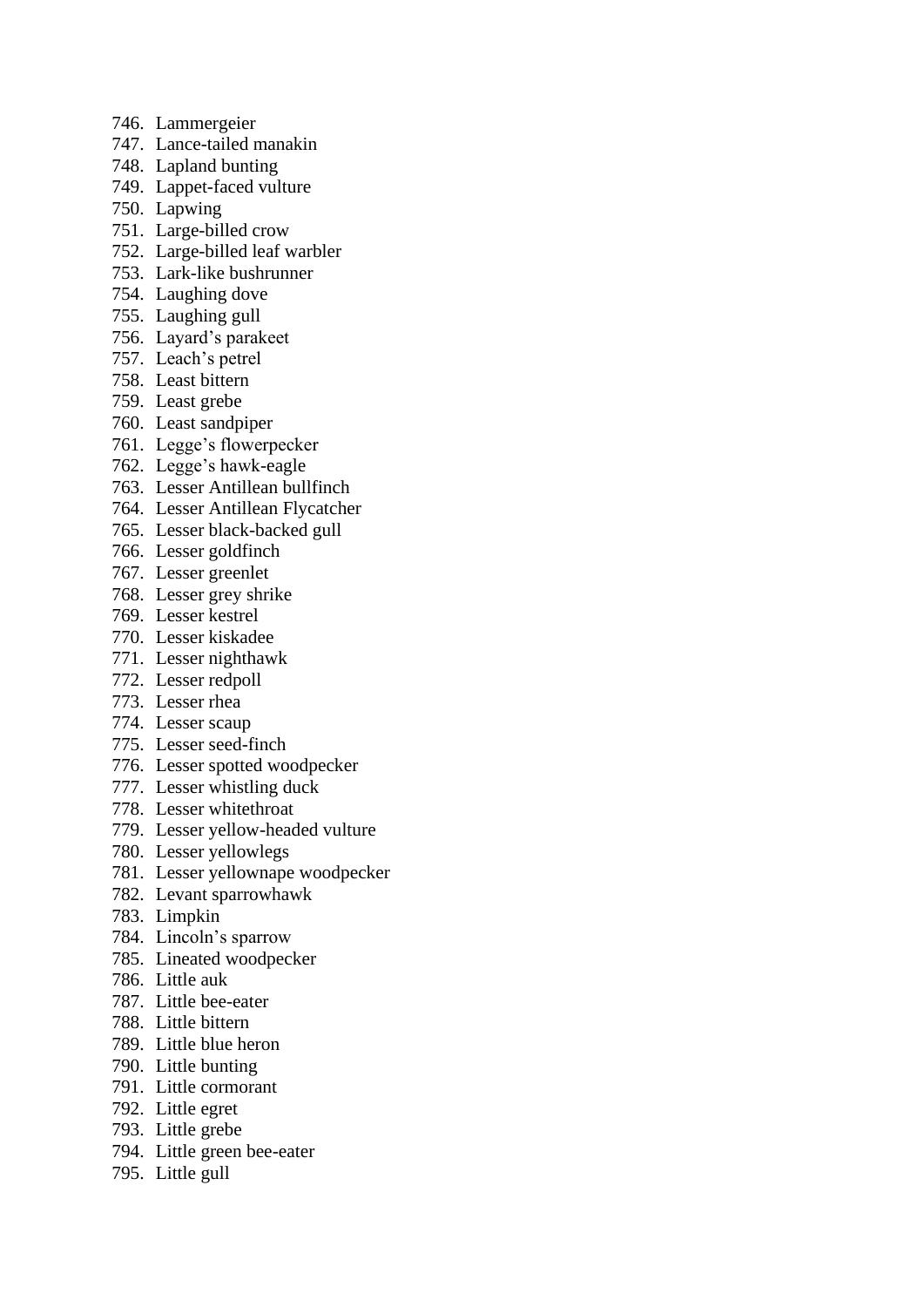- 796. Little hermit
- 797. Little owl
- 798. Little pied flycatcher
- 799. Little plover
- 800. Little stint
- 801. Little swift
- 802. Little tern
- 803. Little weaver
- 804. Loggerhead kingbird
- 805. Loggerhead shrike
- 806. Long-billed dowitcher
- 807. Long-eared owl
- 808. Long-tailed duck
- 809. Long-tailed fiscal
- 810. Long-tailed hermit
- 811. Long-tailed meadowlark
- 812. Long-tailed shrike
- 813. Long-tailed skua
- 814. Long-tailed tit
- 815. Long-tailed tyrant
- 816. Long-winged harrier
- 817. Louisiana waterthrush
- 818. Lovely cotinga
- 819. Lucy's warbler
- 820. Maccoa duck
- 821. MacGillivray's warbler
- 822. Magellanic oystercatcher
- 823. Magnificent frigatebird
- 824. Magnolia warbler
- 825. Magpie
- 826. Magpie robin
- 827. Magpie tanager
- 828. Maguari stork
- 829. Malabar pied hornbill
- 830. Mallard
- 831. Manchurian reed-warbler
- 832. Mandarin duck
- 833. Mangrove cuckoo
- 834. Manx shearwater
- 835. Marabou
- 836. Marbled murrelet
- 837. Marico sunbird
- 838. Marsh harrier
- 839. Marsh sandpiper
- 840. Marsh tit
- 841. Marsh warbler
- 842. Marsh wren
- 843. Masked gnatcatcher
- 844. Masked lapwing
- 845. Masked laughingthrush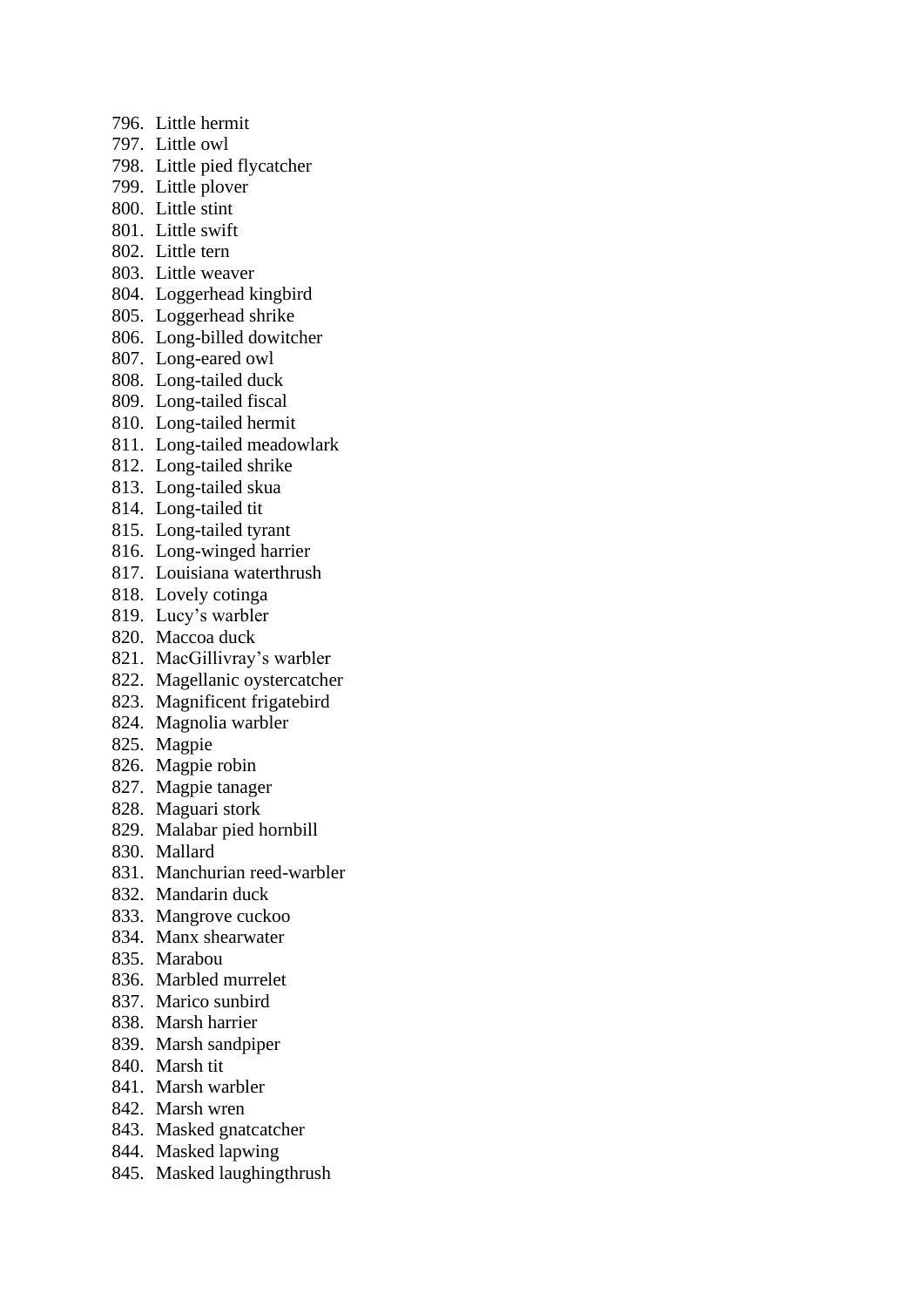- 846. Masked shrike
- 847. Masked tityra
- 848. Masked wagtail
- 849. Masked yellowthroat
- 850. Meadow pipit
- 851. Mealy parrot
- 852. Melodious blackbird
- 853. Merlin
- 854. Mexican mallard
- 855. Mistle thrush
- 856. Mocking chat
- 857. Moltoni's warbler
- 858. Monk parakeet
- 859. Monk parakeet
- 860. Montagu's harrier
- 861. Montezuma's oropendula
- 862. Moorhen
- 863. Moorland francolin
- 864. Mosque swallow
- 865. Mottled duck
- 866. Mottled owl
- 867. Mottled swift
- 868. Mountain bluebird
- 869. Mountain caracara
- 870. Mountain chickadee
- 871. Mountain parakeet
- 872. Mountain wren
- 873. Mourning dove
- 874. Mourning warbler
- 875. Mourning wheatear
- 876. Mouse-coloured tyrannulet
- 877. Moustached warbler
- 878. Muscovy duck
- 879. Mute swan
- 880. Namaqua dove
- 881. Nashville warbler
- 882. Nene goose
- 883. Neotropic cormorant
- 884. New Holland honeyeater
- 885. Nicaraguan grackle
- 886. Northern barred-woodcreeper
- 887. Northern cardinal
- 888. Northern flicker
- 889. Northern fulmar
- 890. Northern goshawk
- 891. Northern harrier
- 892. Northern jacana
- 893. Northern mockingbird
- 894. Northern parula
- 895. Northern rough-winged swallow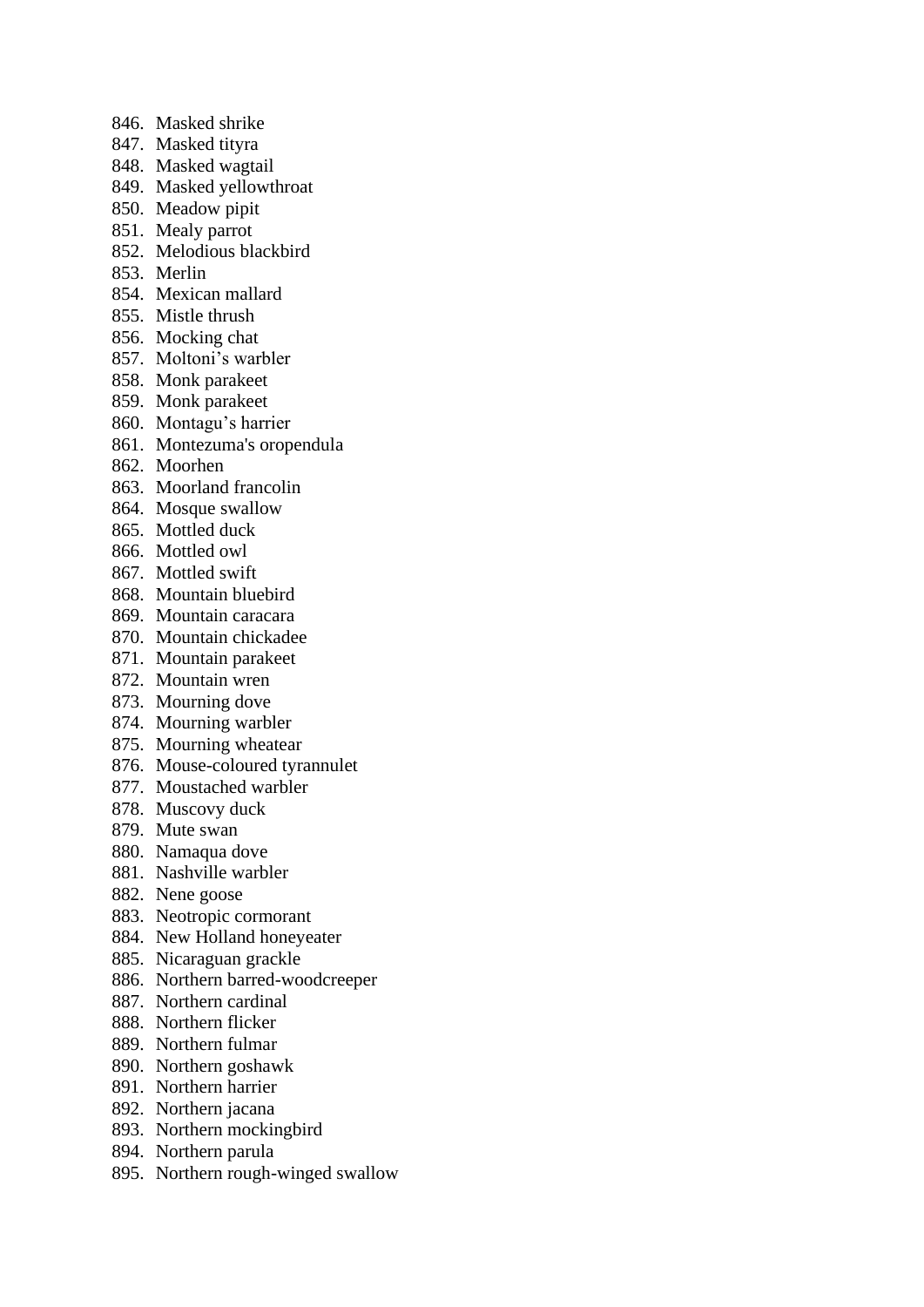- 896. Northern scrub-flycatcher
- 897. Northern waterthrush
- 898. Northern wheatear
- 899. Nuttall's woodpecker
- 900. Ocellated antbird
- 901. Olivaceous cormorant
- 902. Olive bee-eater
- 903. Olive pigeon
- 904. Olive sunbird
- 905. Olive thrush
- 906. Olive-backed pipit Olive-sided flycatcher
- 907. Olive-throated parakeet
- 908. Orange-bellied nightingale thrush
- 909. Orange-bellied trogon
- 910. Orange-billed babbler
- 911. Orange-billed sparrow
- 912. Orange-breasted green-pigeon
- 913. Orange-chinned parakeet
- 914. Orange-crowned warbler
- 915. Orangequit
- 916. Orchard oriole
- 917. Oriental darter
- 918. Oriental magpie-robin
- 919. Oriental reed warbler
- 920. Oriental skylark
- 921. Osprey
- 922. Ostrich
- 923. Ovenbird
- 924. Pacific black duck
- 925. Pacific diver
- 926. Pacific golden plover
- 927. Pacific wren
- 928. Pacific-slope flycatcher
- 929. Paddyfield pipit
- 930. Pale martin
- 931. Pale-billed flowerpecker
- 932. Pale-billed woodpecker
- 933. Pale-crested woodpecker
- 934. Palestine sunbird
- 935. Pale-vented pigeon
- 936. Pallas's Grasshopper Warbler
- 937. Pallid harrier
- 938. Pallid swift
- 939. Palmchat
- 940. Panama flycatcher
- 941. Patagonian sierra-finch
- 942. Pearly-eyed thrasher
- 943. Pectoral sandpiper
- 944. Pelagic cormorant
- 945. Penduline tit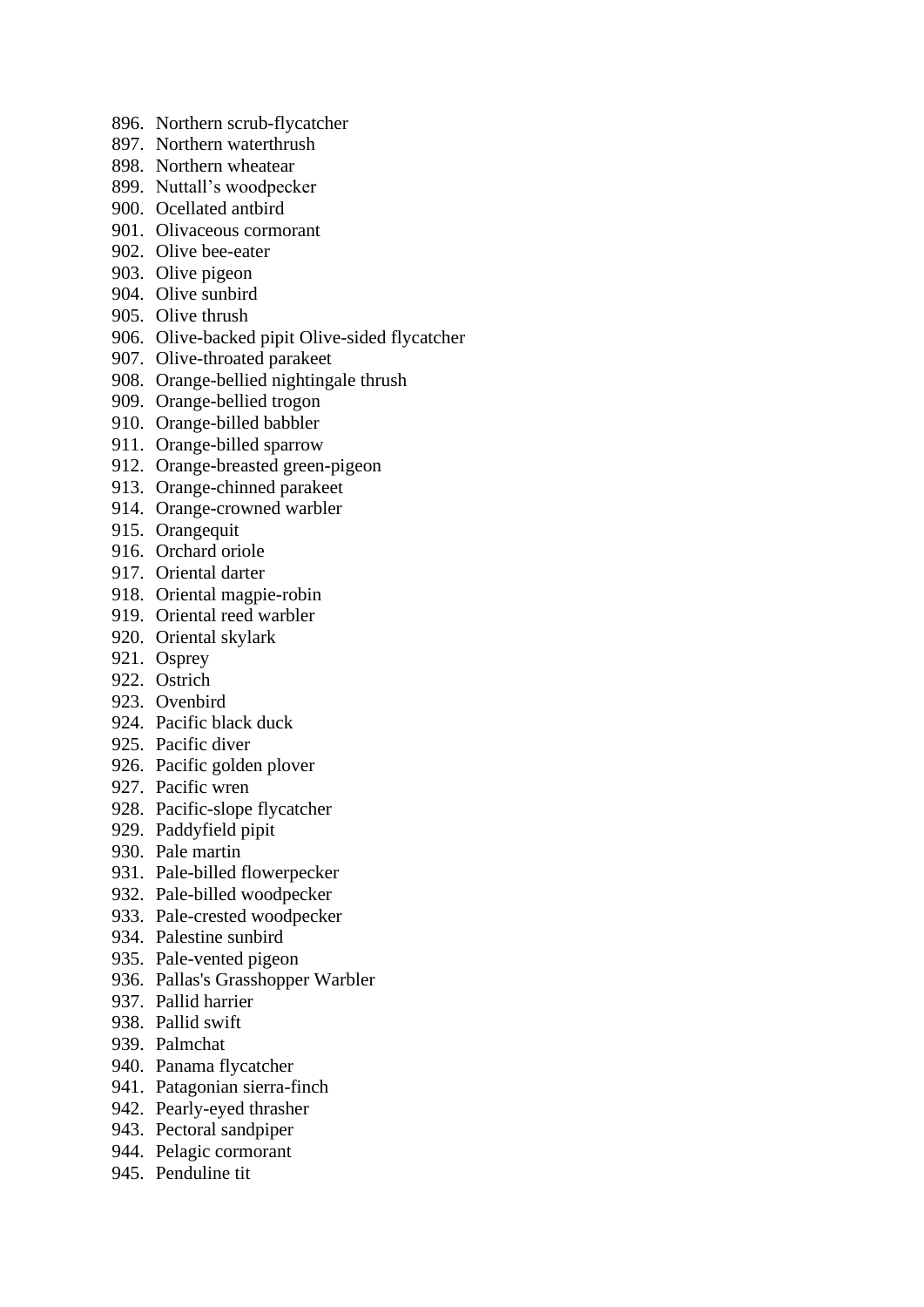- 946. Peregrine
- 947. Phainopepla
- 948. Pheasant
- 949. Pheasant-tailed jacana
- 950. Pied flycatcher
- 951. Pied kingfisher
- 952. Pied wagtail
- 953. Pied-billed grebe
- 954. Pigeon guillemot
- 955. Pileated woodpecker
- 956. Pine siskin
- 957. Pine warbler
- 958. Pink-backed pelican
- 959. Pink-footed goose
- 960. Piñon jay
- 961. Pintail
- 962. Pin-tailed sandgrouse
- 963. Piratic flycatcher
- 964. Plain chacalaca
- 965. Plain prinia
- 966. Plain wren
- 967. Plain xenops
- 968. Plain-brown woodcreeper
- 969. Plain-colored tanager
- 970. Planalto woodcreeper
- 971. Plumbeous ibis
- 972. Plush-crested jay
- 973. Pomarine skua
- 974. Prairie warbler
- 975. Prong-billed barbet
- 976. Prothonotary warbler
- 977. Ptarmigan
- 978. Puna hawk
- 979. Puna plover
- 980. Puna rhea
- 981. Puna yellow-finch
- 982. Purple gallinule
- 983. Purple heron
- 984. Purple sandpiper
- 985. Purple sunbird
- 986. Purple-rumped sunbird
- 987. Purple-throated carib
- 988. Purple-throated euphonia
- 989. Purple-throated fruitcrow
- 990. Purple-throated mountain gem
- 991. Pygmy nuthatch
- 992. Pyrrhuloxia
- 993. Rainbow lorikeet
- 994. Razorbill
- 995. Red grouse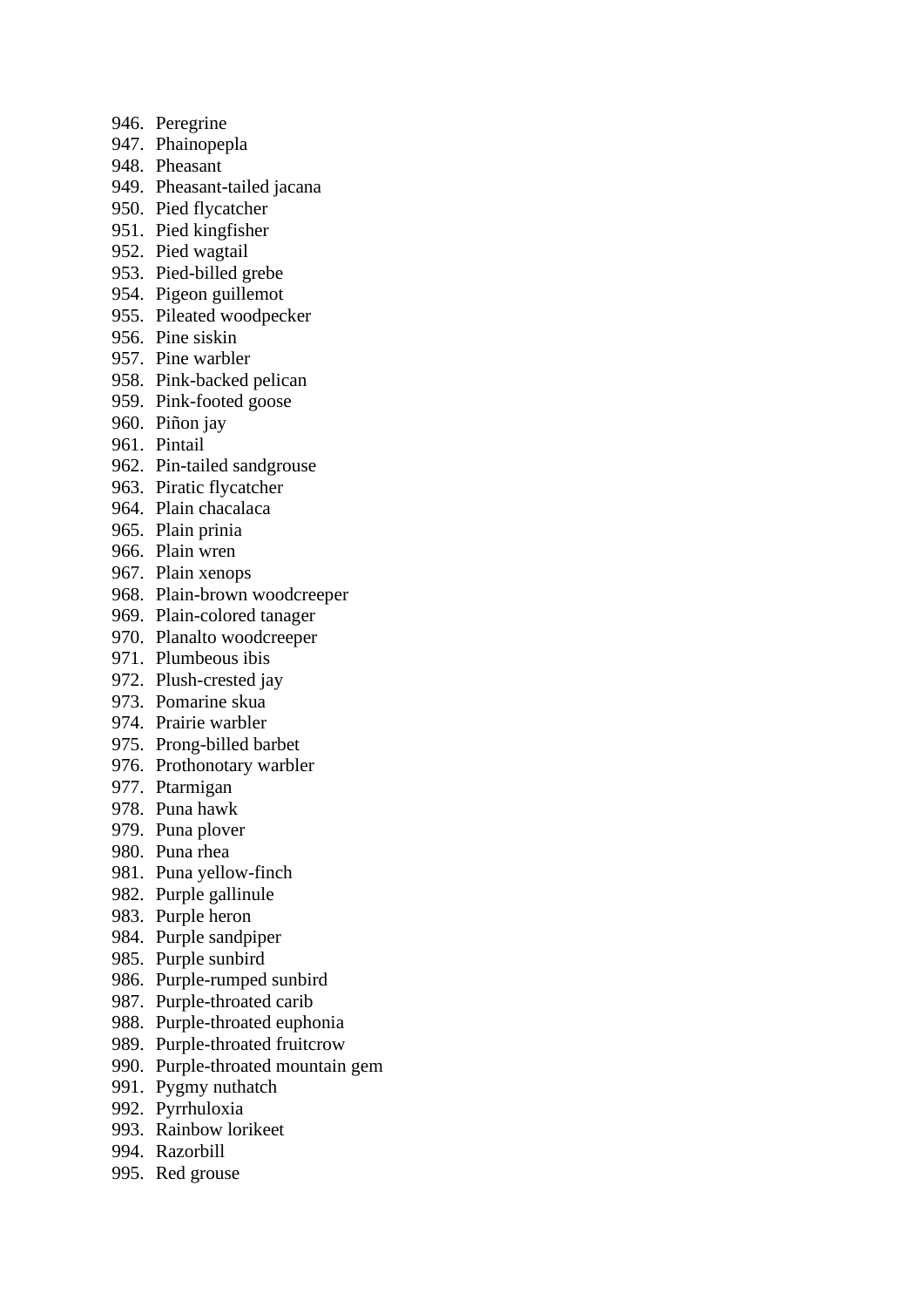996. Red kite 997. Red shoveler 998. Red-backed hawk 999. Red-backed shrike 1000.Red-bellied woodpecker 1001.Red-billed blue magpie 1002.Red-billed firefinch 1003.Red-billed hornbill 1004.Red-billed leiothrix 1005.Red-billed pigeon 1006.Red-billed scythebill 1007.Red-billed streamertail 1008.Red-billed tropicbird 1009.Red-breasted blackbird 1010.Red-breasted flycatcher 1011.Red-breasted goose 1012.Red-breasted merganser 1013.Red-breasted nuthatch 1014.Red-capped lark 1015.Red-capped manakin 1016.Red-cheeked cordon-bleu 1017.Red-chested sunbird 1018.Red-crested cardinal 1019.Red-crested finch 1020.Red-crested pochard 1021.Red-crowned ant-tanager 1022.Red-crowned woodpecker 1023.Reddish egret 1024.Red-eyed dove 1025.Red-eyed vireo 1026.Red-faced cormorant 1027.Red-faced malkoha 1028.Red-flanked bluetail 1029.Red-footed booby 1030.Red-footed falcon 1031.Red-gartered coot 1032.Red-headed sapsucker 1033.Red-headed woodpecker 1034.Red-knobbed coot 1035.Red-legged honeycreeper 1036.Red-legged partridge 1037.Red-legged thrush 1038.Red-lored amazon 1039.Red-necked grebe 1040.Red-necked phalarope 1041.Red-necked pigeon 1042.Red-rumped cacique 1043.Red-rumped swallow 1044.Red-shouldered blackbird 1045.Red-shouldered hawk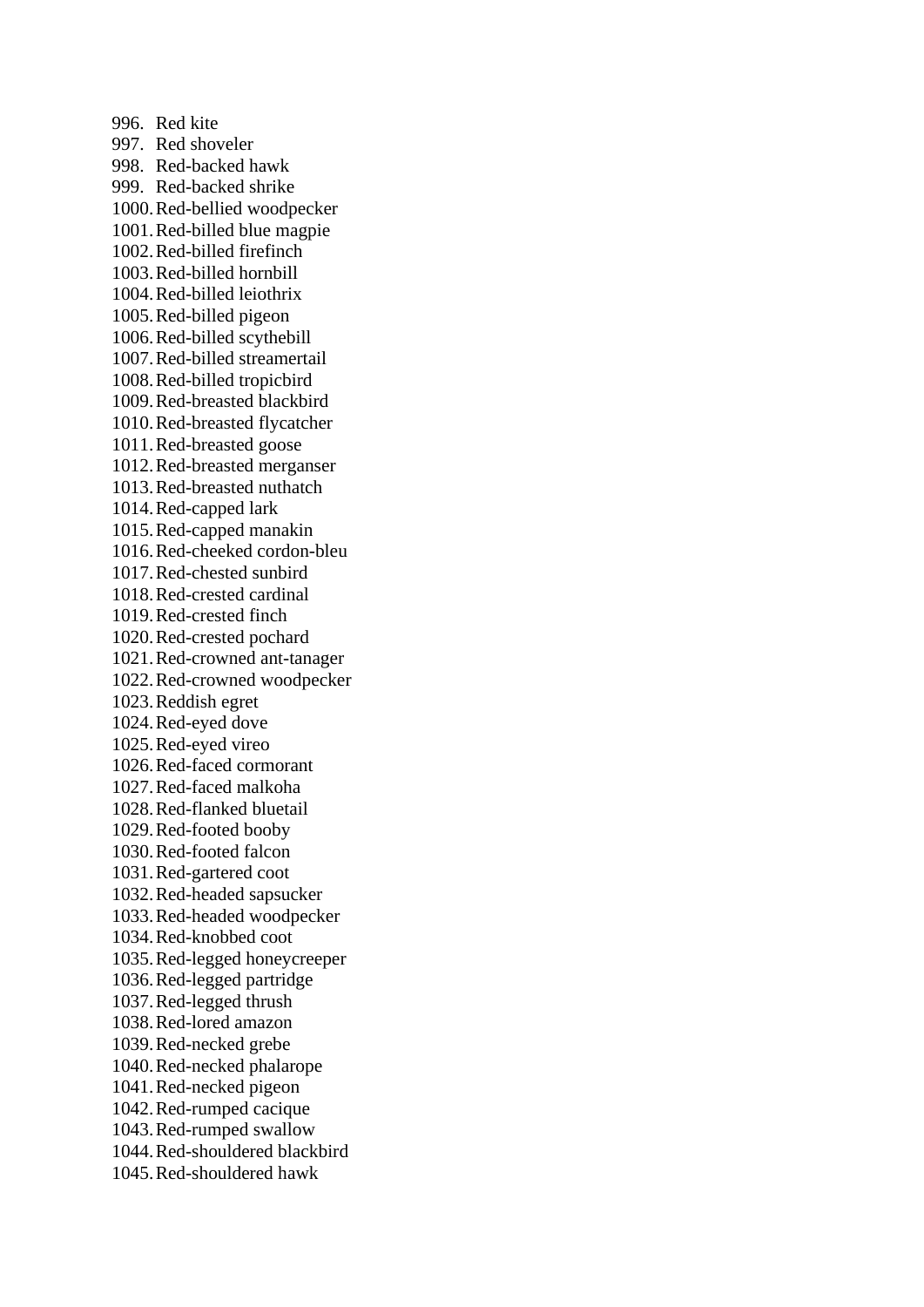1046.Red-tailed comet 1047.Red-tailed hawk 1048.Red-tailed shrike 1049.Red-tailed wheatear 1050.Red-throated ant-tanager 1051.Red-throated diver 1052.Red-throated pipit 1053.Red-vented bulbul 1054.Red-wattled lapwing 1055.Red-whiskered bulbul 1056.Redwing 1057.Red-winged blackbird 1058.Red-winged starling 1059.Reed bunting 1060.Reed cormorant 1061.Rhinoceros auklet 1062.Richard's pipit 1063.Ridgway's hawk 1064.Ring ouzel 1065.Ring-billed gull 1066.Ringed kingfisher 1067.Ringed plover 1068.Ring-necked dove 1069.Ring-necked duck 1070.Ring-necked parakeet 1071.Roadside hawk 1072.Robust woodpecker 1073.Rock dove/Feral pigeon 1074.Rock martin 1075.Rock pipit 1076.Rook 1077.Roseate spoonbill 1078.Roseate tern 1079.Rose-breasted grosbeak 1080.Rose-coloured starling 1081.Rose-ringed parakeet 1082.Rosy-patched bush-shrike 1083.Rouget's rail 1084.Rough-legged buzzard 1085.Royal tern 1086.Ruby-crowned kinglet 1087.Ruby-throated hummingbird 1088.Ruby-topaz hummingbird 1089.Ruddy duck 1090.Ruddy ground-dove 1091.Ruddy quail-dove 1092.Ruddy shelduck 1093.Ruddy-tailed flycatcher 1094.Rueppel's black chat 1095.Rueppel's griffon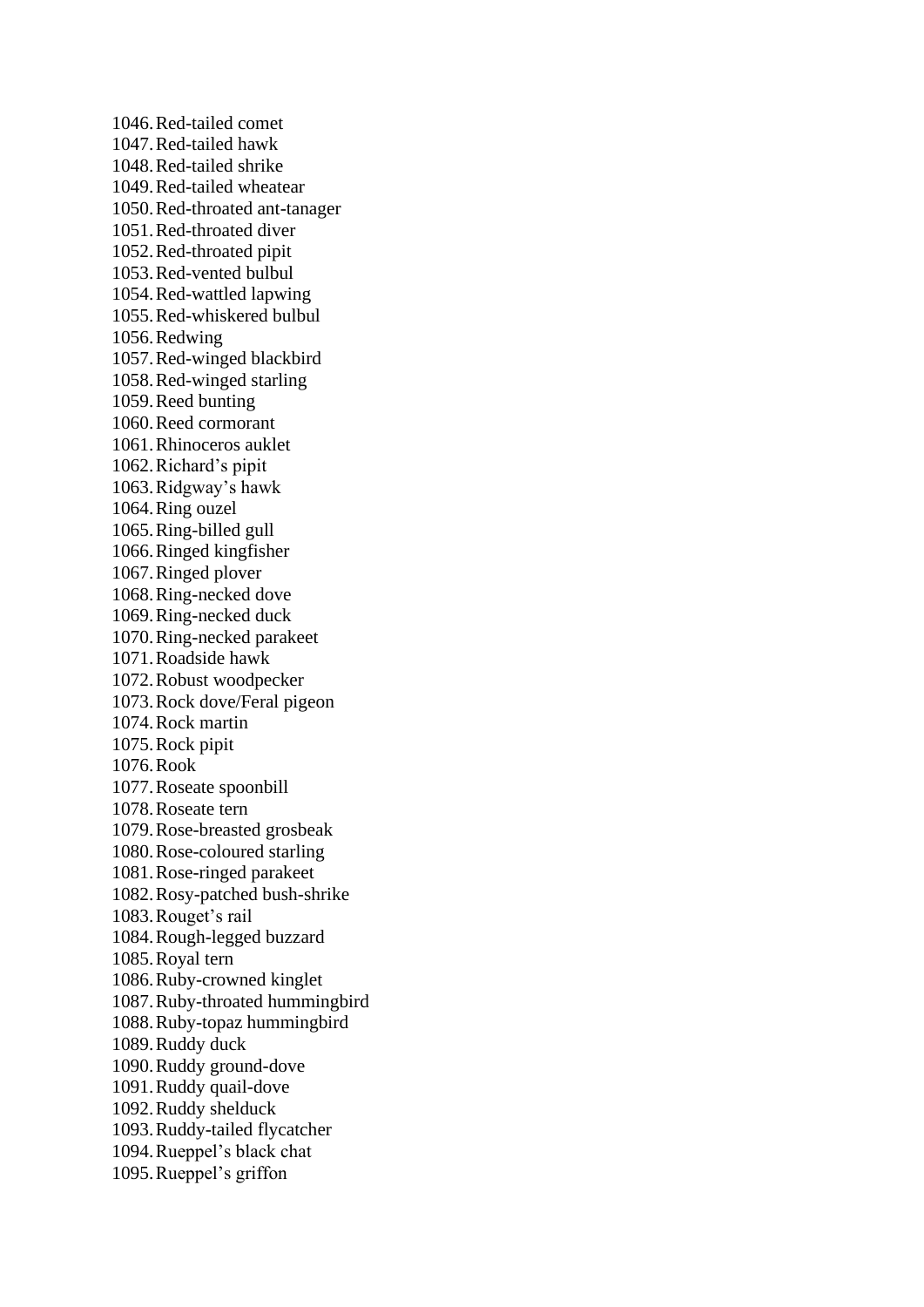1096.Rueppel's long-tailed starling 1097.Rufescent tiger-heron 1098.Ruff 1099.Rufous hornero 1100.Rufous hummingbird 1101.Rufous motmot 1102.Rufous-and-white wren 1103.Rufous-bellied thrush 1104.Rufous-capped babbler 1105.Rufous-capped warbler 1106.Rufous-collared sparrow 1107.Rufous-crowned sparrow 1108.Rufous-naped lark 1109.Rufous-naped wren 1110.Rufous-sided warbling-finch 1111.Rufous-tailed hummingbird 1112.Rufous-tailed shrike 1113.Rufous-tailed solitaire 1114.Russet-throated puffbird 1115.Rufous turtle dove 1116.Rustic bunting 1117.Rusty blackbird 1118.Rusty flower-piercer 1119.Rusty-collared seedeater 1120.Rusty-margined guan 1121.Sabine's gull 1122.Sacred ibis 1123.Sad flycatcher 1124.Saffron finch 1125.Saffron-billed sparrow 1126.Sage sparrow 1127.Sand martin 1128.Sanderling 1129.Sandhill crane 1130.Sandwich tern 1131.Sardinian warbler 1132.Savanna hawk 1133.Savannah sparrow 1134.Say's phoebe 1135.Sayaca tanager 1136.Scale-crested pygmy-tyrant 1137.Scaly-breasted munia (aka Nutmeg manakin) 1138.Scaly-breasted thrasher 1139.Scaly-headed parrot 1140.Scaly-naped pigeon 1141.Scarlet minivet 1142.Scarlet tanager 1143.Scarlet-headed blackbird 1144.Scarlet-rumped cacique 1145.Scaup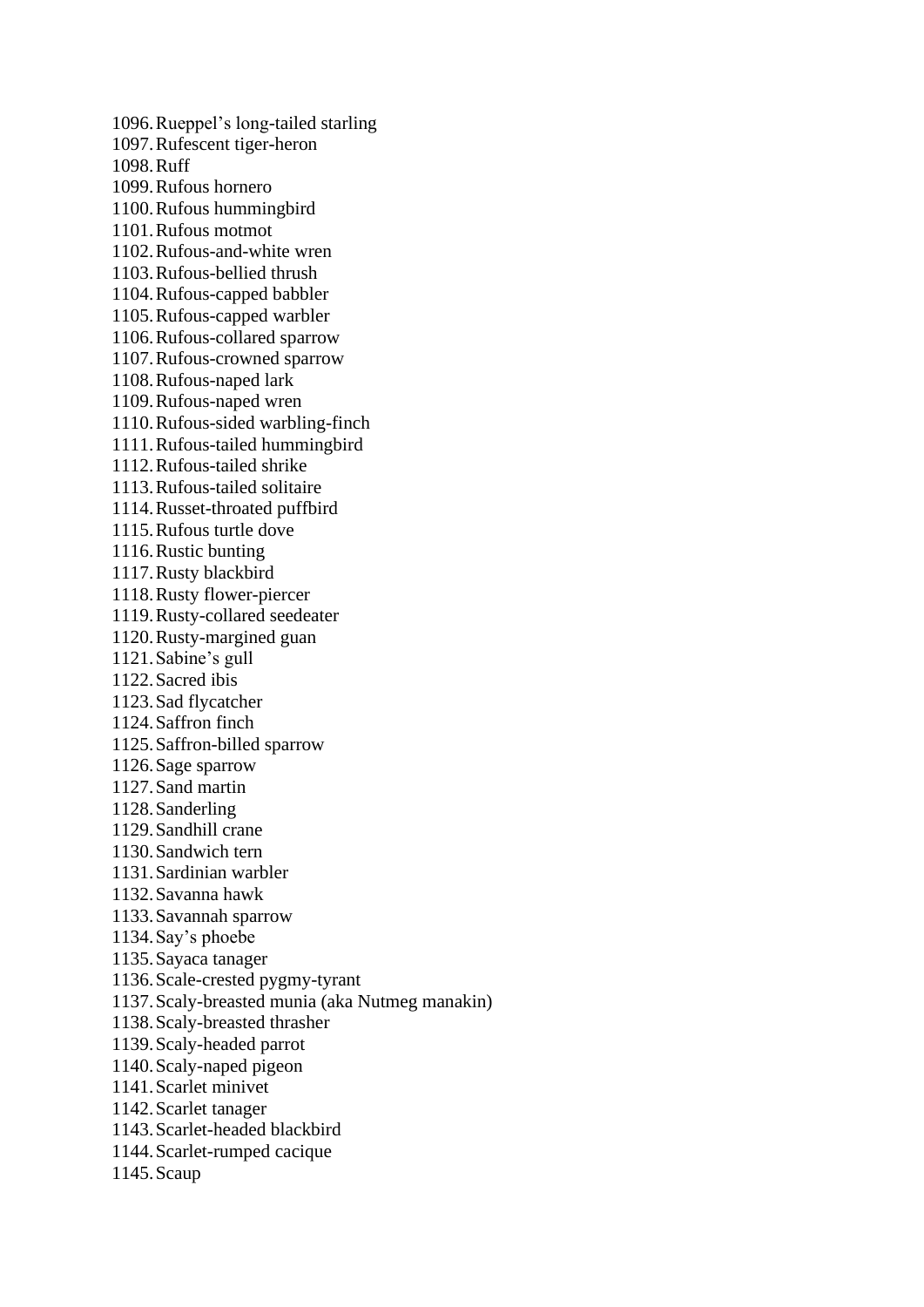1146.Scott's oriole 1147.Scrub tit 1148.Seaside sparrow 1149.Sedge warbler 1150.Sedge wren 1151.Semipalmated plover 1152.Semipalmated sandpiper 1153.Sepia-capped flycatcher 1154.Serendib scops-owl 1155.Serin 1156.Shag 1157.Sharpbill 1158.Sharp-shinned hawk 1159.Sharp-tailed grouse 1160.Shelley's starling 1161.Shikra 1162.Shore lark 1163.Short-billed dowitcher 1164.Short-billed minivet 1165.Short-billed pigeon 1166.Short-eared owl 1167.Short-toed eagle 1168.Shoveler 1169.Siberian stonechat 1170.Silvereye 1171.Silvery-cheeked hornbill 1172.Sky lark 1173.Slate-coloured seedeater 1174.Slaty-legged crake 1175.Slaty-tailed trogon 1176.Slavonian grebe 1177.Small minivet 1178.Small-billed elaenia 1179.Smew 1180.Snail kite 1181.Snow bunting 1182.Snow goose 1183.Snowy egret 1184.Snowy owl 1185.Snowy-bellied hummingbird 1186.Social flycatcher 1187.Socotra cormorant 1188.Socotra sparrow 1189.Solitary black cacique 1190.Solitary sandpiper 1191.Sombre rock-chat 1192.Sombre tit 1193.Song sparrow 1194.Song thrush 1195.Sooty gull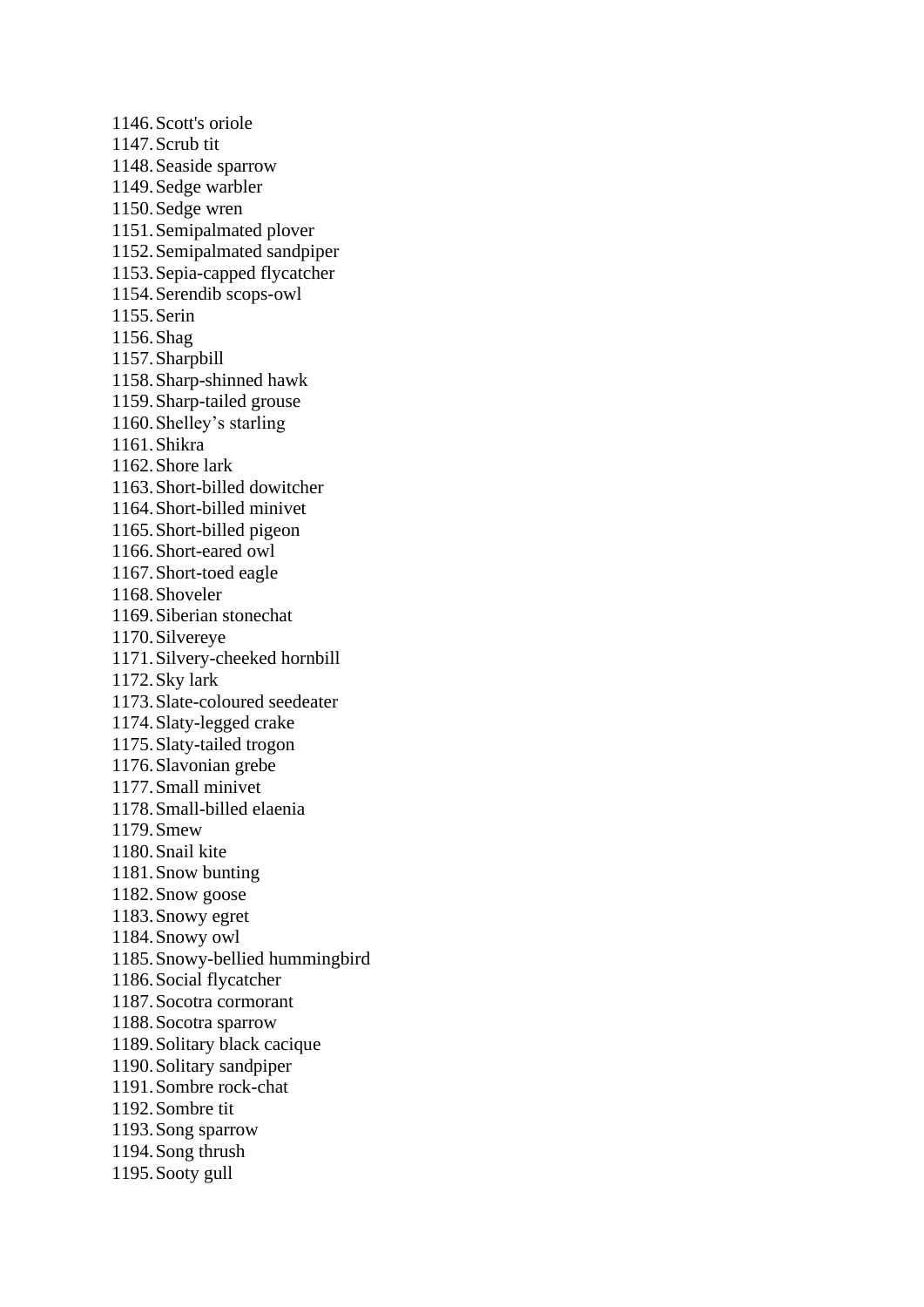1196.Sooty robin 1197.Sooty shearwater 1198.Sooty tyrannulet 1199.Sooty-fronted spinetail 1200.South American snipe 1201.South American stilt 1202.South American tern 1203.Southern lapwing 1204.Southern nightingale-wren 1205.Southern screamer 1206.Spanish sparrow 1207.Speckled mousebird 1208.Speckled pigeon 1209.Spectacled bulbul 1210.Spectacled tyrant 1211.Spectacled warbler 1212.Spot-billed duck 1213.Spot-billed pelican 1214.Spot-breasted plover 1215.Spot-flanked gallinule 1216.Spotted antbird 1217.Spotted crake 1218.Spotted flycatcher 1219.Spotted nothura 1220.Spotted redshank 1221.Spotted sandpiper 1222.Spotted towhee 1223.Spot-winged pigeon 1224.Spot-winged thrush 1225.Spur-winged goose 1226.Spur-winged lapwing 1227.Squacco heron 1228.Squirrel cuckoo 1229.Sri Lanka barbet 1230.Sri Lanka hanging-parrot 1231.Sri Lanka junglefowl 1232.Sri Lanka myna 1233.Sri Lanka red-backed woodpecker 1234.Sri Lanka scimitar-babbler 1235.Sri Lanka spurfowl 1236.Sri Lanka thrush 1237.Sri Lanka white-eye 1238.Sri Lanka wood pigeon 1239.Steller's jay 1240.Steppe eagle 1241.Stock pigeon 1242.Stonechat 1243.Stone-curlew 1244.Strange-tailed tyrant 1245.Strawberry waxbill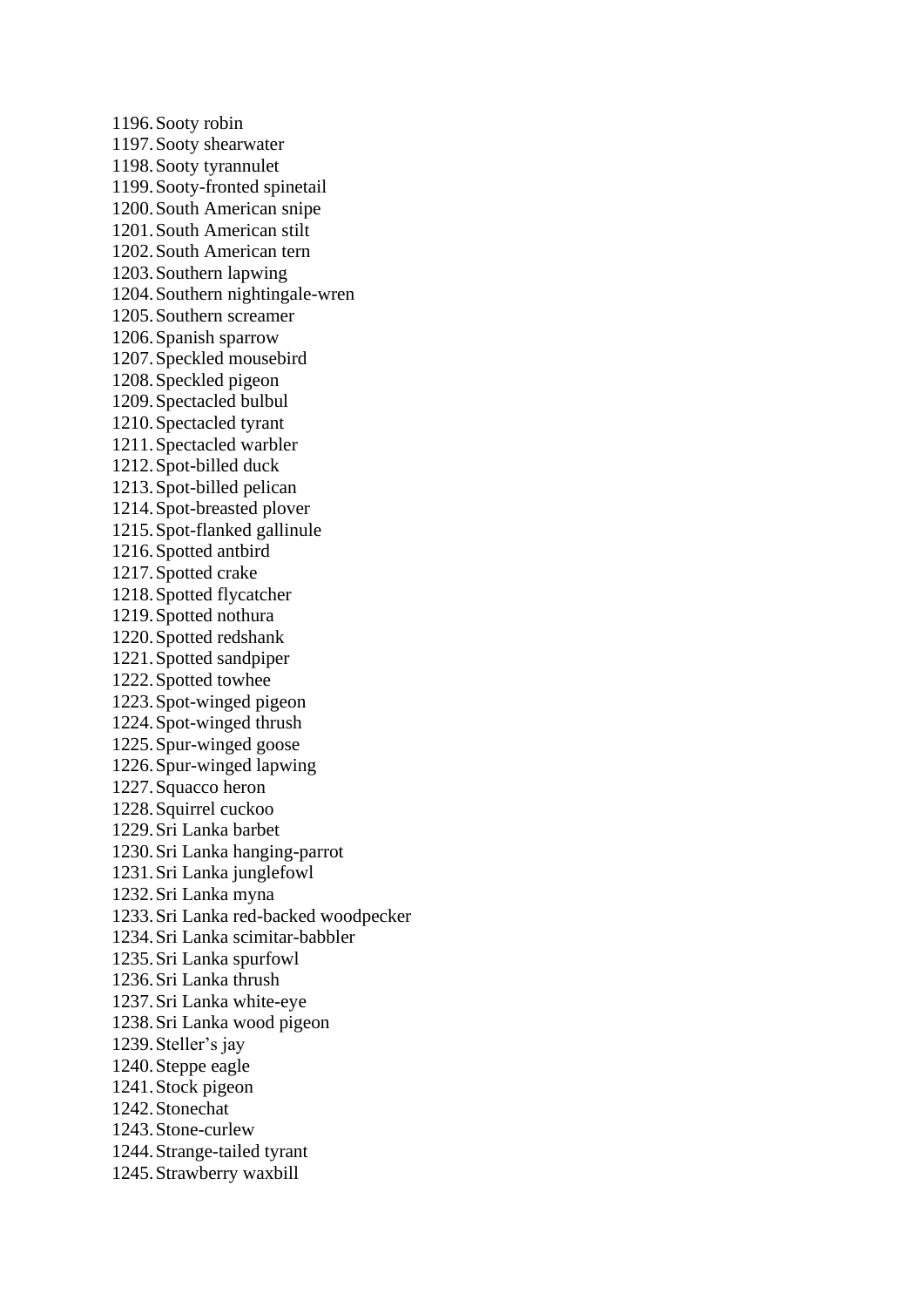1246.Streaked saltator 1247.Streak-headed woodcreeper 1248.Streaky seedeater 1249.Streamer-tailed tyrant 1250.Stripe-crowned spinetail 1251.Striped cuckoo 1252.Striped-tailed hummingbird 1253.Stripe-throated hermit 1254.Strong-billed honeyeater 1255.Stub-tailed spadebill 1256.Subalpine warbler 1257.Sulphur-crested cockatoo 1258.Summer tanager 1259.Superb fairy-wren 1260.Surf scoter 1261.Swainson's hawk 1262.Swainson's thrush 1263.Swainson's warbler 1264.Swallow-tailed manakin 1265.Swallow-tanager 1266.Swamp sparrow 1267.Tacazze sunbird 1268.Tawny eagle 1269.Tawny owl 1270.Tawny pipit 1271.Tawny-shouldered blackbird 1272.Temminck's cormorant 1273.Temminck's seedeater 1274.Temminck's stint 1275.Tengmalm's owl 1276.Tennessee warbler 1277.Thekla lark 1278.Thick-billed crow 1279.Thick-billed raven 1280.Three-striped warbler 1281.Three-toed woodpecker 1282.Thrush-nightingale 1283.Toco toucan 1284.Townsend solitaire 1285.Townsend's warbler 1286.Tree pipit 1287.Tree sparrow 1288.Tree swallow 1289.Tricoloured blackbird 1290.Tricoloured heron 1291.Tri-coloured munia 1292.Tristam's starling 1293.Tropical boubou 1294.Tropical kingbird 1295.Tropical mockingbird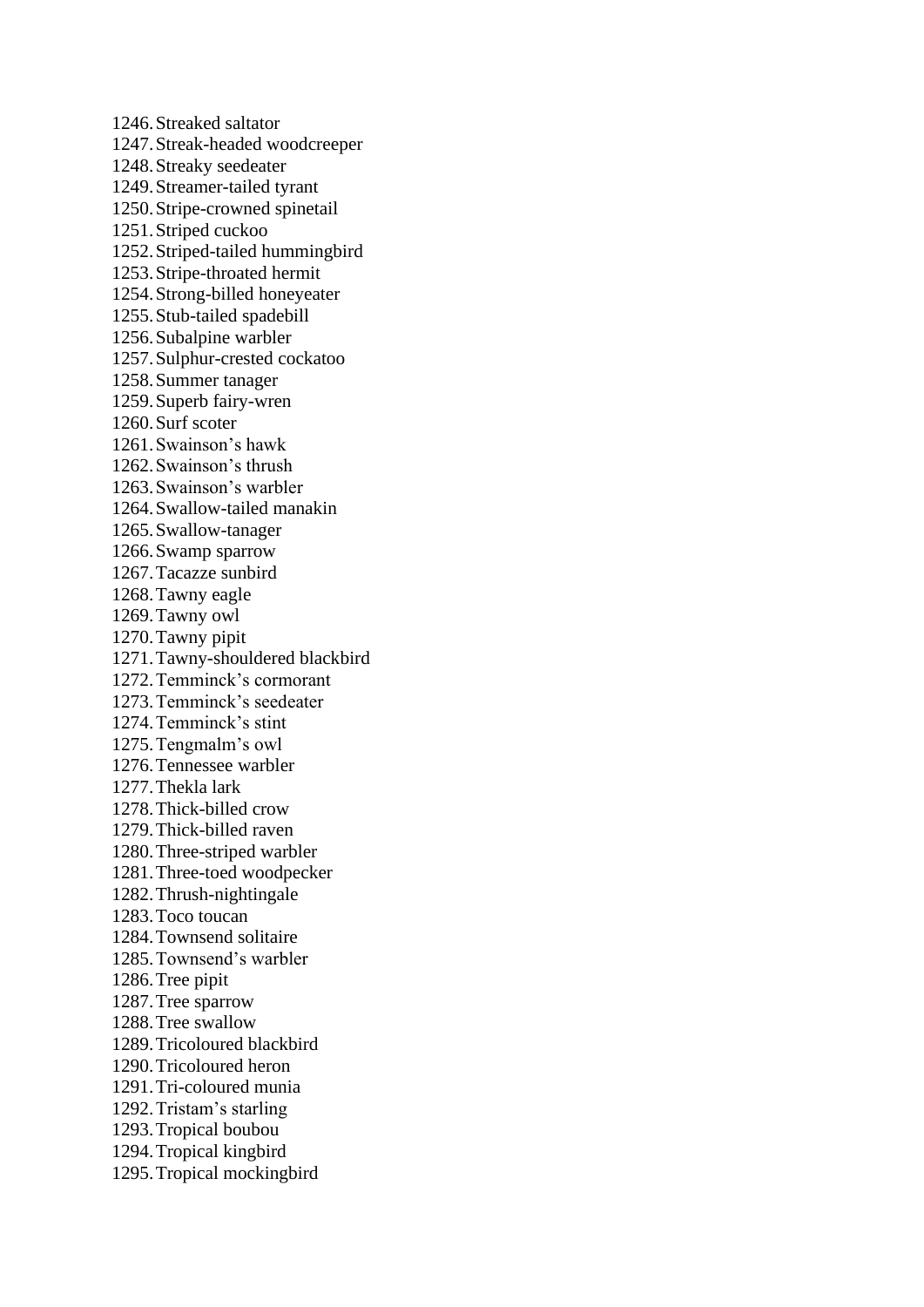1296.Tropical parula 1297.Tropical peewee 1298.Trumpeter swan 1299.Tufted duck 1300.Tufted puffin 1301.Tufted titmouse 1302.Tundra bean goose 1303.Turkey vulture 1304.Turnstone 1305.Turquoise-browed motmot 1306.Twite 1307.Two-banded warbler 1308.Unicolored blackbird 1309.Upland goose 1310.Upland sandpiper 1311.Variable antshrike 1312.Variable seedeater 1313.Variable sunbird 1314.Varied thrush 1315.Varied tit 1316.Veery 1317.Velvet-fronted nuthatch 1318.Velvet scoter 1319.Venezuelan troupial 1320.Verdin 1321.Vermilion flycatcher 1322.Vervain hummingbird 1323.Village weaver 1324.Vinous-breasted myna 1325.Vinous-throated parrotbill 1326.Violaceous euphonia 1327.Violaceous trogon 1328.Violet sabrewing 1329.Violet-bellied hummingbird 1330.Violet-green swallow 1331.Virginia rail 1332.Vitelline warbler 1333.Von der Decken's hornbill 1334.Warbling vireo 1335.Water pipit 1336.Water rail 1337.Wattled ibis 1338.Wattled jacana 1339.Wedge-billed woodcreeper 1340.Wedge-tailed eagle 1341.West Indian whistling-duck 1342.West Indian woodpecker 1343.Western bluebird 1344.Western grebe 1345.Western gull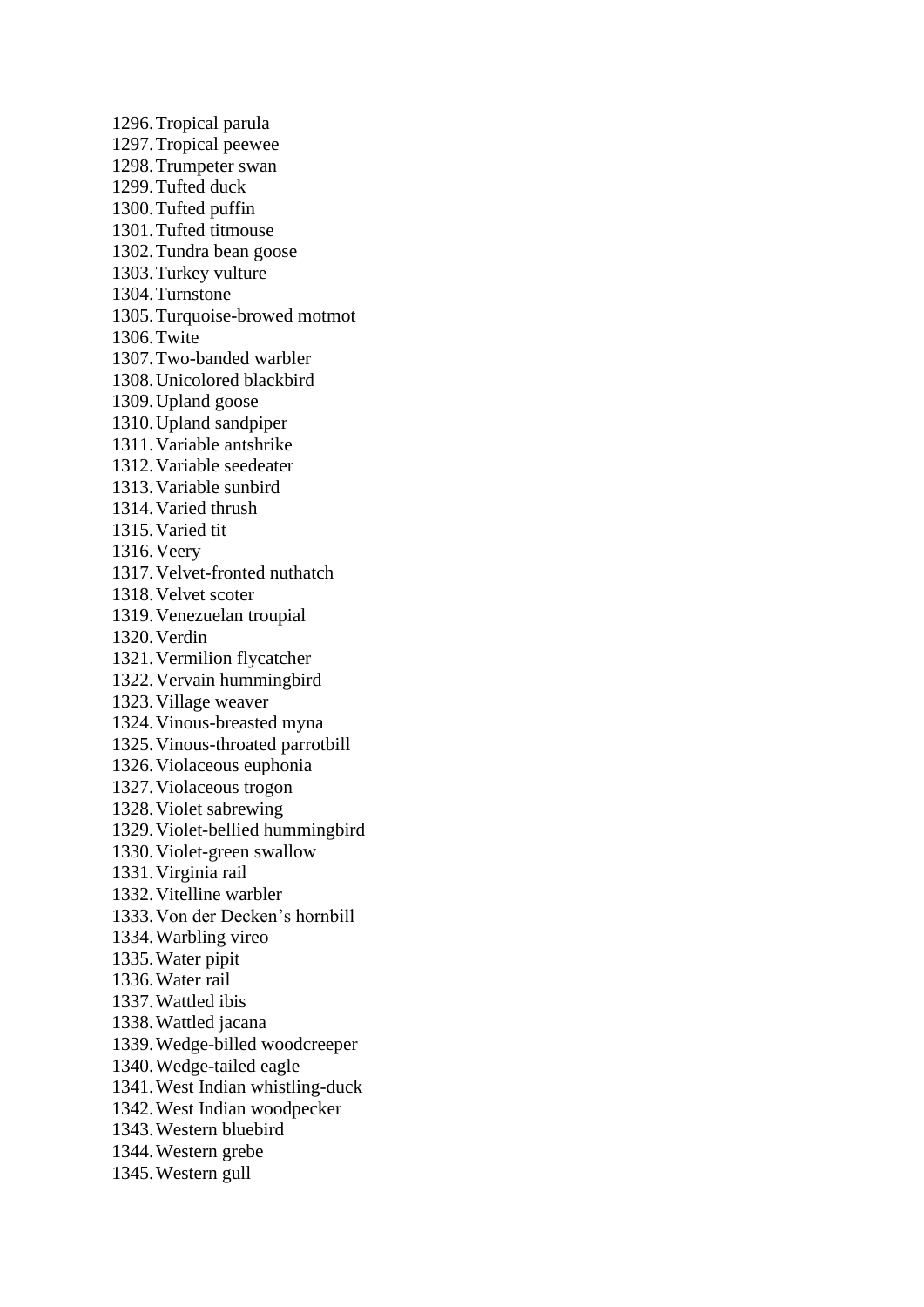1346.Western kingbird 1347.Western meadowlark 1348.Western sandpiper 1349.Western scrub-jay 1350.Western slaty-antshrike 1351.Western spindalis 1352.Western swamphen 1353.Western tanager 1354.Western turtle-dove 1355.Western wood-pewee 1356.Whimbrel 1357.Whinchat 1358.White ibis 1359.White monjita 1360.White stork 1361.White wagtail 1362.White-backed black tit 1363.White-banded mockingbird 1364.White-barred piculet 1365.White-bearded manakin 1366.White-bellied antbird 1367.White-bellied drongo 1368.White-billed starling 1369.White-breasted nuthatch 1370.White-breasted waterhen 1371.White-browed bulbul 1372.White-browed crake 1373.White-browed fantail 1374.White-browed sparrow-weaver 1375.White-capped water redstart 1376.White-cheeked pintail 1377.White-cheeked starling 1378.White-cheeked turaco 1379.White-chinned thrush 1380.White-collared manakin 1381.White-collared pigeon 1382.White-collared seedeater 1383.White-collared swift 1384.White-crowned parrot 1385.White-crowned pigeon 1386.White-crowned sparrow 1387.White-crowned wheatear 1388.White-eared bulbul 1389.White-eyed parakeet 1390.White-eyed vireo 1391.White-faced ibis 1392.White-faced whistling-duck 1393.White-fronted parrot 1394.White-fronted swift 1395.White-headed buffalo-weaver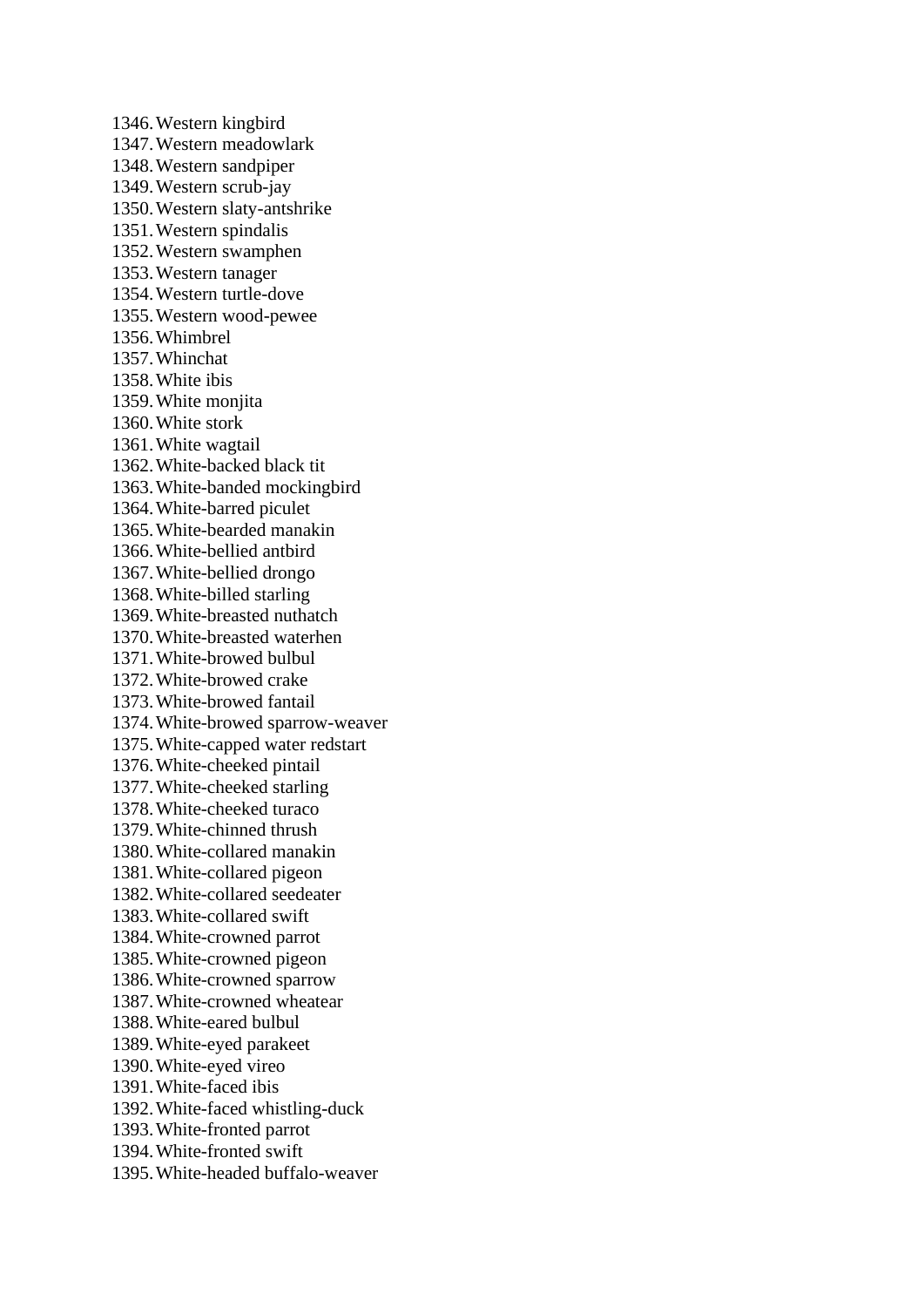1396.White-headed marsh-tyrant 1397.White-headed munia 1398.White-headed woodpecker 1399.White-necked jacobin 1400.White-necked puffbird 1401.White-rumped sandpiper 1402.White-rumped shama 1403.White-rumped swallow 1404.White-rumped swift 1405.White-shouldered tanager 1406.White-tailed eagle 1407.White-tailed emerald 1408.White-tailed hawk 1409.White-tailed plover 1410.White-tailed starfrontlet 1411.White-tailed trogon 1412.White-throated dipper 1413.White-throated hummingbird 1414.White-throated kingfisher 1415.White-throated magpie-jay 1416.White-throated sparrow 1417.White-throated swift 1418.White-tipped dove 1419.White-tufted grebe 1420.White-whiskered puffbird 1421.White-winged becard 1422.White-winged black tern 1423.White-winged cliff chat 1424.White-winged coot 1425.White-winged dove 1426.White-winged parakeet 1427.White-winged snow finch 1428.Whooper swan 1429.Wild turkey 1430.Willet 1431.Williamson's sapsucker 1432.Willow flycatcher 1433.Willow sparrow 1434.Willow tit 1435.Willow warbler 1436.Wilson's phalarope 1437.Wilson's plover 1438.Wilson's snipe 1439.Wilson's storm petrel 1440.Wilson's warbler 1441.Winding cisticola 1442.Wood duck 1443.Wood nuthatch 1444.Wood sandpiper 1445.Wood stork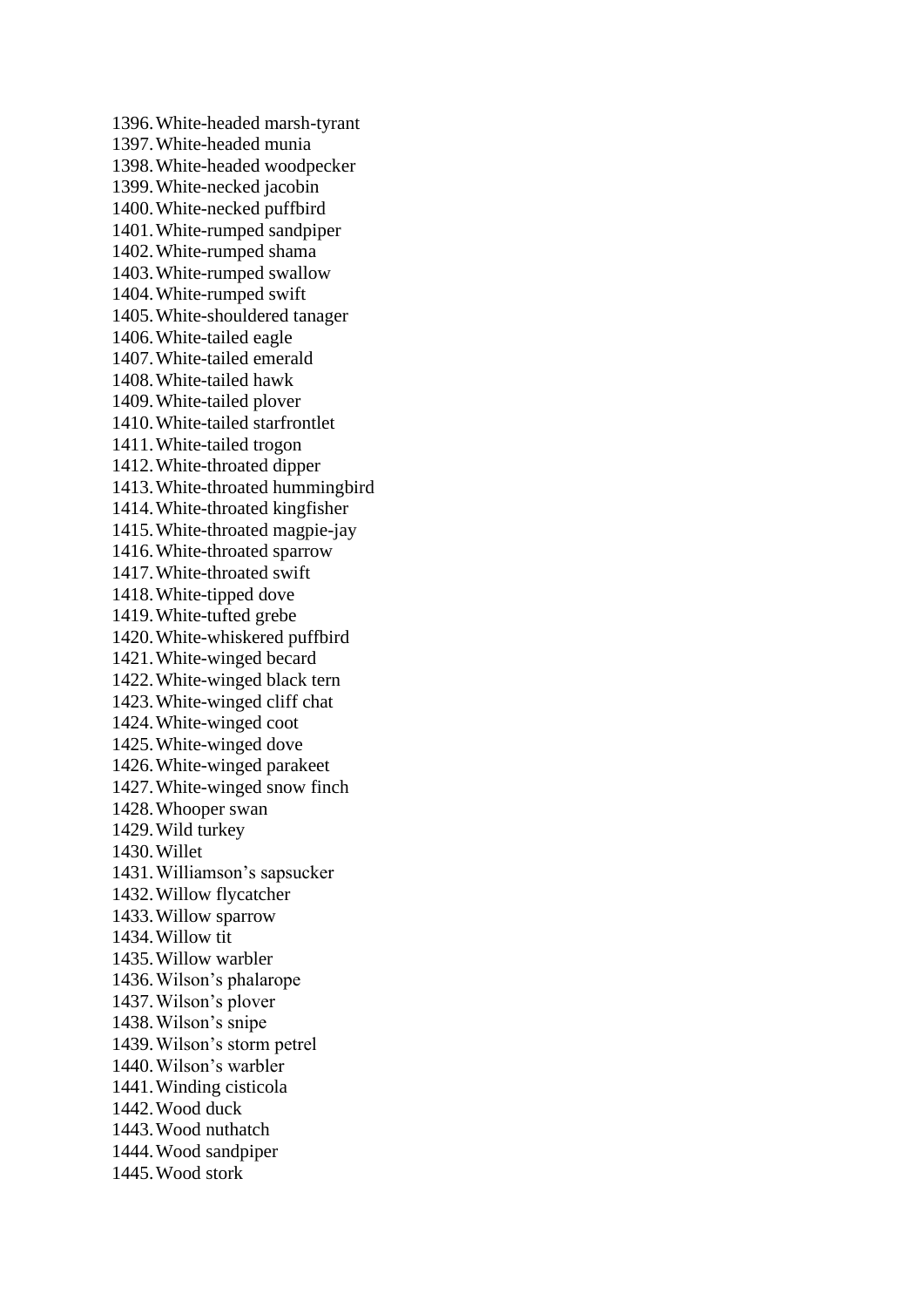1446.Wood thrush 1447.Wood warbler 1448.Woodchat shrike 1449.Woodcock 1450.Woodland kingfisher 1451.Woodlark 1452.Worm-eating warbler 1453.Wren 1454.Wrenlet 1455.Wryneck 1456.Yellow "mangrove" warbler 1457.Yellow flycatcher 1458.Yellow oriole 1459.Yellow wagtail 1460.Yellow warbler 1461.Yellow wattlebird 1462.Yellow-backed oriole 1463.Yellow-bellied elaenia 1464.Yellow-bellied flycatcher 1465.Yellow-bellied sapsucker 1466.Yellow-bellied seedeater 1467.Yellow-bellied waxbill 1468.Yellow-billed babbler 1469.Yellow-billed blue magpie 1470.Yellow-billed cardinal 1471.Yellow-billed cuckoo 1472.Yellow-billed duck 1473.Yellow-billed pintail 1474.Yellow-billed siskin 1475.Yellow-billed tern 1476.Yellow-breasted chat 1477.Yellow-browed bulbul 1478.Yellow-browed warbler 1479.Yellow-crowned night heron 1480.Yellow-eared toucanet 1481.Yellow-faced grassquit 1482.Yellow-fronted barbet 1483.Yellow-green tyrannulet 1484.Yellowhammer 1485.Yellow-headed blackbird 1486.Yellow-headed caracara 1487.Yellowish pipit 1488.Yellow-legged gull 1489.Yellow-naped amazon 1490.Yellow-rumped cacique 1491.Yellow-rumped siskin 1492.Yellow-rumped warbler 1493.Yellow-tailed black cockatoo 1494.Yellow-tailed oriole 1495.Yellow-tailed warbler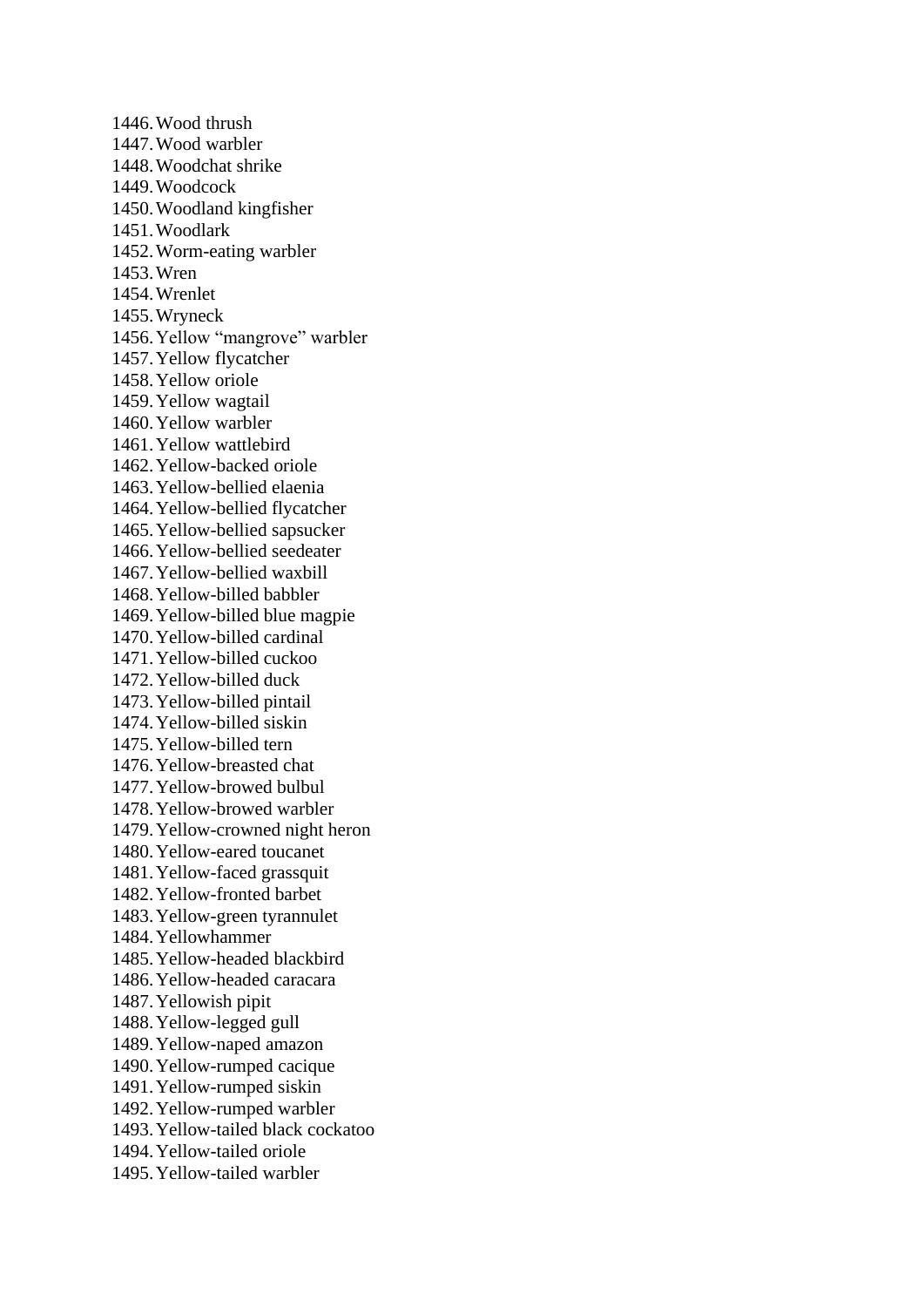1496.Yellow-throated euphonia 1497.Yellow-throated honeyeater 1498.Yellow-throated petronia 1499.Yellow-throated vireo 1500.Yellow-throated warbler 1501.Yellow-winged blackbird 1502.Yellow-winged tanager 1503.Yucatán vireo 1504.Yucatán woodpecker 1505.Zebra dove 1506.Zenaida dove 1507.Zitting cisticola 1508.Zone-tailed hawk

## United Kingdom list

- 1. Mute swan
- 2. Bewick's swan
- 3. Whooper swan
- 4. Tundra bean goose
- 5. Pink-footed goose
- 6. White-fronted goose
- 7. Greylag goose
- 8. Canada goose
- 9. Barnacle goose
- 10. Brent
- 11. Red-breasted goose
- 12. Egyptian goose
- 13. Shelduck
- 14. Mandarin duck
- 15. Wigeon
- 16. American wigeon
- 17. Gadwall
- 18. Teal
- 19. Green-winged teal
- 20. Mallard
- 21. Pintail
- 22. Garganey
- 23. Blue-winged teal
- 24. Shoveler
- 25. Red-crested pochard
- 26. Pochard
- 27. Ring-necked duck
- 28. Ferruginous duck
- 29. Tufted duck
- 30. Greater scaup
- 31. Lesser scaup
- 32. Eider
- 33. Long-tailed duck
- 34. Common scoter
- 35. Velvet scoter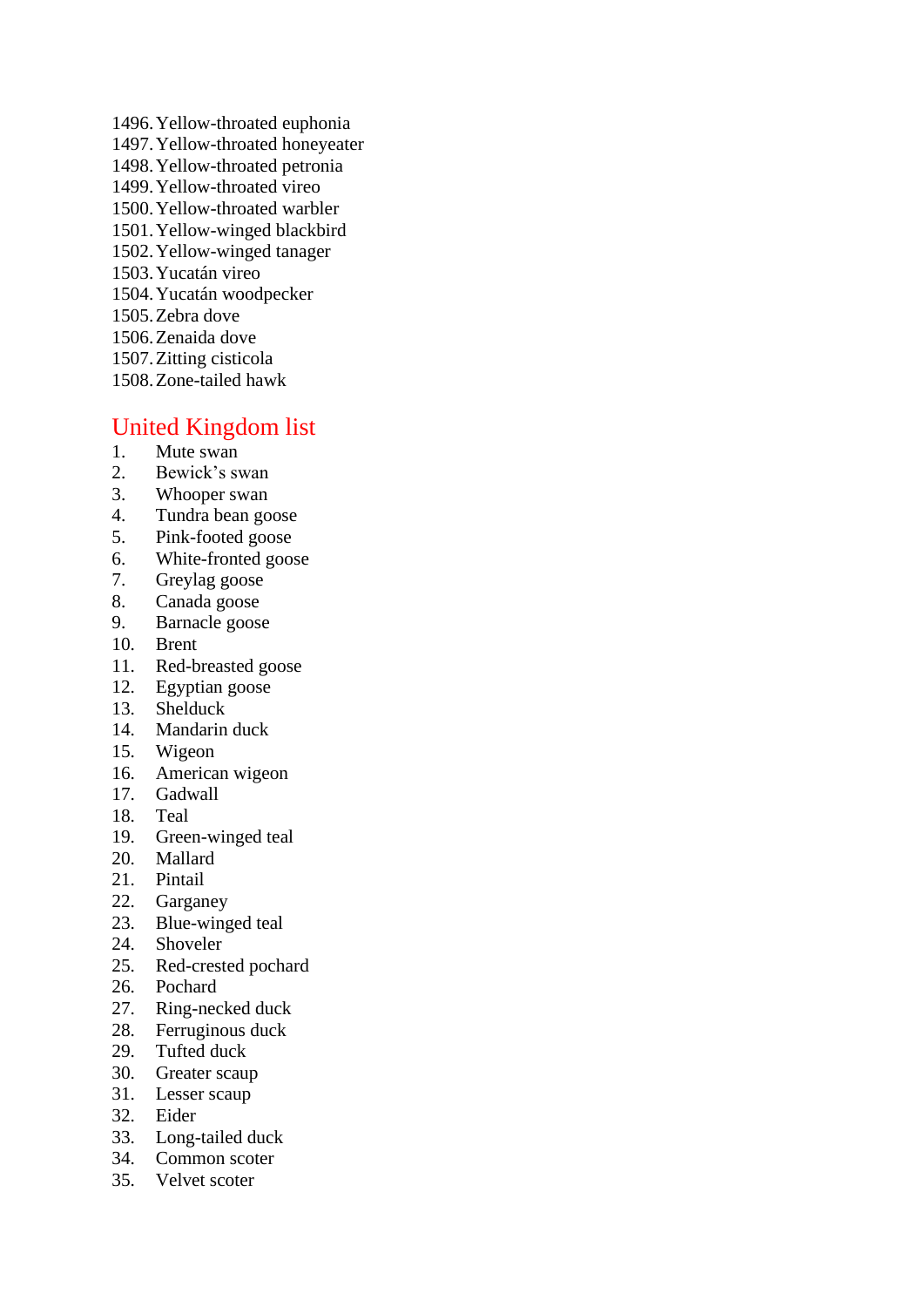- 36. Goldeneye
- 37. Smew
- 38. Red-breasted merganser
- 39. Goosander
- 40. Ruddy duck
- 41. Red-legged partridge
- 42. Red grouse
- 43. Grey partridge
- 44. Pheasant
- 45. Red-throated diver
- 46. Black-throated diver
- 47. Great northern diver
- 48. Fulmar
- 49. Cory's shearwater
- 50. Great shearwater
- 51. Sooty shearwater
- 52. Manx shearwater
- 53. Balearic shearwater
- 54. Wilson's storm petrel
- 55. European storm petrel
- 56. Gannet
- 57. Cormorant
- 58. Shag
- 59. Bittern
- 60. American bittern
- 61. Cattle egret
- 62. Little egret
- 63. Great egret
- 64. Grey heron
- 65. Purple heron
- 66. Black stork
- 67. Glossy ibis
- 68. Spoonbill
- 69. Little grebe
- 70. Great crested grebe
- 71. Red-necked grebe
- 72. Slavonian grebe
- 73. Black-necked grebe
- 74. Honey buzzard
- 75. Red kite
- 76. White-tailed eagle
- 77. Marsh harrier
- 78. Hen harrier
- 79. Pallid harrier
- 80. Montagu's harrier
- 81. Goshawk
- 82. Sparrowhawk
- 83. Buzzard
- 84. Rough-legged buzzard
- 85. Golden eagle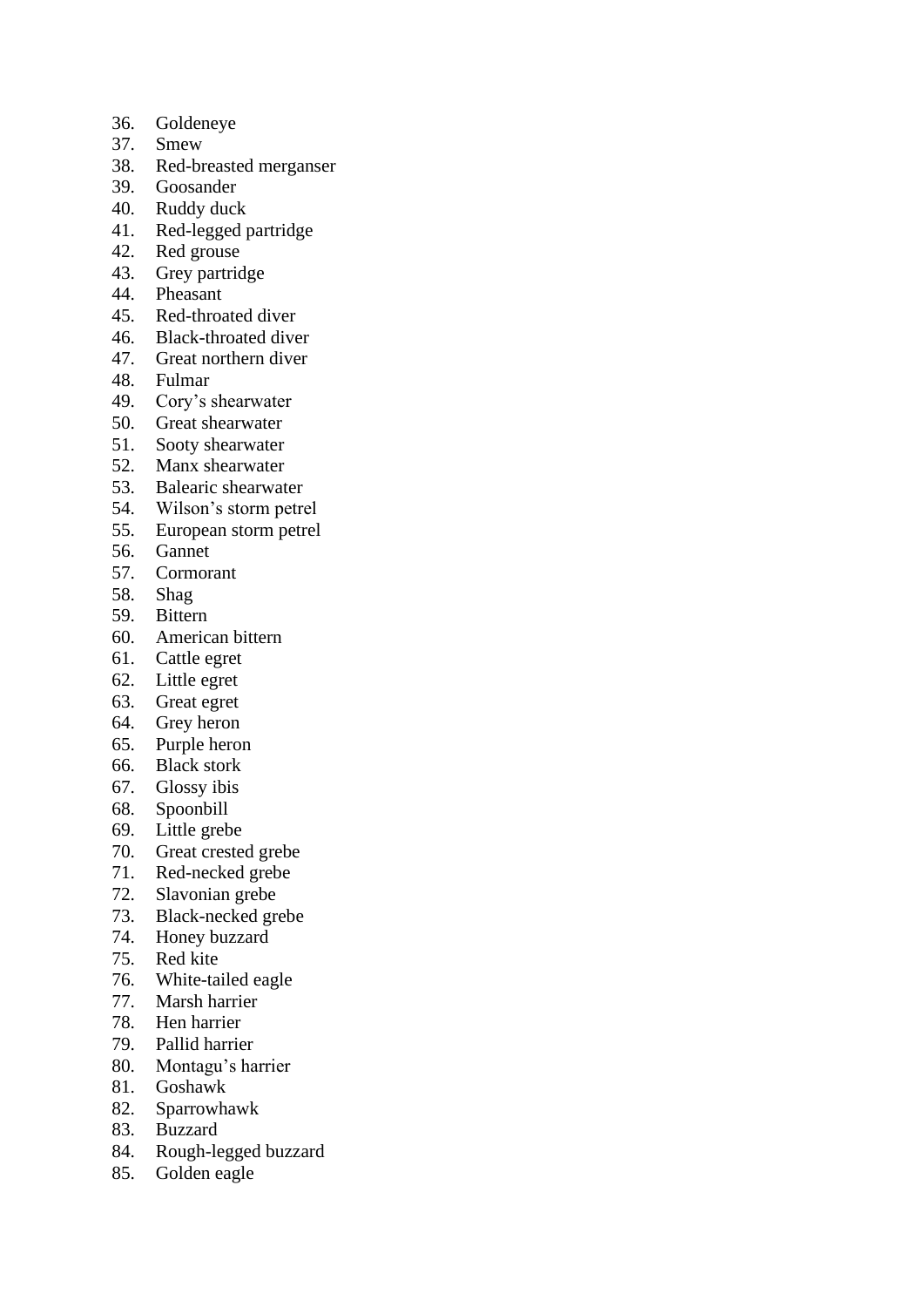- 86. Osprey
- 87. Water rail
- 88. Spotted crake
- 89. Corncrake
- 90. Moorhen
- 91. Coot
- 92. Crane
- 93. Stone-curlew
- 94. Black-winged stilt
- 95. Avocet
- 96. Oystercatcher
- 97. Grey plover
- 98. Golden plover
- 99. American golden plover
- 100. Pacific golden plover
- 101. Dotterel
- 102. Ringed plover
- 103. Little ringed plover
- 104. Lapwing
- 105. White-tailed lapwing
- 106. Kentish plover
- 107. Whimbrel
- 108. Curlew
- 109. Black-tailed godwit
- 110. Bar-tailed godwit
- 111. Turnstone
- 112. Knot
- 113. Ruff
- 114. Curlew sandpiper
- 115. Temminck's stint
- 116. Sanderling
- 117. Dunlin
- 118. Purple sandpiper
- 119. Little stint
- 120. White-rumped sandpiper
- 121. Buff-breasted sandpiper
- 122. Pectoral sandpiper
- 123. Western sandpiper
- 124. Wilson's phalarope
- 125. Grey phalarope
- 126. Common sandpiper
- 127. Spotted sandpiper
- 128. Green sandpiper
- 129. Spotted redshank
- 130. Greenshank
- 131. Lesser yellowlegs
- 132. Marsh sandpiper
- 133. Wood sandpiper
- 134. Redshank
- 135. Jack snipe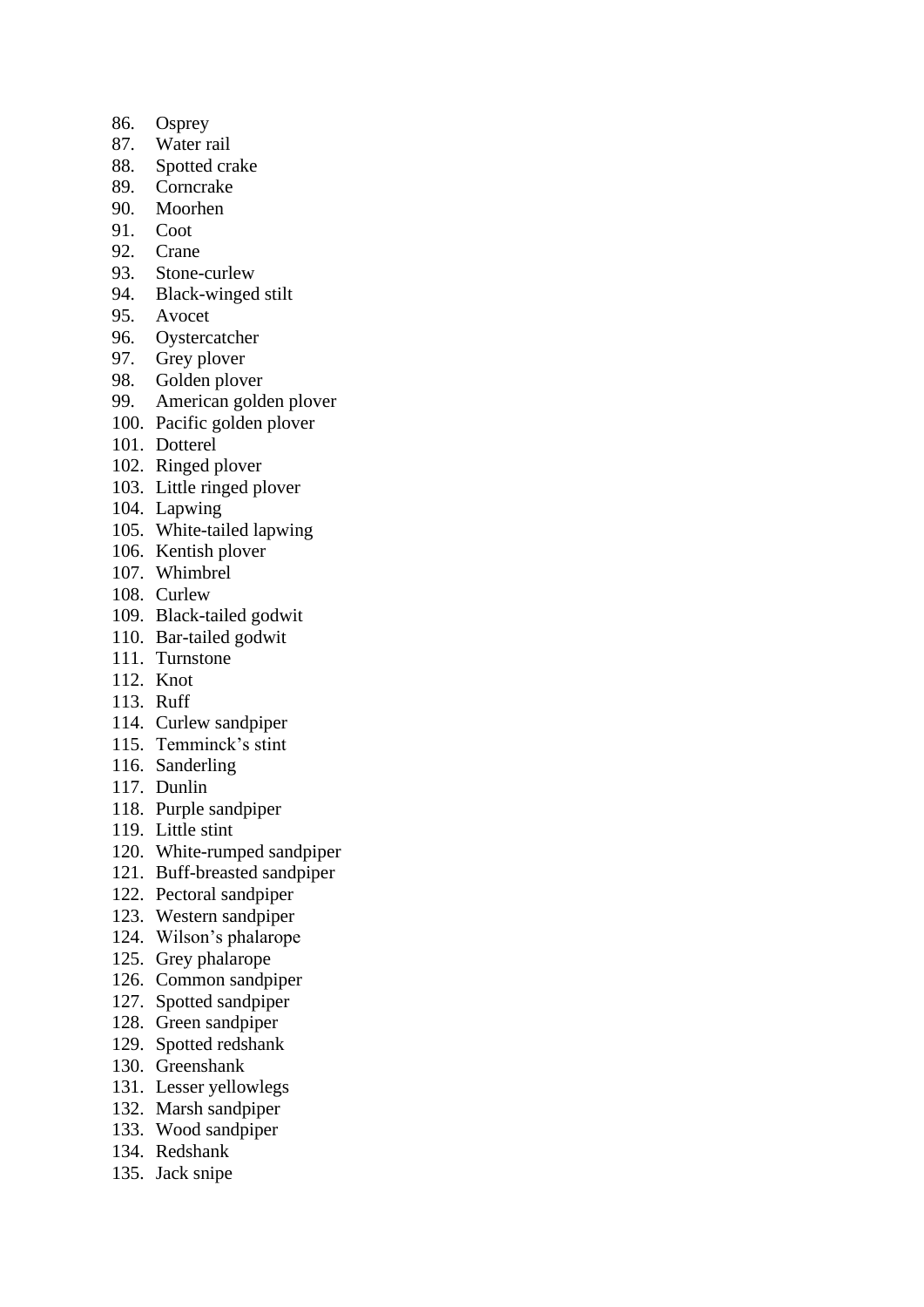- 136. Long-billed dowitcher
- 137. Woodcock
- 138. Snipe
- 139. Arctic skua
- 140. Great skua
- 141. Puffin
- 142. Black guillemot
- 143. Razorbill
- 144. Guillemot
- 145. Little tern
- 146. Gull-billed tern
- 147. Black tern
- 148. White-winged black tern
- 149. Sandwich tern
- 150. Common tern
- 151. Roseate tern
- 152. Arctic tern
- 153. Sabine's gull
- 154. Kittiwake
- 155. Bonaparte's gull
- 156. Black-headed gull
- 157. Little gull
- 158. Mediterranean gull
- 159. Common gull
- 160. Lesser black-backed gull
- 161. Herring gull
- 162. Yellow-legged gull
- 163. Caspian gull
- 164. Iceland gull
- 165. Glaucous gull
- 166. Great black-backed gull
- 167. Rock dove/Feral pigeon
- 168. Stock dove
- 169. Woodpigeon
- 170. Collared dove
- 171. Turtle dove
- 172. Rufous turtle dove
- 173. Cuckoo
- 174. Barn owl
- 175. Little owl
- 176. Tawny owl
- 177. Long-eared owl
- 178. Short-eared owl
- 179. Nightjar
- 180. Swift
- 181. Hoopoe
- 182. Bee-eater
- 183. Kingfisher
- 184. Wryneck
- 185. Green woodpecker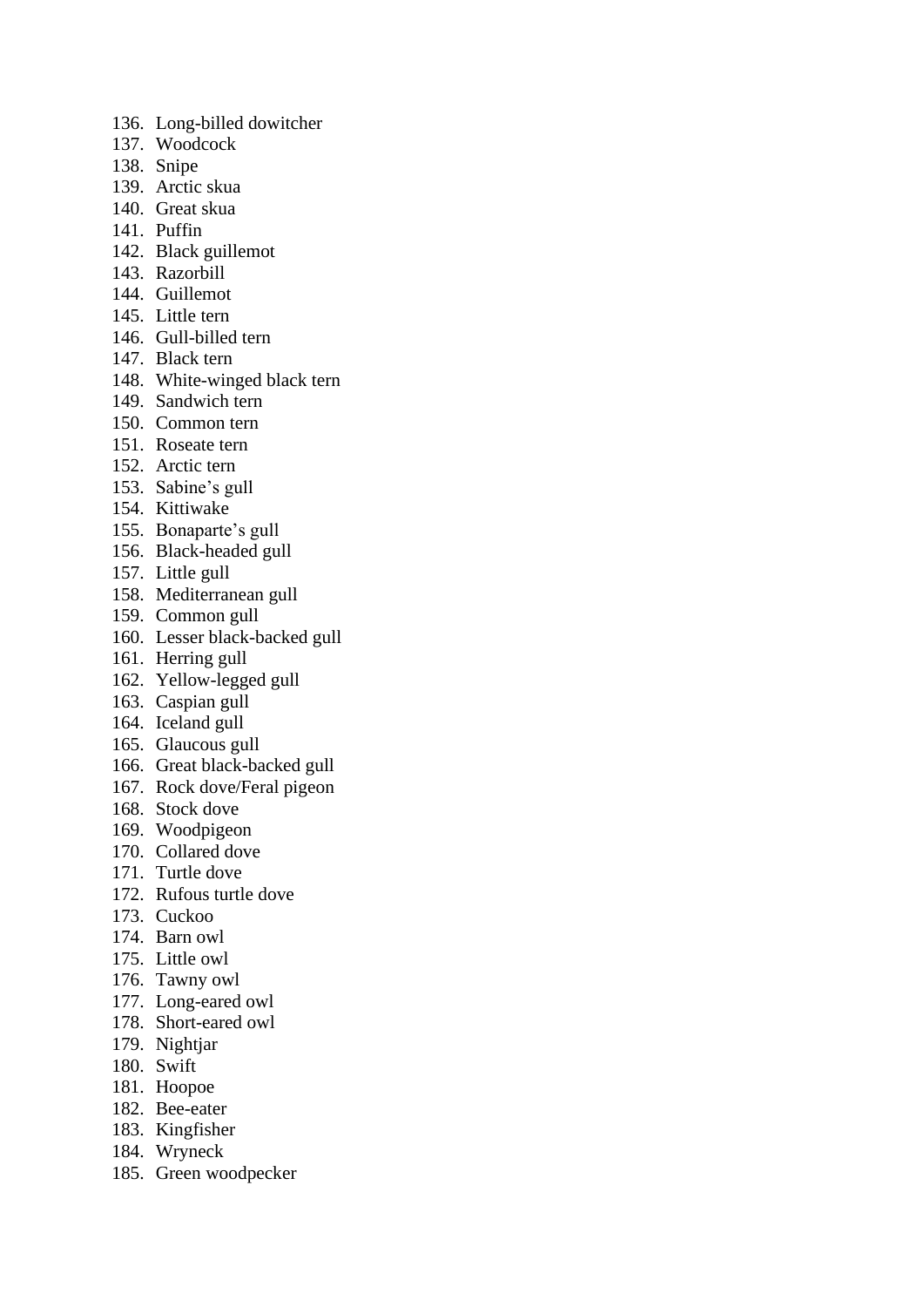- 186. Great spotted woodpecker
- 187. Lesser spotted woodpecker
- 188. Kestrel
- 189. Red-footed falcon
- 190. Merlin
- 191. Hobby
- 192. Eleonora's falcon
- 193. Peregrine
- 194. Ring-necked parakeet
- 195. Red-backed shrike
- 196. Great grey shrike
- 197. Woodchat shrike
- 198. Masked shrike
- 199. Chough
- 200. Magpie
- 201. Jay
- 202. Jackdaw
- 203. Rook
- 204. Carrion crow
- 205. Hooded crow
- 206. Raven
- 207. Goldcrest
- 208. Firecrest
- 209. Penduline tit
- 210. Blue tit
- 211. Great tit
- 212. Coal tit
- 213. Marsh tit
- 214. Willow tit
- 215. Bearded tit
- 216. Woodlark
- 217. Skylark
- 218. Shore lark
- 219. Sand martin
- 220. Crag martin
- 221. Swallow
- 222. House martin
- 223. Red-rumped swallow
- 224. Cetti's warbler
- 225. Long-tailed tit
- 226. Yellow-browed warbler
- 227. Hume's leaf-warbler
- 228. Dusky warbler
- 229. Wood warbler
- 230. Chiffchaff
- 231. Iberian chiffchaff
- 232. Willow warbler
- 233. Blackcap
- 234. Garden warbler
- 235. Barred warbler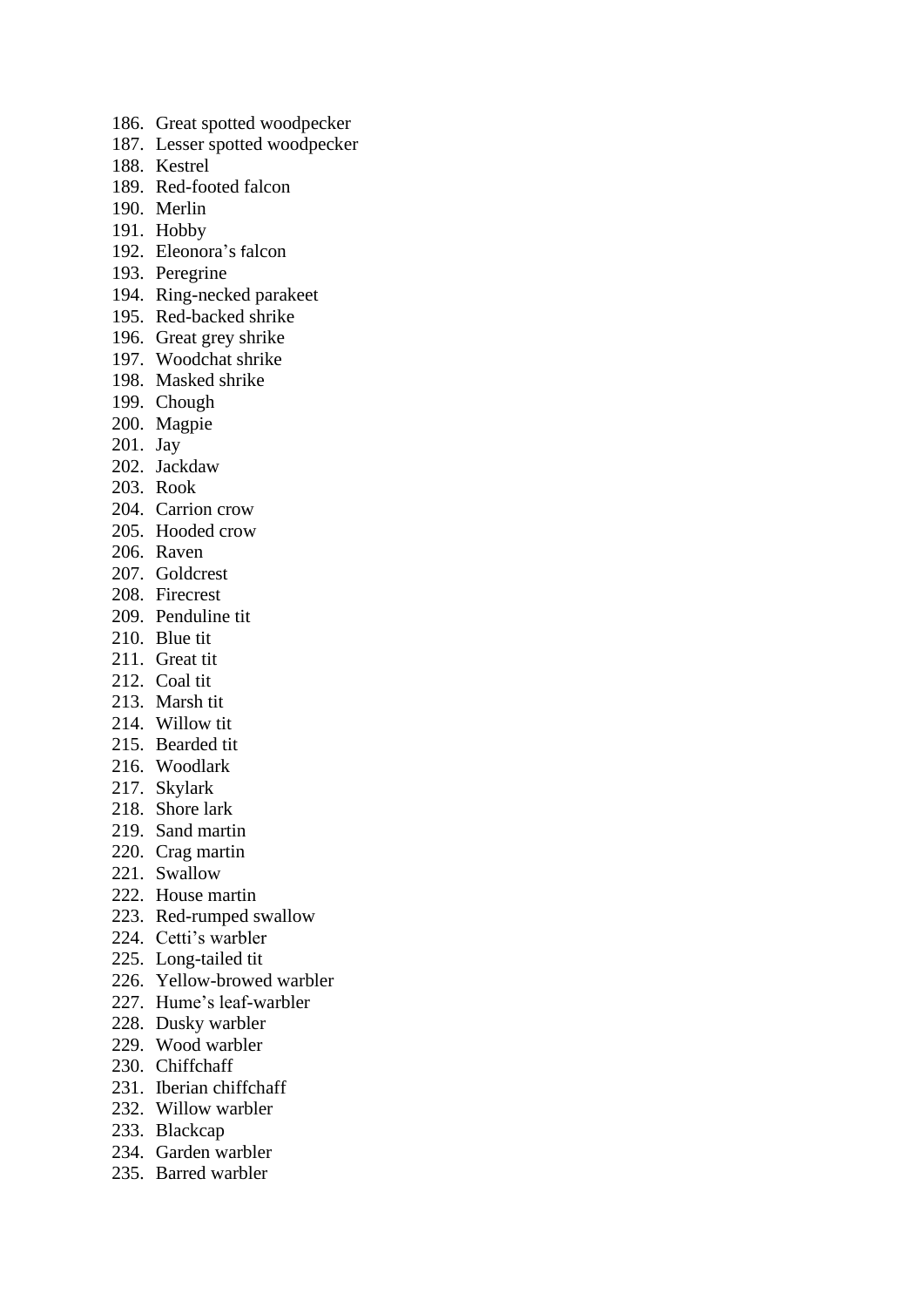- 236. Lesser whitethroat
- 237. Moltoni's warbler
- 238. Whitethroat
- 239. Dartford warbler
- 240. Grasshopper warbler
- 241. Booted warbler
- 242. Icterine warbler
- 243. Sedge warbler
- 244. Marsh warbler
- 245. Reed warbler
- 246. Great reed warbler
- 247. Waxwing
- 248. Nuthatch
- 249. Treecreeper
- 250. Wren
- 251. Starling
- 252. Rose-coloured starling
- 253. Dipper
- 254. Ring ouzel
- 255. Blackbird
- 256. Black-throated thrush
- 257. Fieldfare
- 258. Song thrush
- 259. Redwing
- 260. Mistle thrush
- 261. American robin
- 262. Spotted flycatcher
- 263. Robin
- 264. Nightingale
- 265. Bluethroat
- 266. Red-flanked bluetail
- 267. Red-breasted flycatcher
- 268. Pied flycatcher
- 269. Black redstart
- 270. Redstart
- 271. Whinchat
- 272. Stonechat
- 273. Wheatear
- 274. Dunnock
- 275. House sparrow
- 276. Tree sparrow
- 277. Yellow wagtail
- 278. Eastern yellow wagtail
- 279. Grey wagtail
- 280. Pied wagtail
- 281. Richard's pipit
- 282. Tree pipit
- 283. Meadow pipit
- 284. Rock pipit
- 285. Water pipit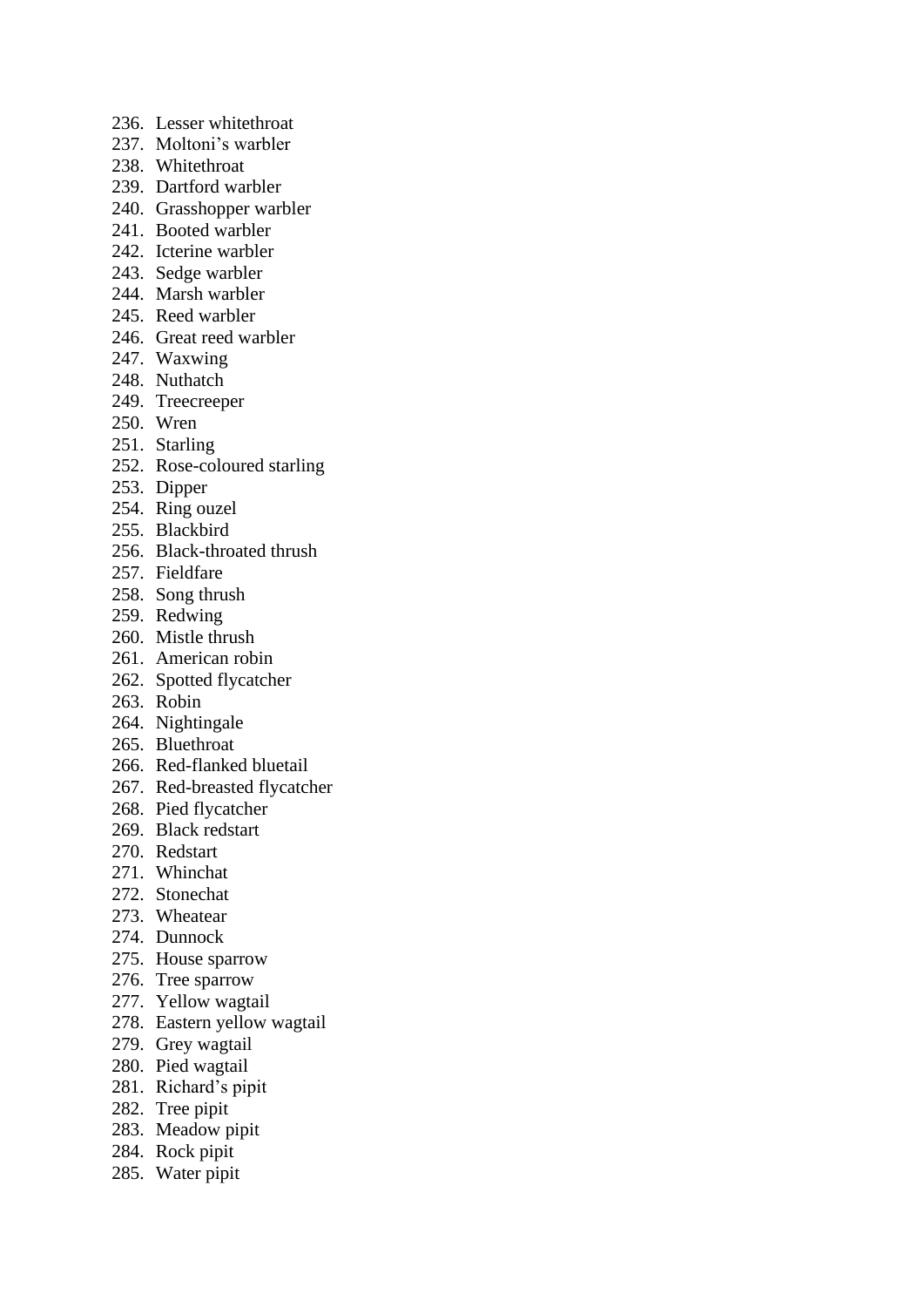- 286. Buff-bellied pipit
- 287. Brambling
- 288. Chaffinch
- 289. Hawfinch
- 290. Bullfinch
- 291. Greenfinch
- 292. Linnet
- 293. Twite
- 294. Lesser redpoll
- 295. Common redpoll
- 296. Common crossbill
- 297. Goldfinch
- 298. Serin
- 299. Siskin
- 300. Snow bunting
- 301. Lapland bunting
- 302. White-throated sparrow
- 303. Corn bunting
- 304. Yellowhammer
- 305. Reed bunting
- 306. Little bunting
- 307. Rustic bunting

# United States list

- 1. Acorn woodpecker
- 2. American avocet
- 3. American bittern
- 4. American black duck
- 5. American cliff swallow
- 6. American coot
- 7. American crow
- 8. American dipper
- 9. American golden plover
- 10. American goldfinch
- 11. American kestrel
- 12. American magpie
- 13. American oystercatcher
- 14. American pipit
- 15. American redstart
- 16. American robin
- 17. American tree sparrow
- 18. American White pelican
- 19. American wigeon
- 20. Ancient murrelet
- 21. Anhinga
- 22. Arcadian flycatcher
- 23. Arctic redpoll
- 24. Arctic skua
- 25. Arctic tern
- 26. Ash-throated flycatcher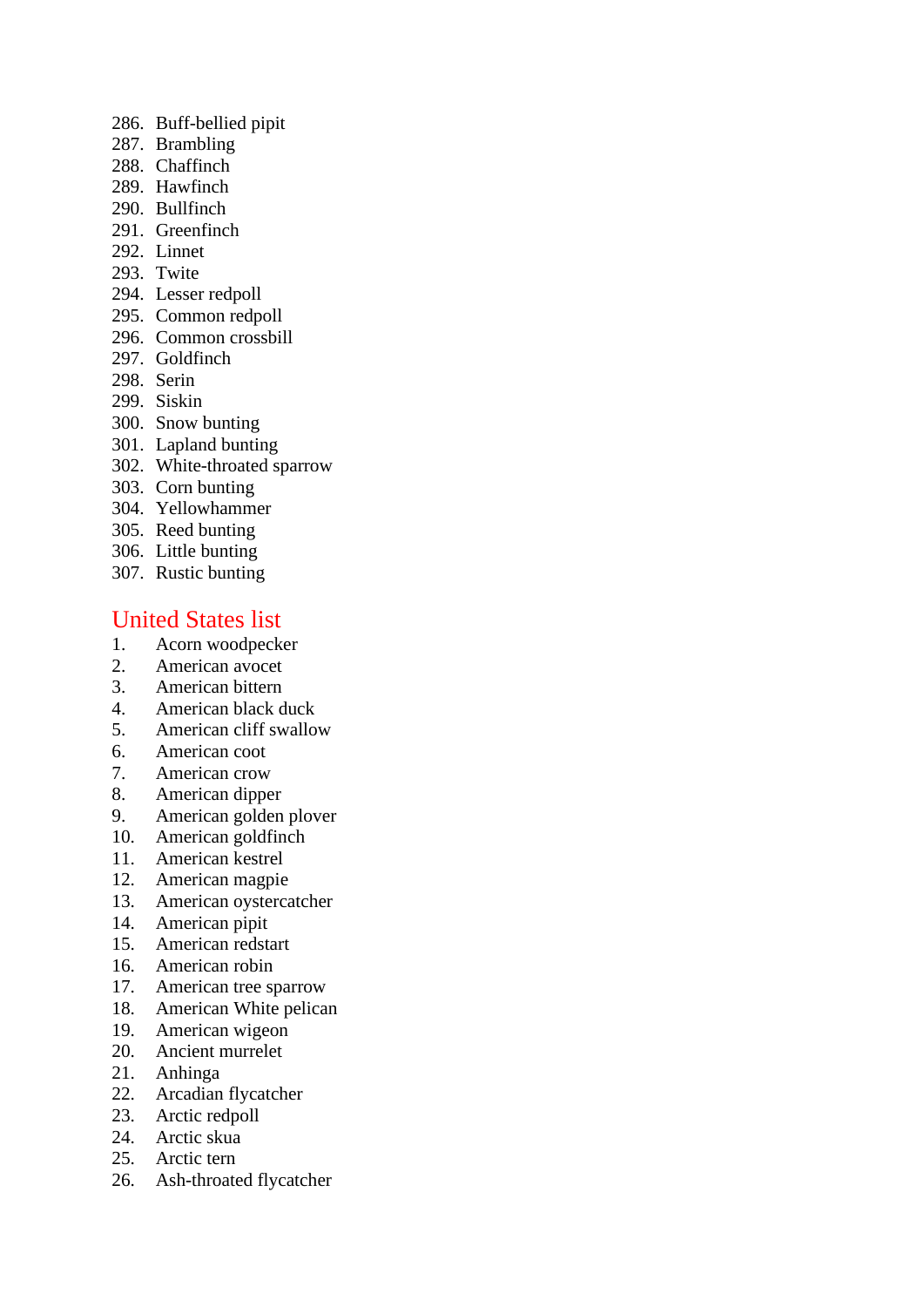- 27. Bald eagle
- 28. Baltimore oriole
- 29. Band-tailed pigeon
- 30. Bank swallow
- 31. Barred owl
- 32. Belted kingfisher
- 33. Black oystercatcher
- 34. Black phoebe
- 35. Black skimmer
- 36. Black swift
- 37. Black vulture
- 38. Black-and-white warbler
- 39. Blackburnian warbler
- 40. Black-capped chickadee
- 41. Black-chinned hummingbird
- 42. Black-crowned night heron
- 43. Black-headed grosbeak
- 44. Black-headed gull
- 45. Black-necked stilt
- 46. Blackpoll warbler
- 47. Black-throated blue warbler
- 48. Black-throated grey warbler
- 49. Black-throated green warbler
- 50. Black-throated sparrow
- 51. Black-whiskered vireo
- 52. Blue grosbeak
- 53. Blue jay
- 54. Blue-grey gnatcatcher<br>55. Blue-headed vireo
- Blue-headed vireo
- 56. Blue-winged teal
- 57. Blue-winged warbler
- 58. Boat-tailed grackle
- 59. Bobolink
- 60. Bonaparte's gull
- 61. Brambling
- 62. Brent (Brant)
- 63. Brewer's blackbird
- 64. Brewer's sparrow
- 65. Broad-tailed hummingbird
- 66. Broad-winged hawk
- 67. Brown booby
- 68. Brown creeper
- 69. Brown noddy
- 70. Brown pelican
- 71. Brown thrasher
- 72. Brown-headed cowbird
- 73. Brunnich's guillemot
- 74. Bufflehead
- 75. Bullock's oriole
- 76. Burrowing owl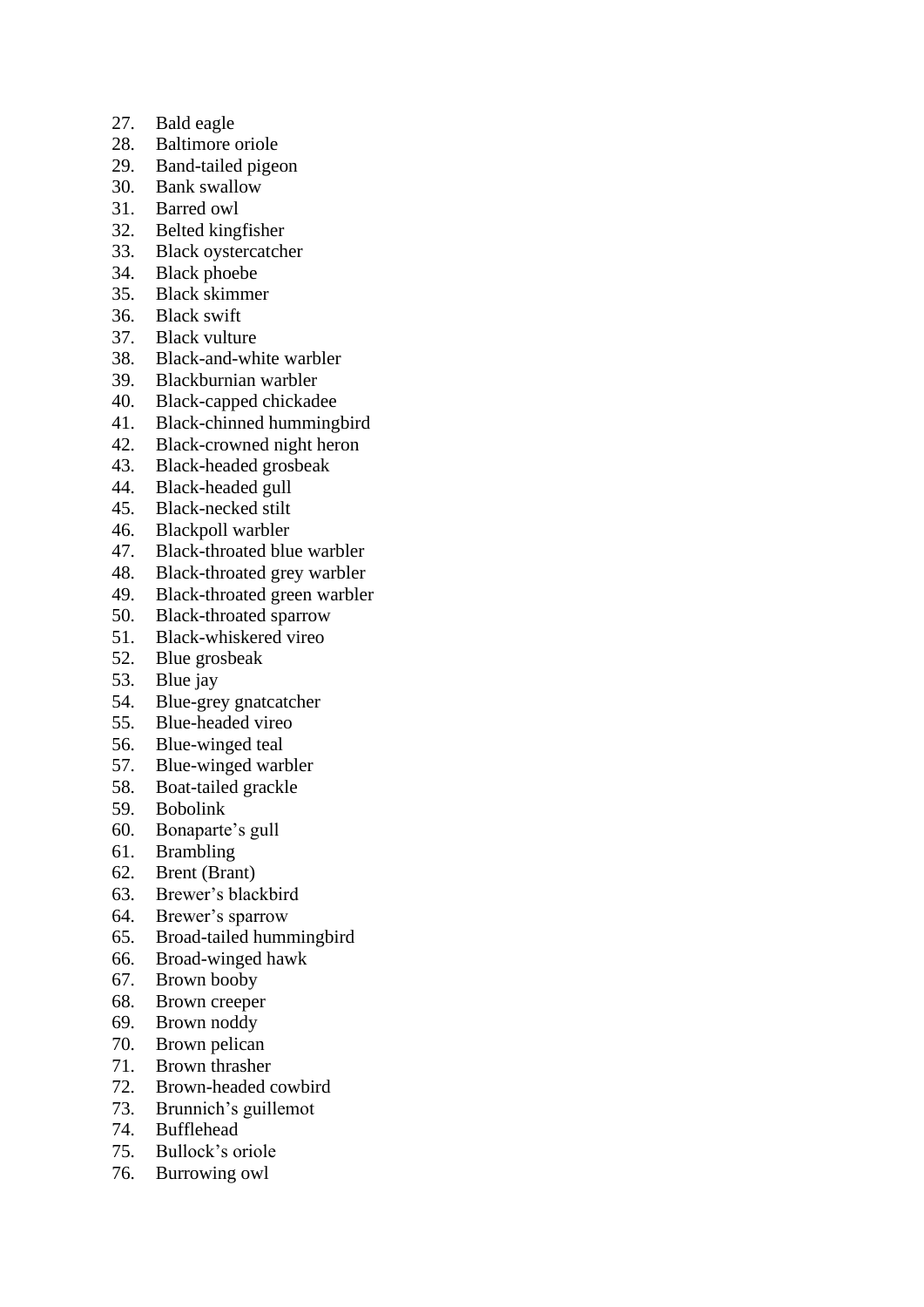- 77. Cackling goose
- 78. Cactus wren
- 79. California gull
- 80. California quail
- 81. Calliope hummingbird
- 82. Canada goose
- 83. Canada warbler
- 84. Canvasback
- 85. Canyon wren
- 86. Cape May warbler
- 87. Carolina chickadee
- 88. Carolina wren
- 89. Caspian tern
- 90. Cassin's vireo
- 91. Cattle egret
- 92. Cedar waxwing
- 93. Cerulean warbler
- 94. Chestnut-backed chickadee
- 95. Chestnut-sided warbler
- 96. Chimney swift
- 97. Chipping sparrow
- 98. Cinnamon teal
- 99. Clapper rail
- 100. Clark's nutcracker
- 101. Clay-coloured sparrow
- 102. Common black hawk
- 103. Common goldeneye
- 104. Common grackle
- 105. Common ground dove
- 106. Common gull
- 107. Common moorhen
- 108. Common nighthawk
- 109. Common poorwill
- 110. Common raven
- 111. Common redpoll
- 112. Common snipe
- 113. Common tern
- 114. Common yellowthroat
- 115. Connecticut warbler
- 116. Copper's hawk
- 117. Cormorant
- 118. Dark-eyed junco
- 119. Double-crested cormorant
- 120. Downy woodpecker
- 121. Dunlin
- 122. Dusky flycatcher
- 123. Eastern bluebird
- 124. Eastern kingbird
- 125. Eastern meadowlark
- 126. Eastern screech owl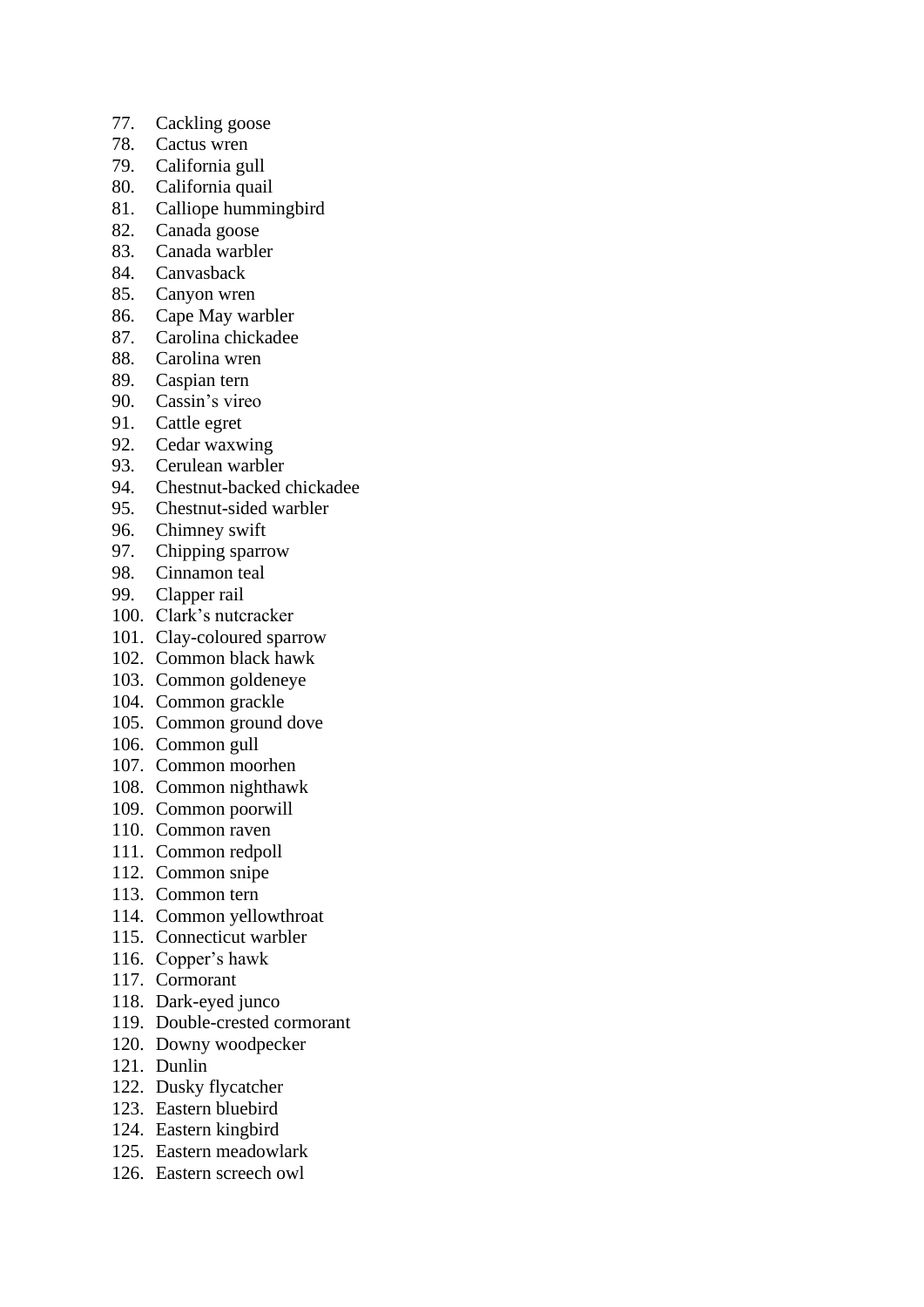- 127. Eastern towhee
- 128. Eastern wood-pewee
- 129. Eider
- 130. Eurasian collared dove
- 131. European starling
- 132. Evening grosbeak
- 133. Fish crow
- 134. Forster's tern
- 135. Fox sparrow
- 136. Fulvous whistling-duck
- 137. Gadwall
- 138. Gambel's quail
- 139. Glaucous gull
- 140. Glaucous-winged gull
- 141. Glossy ibis
- 142. Golden eagle
- 143. Golden-crowned kinglet
- 144. Golden-crowned sparrow
- 145. Golden-winged warbler
- 146. Goosander
- 147. Grace's warbler
- 148. Grey jay
- 149. Grey vireo
- 150. Grey-cheeked thrush
- 151. Grey-crowned rosy finch
- 152. Greater black-backed gull
- 153. Great blue heron (also, Würdemann's heron (subspecies); also, Great-white heron)
- 154. Great horned owl
- 155. Great northern diver
- 156. Great egret
- 157. Great-crested flycatcher
- 158. Greater roadrunner
- 159. Greater white-fronted goose
- 160. Greater yellowlegs
- 161. Great-tailed grackle
- 162. Green heron
- 163. Green-winged teal
- 164. Grey catbird
- 165. Grey kingbird
- 166. Grey plover
- 167. Grey-headed gull
- 168. Guillemot
- 169. Gull-billed tern
- 170. Hairy woodpecker
- 171. Hammond's flycatcher
- 172. Harlequin duck
- 173. Harris's hawk
- 174. Hawaiian duck
- 175. Henslow's sparrow
- 176. Hermit thrush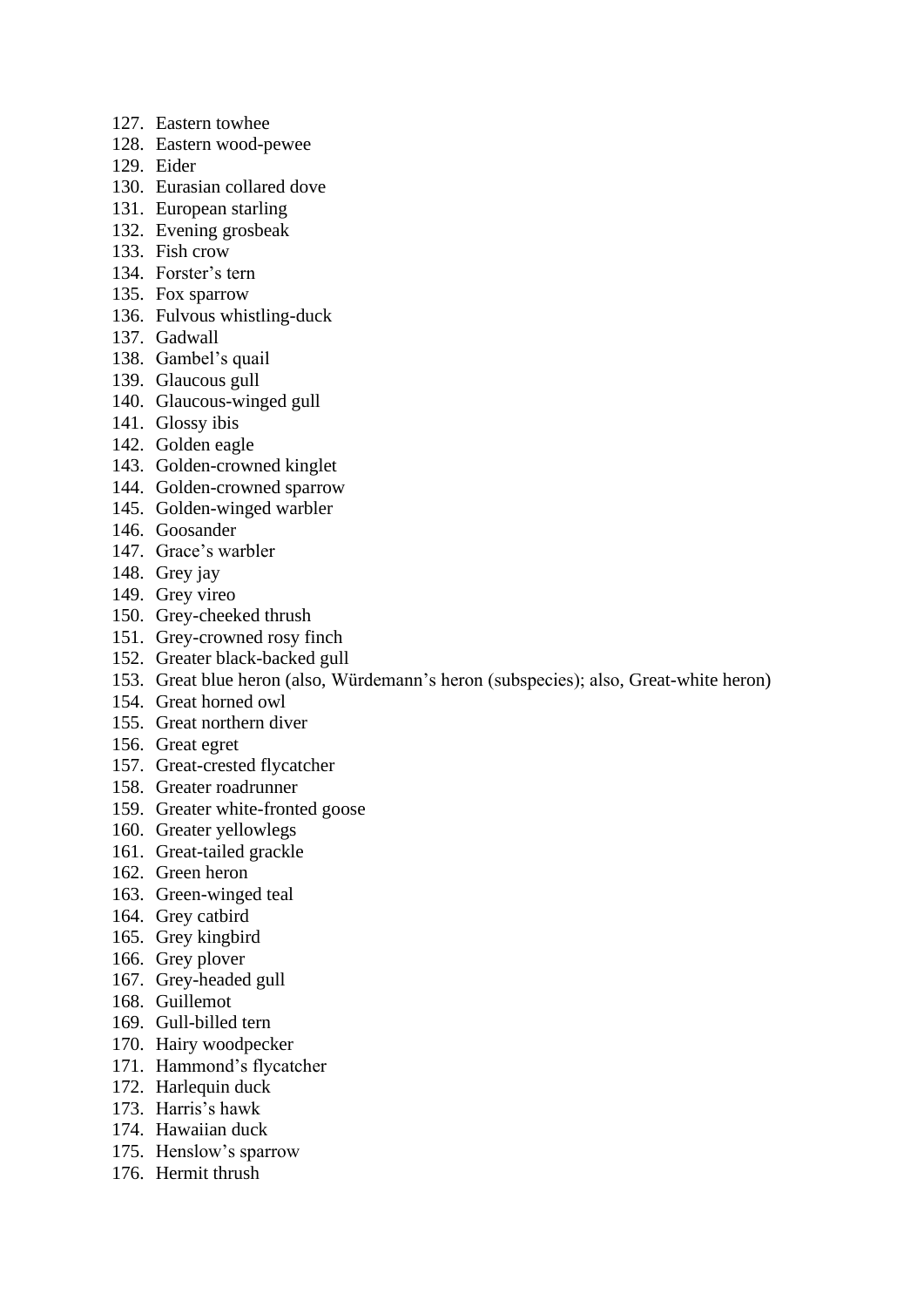- 177. Herring gull
- 178. Hooded merganser
- 179. Hooded puffin
- 180. Hooded warbler
- 181. House finch
- 182. House sparrow
- 183. House wren
- 184. Hudsonian godwit
- 185. Iceland gull
- 186. Indigo bunting
- 187. Juniper titmouse
- 188. Kentucky warbler
- 189. Killdeer
- 190. King eider
- 191. King rail
- 192. Kittiwake
- 193. Kittlitz's murrelet
- 194. Knot
- 195. Lapland bunting
- 196. Laughing gull
- 197. Leach's petrel
- 198. Least bittern
- 199. Least sandpiper
- 200. Lesser black-backed gull
- 201. Lesser goldfinch
- 202. Lesser nighthawk
- 203. Lesser scaup
- 204. Lesser yellowlegs
- 205. Limpkin
- 206. Lincoln's sparrow
- 207. Little blue heron
- 208. Little tern
- 209. Loggerhead shrike
- 210. Long-billed dowitcher
- 211. Long-eared owl
- 212. Long-tailed duck
- 213. Louisiana waterthrush
- 214. Lucy's warbler
- 215. MacGillivray's warbler
- 216. Magnificent frigatebird
- 217. Magnolia warbler
- 218. Magpie
- 219. Mallard
- 220. Mangrove cuckoo
- 221. Marbled murrelet
- 222. Marsh wren
- 223. Merlin
- 224. Monk parakeet
- 225. Moorhen
- 226. Mottled duck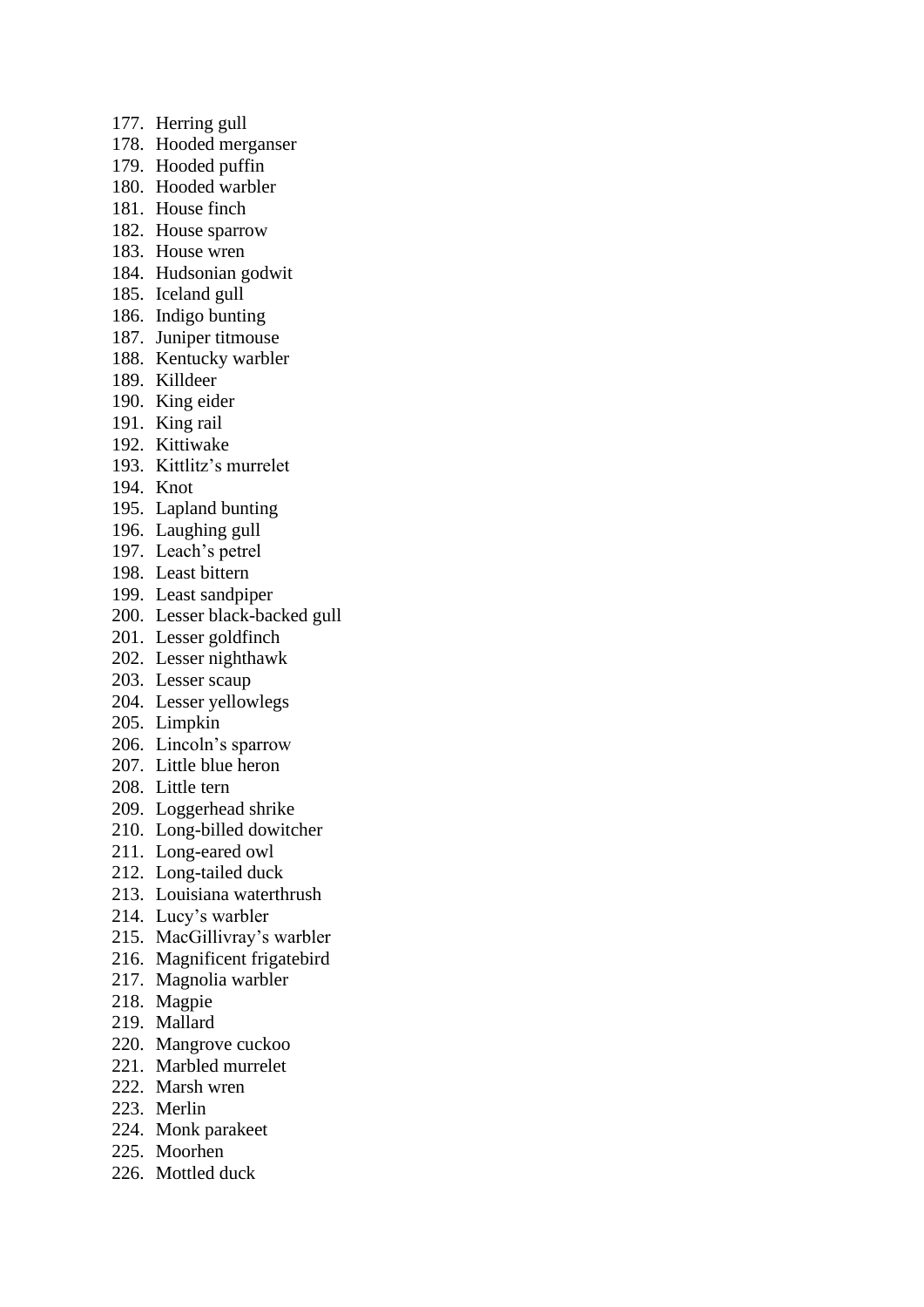- 227. Mountain bluebird
- 228. Mountain chickadee
- 229. Mourning dove
- 230. Mourning warbler
- 231. Mute swan
- 232. Nashville warbler
- 233. Nene goose
- 234. Northern cardinal
- 235. Northern flicker
- 236. Northern harrier
- 237. Northern mockingbird
- 238. Northern parula
- 239. Northern rough-winged swallow
- 240. Northern waterthrush
- 241. Nuttall's woodpecker
- 242. Olive-sided flycatcher
- 243. Orange-crowned warbler
- 244. Orchard oriole
- 245. Osprey
- 246. Ovenbird
- 247. Pacific diver
- 248. Pacific wren
- 249. Pacific-slope flycatcher
- 250. Pectoral sandpiper
- 251. Pelagic cormorant
- 252. Peregrine
- 253. Phainopepla
- 254. Pheasant
- 255. Pied-billed grebe
- 256. Pigeon guillemot
- 257. Pileated woodpecker
- 258. Pine siskin
- 259. Pine warbler
- 260. Piñon jay
- 261. Pintail
- 262. Prairie warbler
- 263. Prothonotary warbler
- 264. Purple gallinule
- 265. Pygmy nuthatch
- 266. Red-bellied woodpecker
- 267. Red-breasted merganser
- 268. Red-breasted nuthatch
- 269. Reddish egret
- 270. Red-eyed vireo
- 271. Red-faced cormorant
- 272. Red grouse
- 273. Red-headed sapsucker
- 274. Red-headed woodpecker
- 275. Red-necked grebe
- 276. Red-necked phalarope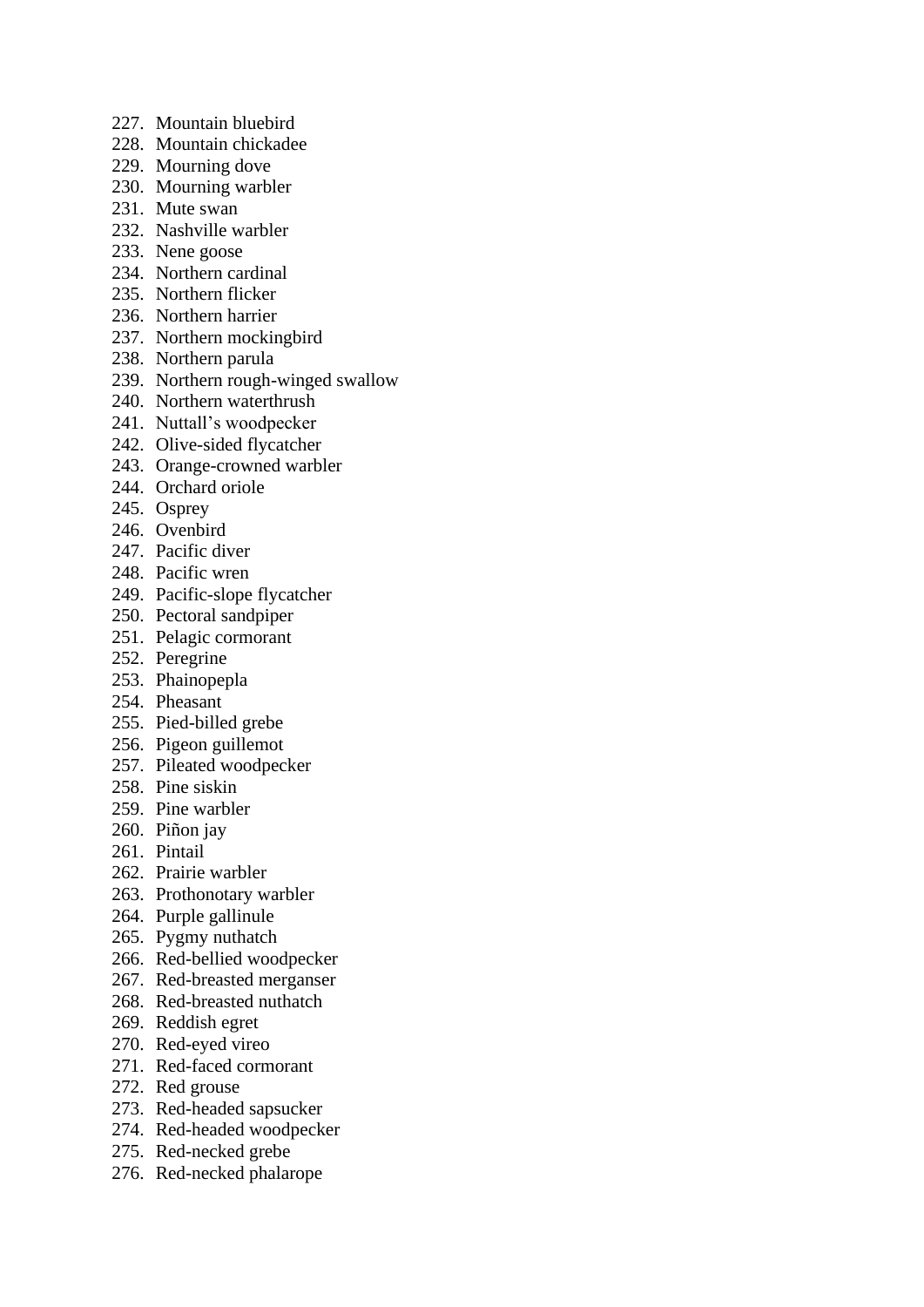- 277. Red-shouldered hawk
- 278. Red-tailed hawk
- 279. Red-throated diver
- 280. Red-winged blackbird
- 281. Rhinoceros auklet
- 282. Ring-billed gull
- 283. Ring-necked duck
- 284. Rock dove/Feral pigeon
- 285. Roseate spoonbill
- 286. Rose-breasted grosbeak
- 287. Rough-legged buzzard
- 288. Royal tern
- 289. Ruby-crowned kinglet
- 290. Ruby-throated hummingbird
- 291. Ruddy duck
- 292. Rufous hummingbird
- 293. Rufous-crowned sparrow
- 294. Rusty blackbird
- 295. Sage sparrow
- 296. Sanderling
- 297. Sandhill crane
- 298. Savannah sparrow
- 299. Say's phoebe
- 300. Scarlet tanager
- 301. Scaup
- 302. Scott's oriole
- 303. Seaside sparrow
- 304. Semipalmated plover
- 305. Semipalmated sandpiper
- 306. Sharp-shinned hawk
- 307. Sharp-tailed grouse
- 308. Short-billed dowitcher
- 309. Short-winged grebe
- 310. Shoveler
- 311. Slavonian grebe
- 312. Snail kite
- 313. Snow goose
- 314. Snowy egret
- 315. Snowy owl
- 316. Solitary sandpiper
- 317. Song sparrow
- 318. Sooty shearwater
- 319. Spotted sandpiper
- 320. Spotted towhee
- 321. Steller's jay
- 322. Summer tanager
- 323. Surf scoter
- 324. Swainson's hawk
- 325. Swainson's thrush
- 326. Swainson's warbler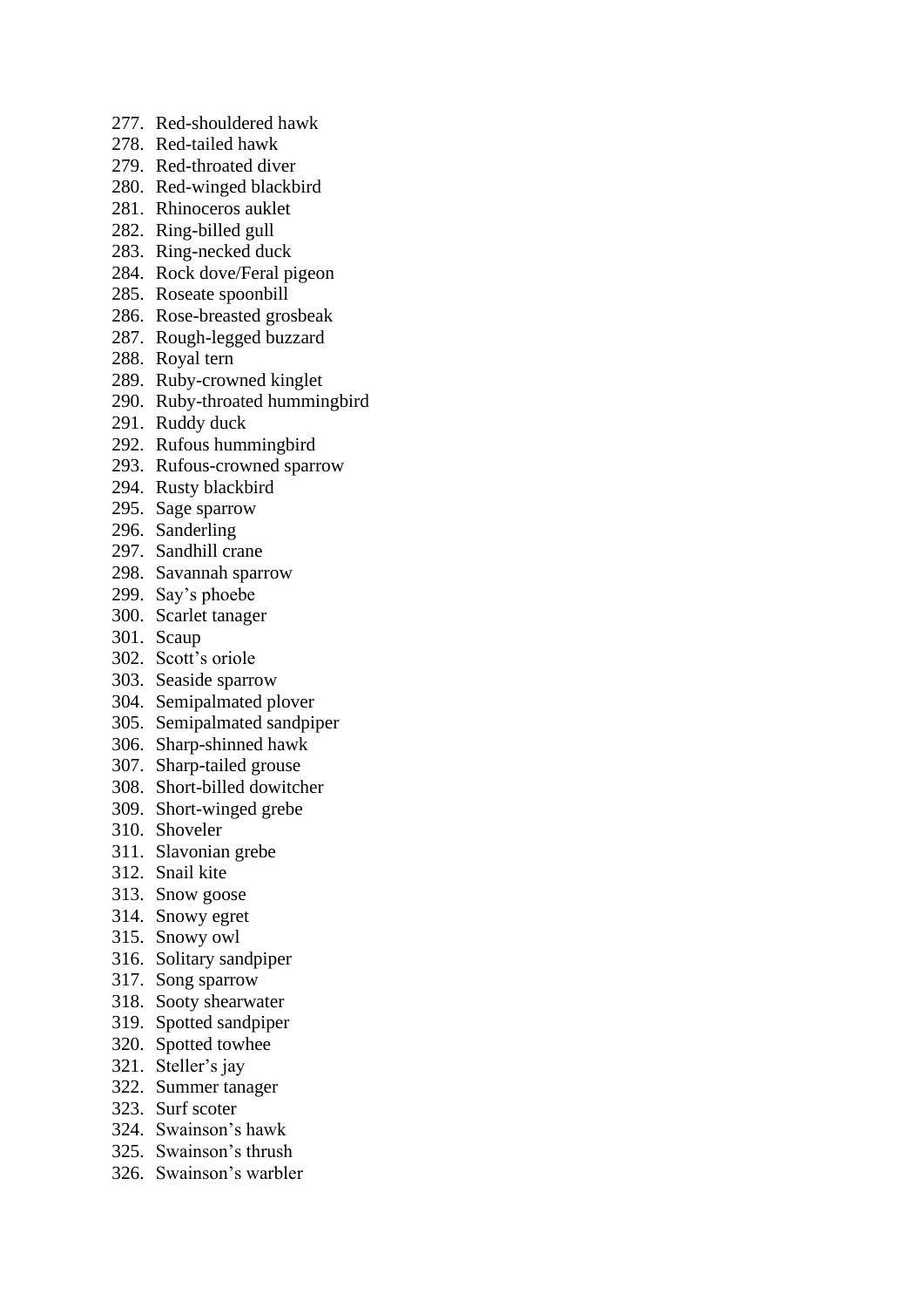- 327. Swallow
- 328. Swallow-tailed kite
- 329. Swamp sparrow
- 330. Tengmalm's owl
- 331. Tennessee warbler
- 332. Three-toed woodpecker
- 333. Townsend solitaire
- 334. Townsend's warbler
- 335. Tree swallow
- 336. Tricoloured blackbird
- 337. Tricoloured heron
- 338. Trumpeter swan
- 339. Tufted puffin
- 340. Tufted titmouse
- 341. Turkey vulture
- 342. Turnstone
- 343. Upland sandpiper
- 344. Varied thrush
- 345. Veery
- 346. Verdin
- 347. Vermilion flycatcher
- 348. Violet-green swallow
- 349. Virginia rail
- 350. Warbling vireo
- 351. Waxwing
- 352. Western bluebird
- 353. Western grebe
- 354. Western gull
- 355. Western kingbird
- 356. Western meadowlark
- 357. Western sandpiper
- 358. Western scrub-jay
- 359. Western tanager
- 360. Western wood-pewee
- 361. Whimbrel
- 362. White ibis
- 363. White-breasted nuthatch
- 364. White-crowned pigeon
- 365. White-crowned sparrow
- 366. White-eyed vireo
- 367. White-fronted swift
- 368. White-headed woodpecker
- 369. White-rumped sandpiper
- 370. White-throated sparrow
- 371. White-throated swift
- 372. White-winged dove
- 373. White-winged parakeet
- 374. Wild turkey
- 375. Willet
- 376. Williamson's sapsucker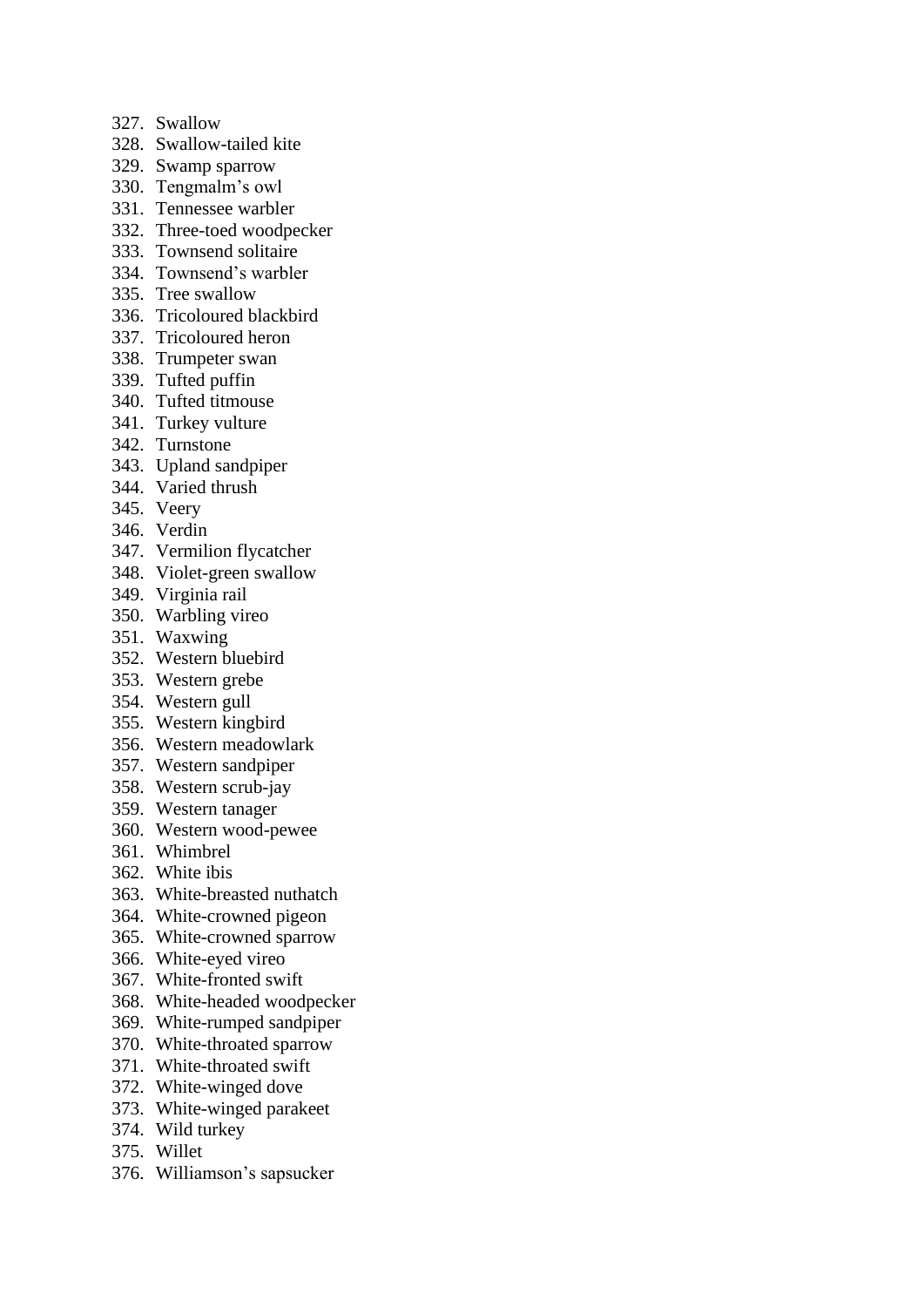- 377. Willow flycatcher
- 378. Wilson's snipe
- 379. Wilson's warbler
- 380. Wood stork
- 381. Wood thrush
- 382. Woodcock
- 383. Worm-eating warbler
- 384. Wren
- 385. Wrentit
- 386. Yellow warbler
- 387. Yellow-bellied flycatcher
- 388. Yellow-bellied sapsucker
- 389. Yellow-billed cuckoo
- 390. Yellow-breasted chat
- 391. Yellow-headed blackbird
- 392. Yellow-rumped warbler
- 393. Yellow-throated vireo
- 394. Yellow-throated warbler

# **U.K. butterfly species list**

- 1. Adonis blue
- 2. Black hairstreak
- 3. Brimstone
- 4. Brown argus
- 5. Brown hairstreak
- 6. Chalkhill blue
- 7. Clouded yellow
- 8. Comma
- 9. Common blue
- 10. Dark-green fritillary
- 11. Dingy skipper
- 12. Duke of Burgundy
- 13. Essex skipper
- 14. Gatekeeper
- 15. Glanville fritillary
- 16. Grayling
- 17. Green hairstreak
- 18. Green-veined white
- 19. Grizzled skipper
- 20. Heath fritillary
- 21. Holly blue
- 22. Large blue
- 23. Large skipper
- 24. Large white
- 25. Long-tailed blue
- 26. Marbled white
- 27. Meadow brown
- 28. Mountain ringlet
- 29. Orange tip
- 30. Painted lady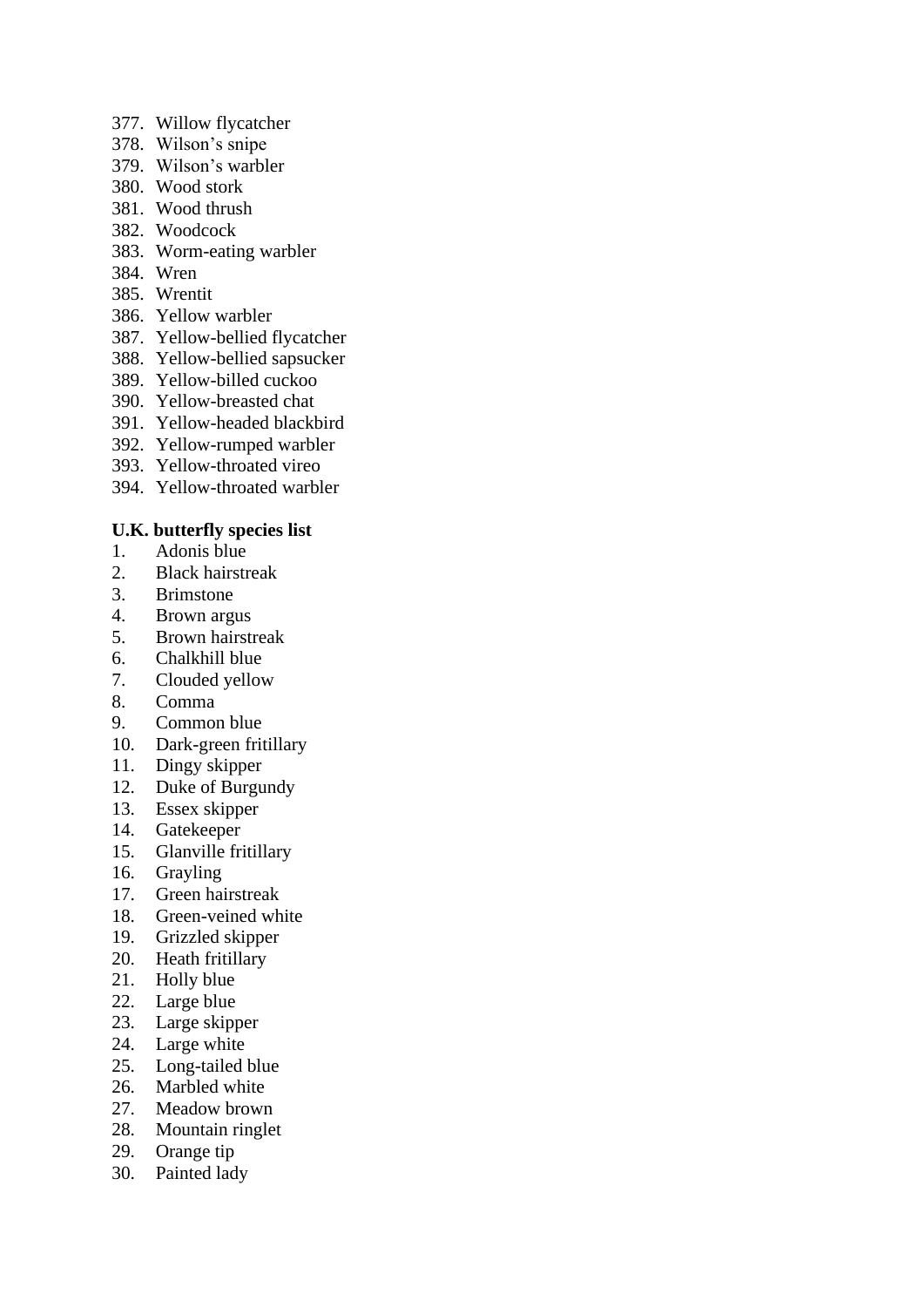- 31. Peacock
- 32. Purple emperor
- 33. Purple hairstreak
- 34. Red Admiral
- 35. Ringlet
- 36. Silver-spotted skipper
- 37. Silver-studded blue
- 38. Silver-washed fritillary
- 39. Small blue
- 40. Small copper
- 41. Small heath
- 42. Small pearl-bordered fritillary
- 43. Small skipper
- 44. Small tortoiseshell
- 45. Small white
- 46. Speckled wood
- 47. Swallowtail
- 48. Wall
- 49. White admiral
- 50. White-letter hairstreak
- 51. Wood white

**Isle of Grain, Kent: 16 September, 1984** As per Alex Carlisle's notes, "took Jo and Terry to the Isle of Grain. Saw an **ARCTIC SKUA** at sea and (a) Buff-breasted sandpiper on a small pool."

**Beddington Sewage Farm, Hackbridge, Surrey: September 24-30, 1984** On one evening of these dates, **LESSER YELLOWLEGS** (new species for the U.K.)

**Argeles Plage, France: July 1985** European bee-eater; Hoopoe, and Cirl bunting

**Spain: December 2001** Purple swamphen (in Córdoba) and White stork (in Zafra)

**Melbourne, Australia, and Tasmania: January 2002** Masked lapwing; Cormorant; Australasian pelican; Pacific black duck; Common bronzewing; Sulphur-crested cockatoo; Yellowtailed black cockatoo; Galah; Crimson rosella; Rainbow lorikeet; Black currawong; Wedge-tailed eagle; Black swan; Superb fairywren; Field wren; Scrub tit; Australasian pipit; Brown scrubwren; Silvereye; Flame robin; Dusky robin; New Holland honeyeater; Yellowthroated honeyeater; Crescent honeyeater; Strong-billed honeyeater; Grey shrike-thrush, and Yellow wattlebird

# **El Salvador, Guatemala, Costa Rica and Nicaragua: June 2002**

#### **Cartago**—Mealy parrot

**Monteverde**—American swallow-tailed kite (flying beneath me during a zipline tour); Azure-headed jay; Black-and-yellow silky flycatcher; Black-bellied whistling duck; Elegant euphonia; Eye-ringed flatbill; Flame-coloured tanager; Flame-throated warbler; Goldenbellied flycatcher; Green hermit; Green-crowned brilliant; Grey hawk; Groove-billed ani; Hoffman's woodpecker; Little hermit; Masked tityra; Orange-bellied nightingale thrush; Orange-bellied trogon; Prong-billed barbet; Purple-throated mountain gem; Scale-crested pygmy-tyrant; Short-billed pigeon; Striped-tailed hummingbird; Three-striped warbler;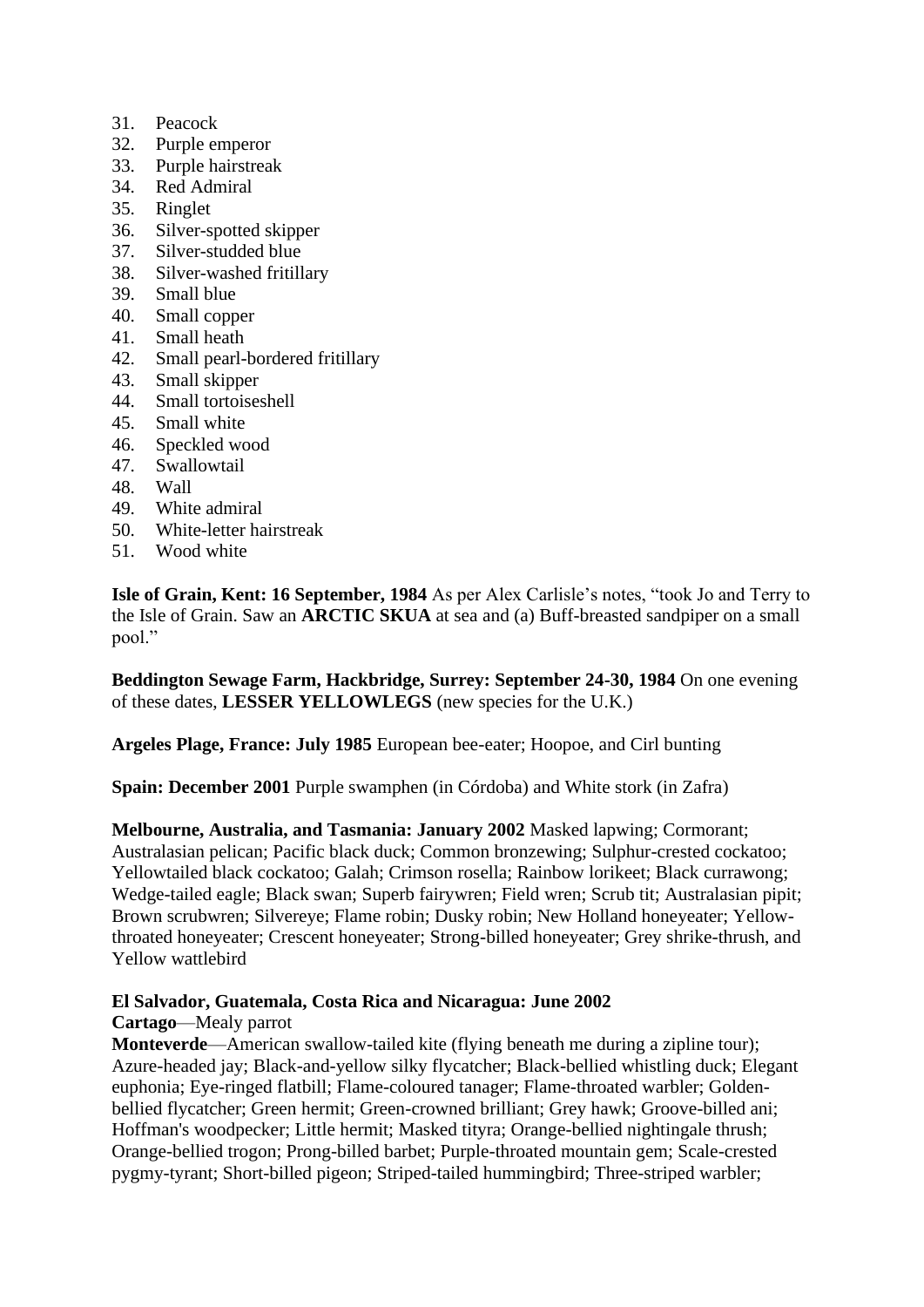Violet sabrewing; White-shouldered tanager; White-throated magpie-jay; White-winged dove; Wood stork; Yellow-naped amazon; Yellow-tailed warbler, and Yellow-throated euphonia

**Selva Verde**—Chestnut-mandibled toucan; Fascinated tiger heron; Grey-necked wood-rail; Green kingfisher, and Keel-billed toucan

**Volcán del Viejo**—Blue-crowned motmot

**On the road to Liberia—Jabiru stork** 

**Other locations**— American dipper; Anhinga; Band-tailed pigeon; Black-headed tody flycatcher; Black vulture; Blue-grey tanager; Bronzed cowbird; Bronzy hermit; Brown booby; Brown-chested martin; Brown jay; Cattle egret; Chestnut-coloured woodpecker; Chestnut-headed oropendula; Clay-coloured robin; Common bush tanager; Common ground dove; Crested caracara; Crimson-fronted parakeet; Dusky-capped flycatcher; Eastern meadowlark; Emerald toucanet; Great-blue heron; Great kiskadee; Great-tailed grackle; Great egret; Green-backed heron; Green violet-ear; Grey-breasted wood wren; Magnificent frigatebird; Montezuma's oropendula; Nicaraguan grackle; Northern jacana; Olivaceous cormorant; Osprey; Red-lored amazon; Ringed kingfisher; Royal tern; Ruddy quail-dove; Rufous-collared sparrow; Rufous-naped wren; Snowy egret; Sooty robin; Tropical kingbird; Turquoise-browed motmot; Turkey vulture; White-tailed emerald; White-winged dove; Yellow-eared toucanet; Yellow-faced grassquit, and Yellow flycatcher

**Panama: April 2003** Berylline hummingbird; Black phoebe; Black-cowled oriole; Blackstriped sparrow; Blue-black grassquit; Blue-grey tanager; Collared aracari; Common grounddove; Crested oropendula; Crimson-backed tanager; Golden-fronted woodpecker; Great kiskadee; Great tailed grackle; Green parakeet; Grey-headed chacalaca; Hoffman's woodpecker; Keel-billed toucan; Lesser kiskadee; Lesser seed-finch; Orange-billed sparrow; Red-billed pigeon; Red-billed tropicbird; Red-breasted blackbird; Red-capped manakin; Redcrowned woodpecker; Ringed kingfisher; Ruddy ground-dove; Rufous-and-white wren; Rufous-capped warbler; Saffron finch; Sharpbill; White-bellied antbird; Yellow-billed siskin; Yellow-faced grassquit; Yellowish pipit, and Yellow-naped amazon

#### **Hawaii: December 2004**

(Note: in late 2016, the American Birding Association voted to add certain Hawaiian birds to the official ABA list; the ones I have seen of those birds are written in red below; some birds below I have not made red as I have seen them elsewhere in the ABA region; the final Hawaiian list of birds able to be added to the ABA list is supposed to be finalised by the end of 2017)

**Chinaman's Hat, O'ahu**—Pacific golden plover

**Diamondhead, O'ahu**—Strawberry waxbill

**Hanalei, Kauai**—Hawaiian stilt (endangered in Hawaii; also, seen in Poi'pu, Kauai); Nene goose, and Red-whiskered bulbul

**James Campbell National Wildlife Refuge, O'ahu**—Black-crowned night heron; Cattle egret; Common moorhen (endangered in Hawaii); Hawaiian coot, and Hawaiian duck **Manoa Falls, O'ahu**—White-rumped shama

**Waimea Beach, O'ahu**—Japanese white-eye

**Other locations**—Common myna; Java sparrow; Red-crested cardinal; Red-vented bulbul; Eastern spotted dove, and Zebra dove

# **Chile: December 2004**

**Bahia de Última Esperanza**—Brown skua; Brown-hooded gull; Dolphin gull, and South American tern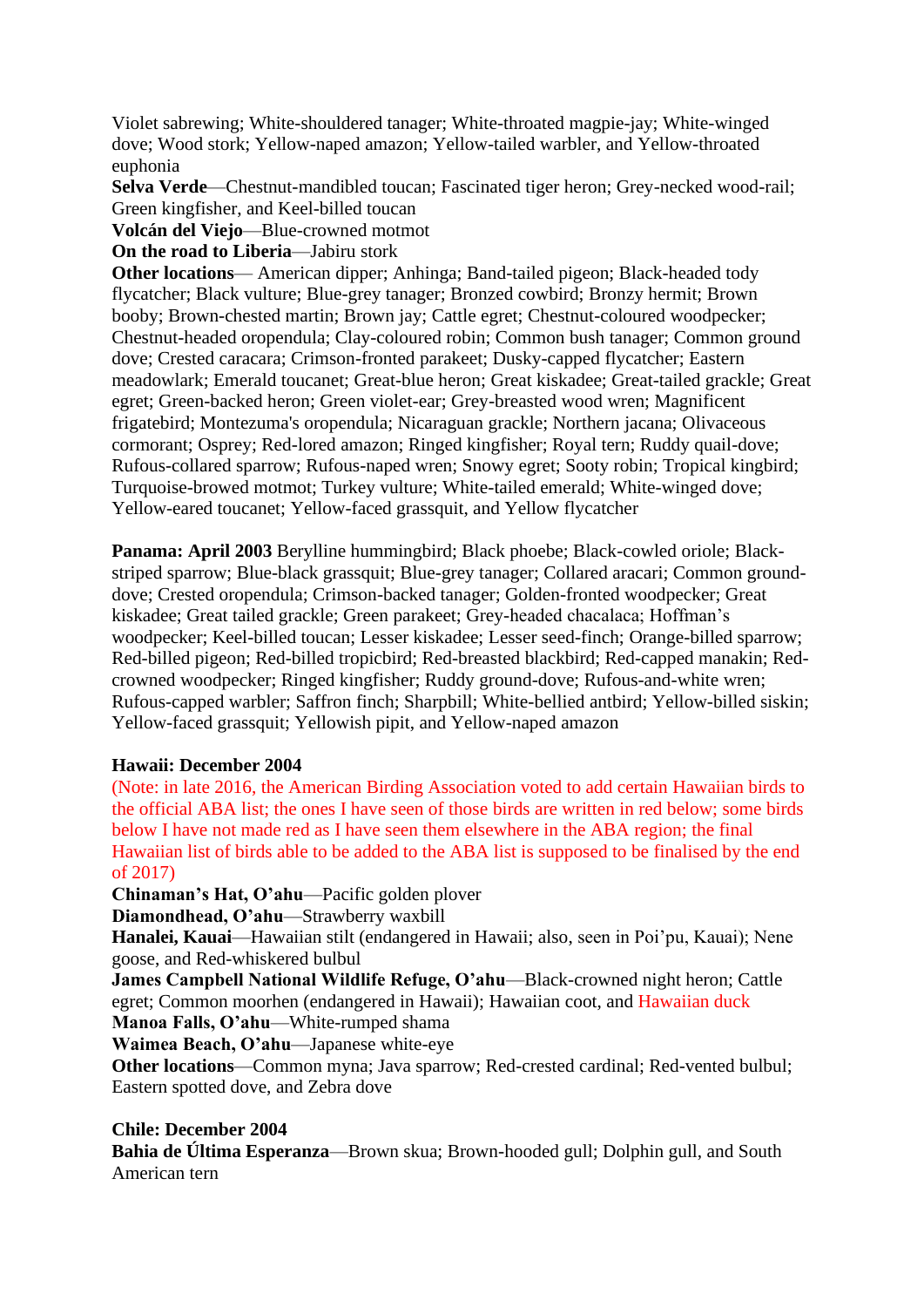**Cerro Castillo en route to Torres del Paine**—Andean condor and Andean flamingo **Cueva del Milodón**—Canary-winged finch; Chimango caracara; Grey-breasted seedsnipe; Grey-hooded sierra-finch; Patagonian sierra-finch; Sedge wren, and Yellow-winged blackbird

**Glacier Serrano**—Green-backed firecrown

**Hacienda Los Lingues**—Chilean giant hummingbird

**Patagonia, near Rubens Hotel**—Coscoroba swan; Crested duck, and Lesser rhea **Puerto Natales**—Austral blackbird; Baird's sandpiper; Black-necked swan; Magellanic oystercatcher, and Red-backed hawk on a large rock by the shore

**Punta Arenas**—Imperial cormorant; Kelp gull; Southern lapwing, and Upland goose **Rio Serrano**—Ashy-headed goose; Bar-winged cinclodes; Black-faced ibis (also called Buff-necked ibis), and Chilean flicker

**Puritana River, en route to El Tatio**—Puna rhea

**Salar de Atacama**—Andean avocet; Chilean flamingo; James flamingo Puna plover, and Wilson's phalarope

**Sendero Ascendio**—Cinnamon-bellied ground-tyrant, and Fire-eyed diucón

**Torres del Paine**—Black-chested buzzard-eagle; Black-chinned siskin; Chiloé wigeon; Long-tailed meadowlark; Olivaceous cormorant; Pectoral sandpiper; Red shoveler; Redgartered coot; White-tufted grebe; White-winged coot; Yellow-billed pintail, and Yellowrumped siskin

**various locations**—American kestrel; Austral blackbird; Austral negrito; Austral thrush; Cattle egret; Chilean mockingbird; Chilean swallow; Crested caracara; Eared dove; House sparrow, and Rufous-collared sparrow

**Central Park, New York City, New York, USA: Dec. 26, 2004** On Cherry Hill, just off of the 72nd St. Transverse, was a **TENGMALM'S OWL** (new species for US; in US, named Boreal owl), adult sitting in tree and widely seen by park birder. First sighting ever in New York City

**Shinnecock Inlet, Southampton, Long Island, New York, USA: Jan. 30, 2005** On the tip of the water break next to the coastguard's station, with narrow inlet breaching two spits and bay behind. Immediate sighting of **BRUNNICH'S GUILLEMOT** (new species for US), in near-to-breeding plumage; second example, winter plumage, flew in wake of boat towards the sea and dropped down to give good sightings, but then was lost. **SURF SCOTER** (new species for US), close to shore, as were **RED-THROATED DIVER** (new species for US); Red-necked grebe, **LONG-TAILED DUCK** (new species for US), five Brant; (also, four Harbour seals). Greater black-backed Gull; Herring Gull; and Song sparrow, all seen on land Baldwin County Park, Baldwin, Long Island, New York, USA: Jan. 30, 2005 No sign of the Harris sparrow seen here in weeks previous. Numerous White-throated sparrow, Downy woodpecker, Brown thrasher and Merlin perched in tree

**Atlantic City, New Jersey, USA: Feb. 16, 2005 Marshes by Chelsea Heights** Great blue heron; Goosander; Red-breasted merganser; Bufflehead; Brant; Swamp sparrow

**Central Park, New York City, New York, USA: Feb. 22, 2005** Red-tailed hawk; Redbellied woodpecker; Downy woodpecker; Black-capped chickadee; Tufted titmouse; Whitebreasted nuthatch; Fox sparrow; White-throated sparrow; Song sparrow; Dark-eyed junco; Northern cardinal; Red-winged blackbird (two); American black duck, and Shoveler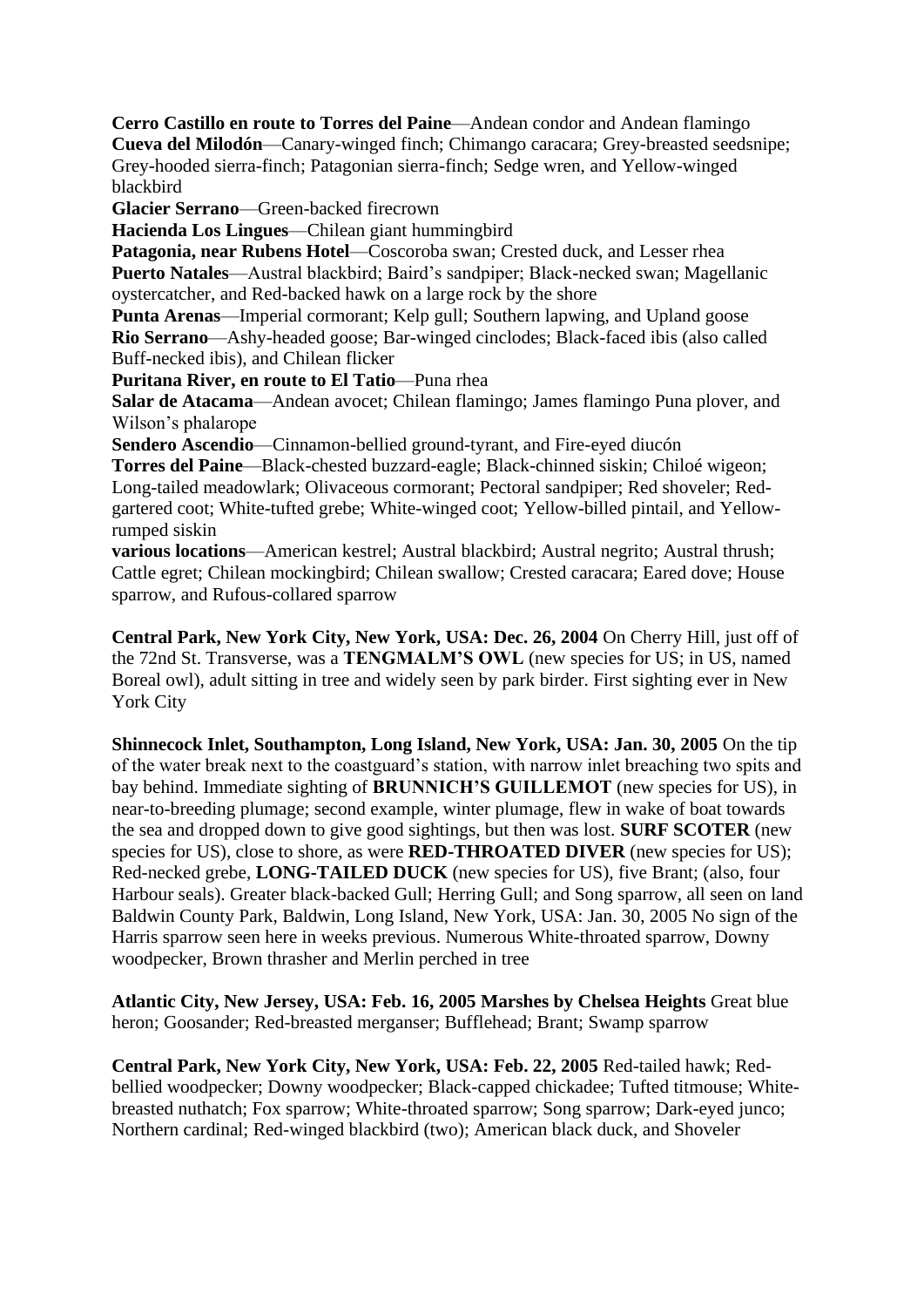**Central Park, New York City, New York, USA: March 7, 2005** White-breasted nuthatch; Red-bellied woodpecker; Downy woodpecker; Black-capped chickadee; **WOOD DUCK** (new species for US, and Shoveler

**Central Park, New York City, New York, USA: March 12, 2005** White-breasted nuthatch; Downy woodpecker; Black-capped chickadee; **AMERICAN WOODCOCK** (new species for US), four examples (Tanner's Spring, The Over, Indian Cave (two))); Shoveler; Brown creeper, Dark-eyed junco; **RUSTY BLACKBIRD** (new species for US, Upper Lobe); Redtailed hawk; House finch; Tufted titmouse; Fox sparrow (near Warbler Rock); Red-winged blackbird

**Fort Myers/Sanibel Island, Florida, USA: March 22-24, 2005** Some birds seen on other days apart from when they are first listed.

**Punta Rassa; March 22**—Yellow-rumped warbler; Palm warbler; Osprey (two on nest, plus two young; c. 10 Osprey seen during the three days); Anhinga; Magnificent frigatebird; Redbellied woodpecker; **MOTTLED DUCK** (new species for US); House Sparrow; Cardinal; American crow; **WOOD STORK** (new species for US; two individuals); Glossy Ibis; White Ibis; Tricoloured heron; Little blue heron; Brown pelican; Mockingbird; European starling; Boat-tailed grackle; Common grackle; Great egret, and Snowy egret; **SHORT-BILLED DOWITCHER** (new species for US); Laughing gull; Ring-billed gull; **EURASIAN COLLARED DOVE** (new species for US); Common moorhen

**Punta Rassa; March 23**—Great blue heron; White pelican (c. 70 birds); **BLACK VULTURE** (new species for US; confirmed sightings, seen on same days as sightings of Turkey vulture); Yellow-crowned night heron; **SPOTTED SANDPIPER** (new species for US, wading along beach); Double-crested cormorant; Belted kingfisher; **CASPIAN TERN** (new species for US, in Fort Myers Harbour), and Grey catbird

**J.N. "Ding" Darling National Wildlife Refuge, Sanibel Island; March 24**—**REDDISH EGRET** (new species for US, just the one, dancing madly); **ROSEATE SPOONBILL** (new species for US, c. 12 birds, some flying in to roost in mangrove trees); Killdeer; Dunlin, Sanderling; Turnstone; Willet; Cattle egret; **ROYAL TERN** (new species for US); Forster's tern; Knot; Least sandpiper; Greater yellowlegs; **BLUE-WINGED TEAL** (new species for US; c. 50 birds); Pied-billed grebe. Also, one alligator

**Central Park, New York City, New York, USA: March 29, 2005** During a run, saw two birders at the grassy patch on the northwest side of where the 102nd St. Transverse joins the Loop. In one evergreen tree, of two, were three Eastern screech owl, one adult, with two young

**Forest Park, Queens, New York, USA: March 31, 2005** At the Water Hole at the northwest side of the park, in early evening, was a male **PROTHONOTARY WARBLER** (new species for US) in full breeding plumage. Flew into vision, sat on a bush for five seconds and then deeper in a bush for five minutes of excellent views. Disappeared for 10 minutes before being relocated bathing in the swampy water. Also, Carolina wren and Hairy woodpecker. Warbler first seen at 5:20 p.m. on a windless, cloudy day, then again at 5:35

**Central Park, New York City, New York, USA: April 6, 2005** At the north end of the park. Four Eastern screech owl in evergreens; along loch, wonderful sights of **LOUISIANA WATERTHRUSH** (new species for US), with eye stripe very white; also, Song sparrow. On Great Hill, two Golden-crowned kinglet and flock of Dark-eye juncos; on the way home in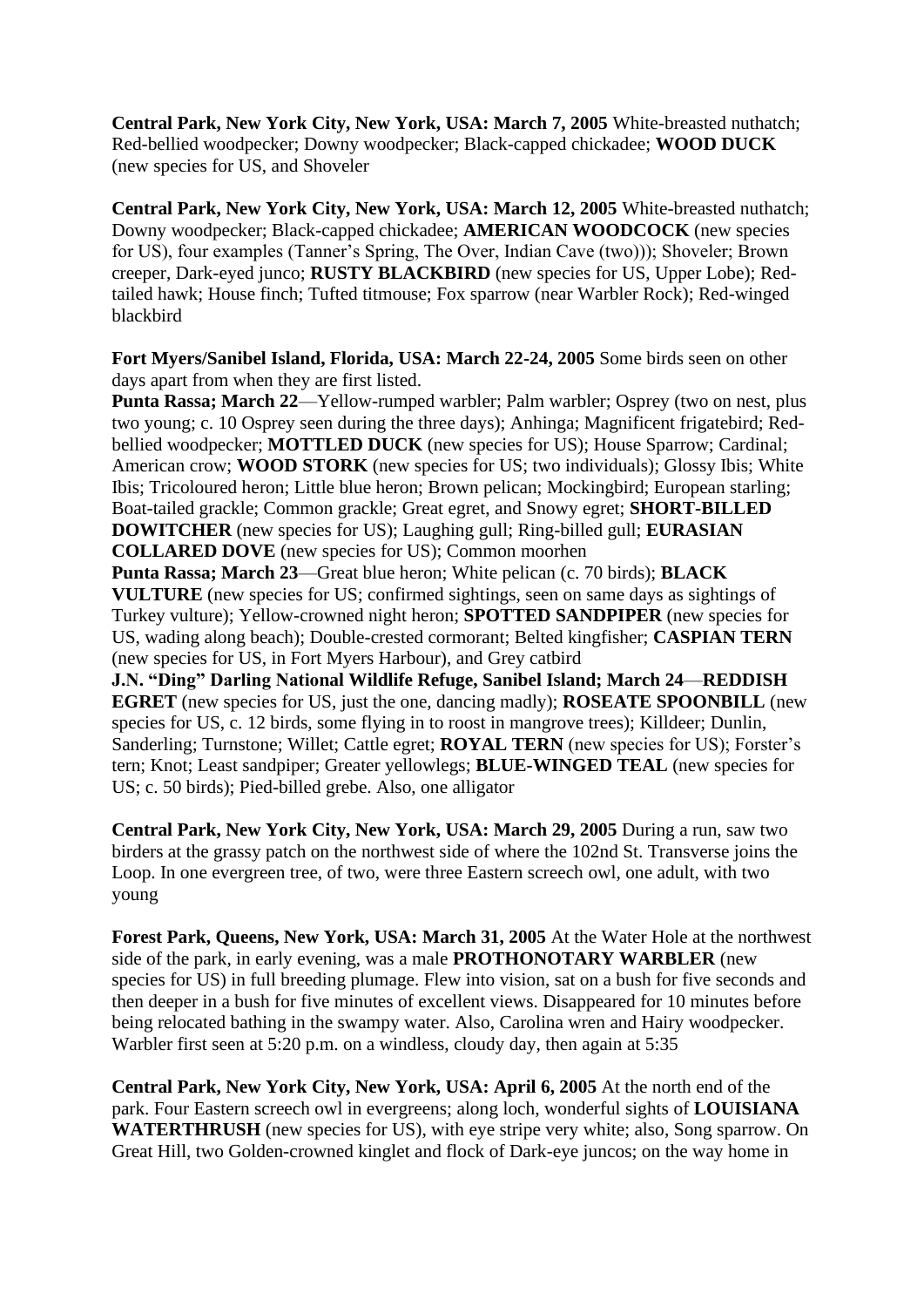Morningside Park, first Eastern phoebe of the year. Also, wonderful view of perched Redtailed hawk

**Central Park, New York City, New York, USA: April 8, 2005** First warblers of Central Park this year, Palm warblers and very drab Pine warblers; also, the reported **YELLOW-THROATED WARBLER** (new species for US) At 6 p.m. on north side of Great Lawn. Amazing views of very Nuthatch-like behaviour scaling up tree trunks and Flycatcher-like behaviour hunting insects in sorties. Peregrine seen swooping over said birds; small flock of Chipping sparrow, and first Red-breasted nuthatch of year

**Central Park, New York City, New York, USA: April 9, 2005** I and another birder rediscovered the yellow-throated warbler, seen this time at east side of Turtle Pond. Also, Cedar waxwing. At the Azalea Pond, immature **COOPER'S HAWK** (new species for US). Much discussion as to whether it might have been an immature Sharp-shinned hawk, but consensus was that streaking and large head and neck pointed to Cooper's

**Forest Park, Queens, New York, USA: April 14, 2005** At the Water Hole again, quite the spot this year. The male Prothonotary warbler remains, probably the same one as was seen on April 6, although two others have been sighted. Only one present today, but the views were much better than previous. It seems quite used to birdwatchers as it searched for insects no more than 10 feet away. Brilliant yellow. Also, present, was **SWAINSON'S WARBLER** (new species for US), for which most birdwatchers were present. Views were amazingly close, the bird sometimes no more than five feet away searching the underside of leaves for insects. Occasionally, remained stock still for two or three minutes. Flew, but was relocated on east side of waterhole, but it was never in the company of the Prothonotary warbler, as it preferred drier material away from water hole. Also, Downy woodpecker

**Mill Creek Marsh, Secaucus, New Jersey: April 13, 2005** Palm warbler; Red-winged blackbird; Eastern phoebe; Tree Swallow on this relatively recently restored area of marshland by the New Jersey Turnpike

**Central Park, New York City, New York, USA: April 16, 2005** Another male Prothonotary warbler turned up in the west side of the Lake, close to the Upper Lobe. Also, at the same spot a Blue-grey gnatcatcher. A little further around, in the Cave, was an Orangecrowned warbler. Up by the Loch was a White-eyed vireo

# **South Florida, USA: April 17-20, 2005**

**On Dania Beach**—three **GULL-BILLED TERN** (new species for US), many Royal tern and Brown pelican; in the grounds of the Doral Resort, Spa & Golf Course in Doral, Miami, was a Loggerhead shrike

In late afternoon, at **Bill Baggs State Park, Cape Florida, Key Biscayne**—Black-throated blue warbler; Blackpoll warbler; Ovenbird; Prairie warbler. Many Red-bellied woodpecker, and several White ibis

**On route to the Everglades—Cattle egrets, Great egret, Great-blue heron, Black vulture,** Turkey vulture. Near the Miccosukkee Indian Restaurant, at well-known site, flying **SNAIL KITE** (new species for US). On Loop Road, **BARRED OWL** (new species for US, great views); **LIMPKIN** (new species for US; perched in tree) and **RED-SHOULDERED HAWK** (new species for US; really close). Peregrine and several alligators, including young. (Also, two otters) On drive home, two Swallow-tailed kite, and Black-crowned night heron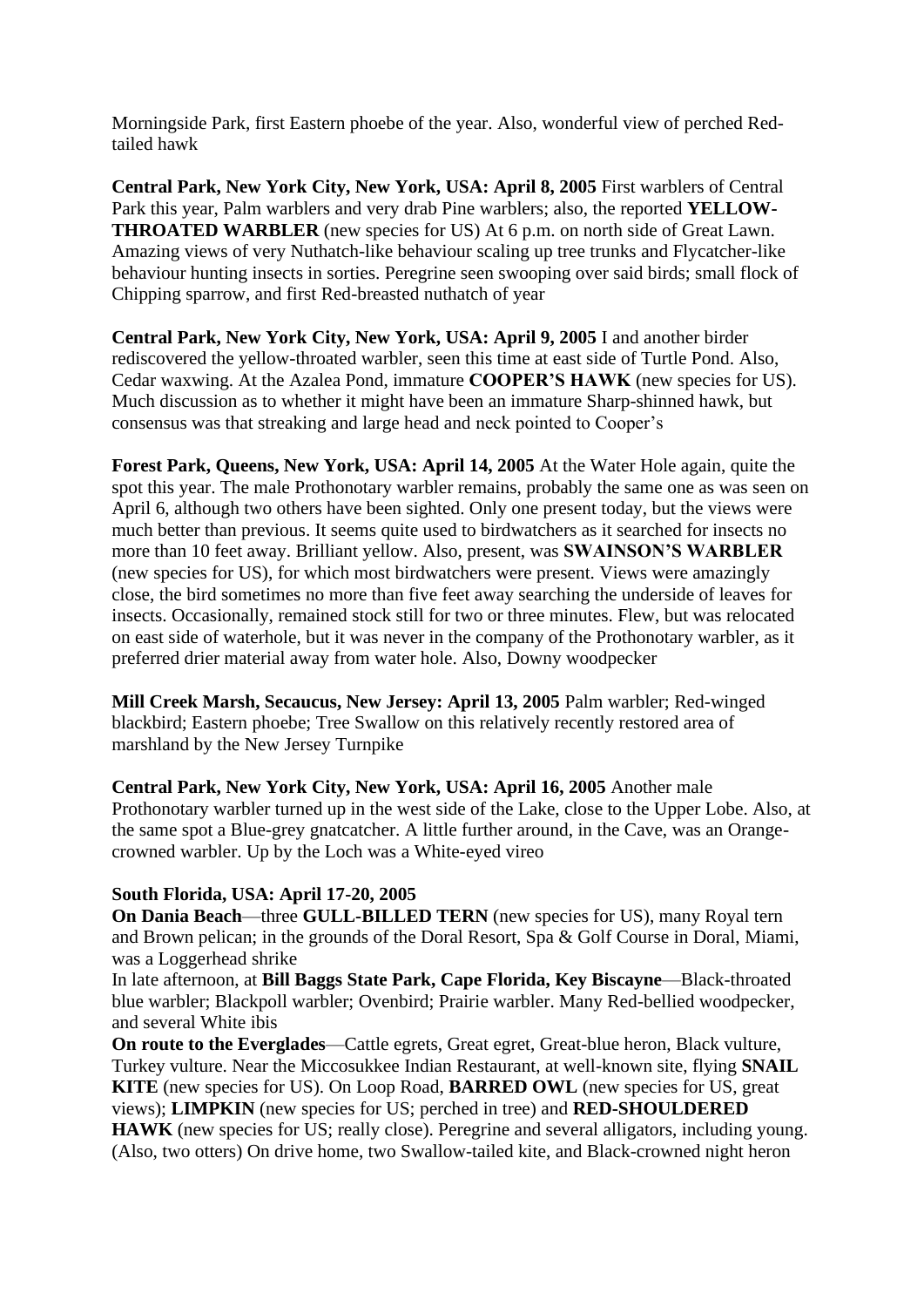**On route to Key West**—at Wild Bird Center, in Tavernier, White Ibis; Brown pelican, Great white heron (new sub-species for US), Great egret, Royal tern and 14 **BLACK-NECKED STILT** (new species for US)

**At Fort Zachery State Park in Key West**—on beach: Sanderling and Turnstone; in scrub land by fort and near car park: Black-and-white warbler; Prairie warbler; Grey catbird; Grey kingbird (new species for US); Indigo bunting. Two Osprey on nest platform in far corner, and in tatty bush cover **BOBOLINK** (new species for US; hard to pin down but eventually a great view; I believe a female was in male's company, but that was even harder to confirm). Also, Common yellowthroat

**On Little Sugarloaf Key**—in well-documented site, two **MANGROVE CUCKOO** (new species for US; good view of one, which then dropped down and out of sight. Other was a bird rushing through the mangrove as I was being bitten to death by mosquitoes)

**In Fairchild Botanical Garden, Coral Gables, Miami**—Red-shouldered hawk; Common moorhen; Anhinga; Green heron

**In Tree Tops State Park, Davie, near Fort Lauderdale**—Tricoloured heron; Green heron; **PURPLE GALLINULE** (new species for US; good sight but deep in reeds) and **COMMON SNIPE** (new species for US; deep in reds but visible)

C**entral Park, New York City, New York, USA: April 22-24, 2005** Overcast, seasonably cool weekend with some rain, heavy on Saturday night. Also, the wind was in the wrong direction for migration to this spot: Northern rough-winged swallow; Barn swallow; several Northern flicker, one Blue-grey gnatcatcher; Black-crowned night-heron; Palm warbler; lots of Yellow-rumped warbler, half a dozen or so Black-and-white warbler; Hermit thrush; Eastern towhee; Blue-headed vireo; White-throated sparrow, Eastern kingbird; still around in late April, Dark-eyed junco, Ruddy duck and Bufflehead Mill Creek Marsh, Secaucus, New Jersey: April 26, 2005 Warmer than weekend but still windy. Several Brown-headed cowbird; two Spotted sandpiper, and Savannah sparrow

**Central Park, New York City, New York, USA: May 1, 2005** Started at 8:30 a.m. with steady rain, which stopped at 8:50. Continued overcast and very cold for the time of year, so much so that the hands were a little numb at 11; following a cup of coffee, returned to birding and, soon after, to a sunny, beautiful day with temperatures in the mid-60s. Four Cedar waxwing along Reservoir. At Turtle Pond, Tree swallow; Barn swallow; Northern roughwinged swallow; Eastern towhee; Yellow warbler; while on path towards Belvedere Castle, Magnolia warbler; Northern flicker. In the Rambles, Chimney swift; Brown thrasher (very high); Wood thrush; several Veery; Grey catbird; Eastern towhee; Baltimore oriole; Hermit thrush, Song sparrow; Field sparrow; White-throated sparrow; Black-throated blue warbler; Black-Throated green warbler; Black-and-white warbler; Ovenbird; Northern waterthrush, as well as a second Yellow warbler by the Boathouse. Along lower lobe of the Lake, nesting Green heron; two Eastern screech owl. Palm warbler and Red-Bellied Woodpecker along Delacourt Oval, and five Ruddy duck, one male, four females, on Reservoir. On the Pool, another Northern waterthrush, while along and above the Loch, Blue-grey gnatcatcher; American redstart; House wren; second Baltimore oriole, this one at head height, singing; right at the end of the day a wonderful male Rose-breasted grosbeak on the Great Hill. In total, 52 species

**Central Park, New York City, New York, USA: May 6-8, 2005** Dull weekend, with bad light. Went running on Saturday instead of birding, a good move as reports for this day were low. Friday was dull, too, but there was some brightening up by Sunday. On Friday, highlights were Solitary sandpiper and Black-throated blue warbler, while on Sunday at the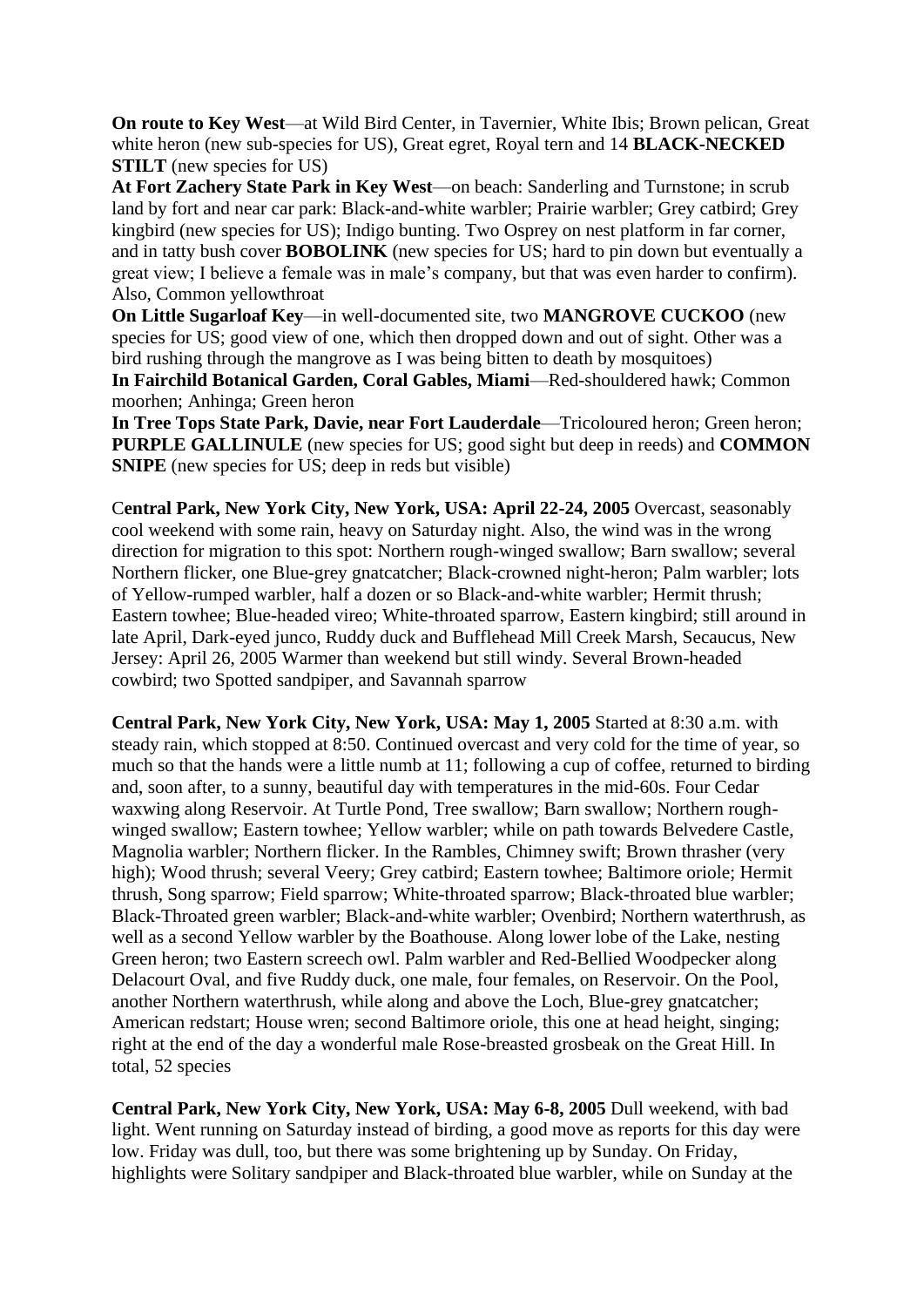Maintenance Field saw a male **BLUE-WINGED WARBLER** (new species for US) singing and displaying with excellent views and, my own discovery, a male Orchard oriole, very low down and out in the opening. Both the warbler and oriole often disappeared into the thick but re-emerged several times. Also present in the Ramble were Northern flicker, Black-and-white warbler, Wood thrush, and Green heron, hunting at the Azalea Pond, while at Tanner's Spring were Eastern towhee and Northern parula

**Central Park, New York City, New York, USA: May 10, 2005** A bright early evening in which I had no more than an hour to bird watch before a running class. In the Rambles, an American redstart; first Scarlet tanager of the year. Then a report came in of a species that was first seen in the Rambles at midday, which led to me running two miles in 15 minutes to see **KENTUCKY WARBLER** (new species for US) in the North Woods, off a path that led off right from the Loch. I think it was a male, but it did not show as much black marking to the head as perhaps a male might have but more than perhaps a female would do. The bird was jumping up continually on both sides of the path and gave great views

**Central Park, New York City, New York, USA: May 13, 2005** A dull evening (one of many this year), in which the only notables were Red-eyed vireo, male and female Blackthroated blue warbler, Cedar waxwing, Ovenbird, Black-throated green warbler, Magnolia warbler and Spotted sandpiper in the Turtle Pond

**Forest Park, Queens, New York, USA: May 14, 2005** Arrived at 11:30 a.m. following the Queens half-marathon (1:29:12; 6:47 pace), but the day was productive. The waterhole in the park is a great deal smaller than when I came here in late March and mid-April, but an artificial bathing pool brought in many species, including Indigo bunting; Nashville warbler; Blackburnian warbler. Also around were Northern Parula; Lincoln's sparrow; female Downy woodpecker, American redstart, Scarlet tanager and first-year **SUMMER TANAGER** (new species for US). Additional species included Northern waterthrush; Blackpoll warbler, and Chestnut-sided warbler

**Central Park, New York City, New York, USA: May 15, 2005** Just an hour in the North Woods, but I did see my first Canada warbler of the year, as well as Black-throated green warbler; Magnolia warbler; Least flycatcher; Red-eyed vireo; female Scarlet tanager. Later on in **Croton Point Park, Croton-on-Hudson (on the Hudson River)**—I saw 10-plus Yellow warbler (probably breeding here); Baltimore oriole; pair of Brown thrasher; Blackpoll warbler; American goldfinch; Chipping sparrow; Savannah sparrow; Song sparrow; Eastern wood-pewee, and Eastern phoebe

**Central Park, New York City, New York, USA: May 22, 2005** The sun tried to break through but never quite made it. In the North Woods were two Baltimore oriole; Wood thrush; Magnolia warbler; Canada warbler; Chestnut-sided warbler, but the highlights today were a Wilson's warbler; adult **MARSH WREN** (new species for US). It was hard to locate, but I finally had some excellent views of its curved beak, dark cap and white eye-stripe

**Central Park, New York City, New York, USA: May 28-30, 2005** The weather was beautiful all weekend, but the season is gearing to a close, with an American redstart the only warbler seen during an hour's walk on Sunday. Friday was good, the highlights being a late Yellow-throated warbler; Nashville warbler. Other warblers seen were female Black-throated blue warbler; female Blackpoll warbler; Common yellowthroat; Black-and-white warbler; four Wilson's warbler, and Canada warbler. Also seen were White-breasted nuthatch; female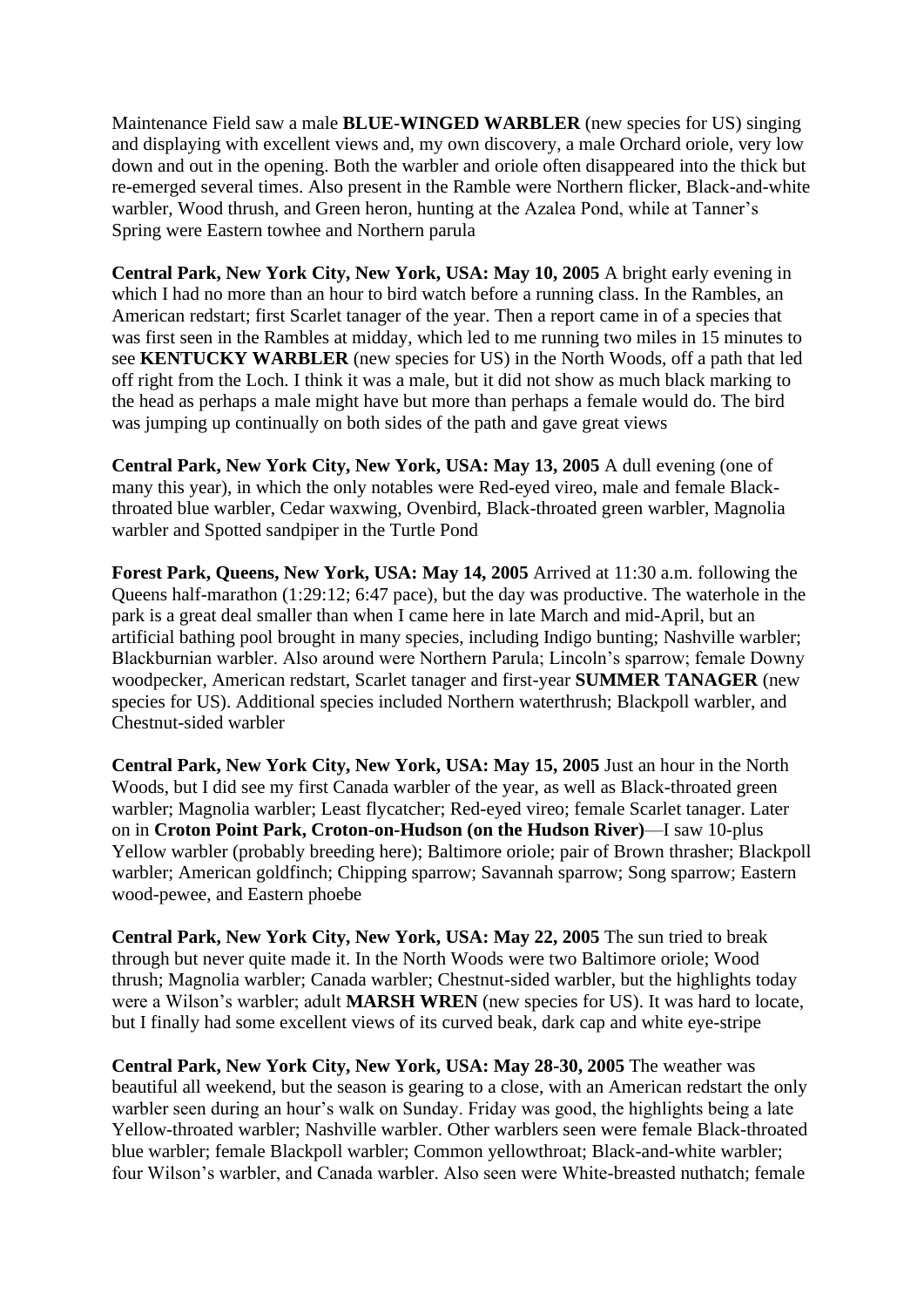Scarlet tanager; Tufted titmouse; Ovenbird; Red-eyed vireo; Warbling vireo; three **OLIVE-SIDED FLYCATCHER** (new species for US), one in Strawberry Fields, the second in the Rambles, the third along the Loch. Also present in large numbers was Swainson's thrush

**Westminster West, Vermont, USA: June 4-5, 2005** Most birds stayed way up in the tops of the trees in this very wooded area. Family of Eastern phoebe nesting in the garden of Francesca's cousin Magdi; Ruby-throated hummingbird regularly came to the feeder, as did Black-capped chickadee. Also, Hermit thrush; American goldfinch; Song sparrow; Chipping sparrow, and Hairy woodpecker

**Hong Kong/China/Macao: June 2005)** Barn swallow; Black kite; Magpie; Black-crowned night-heron; Red-billed blue magpie; Chinese bulbul; Chinese pond-heron; Common kingfisher; Daurian redstart; Fork-tailed sunbird; Greater coucal; Intermediate egret; Japanese white-eye; Large-billed crow; Little grebe; Magpie robin; Masked laughingthrush; Pallid swift; Red-whiskered bulbul; Rose-ringed parakeet; Spot-billed duck; Eastern spotted dove; Sulphur-crested cockatoo; Tree sparrow; White wagtail, and Zitting cisticola

**Spain, August 2006 Around Cuéllar and Sepulveda, north Spain**—Griffon vulture; Eurasian bee-eater; European roller

**Central Park, New York City, New York, USA: Sept. 6, 2005** On the East Side, just east of the Wildflower Meadow, on the path that leads off from the 102nd Street Transverse, a **CONNECTICUT WARBLER** (new species for US). Several of this warbler, rare for New York City, have been recorded this year

**Central Park, New York City, New York, USA: Sept. 23, 2005** At Wagner Cove, Magnolia warbler; Black-and-white warbler; Black-throated blue warbler; Wilson's warbler; American redstart; also, Ruby-crowned kinglet; Rufous-sided towhee. At the Oven, three House wren; two Marsh wren; Brown thrasher, and Ruby-throated hummingbird

**England, Dec. 2005 Off M4 on the road to Lambourne in Oxfordshire**—**RED KITE** (new species for U.K.), three individuals seen flying around solitary house and adjacent fields Aldington, Kent—Bullfinch, male and female

**Arizona, USA: Jan. 2006 Chloride**—**GREATER ROADRUNNER** (new species for US), seen as it avoided my car in Chloride, Ariz, stretching its neck out in typical style Agua Fria River, just south of Wickenburg—**HARRIS'S HAWK** (new species for US), chestnut wings and legs and white and black tail clearly visible; scuttling in sage bush **SHORE LARK** (new species for US), and north of Wickenburg, five or six **CACTUS WREN** (new species for US), one seemingly acting as a sentinel on top of a road sign

**Panama: March 29-April 9** Great tinamou; Pied-billed grebe; Brown pelican; Neotropic cormorant; Anhinga; Magnificent frigatebird; Great blue heron; Great egret; Snowy egret; Little blue heron; Cattle egret; White ibis; Green heron; Green-backed heron (subspecies of Green heron); Black vulture; Turkey vulture; Osprey; Snail kite; Grey hawk; Mallard; Crested caracara; Yellow-headed caracara; Grey-headed chachalaca; Crested guan; Purple gallinule; Wilson's plover; Southern lapwing; American oystercatcher; Wattled jacana; Lesser yellowlegs; Sanderling; Laughing gull; Royal tern; Pale-vented pigeon; White-tipped dove; Ruddy ground-dove; Orange-chinned parakeet; Red-lored amazon; Squirrel cuckoo; Grove-billed ani; Little hermit; Violet-bellied hummingbird; White-necked jacobin; Black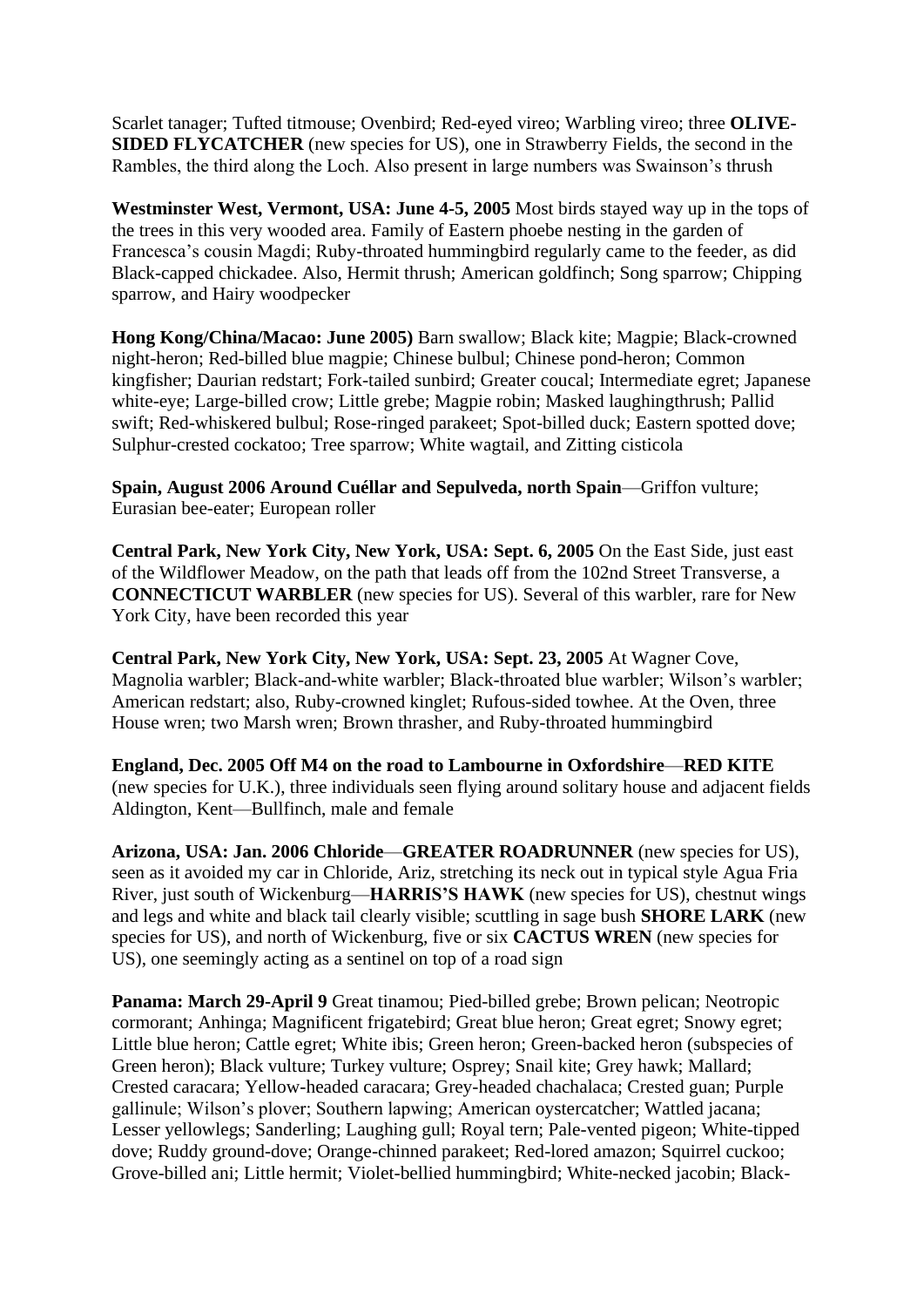throated mango; Rufous-tailed hummingbird; Bronze-tailed plumeleteer; Snowy-bellied hummingbird; White-tailed trogon; Violaceous trogon; Black-throated trogon; Slaty-tailed trogon; Blue-crowned motmot; Rufous motmot; Ringed kingfisher; Belted kingfisher; Green kingfisher; American pygmy kingfisher; Black-cheeked woodpecker; Red-crowned woodpecker; Lineated woodpecker; Crimson-crested woodpecker; Plain xenops; Plain-brown woodcreeper; Northern barred-woodcreeper; Fasciated antshrike; Western slaty-antshrike; Dot-winged antwren; Dusky antbird; Spotted antbird; Ocellated antbird; Stub-tailed spadebill; Yellow-green tyrannulet; Yellow-bellied elaenia; Sepia-capped flycatcher; Common tody-flycatcher; Black-headed tody-flycatcher; Ruddy-tailed flycatcher; Longtailed tyrant; Bright-rumped attila; Panama flycatcher; Great kiskadee; Lesser kiskadee; Tropical kingbird; Grey kingbird; Fork-tailed flycatcher; Purple-throated fruitcrow; Goldencollared manakin; Lance-tailed manakin; Red-capped manakin; Grey-breasted martin; Mangrove swallow; Black-chested jay; Brown jay; Bay wren; House wren; Tropical mockingbird; Yellow warbler; Yellow "mangrove" warbler (subspecies of above); Chestnutsided warbler; Black-and-white warbler; Northern waterthrush; Plain-colored tanager; Crimson-backed tanager; Blue-grey tanager; White-shouldered tanager; Golden-hooded tanager; Green honeycreeper; Red-legged honeycreeper; Fulvous-vented euphonia; Scarlet tanager; Red-throated ant-tanager; Streaked saltator; Blue-black grosbeak; Black-striped sparrow; Variable seedeater; Yellow-bellied seedeater; Great-tailed grackle; Northern oriole; Yellow-backed oriole; Scarlet-rumped cacique; Yellow-rumped cacique; Crested oropendola, and House sparrow

**Montauk and area, Long Island, New York: USA, April 2006** Seen off tip of Montauk, with probably 30 to 40 Lesser scaup, along with four Surf Scoter, was pair of **EIDER** (new species for US). Lincoln sparrow seen acting furtively in brambles 200 metres or so back from the lighthouse car park. In the town of North Sea, saw Osprey on nest, mating

**Central Park, New York, New York, USA: Apr. 25, 2006** First visit to Central Park this year. Palm warbler and Yellow-rumped warbler present, also, female Ruby-crowned kinglet and both Northern waterthrush and Louisiana waterthrush in same area, the Oven. Also, Swamp sparrow and Hermit thrush

**Central Park, New York, New York, USA: Apr. 28, 2006** Winds were not in a favourable direction all weekend. Did see a Rufous-sided towhee at Tanner's Spring and several Hermit thrush. Also, one Eastern Phoebe

**Central Park, New York, New York, USA: Apr. 30, 2006** In the North Woods. Redbreasted nuthatch in same tree as Black-and-white warbler. Also, Red-bellied woodpecker, Red-tailed hawk

**Central Park, New York, New York, USA: May 6, 2006** Excellent day, with more than seven hours of birding. Almost two hours were spent at the same spot in Strawberry Field, where I spotted Red-eyed vireo; Blue-headed vireo; White-eyed vireo; Warbling vireo, two Ruby-throated hummingbird; male Tennessee warbler; Nashville warbler; Magnolia warbler; Prairie warbler; Northern parula; three Blackburnian warbler. Elsewhere, notable sights included Baltimore oriole; Wilson's warbler; Eastern screech owl; White-crowned sparrow; Blue-winged warbler; Chestnut-sided warbler; Black-and-white warbler; American redstart; Canada warbler; a bathing Scarlet tanager and, on the Reservoir, a Slavonian grebe. Also, the first of the year's Grey catbird; Ovenbird; Swainson's thrush and Common yellowthroat, and, along the Great Lawn, a Rose-breasted grosbeak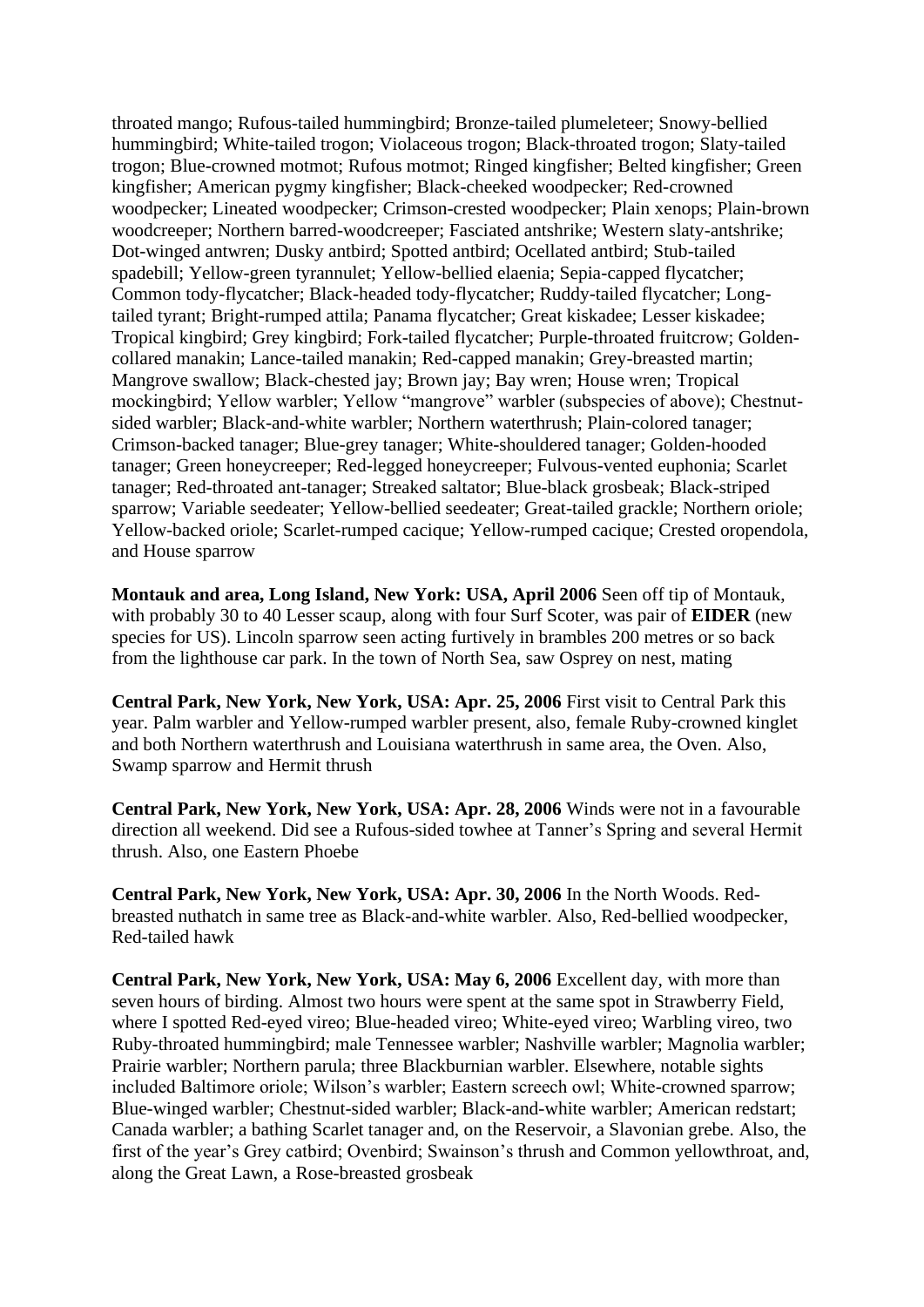**Central Park, New York, New York, USA: May 11, 2006** Overcast. Birds were there, but between 5:30 and 8 one needed to search. Sparrows in abundance, including Chipping sparrow; Swamp sparrow and White-crowned sparrow. Eastern phoebe; several Baltimore oriole; one Rufous-sided towhee; Wilson's warbler; Black-throated blue warbler; Magnolia warbler, and Chestnut-sided warbler

**Central Park, New York, New York, USA: May 12, 2006** I spent 105 minutes yesterday looking for a particular bird in a Tulip tree in the Shakespeare Garden, to no avail. Spent 45 minutes today doing the same at the same tree, which contained Scarlet tanager; six Baltimore oriole; Rose-breasted grosbeak; male Black-throated blue warbler and a dozen Yellow-rumped warbler, before I saw the yellow and black chest of a male Cape May warbler, only my second ever. The bird then displayed prominently for five minutes before disappearing, which echoes its performance in this tree of the last two days, according to other witnesses

**Central Park, New York, N.Y., USA: May 12-14, 2006** Sunny afternoon on Friday, the 12th. Yellow-crowned night-heron a nice find in the extreme south of the park and the first Worm-eating warbler found in the Rambles. On the Sunday, a duller, quieter day, I saw my first Yellow warbler of the year, as well as a second Cape May warbler and Hooded warbler, my first for several years. The highlight was a **YELLOW-BILLED CUCKOO** (new species for US) in the Rambles, at the Captain's Bench. A female Rose-breasted grosbeak was present at Tanner's Spring, as was a Grey-cheeked thrush

## **Florida Keys, Fla., USA: May 15-19, 2006**

**Fort Zachary State Park, Key West**—Cattle egret; Grey kingbird; juvenile Blackpoll warbler

**Key West Botanical Garden, Stock Island**—**WHITE-CROWNED PIGEON** (new species) in two flocks of three birds. Quite shy, but on this rainy day there was no one else present besides me, and the staff at the reception said it was the first time this species has returned since last year's hurricane. Also, Great-crested flycatcher, and, so quickly, my second-ever Yellow-billed cuckoo

**Long Key State Park**—American redstart; Black-and-white warbler; single examples of American golden plover and Wilson's plover. Deeper in the mangrove, I saw Northern waterthrush and **BLACK-WHISKERED VIREO** (new species for US)

**Hawk's Cay**—I saw, incredibly, my third-ever Yellow-billed cuckoo, not much higher than head-height in hotel grounds. Key Colony Golf Course—two **BURROWING OWL** (new species for US), which were easily approachable

**Dagny Johnson Key Largo Hammock Botanical State Park**—my second-ever Blackwhiskered vireo. In both occurrences, the black whisker was very evident, and in the second case so were plagues of mosquitoes

**Central Park, New York, New York, USA: May 20, 2006** What seemed like a quiet day produced numerous warblers, many of them female, including Blackburnian warbler; Blackpoll warbler; Black-throated green warbler; Also spotted was a male Prairie warbler and male and female American redstart (very numerous); Canada warbler; and Wilson's warbler. In the north end of the park was a Northern flicker and a Veery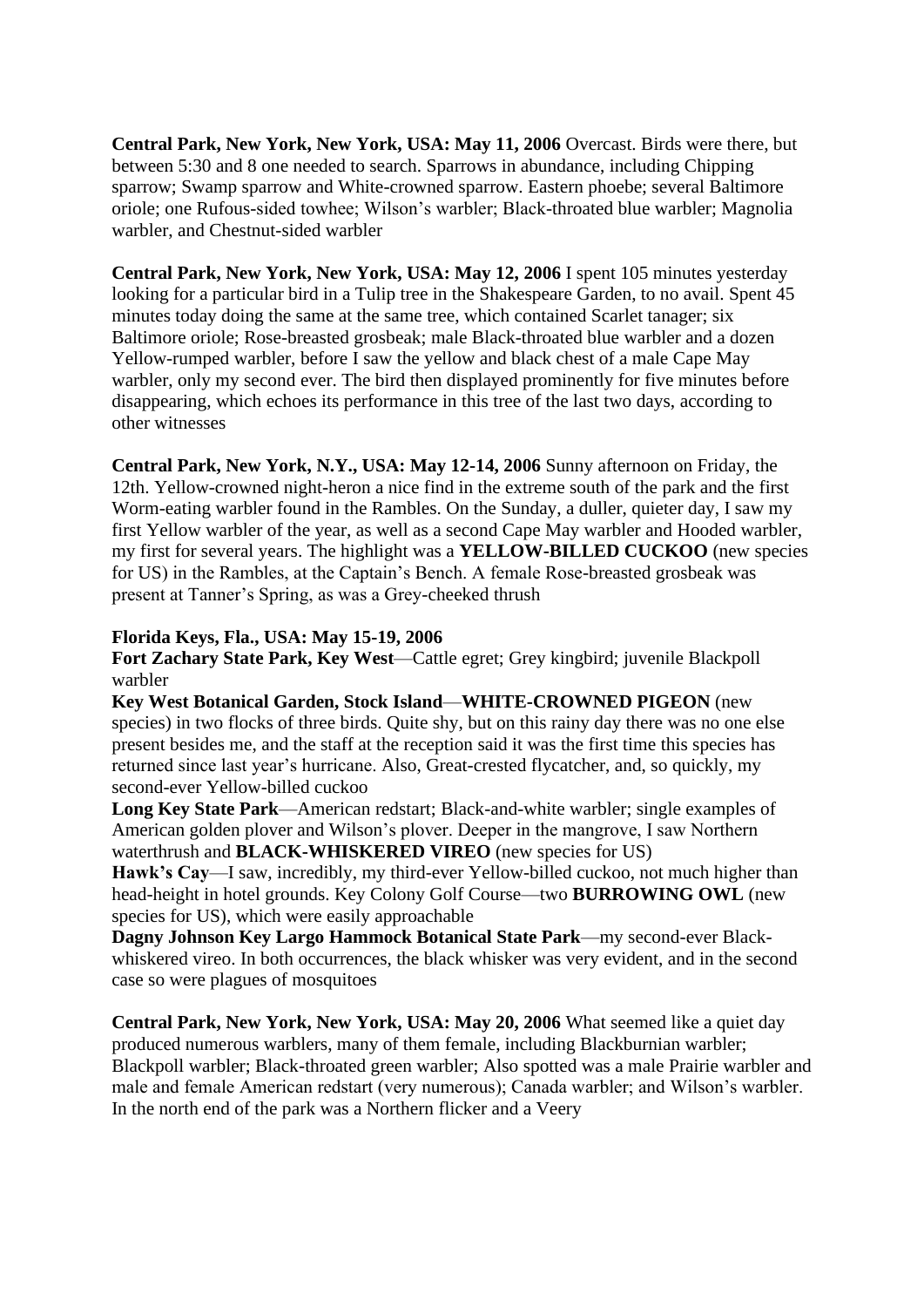**Central Park, New York, USA: May 27, 2006** The migration season seems pretty much over. Very little around, but I did see a beautiful Magnolia warbler; female American Redstart; and Red-eyed vireo

**Jamaica Bay Wildlife Refuge, New York, USA: May 28, 2006** A twitch for three **FULVOUS WHISTLING-DUCK** (new species for US) reported earlier that morning. Very easy to find, a small crowd watching them between benches six and seven on the West Pond. Other species included Willet; Greater black-backed gull; Herring gull; Least Sandpiper; Snowy egret; Osprey (on nest); Glossy ibis, and a beautiful Little blue heron, the light shining perfectly on it. Also, another great find, a **WHITE-RUMPED SANDPIPER** (new species for US)

**Wave Hill, The Bronx, New York, USA: May 29, 2006** Two Cedar waxwing in a tree of this botanical garden

**Cold Spring, New York, USA: across August 2006** House- and pet-sitting on and off for three weeks. Great blue heron; Blue-grey gnatcatcher; Blackpoll warbler (many); Blackcapped chickadee; male Rose-breasted grosbeak; two Ruby-throated hummingbird; Scarlet tanager (singing wildly, bobbing in each direction); Willow flycatcher; Hairy woodpecker; Downy woodpecker; Peregrine mobbing Blue Jay; American goldfinch; American redstart; male Indigo bunting at Cargill Reservoir; Cooper's Hawk sitting on wire; (pet Helmeted guineafowl) **Trip to Doodletown**—spectacular Indigo bunting; lots of Willow flycatcher; Louisiana waterthrush; White-breasted nuthatch. Northern flicker, and Baltimore oriole **Manitoga Reserve**—Downy woodpecker, Hairy woodpecker and one **PILEATED WOODPECKER** (new species for US) at top of dead tree

**Cabo San Lucas area, Baja California Sur, Mexico: August 21-24, 2006** Hooded oriole; Pyrrhuloxia (evidently not similar in coloration to the Cardinal); Vermilion flycatcher (extraordinary; I saw just the one male, and briefly at that); Grey thrasher (this caused me some confusion, as all the Sibley guide distribution maps had no thrasher in southern Baja. That it was a thrasher was not of concern, and then this morning I saw that one of Baja's endemics was this species, which goes no farther north, hence no inclusion in Sibley); Belted kingfisher (this was odd. Again, there was no mistaking what this was. One online guide said that a few do summer in its winter range, where they can find water, which might mean that the two aforementioned ponds were permanent); Greater yellowlegs (Sibley has very few waders present in summer, but this and the following I definitely ID'ed); Pectoral sandpiper; Wilson's plover (the only plover present in Baja in summer); Killdeer (several); Brown pelican (hundreds, even though Sibley suggests none should be in Baja in August); Osprey; Mexican mallard (subspecies; they look like Mallard, but with no striking drakes; California quail (a family close to the hotel. I thought, oh, Gambel's, as I have seen that species in Arizona and Nevada, but a reading of Sibley says that the two species, ranges do not overlap); Caspian tern; Heermann's gull (ID'ed by range; there are very few gulls in Baja in August. Actually, Sibley says there is only one); Greater roadrunner; White-winged dove; Cactus wren; California gnatcatcher; Verdin (this is a wonderful bird; I saw five or six); Western scrub-jay (my first Blue jay variation, in a palm tree right in front of the hotel lobby); Gila woodpecker (many woodpeckers, almost everywhere. with lots of holes in cacti); Ladder-backed woodpecker, and Gilded flicker

**Argentina: September 3-24, 2006** Greater rhea; Spotted nothura; Elegant crested-tinamou; Great grebe ;Anhinga; Neotropical cormorant; Cocoi heron; Rufescent tiger-heron; Great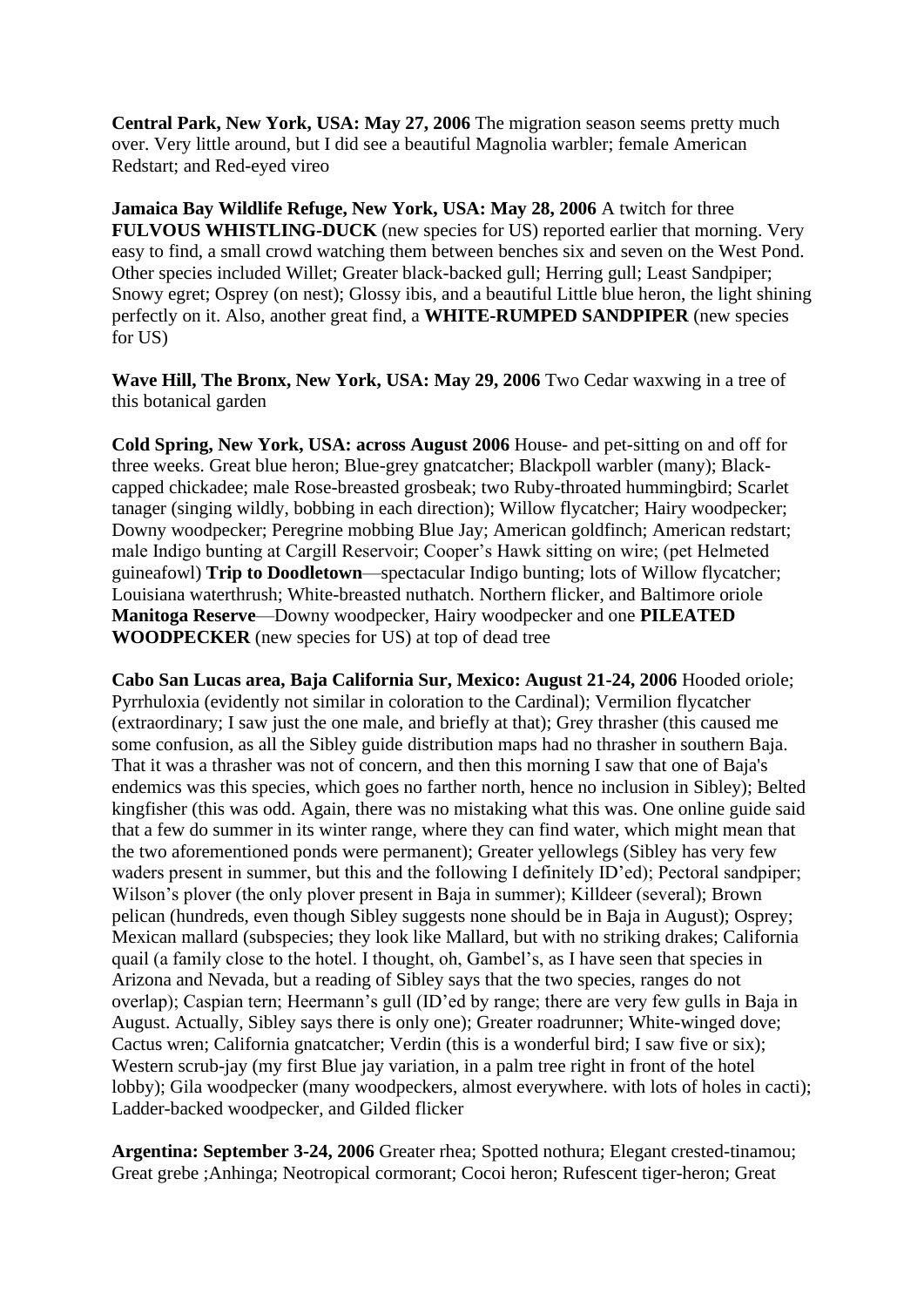egret; Cattle egret; Black-crowned night-heron; Maguari stork; Jabiru; Plumbeous ibis; Buffnecked ibis; Bare-faced ibis; White-faced ibis; Southern screamer; White-faced whistlingduck; Brazilian teal; Andean condor; Lesser yellow-headed vulture; Black vulture; Snail kite; Long-winged harrier; Black-collared hawk; Roadside hawk; Savanna hawk; White-tailed hawk; Red-backed hawk; Puna hawk; Mountain caracara; Crested caracara; Chimango caracara; Yellow-headed caracara; Peregrine; Aplomado falcon; American kestrel; Blackfronted piping-guan; Rusty-margined guan; Limpkin; Giant wood-rail; Grey-necked woodrail; White-winged coot; Moorhen; Purple gallinule; Spot-flanked gallinule; Wattled jacana; South American stilt; Southern lapwing; South American snipe; Andean gull; Yellow-billed tern; Spot-winged pigeon; Eared dove; Ruddy ground-dove; Golden-spotted ground-dove; White-tipped dove; Blue ground-dove; Blue-winged macaw; White-eyed parakeet; Monk parakeet; Mountain parakeet; Scaly-headed parrot; Burrowing parrot; Guira cuckoo; Squirrel cuckoo; Burrowing owl; White-collared swift; Andean swift; White-throated hummingbird; Red-tailed comet; Glittering-bellied emerald; Ringed kingfisher; Amazon kingfisher; Green kingfisher; Toco toucan; Field flicker; Golden-breasted woodpecker; White-barred piculet; Robust woodpecker; Pale-crested woodpecker; White-bearded manakin; Swallow-tailed manakin; Temminck's seedeater; White-winged becard; Black-and-white monjita; White monjita; Andean negrito; D'Orbigny's chat-tyrant; Strange-tailed tyrant; Streamer-tailed tyrant; White-headed marsh-tyrant; Sooty tyrannulet; Cattle tyrant; Spectacled tyrant; Piratic flycatcher; Great kiskadee; Boat-billed flycatcher; Vermilion flycatcher; Variable antshrike; Rufous hornero; Stripe-crowned spinetail; Sooty-fronted spinetail; Firewood-gatherer; Chotoy spinetail; Planalto woodcreeper; Red-billed scythebill; Plush-crested jay; Greybreasted martin; White-rumped swallow; House Wren; Mountain wren; Black-capped donacobious; Brown-backed mockingbird; White-banded mockingbird; Chalk-browed mockingbird; Creamy-bellied thrush; Rufous-bellied thrush; Chiguanco thrush; Greater thornbird; House sparrow; Lark-like bushrunner; Masked gnatcatcher; Black-chinned siskin; Two-banded warbler; Tropical parula; Masked yellowthroat; Golden-winged cacique; Redrumped cacique; Solitary black cacique; Giant cowbird; Unicolored blackbird; Scarlet-headed blackbird; Brown-and-yellow marshbird; Rufous-collared sparrow; Black-hooded sierrafinch; Rufous-sided warbling-finch; Saffron finch; Puna yellow-finch; Red-crested finch; Double-collared seedeater; Rusty-collared seedeater; Saffron-billed sparrow; Red-crested cardinal; Yellow-billed cardinal; Magpie tanager; Sayaca tanager; Swallow-tanager; Greenheaded tanager; Blue-and-yellow tanager; Red-crowned ant-tanager; Rusty flower-piercer; Purple-throated euphonia; Violaceous euphonia; Greyish saltator, and Green-winged saltator

**Central Park, New York City, New York, USA: October 5, 2006** Cape May warbler; immature White-crowned sparrow; Field Sparrow, and Dark-eyed Junco

**Bear Mountain area, New York, USA: October 8, 2006** A bright, sunny day in the Tompkins Cove area. Blackpoll warbler; Yellow-rumped warbler; also, Willow flycatcher; Hairy woodpecker, and, of most interest, two Eastern bluebird, only the second time I have ever seen them

**Central Park, New York City, New York, USA: October 10, 2006** In the Wildflower Meadow at the north end of the park, I saw Blue grosbeak, only my second time—again that I have seen this species. This was a first-winter bird so contained absolutely no blue. Also, Black-capped chickadee; Rufous-sided towhee, and Song sparrow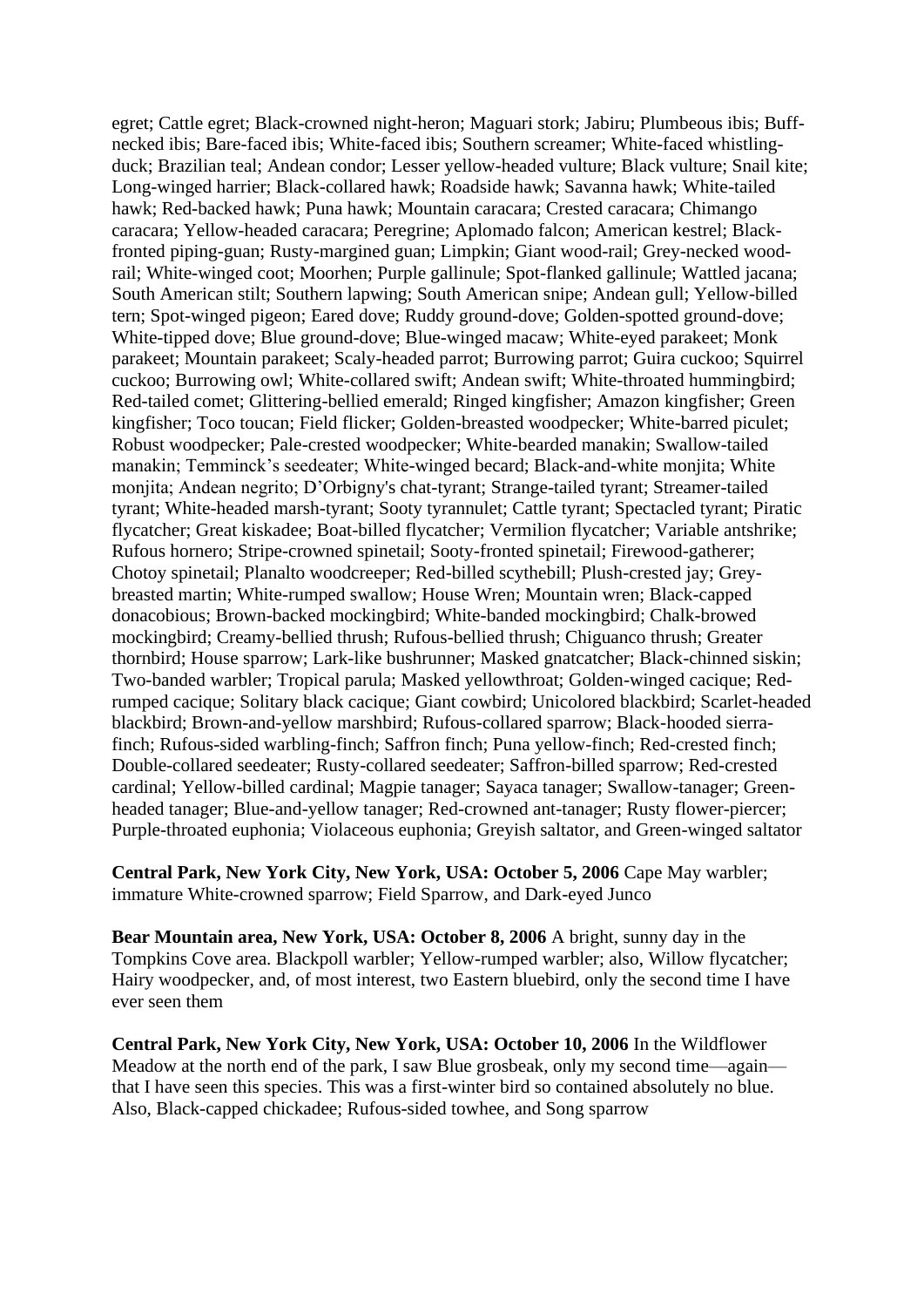**Central Park, New York, New York, USA: October 31, 2006** Excellent sighting of the uncommon **HENSLOW'S SPARROW** (new species for US) in the Pinetum. Luckily, I was running in the area when I saw two excited birdwatchers, otherwise I would have missed this

**Riverside Park, New York, New York, USA: January 7, 2007** At 92nd Street, two immature Red-headed woodpeckers. Good views, at 115th Street, of immature Cape May warbler (really should not be here at all this time of year). Flying at eye-height in the trees of the park when viewed from the drive; also present Yellow-bellied sapsucker; Downy woodpecker, and Red-tailed hawk

**Mill Creek Marsh, Secaucus, New Jersey, USA: February 22, 2007** Mostly iced-over water courses. Five or six Fox sparrow; 16 or so Goosander; six or so Hooded merganser; two Gadwall, and one Hairy woodpecker

**North England: April 18-23, 2007** Chaffinch; Greenfinch; Goldfinch; Redwing (Bamburgh Castle, Northumberland); **BARNACLE GOOSE** (new species for U.K.); Mallard; Shoveler; Sky lark; Reed bunting (Bamburgh Castle, Northumberland); Wheatear (Bamburgh Castle, Northumberland); Dipper (River Aln, Alnwick, Northumberland); Canada goose; Eider (Lindisfarne, Northumberland); Kittiwake (Bamburgh Castle, Northumberland); Greater black-backed gull; Lesser black-backed gull; Herring gull; Black-headed gull; Robin; Blackbird; House sparrow; Swallow; House martin; Spotted flycatcher; Blue tit; Great tit; Coal tit; Long-tailed tit; Pied wagtail; Grey wagtail (River Aln, Alnwick, Northumberland); Carrion crow; Jackdaw; Green woodpecker; Grey heron; Sparrowhawk; Common buzzard; Oystercatcher; Pheasant (hundreds of them), and Lapwing

**Forest Park, Queens, New York, USA: April 26, 2007** Steady drizzle; first birding of the season. Black-and-white warbler; Yellow-rumped warbler; Northern waterthrush; Pine warbler; Eastern towhee, and Black-capped chickadee

**Forest Park, Queens, New York, USA: April 27, 2007** Clear. Louisiana waterthrush

**Central Park, New York, USA: April 29, 2007** (cloudy, bad light, turning to intermittent sunshine) Yellow-billed cuckoo (North Woods); Worm-eating warbler (The Loch); Nashville warbler (The Oven); Solitary sandpiper (The Loch); Great northern diver (amazingly close views, this time); Black-and-white warbler; Palm warbler; Pine warbler; Northern waterthrush; Yellow-bellied sapsucker; Northern flicker; Ovenbird; Veery; Wood thrush; Hermit thrush; Swamp sparrow; Baltimore oriole; Red-winged blackbird, and Eastern towhee

**Central Park, New York, USA: April 30, 2007** (sunny evening) Hairy woodpecker; Green heron

**Central Park, New York, USA: May 5, 2007** (early morning) Yellow-billed cuckoo (Azalea Pond); Worm-eating warbler (Azalea Pond); Tennessee warbler (Captain's Bench); American redstart; Common yellowthroat; Blue-headed vireo (Azalea Pond; Strawberry Field); Yellow-throated warbler (Azalea Pond; Strawberry Field); Prairie warbler (Azalea Pond; Strawberry Field); Veery; Hermit thrush; Magnolia warbler (Cherry Hill); Blackthroated blue warbler (Strawberry Field); Black-capped night-heron; Downy woodpecker, and Savannah sparrow (Strawberry Field)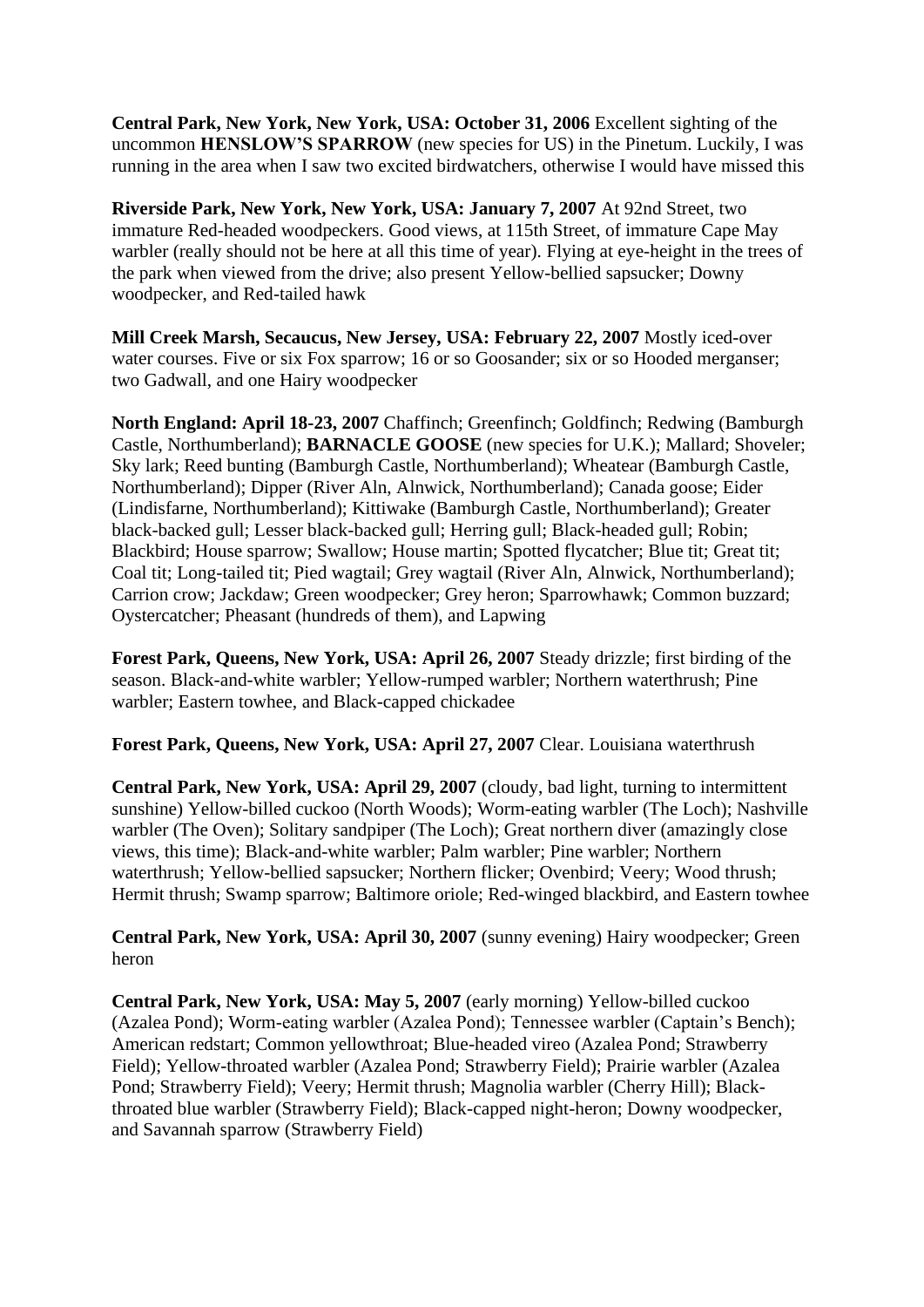**Central Park, New York, USA: May 7, 2007** (sunny evening) An incredibly social and cooperative Kentucky warbler, all the way out in the open in Strawberry Filed. It was very actively feeding on flies, bouncing up and down as is its nature and at one point bouncing over my shoe

**Garden City Golf Club, Garden City, New York, USA: May 9, 2007** (lunch break) Swainson's thrush

**Central Park, New York, USA: May 9, 2007** (half an hour in park only; sunny evening) Warbling vireo

**Riverside Park, New York, USA: May 12, 2007** Baltimore Oriole; Red-bellied woodpecker; Downy woodpecker; Crested titmouse; Swainson's thrush, three male and one female; Scarlet tanager, and 19 species of warbler—Yellow-rumped warbler; Yellow warbler; Blue-winged warbler; Blackburnian warbler; Black-and-white warbler; Blackthroated blue warbler; Black-throated green warbler; Worm-eating warbler; Common yellowthroat; American redstart; Ovenbird; Wilson's warbler; Pine warbler; Northern parula; Northern waterthrush; Magnolia warbler; Black-and-white warbler; Chestnut-sided warbler, and Blackpoll warbler

**Central Park, New York, USA: May 19, 2007** (overcast) Male Cape May warbler; Canada Warbler, and Bay-breasted warbler, my first for several years

**Antigua & Barbuda, Caribbean: June 9-13, 2007** Black-winged stilt; White-crowned pigeon; Red-necked pigeon; Lesser Antillean bullfinch; Antillean crested hummingbird; Green-throated carib; Bananaquit; Black-faced grassquit; White-cheeked pintail; Magnificent frigatebird; Roseate tern; Royal tern; Caribbean elaenia; Caribbean grackle; Caribbean martin; Antillean Euphonia; Purple-throated carib; Barbuda warbler; Broad-winged hawk; Lesser Antillean Flycatcher (berlepschii); Zenaida Dove; Common Ground Dove; American kestrel; Yellow warbler; Lesser yellowlegs; Tricoloured heron; Yellow-crowned night heron, and Black-crowned night heron

**Edwin B. Forsythe National Wildlife Refuge, Oceanville, New Jersey, USA: July 1, 2007** Osprey, **SEASIDE SPARROW** (new species for US); Gull-billed tern, and **KING RAIL** (new species for US)

**Greenland (Ilulissat and Nuuk): July 12-16, 2007** I was under the impression this would be a birding Mecca, but many Web sites disabused me of that idea. With all that space, birds can truly be a long way from any one of the 60,000 residents, so why be near people? But here are some new species seen, plus one other bird, having never really birded before in north England or north Europe Black Guillemot; Little auk; Glaucous gull; Iceland gull; Common raven; Snow bunting; Lapland bunting; Pomarine skua; Long-tailed skua, and Shore lark

**Smith Island, Md., and Tangier Island, Va., and points between. USA: August 3-5, 2007** Seen on three-day kayaking trip with stops in Smith and Tangier islands: Osprey (many, if not hundreds); Black skimmer; White-rumped sandpiper; Pectoral sandpiper; Sanderling; Turnstone; American oystercatcher; Seaside sparrow (many); Green heron; Tricoloured heron; Great blue heron; Yellow-crowned night heron; Black-crowned night heron; Snowy egret; Common egret; **CLAPPER RAIL** (new species for US); Royal tern; Arctic tern; Greater black-backed gull; Peregrine; Brown pelican (hundreds), and Glossy ibis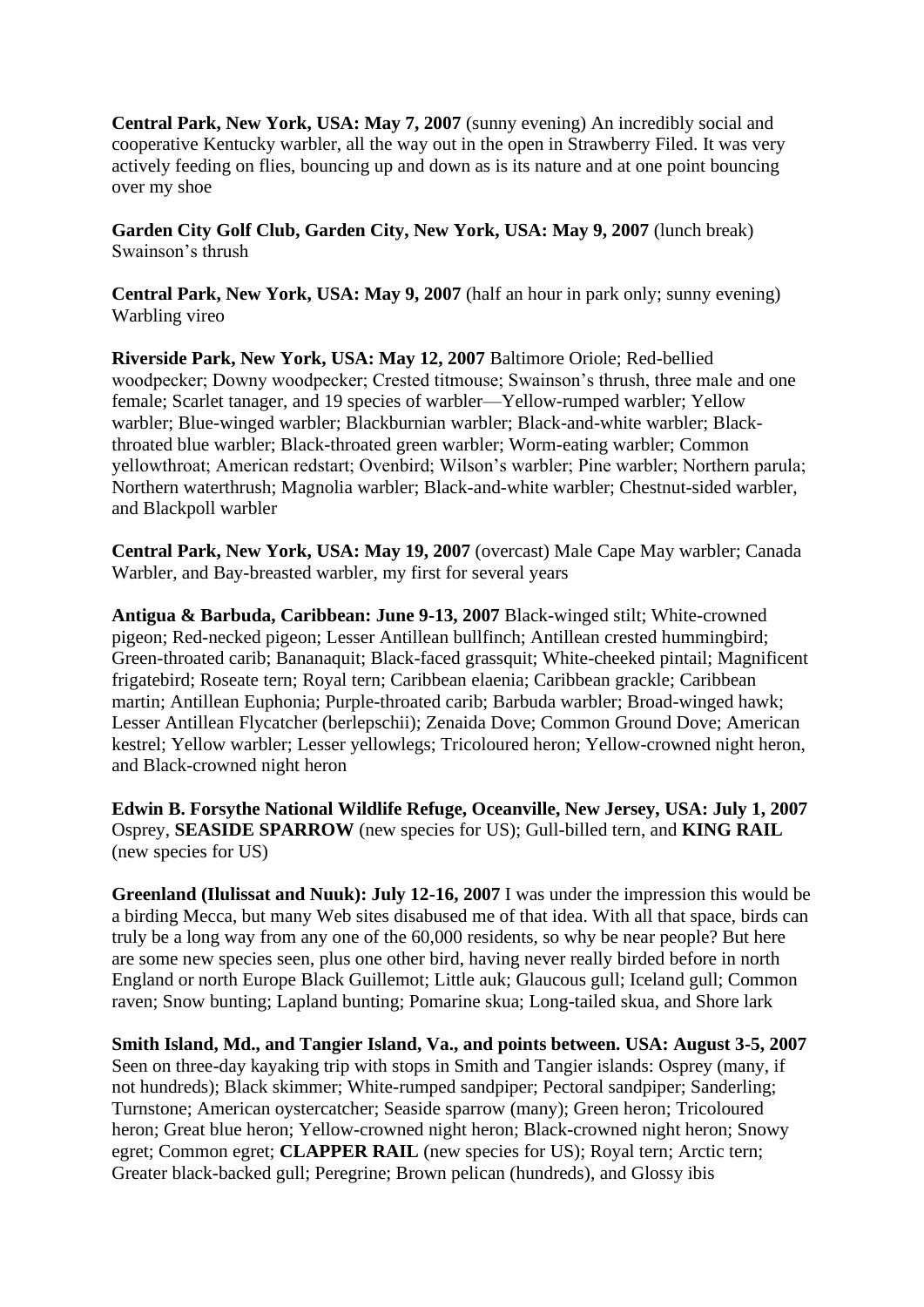**Northern Ireland and Republic of Ireland; Saturday-Wednesday, June, 2007** Grey heron; Gannet; Northern fulmar; Stonechat; Rock pipit; Kittiwake, and **CORNCRAKE** (new species for U.K.), quite the sighting in this country, in Glenarriff, Glens of Antrim, the first seen in the area for quite some time, although reintroduction efforts are under way and thorough

**Jamaica Bay, New York, NY USA: September 9, 2007** Two Pied-billed grebe; Hudsonian godwit; Wilson's phalarope, and Red-necked phalarope; both phalaropes in winter plumage and often passing across one another to provide contrast in identification. Western form of Willet and three Ruddy duck

#### **China (Beijing, Beijing area and Gobi Desert near to Dunhuang): September 2007**

Azure-winged magpie; Bar-headed goose; Magpie; Black-browed reed-warbler; Black-faced bunting; Chinese pond-heron; Forest wagtail; Hen harrier; Large-billed crow; Manchurian reed-warbler; Olive-backed pipit; Pallas's grasshopper warbler; Red-billed blue magpie; Eastern spotted dove; Tree sparrow; Vinous-throated parrotbill; White wagtail; Willow tit, and Yellow-throated warbler (three individuals)

**Bahamas: January 2008** Yellow-throated warbler; Bahama mockingbird; Bahama yellowthroat; Loggerhead kingbird; White-crowned pigeon; Bahama woodstar; Cuban emerald; Red-legged thrush, and Red-breasted merganser

**Prospect Park, New York, USA: February 3, 2008** Pintail (female) and Sharp-shinned hawk

#### **Jamaica: March 2008**

**Mandeville area**—Cattle egret; White-crowned pigeon; Black-throated blue warbler; Yellow-faced grassquit; Black-faced grassquit; Jamaican mango; Bananaquit; Greater Antillean grackle; Jamaican euphonia; Bahama mockingbird; Northern mockingbird; Jamaican elaenia; Jamaican crow; Smooth-billed ani; Turkey vulture, and American kestrel **Marshall's Pen, Mandeville**—Green-backed heron; Red-billed streamertail; Jamaican tody; White-winged dove; Caribbean dove; Olive-throated parakeet; Jamaican woodpecker; American redstart; Sad flycatcher; White-chinned thrush; Rufous-tailed solitaire; Arrowheaded warbler; Orangequit, and Jamaican oriole

**Black Morass River**—Osprey; Great egret; Snowy egret; Little blue heron; Saffron warbler; West Indian whistling-duck, and Black-crowned night heron

**YS Falls**—Red-billed streamertail and Vervain hummingbird

**Port Kaiser road**—Antillean nighthawk

**Central Park, New York City, NY, USA: March 25, 2008** Eastern screech-owl (in hollow of tree at the junction of the 102nd St. Transverse and the Loop. on the inner side of the loop)

**Central Park, New York City, NY, USA: March 29, 2008** Immature Western tanager, a rarity for the park. It is considered that the bird is a male. It had the distinctive wing barring, but there was no red on the head at all. Also, a House finch and very attractive male Yellowbellied sapsucker

**Tompkins Square Park, New York City, NY, USA: April 1, 2008** In a most unlikely spot, a male **SCOTT'S ORIOLE** (new species for US), which is the same bird that was in January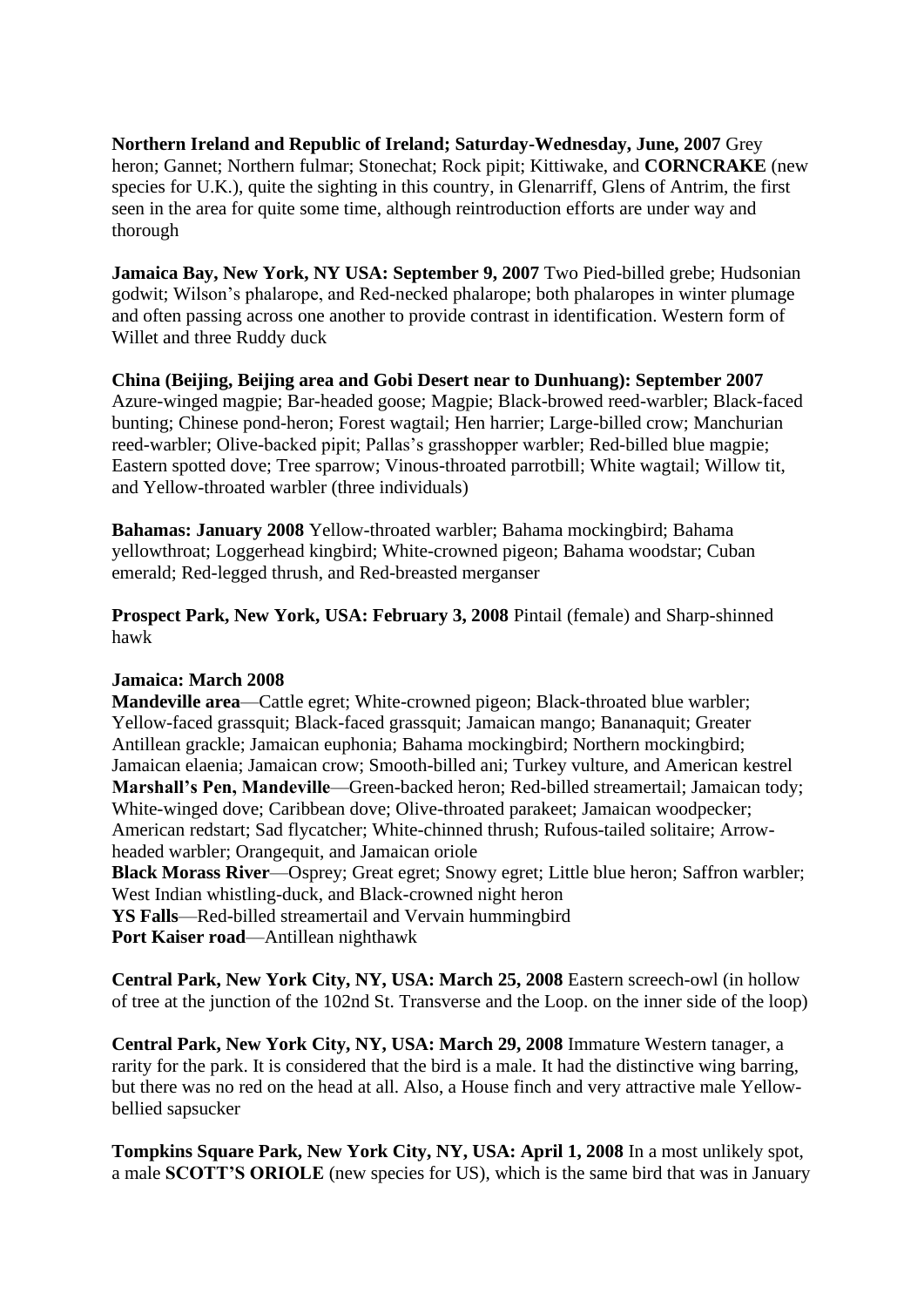and February often seen in nearby Union Square Park. It is decidedly more adult in plumage now (compared with photos posted of the Union Square Park bird), but as this is the first recorded incidence of this bird in New York State, it is certainly the same one. The head is black, but there is some mottling of black and brown on the nape that sometimes looks green. Two white wing bars are evident. It now has bugs to fit on but flew to yards from me as it tapped at sap scratchings that it had made in a small viburnum bush. Also, Eastern phoebe, a definite harbinger of Spring

## **Honduras: April 2008**

**West Bay/Lighthouse Point**—White-crowned pigeon; Canivet's emerald; Yellow-bellied elaenia; Olive-sided flycatcher; Brown-crested flycatcher, and Grey hawk **Carambola Gardens**—Yellow warbler; Summer tanager; Yucatán vireo; Yucatán woodpecker; Black-and-white warbler, and Green-breasted mango

**Oak Ridge**—Belted kingfisher; Magnificent frigatebird; Caspian tern, and Brown pelican **Pollytilly Bight**—Ovenbird

**Pico Bonito**—Hooded warbler; Chestnut-sided warbler; Magnolia warbler; American redstart; Black-throated green warbler; Honduran emerald; Yellow-tailed oriole; Mealy parrot; White-crowned parrot; Brown jay; Lovely cotinga; White-collared manakin; Melodious blackbird; Wedge-billed woodcreeper; Violaceous trogon; Piratic flycatcher; Masked tityra; Striped cuckoo; Clay-coloured robin; Blue-headed vireo; Yellow-throated euphonia, and Black-cowled oriole

**Río Cangregal**—Green kingfisher; Keel-billed toucan; Montezuma's oropendola; Black phoebe, and Grey-breasted martin

**Cuero y Salado**—Ringed kingfisher; Black-throated trogon; Great blue heron; Little blue heron; Boat-billed heron; Green heron; Bat falcon; Common black hawk; Buff-throated foliage-gleaner; Prothonotary warbler; Golden-fronted woodpecker; White-whiskered puffbird; White-necked puffbird; Sandwich tern; Red-throated ant-tanager; Variable seedeater; American pygmy kingfisher; Rufescent tiger-heron; Northern jacana, and Muscovy duck

**Útila**—Indigo bunting; Smooth-billed ani, and Townsend's warbler; (also, Spinner dolphins)

**Central Park, New York City, NY, USA: April 19, 2008** Prairie warbler; Yellow-rumped warbler; Blue-headed vireo, and Ruby-crowned kinglet (one flashed ruby crown)

**Prospect Park, Brooklyn, NY, USA: April 20, 2008** Wood duck; Brown creeper; Blueheaded vireo; Pine warbler; Black-capped chickadee; Downy woodpecker; Northern flicker; 10 flyover Glossy ibis, and Palm warbler

**New England, USA: April 25-28, 2008** Eastern phoebe; Song sparrow; Black-capped chickadee; Goldfinch; Eider (Biddeford Pool and Popham Beach, Me.); Surf scoter (Biddeford Pool); Yellow-bellied sapsucker (Stockbridge, Mass.); Pileated woodpecker (Stockbridge, Mass.), and Osprey; also, (Atlantic grey seal: 30, Popham Beach); (American black bear: Hancock Shaker Village, Hancock, Mass.)

**Garden City, Long Island, NY, USA: May 6, 2008** (lunchtime) Great-crested flycatcher; Baltimore oriole; Bronzed cowbird; Scarlet tanager; Northern parula, and Black-and-white warbler

**Prospect Park, Brooklyn, NY, USA: May 11, 2008 CERULEAN WARBLER** (new species for US) was the highlight, seen in the Lookout, with excellent views; also seen were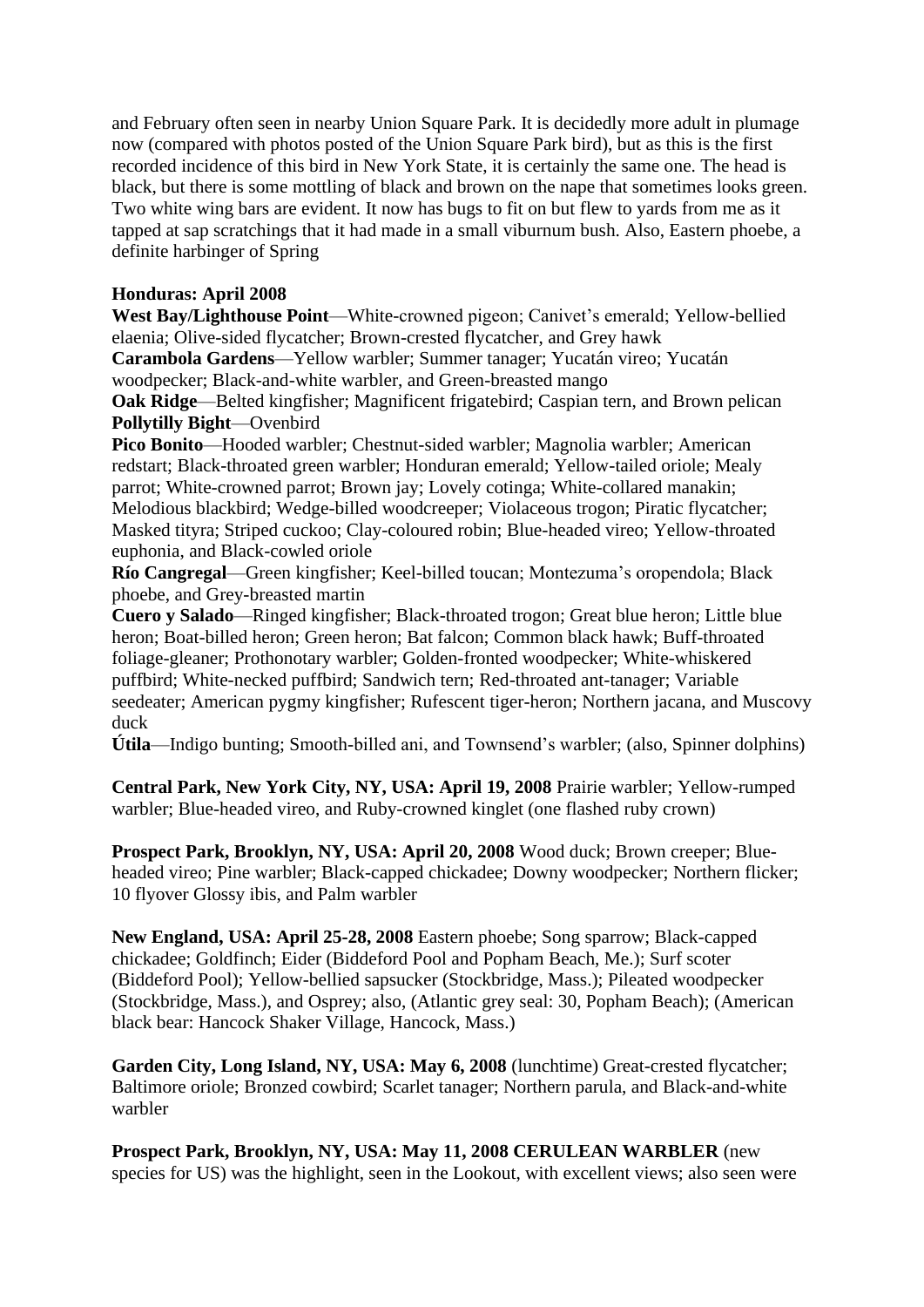Black-and-white warbler; Northern parula; Black-throated green warbler (several); Blackthroated blue warbler; Yellow-rumped warbler; American redstart; Ovenbird (several); Magnolia warbler; Chestnut-sided warbler, and Yellow warbler. Other species included Redtailed hawk; Spotted sandpiper; Rose-breasted grosbeak; Downy woodpecker; Least flycatcher; White-eyed vireo; Grey-cheeked thrush; Monk parakeet, and Osprey

**Garden City, Long Island, NY, USA: May 13, 2008** (lunchtime) Great-crested flycatcher; Baltimore oriole (male and female); Scarlet tanager; Northern parula; Eastern phoebe; Least flycatcher, and Chimney swift

**Garden City, Long Island, NY, USA: May 14, 2008** (lunchtime) Great-crested flycatcher; Baltimore oriole (male and female); Eastern phoebe; Least flycatcher (at nest); Eastern kingbird; Canada warbler, Blackpoll warbler, Magnolia warbler, Warbling vireo; Ovenbird; Wood thrush; Brown-headed cowbird, and Black-throated blue warbler

**Central Park, New York, NY, USA: May 15, 2008** (afternoon) Baltimore oriole; Scarlet tanager; Northern parula; Black-and-white warbler; Black-throated blue warbler, Yellowrumped warbler, American redstart; Ovenbird; Magnolia warbler; Chestnut-sided warbler; Red-tailed hawk; Rose-breasted grosbeak, Blackpoll warbler, Blue-headed vireo; Wood thrush; Veery; Swainson's thrush; White-breasted nuthatch; Ruby-throated hummingbird; Swamp sparrow; Chipping sparrow, and Northern waterthrush

**Prospect Park, Brooklyn, NY, USA: May 17, 2008** Black-and-white warbler; Blackthroated blue warbler; Yellow-rumped warbler; Ovenbird (several); Magnolia warbler; Rosebreasted grosbeak; Baltimore oriole; Scarlet tanager; Chimney swift; Canada warbler; Wood thrush; Veery; Swainson's thrush, and Eastern kingbird

**Garden City, Long Island, NY, USA: May 19, 2008** (overcast and windy) Great-crested flycatcher; American redstart; Red-tailed hawk; Downy woodpecker, and Canada warbler

**Garden City, Long Island, NY, USA: May 20, 2008** (rain) Two Scarlet tanager

**Prospect Park, Brooklyn, NY, USA: May 25, 2008** Blackburnian warbler; Chestnut-sided warbler; Tennessee warbler; Magnolia warbler; Canada warbler; American redstart; Blackthroated green warbler; Orchard oriole (male and female); Black-capped chickadee; House finch; Cedar waxwing; Veery; Ovenbird, and Swainson's thrush

**Garden City, Long Island, NY, USA: May 27, 2008** Alder flycatcher

**Die Biesbosch, The Netherlands: June 30, 2008** Common spoonbill and Water rail, neither species I have seen in the U.K.

**Prospect Park, Brooklyn, NY, USA: Sept. 14, 2008** Blue-winged warbler; Grey catbird; Blue-grey gnatcatcher; Yellow-bellied sapsucker; Downy woodpecker; American redstart; Black-and-white warbler, and Canada warbler Prospect Park, Brooklyn, NY, USA: Oct. 4, 2008 Northern waterthrush; Magnolia warbler; Ruby-crowned kinglet, and Red-tailed hawk

**Cherry Apartments, Garden City, NY, USA: Oct. 7, 2008** Sitting proud as day on the top of a small bush in the middle of a lawn in the middle of a planned community sat a **CLAYCOLOURED SPARROW** (new species for US)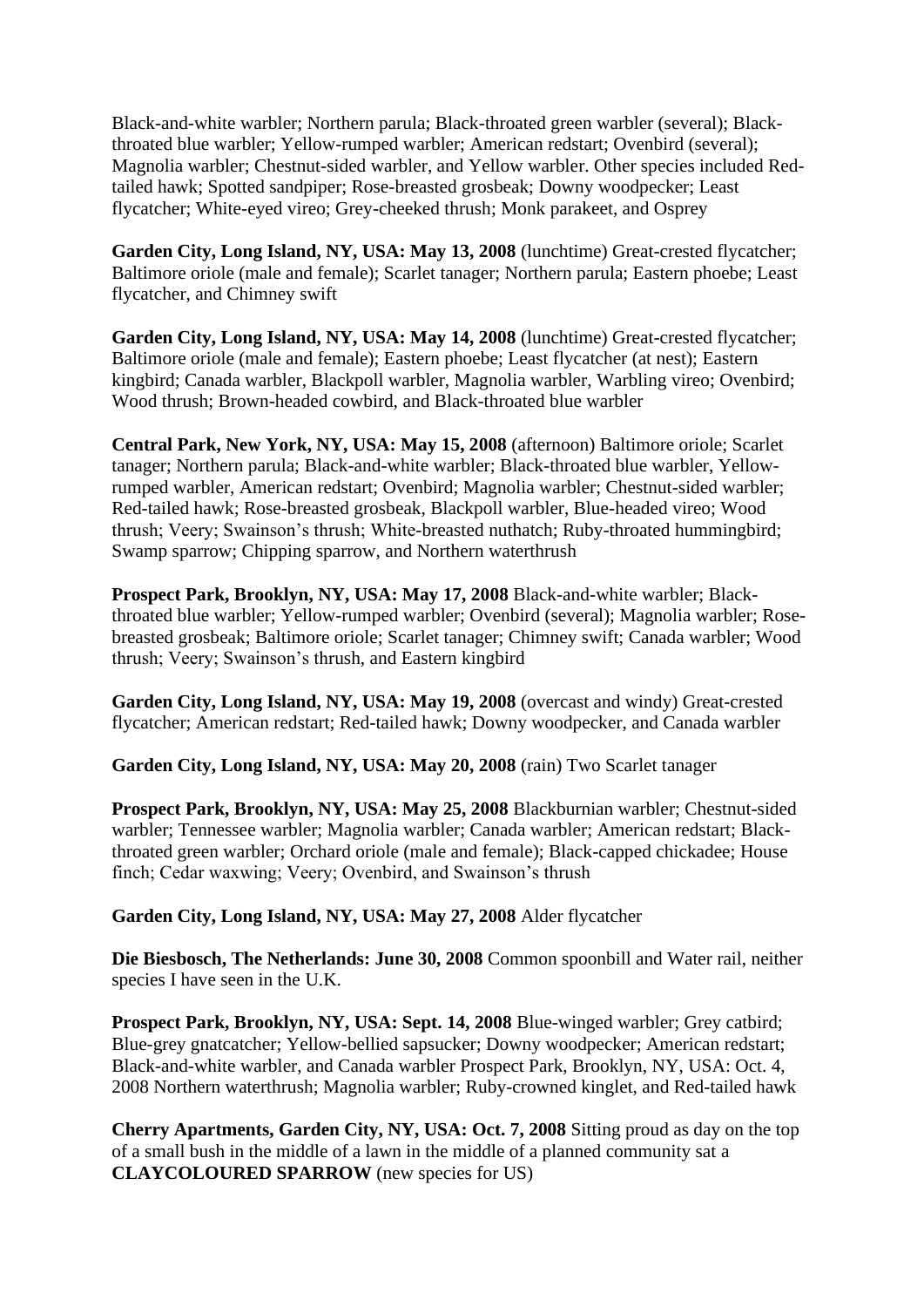**Northern Portugal: Oct. 11-14, 2008** Chiffchaff; Siskin; Green woodpecker; Great-spotted woodpecker; Black redstart; Robin; Bonelli's eagle; Red kite; Great tit, and Stonechat

**Garden City, NY, USA: Oct. 20, 2008** First Dark-eyed junco (three in total) of the season

#### **Somerset (Shapwick Marsh, Ham Wall, Chew Valley Lake, etc.): Dec. 4-7, 2008**

Chiffchaff; Merlin; Marsh harrier; Sparrowhawk; Peregrine (near Lambourn, Wiltshire); Chaffinch; Bullfinch; Siskin; Goldcrest; Common Redpoll; Mute swan; Great-crested grebe; Little grebe; Tufted duck; Pochard; Mallard; Common coot; Moorhen; Grey heron; Kingfisher; House sparrow; Dunnock; European starling—2 million in roosting; Blackheaded sparrow; Herring gull; Rook; Common crow; Jackdaw; Pheasant; Blackbird; Blue tit; Long-tailed tit; Goosander; Robin; Magpie, and Lapwing

**Kisenna Pond, Flushing, Queens, New York, USA: January 2, 2009** In a triangle of grass between a main road and an exit ramp was a **CACKLING GOOSE** (new species for US) and **PINK-FOOTED GOOSE** (3rd record for New York State; first record for New York City; new species for US)

## **Dominican Republic: February 2009**

**Parque Nacional de los Haïteses and Parque Nacional del Este**—Grey kingbird; Loggerhead kingbird; Red-footed booby; American kestrel; Hispaniolan woodpecker; Hispaniolan lizard-cuckoo; Palmchat; White-cheeked pintail; Cattle egret; Common egret; Little blue heron; Bananaquit; Yellow-faced grassquit; Ridgway's hawk; Antillean mango; Vervain hummingbird; Village weaver; Antillean palm-swift; Caribbean martin; Broad-billed tody; Black-crowned palm-tanager; Grey-crowned palm-tanager; Limpkin; Magnificent frigatebird; Cave swallow; Osprey; Black-crowned night heron; Solitary sandpiper; Blackwhiskered vireo; Prairie warbler; Black-throated blue warbler; Brown pelican; Turkey vulture; Smooth-billed ani; Greater Antillean grackle; Northern parula; American redstart, and Scaly-breasted munia (aka Nutmeg manakin)

**Prospect Park, Brooklyn, NY, USA: April 5, 2009** Black-capped chickadee; Palm warbler; Pine warbler; Northern flicker; American kestrel, and Wood duck

**Prospect Park, Brooklyn, NY, USA: April 12, 2009** Northern flicker; Palm warbler; Pine warbler; Hermit thrush; Blue-grey gnatcatcher; Osprey (with fish); Belted kingfisher, and Brown creeper

**Garden City Golf Club, Garden City, NY, USA: April 16, 2009** (lunch break) Red-bellied woodpecker; Northern flicker; Eastern phoebe, and Red-tailed hawk

**Central Park, New York City, New York, USA: April 16, 2009** Yellow-throated warbler at the Boat Pond, off 72nd St.; it's been here for six days now; my second U.S. record of this species

**Prospect Park, Brooklyn, NY, USA: April 18-19, 2009** 43 species seen. Red-bellied woodpecker; Pine warbler; Palm warbler; Black-and-white warbler; Magnolia warbler (very, very early); Louisiana waterthrush; Eastern phoebe; **AMERICAN BITTERN** (new species for US), high in tree over The Ravine; Dark-eye junco; Savannah sparrow; Swamp sparrow; White-throated sparrow, and Hermit thrush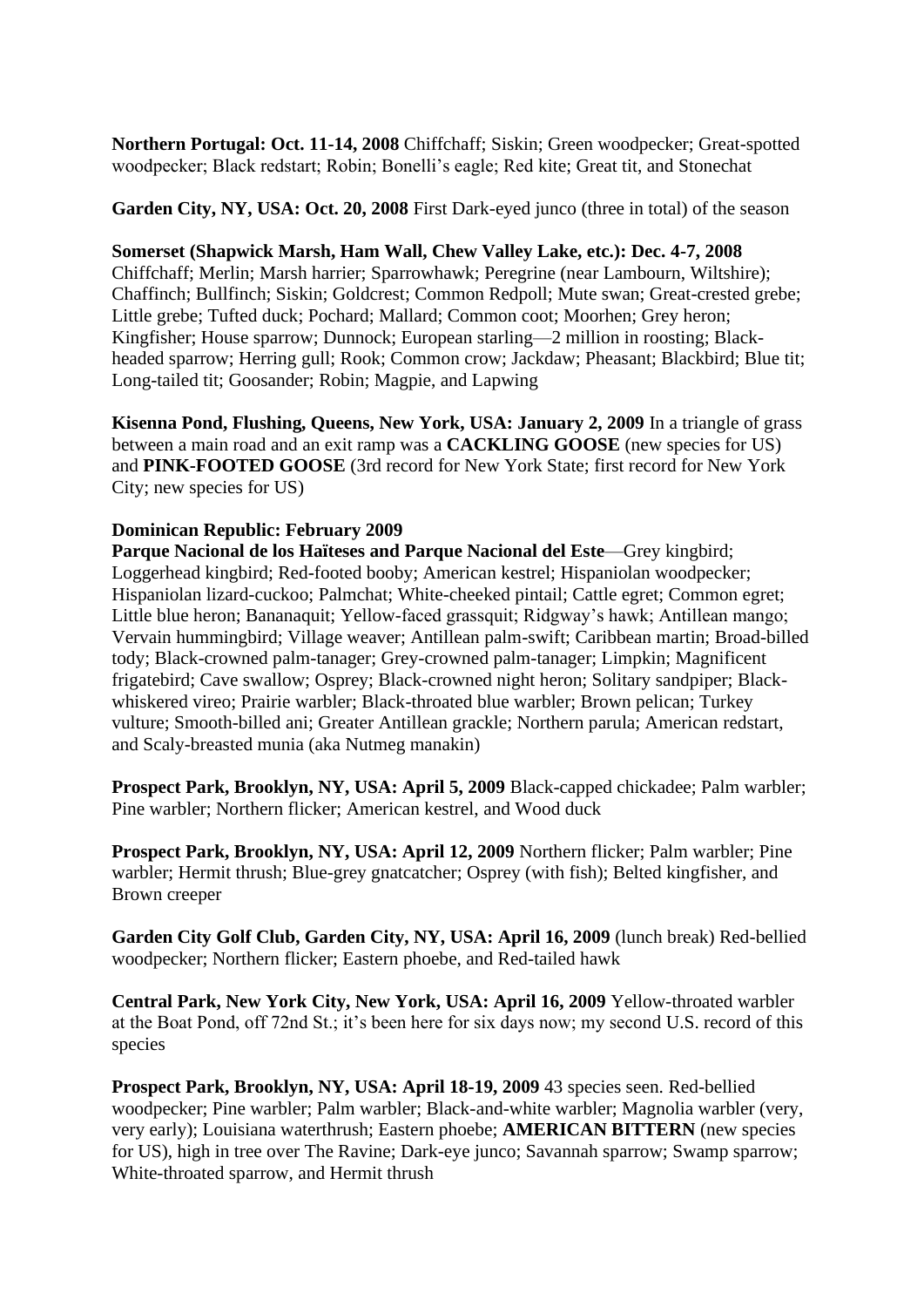**Prospect Park, Brooklyn, NY, USA: April 25-26, 2009** A fantastic weekend, with 53 species seen. Reported Townsend's warbler, but not seen by me. Eastern towhee; Yellowthroated warbler (my 3rd US record); Prairie warbler; Hooded warbler; Prothonotary warbler; Orchard oriole; Baltimore oriole; Hairy woodpecker; Ruby-throated hummingbird; House wren; Golden-crowned kinglet; Black-throated green warbler; Yellow warbler; Pine warbler; Palm warbler; Black-and-white warbler; Bronzed cowbird; Merlin; Tufted duck; Grey catbird, and Blue-grey gnatcatcher

**Prospect Park, Brooklyn, NY, USA: April 27, 2009** Evening birding, and a little disappointing, except for the Lookout area. Blue-headed vireo and Yellow-throated warbler, both at eye level; Eastern Towhee and many of those seen on my last outing, except for the three underlined A-listers

**Prospect Park, Brooklyn, NY, USA: April 29, 2009** Evening birding and on a chillier day than the previous three of heatwave. Again, a little disappointing, except for Blue-headed vireo and Blue-grey gnatcatcher, until right at the end when I saw two Brown thrasher and two male Indigo bunting low in a bush

**Prospect Park, Brooklyn, NY, USA: May 2, 2009** A grey, drizzly morning, but the birding was good. Veery; Indigo Bunting (only one and in the same spot as on April 29, 2009); Northern waterthrush; Common yellowthroat; two Scarlet tanager; Chestnut-sided warbler; Blackburnian warbler; Black-throated green warbler; Black-throated blue warbler; Wood Thrush; Hermit thrush; Ovenbird, and Red-eyed vireo

**Riverside Park, New York City, NY, USA: May 4, 2009** The dire weather continues, but a report came in of an increasingly rare species, so I twitched it after work. In an oak tree opposite 115th St. and Riverside Drive was a **GOLDEN-WINGED WARBLER** (new species for US). It flew to an adjacent tree and for five minutes was frantically tugging at seeds. It gave two decent views that allowed for identification before flying off and not returning

**Grand Cayman, Cayman Islands: May 2009** Pied-billed grebe; Red-footed booby; Magnificent frigatebird; Green heron; Great blue heron; Great egret; Tricolored heron; West Indian whistling-duck; Purple gallinule; American coot; Black-necked stilt; Spotted sandpiper; Turnstone; Royal tern; Cayman parrot (subspecies of Cuban parrot); Whitecrowned pigeon; Zenaida dove; White-winged dove; Common ground-dove; Caribbean dove; Rose-throated parrot; Smooth-billed ani; West Indian woodpecker (Melanerpes superciliaris caymanensis subspecies); Loggerhead kingbird; Eastern wood-pewee; Purple martin; Barn swallow; Northern mockingbird (Mimus polyglottos orpheus subspecies); Bananaquit; Vitelline warbler (endemic); Greater Antillean grackle, and Western spindalis

**Prospect Park, Brooklyn, NY, USA: May 23-25, 2009 ARCADIAN FLYCATCHER** (new species for US); Northern waterthrush; Magnolia warbler; Red-tailed hawk; Green heron; Blackpoll warbler; American redstart; Yellow-rumped warbler; Baltimore oriole; Orchard oriole; Indigo bunting; Tennessee warbler; six Tricoloured heron flying over; Scarlet tanager, and Yellow-breasted flycatcher

**California: June 4-13, 2009 WESTERN GREBE** (new species for US); **AMERICAN AVOCET** (new species for US); Brown pelican; Double-crested cormorant; **PELAGIC**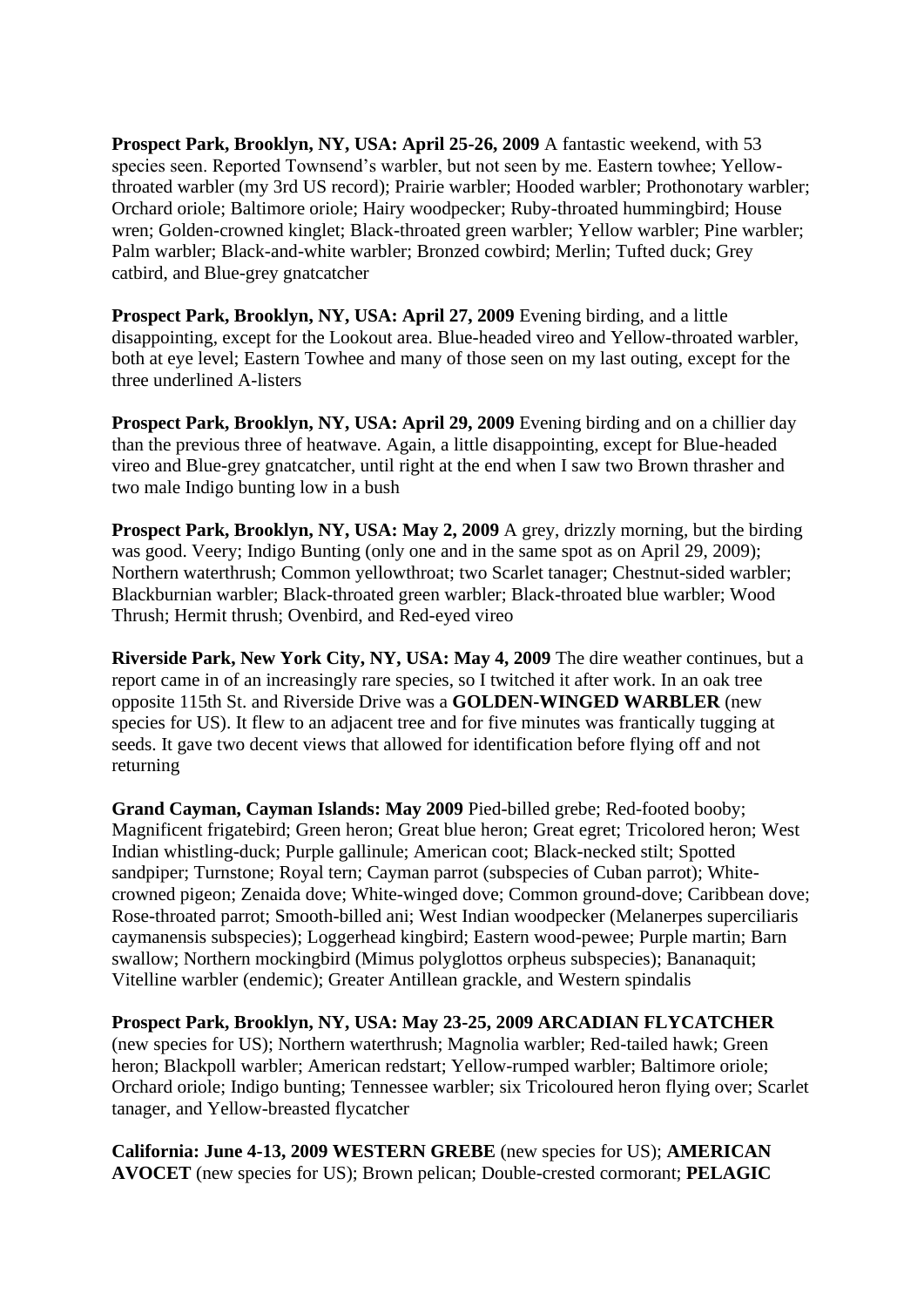**CORMORANT** (new species for US); Green heron; Canada goose; **CINNAMON TEAL** (new species for US); Mallard; Turkey vulture; Red-tailed hawk; Killdeer; Black-necked stilt; Spotted sandpiper; **WESTERN GULL** (new species for US); **CALIFORNIA GULL** (new species for US); Caspian tern; Mourning dove; Eurasian collared dove; **BAND-TAILED PIGEON** (new species for US); **LESSER NIGHTHAWK** (new species for US); **COMMON POORWILL** (new species for US); **BLACK SWIFT** (new species for US); **WHITE-FRONTED SWIFT** (new species for US); **CALLIOPE HUMMINGBIRD** (new species for US); Hairy woodpecker; **ACORN WOODPECKER** (new species for US); **NUTTALL'S WOODPECKER** (new species for US); **WHITE-HEADED WOODPECKER** (new species for US); **WILLIAMSON'S SAPSUCKER** (new species for US); **RED-HEADED SAPSCUKER** (new species for US); **CALIFORNIA QUAIL** (new species for US); **WESTERN SCRUB-JAY** (new species for US); Steller's jay; Common raven; Common crow; Violet-green swallow; Barn swallow; **WESTERN WOOD-PEEWEE** (new species for US); Brown creeper; **PYGMY NUTHATCH** (new species for US); **PACIFIC SLOPE FLYCATCHER** (new species for US); **BLACK PHEOBE** (new species for US); **SAY'S PHOEBE** (new species for US); **CHESTNUT-BACKED CHICKADEE** (new species for US); **WRENTIT** (new species for US); **MOUNTAIN BLUEBIRD** (new species for US); **WESTERN BLUEBIRD** (new species for US); **AMERICAN PIPIT** (new species for US); House wren; American robin; Northern mockingbird; Nashville warbler; **McGILLIVRAY'S WARBLER** (new species for US); Western tanager; **BLACK-HEADED GROSBEAK** (new species for US); **SPOTTED TOWHEE** (new species for US); **SAGE SPARROW** (new species for US); **BREWER'S SPARROW** (new species for US); Rufous-headed sparrow; Dark-eyed junco; Bullock's oriole; **WESTERN MEADOWLARK** (new species for US); **TRICOLOURED BLACKBIRD** (new species for US); Red-winged blackbird; Brewer's blackbird; Great-tailed grackle, and House sparrow

**Svalbard/Spitsbergen, Norway: August 21-28, 2009** Eider; Little auk; Brunnich's guillemot; Rock ptarmigan; Atlantic puffin; Great skua; Long-tailed skua; Arctic skua; Glaucous gull; Sabine's gull; Northern fulmar; Kittiwake; Snow bunting; Pink-footed goose and Barnacle goose

**Belize: October 17-23, 2009** Brown pelican; Neotropic cormorant; Anhinga; Magnificent frigatebird; Bare-throated tiger-heron; Great blue heron; Great egret; Snowy egret; Little blue heron; Tricoloured heron; Cattle egret; Agami heron; Yellow-crowned night-heron; White ibis; Roseate spoonbill; Black vulture; Turkey vulture; Black-bellied whistling-duck; Osprey; Snail kite; Black-collared hawk; Roadside hawk; Bat falcon; Plain chacalaca; Limpkin; Black-necked stilt; Northern jacana; Laughing gull; Pale-vented pigeon; Ruddy ground-dove; Olive-throated parakeet; Brown-hooded parrot; White-crowned parrot; White-fronted parrot; Red-lored amazon; Mottled owl; Common parauque; Long-tailed hermit; Stripe-throated hermit; Canivet's emerald; Rufous-tailed hummingbird; Black-headed trogon; Slaty-tailed trogon; Blue-crowned motmot; Belted kingfisher; American pygmy kingfisher; Keel-billed toucan; Golden-fronted woodpecker; Lineated woodpecker; Pale-billed woodpecker; Streakheaded woodcreeper; Black-faced antthrush; Tropical peewee; Vermillion flycatcher; Brightrumped Attila; Dusky-capped flycatcher; Great crested flycatcher; Great kiskadee; Boatbilled flycatcher; Social flycatcher; Tropical kingbird; Fork-tailed flycatcher; White-eyed vireo; Yellow-throated vireo; Red-eyed vireo; Lesser greenlet; Green jay; Brown jay; Mangrove swallow; Plain wren; Wood thrush; Clay-coloured robin; Grey catbird; Tropical mockingbird; Tennessee warbler; Nashville warbler; Magnolia warbler; Black-throated blue warbler; Black-throated green warbler; Yellow-rumped warbler; Yellow-throated warbler; Black-and-white warbler; Prothonotary warbler; Ovenbird; Northern waterthrush; Louisiana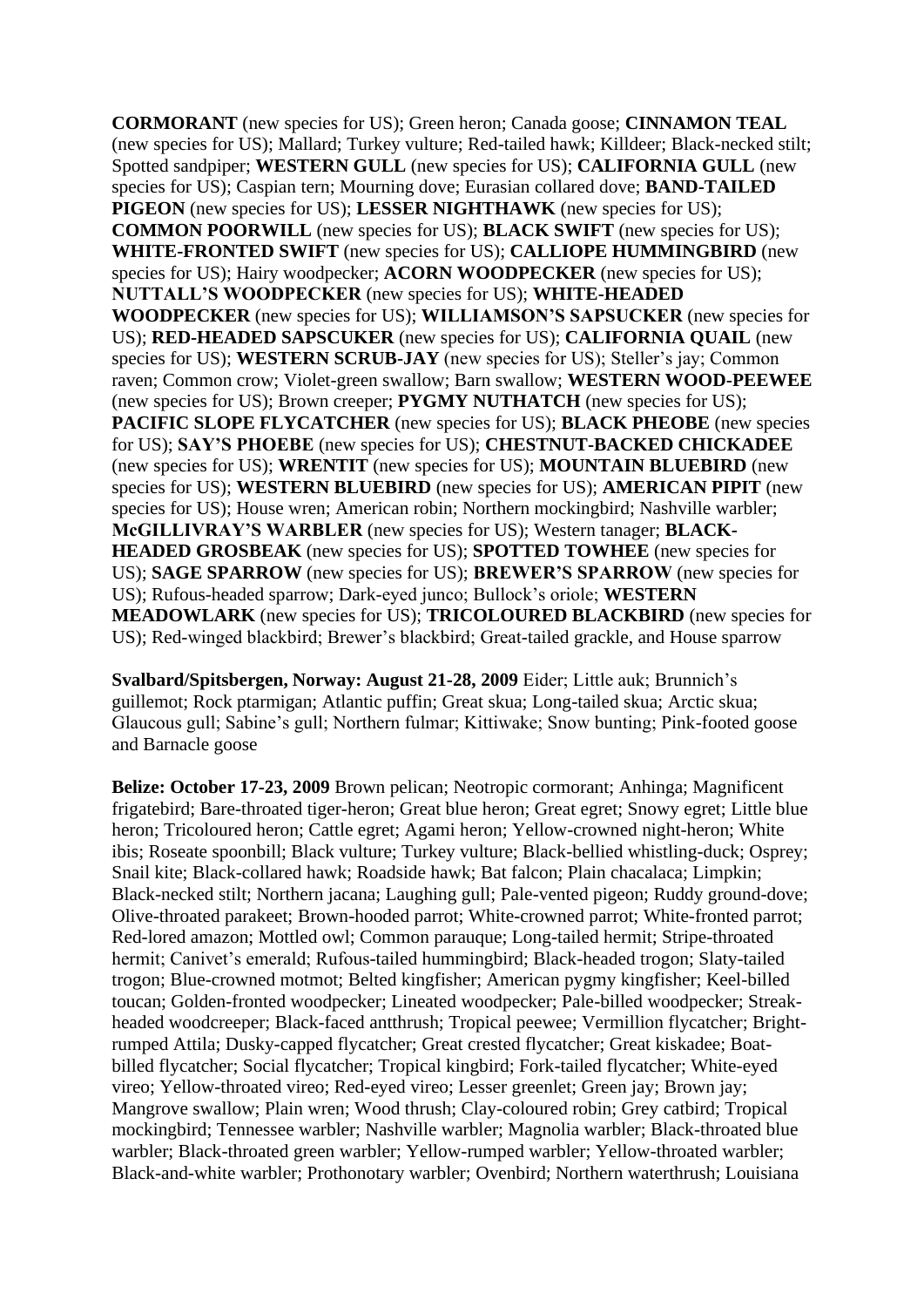waterthrush; Common yellowthroat; Hooded warbler; Red-throated ant-tanager; Summer tanager; Blue-grey tanager; Yellow-winged tanager; Yellow-throated euphonia; Slatecoloured seedeater; White-collared seedeater; Variable seedeater; Green-backed sparrow; Black-headed saltator; Rose-breasted grosbeak; Red-winged blackbird; Great-tailed grackle; Melodious blackbird, and Montezuma oropendola

**Central Park, New York, New York, USA: November 21, 2009 GREAT HORNED OWL** (new species in US) in the Ramble near the Rustic Shelter

**Caribbean (St. Lucia/Barbados/Martinique/U.S. Virgin Islands/Bahamas): March 19- 24, 2010** Brown booby; Magnificent frigatebird; Bananaquit; Bahama mockingbird; Bahama mockingbird; Western spindalis; American kestrel; Osprey; Turkey vulture; Brown pelican; Great blue heron; Cattle egret; White-cheeked pintail; American oystercatcher; Black-necked stilt; Sanderling; Laughing gull; Zenaida dove; Key West quail-dove; Burrowing owl; Greenbreasted mango; Grey kingbird; Cuban pewee; Caribbean martin; Pearly-eyed thrasher; Palm warbler, and Grey trembler

**Turkey: April 2-11, 2010** Common buzzard; Marsh harrier; Levant sparrowhawk; Lesser kestrel; Peregrine; White stork; Ring-necked parakeet; Grey heron; Little owl; Common hoopoe; Common magpie; Great tit; Goldfinch; Chiffchaff; Coal tit; Sombre tit; Desert lark; Crested lark; Whinchat; Northern wheatear; Willow sparrow; Reed bunting, and Whitewinged snow finch

**Garden City Golf Club: May 4, 2010** (lunch break) Common yellowthroat; Ovenbird; Pine warbler; Grey catbird; Hairy woodpecker; Eastern kingbird; Rose-breasted grosbeak, and Hermit thrush

**Garden City Golf Club, Wednesday, May 5, 2010** (lunch break) Yellow-rumped warbler; Black-throated blue warbler; Ovenbird; Blackpoll warbler, and Black-and-white warbler

**Garden City Golf Club: May 7, 2010** (lunch break) Northern parula; American redstart, and Red-bellied woodpecker

**Prospect Park, Brooklyn, NY, USA: May 9, 2010** Windy evening with a chill and mostly grey light. Two Carolina wren; House wren; Magnolia warbler; Eastern kingbird; American redstart; Black-capped chickadee; Hermit thrush; Ovenbird, and Eastern towhee

**Central Park, Wednesday: May 12, 2010** Cloudy, bad light, grey, drizzle. Hermit thrush; Ovenbird; Louisiana waterthrush; Northern waterthrush; Common yellowthroat; American redstart; Hooded warbler (female); Nashville warbler; Blue-winged warbler; Canada warbler; Black-and-white warbler;, and Blue jay

**Garden City Golf Club: May 13, 2010** (lunch break) Northern parula; Magnolia warbler; Yellow-rumped warbler; Black-and-white warbler; Chipping sparrow; Baltimore oriole, and Hermit thrush

**Prospect Park, Brooklyn, NY, USA: May 14, 2010** (late afternoon) Black-throated green warbler; Dark-eyed junco; Cedar waxwing; Chimney swift, and Veery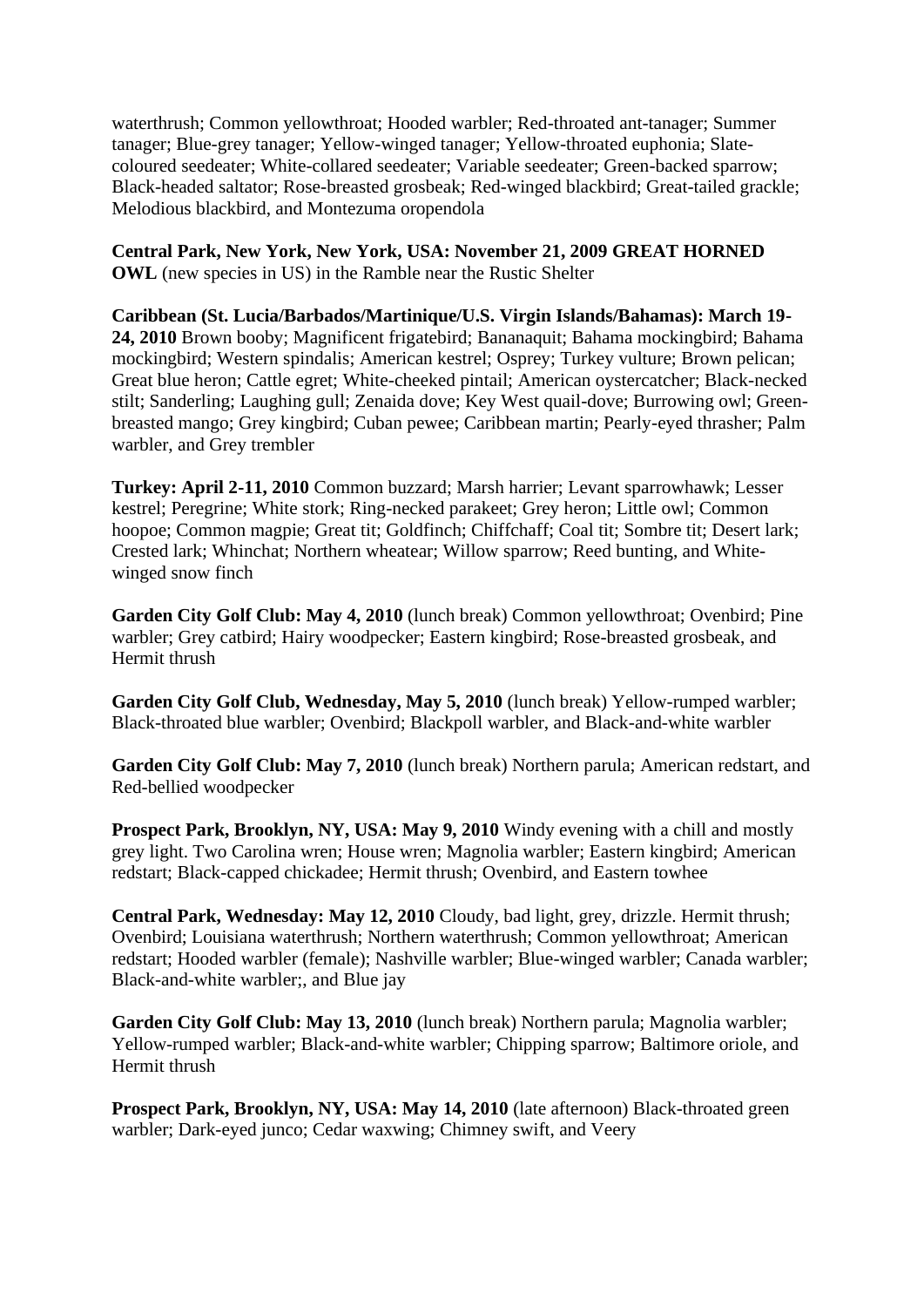**Prospect Park, Brooklyn, NY, USA; May 15, 2010** (7 a.m.-1 p.m.) Glorious day, 59 species in total. Blackburnian warbler; Cape May warbler; Least flycatcher; Northern flicker; Red-bellied woodpecker; Eastern wood-peewee; Bay-breasted warbler; Mourning warbler; Green heron; Red-tailed hawk; Ruby-throated hummingbird; Nashville warbler; Tennessee warbler; Chestnut-sided warbler; Black-and-white warbler; Northern parula; Yellow-rumped warbler; Black-throated blue warbler; Ovenbird; Swainson's thrush; Grey-cheeked thrush; Canada warbler; White-eyed vireo; Red-eyed vireo; Scarlet tanager; Baltimore oriole; Yellow-breasted flycatcher; Great-crested flycatcher; Magnolia warbler; Blackpoll warbler; Wilson's warbler; American redstart; Common yellowthroat; Louisiana waterthrush; Northern waterthrush; Brown-headed cowbird; Indigo bunting; Yellow-bellied flycatcher; White-throated sparrow; White-breasted nuthatch, and Yellow-throated vireo

**Central Park, New York: May 15, 2010** (8 a.m.–1 p.m.) Canada warbler; Bay-breasted warbler; Cape May warbler; Black-and-white warbler; Black-throated blue warbler; Rubythroated hummingbird; Magnolia warbler; Yellow-rumped warbler; Canada warbler; Blackcrowned night heron; American redstart; Northern parula; Northern waterthrush; Ovenbird; Common Yellowthroat; Red-eyed vireo; Blackburnian warbler; Baltimore oriole; Great northern diver; Rose-breasted grosbeak; Scarlet tanager; Eastern wood-pewee; Swainson's thrush, and Solitary sandpiper

**Prospect Park, Brooklyn, NY, USA: May 22, 2010** (early afternoon) Olive-sided flycatcher; Canada warbler; Semipalmated sandpiper; Red-winged blackbird; Swainson's thrush; Blackpoll warbler; Common yellowthroat, and Magnolia warbler

**Wilton and Branchville, Conn, and Doodletown, New York: May 27, 2010** Swamp sparrow; Song sparrow; Black-crowned night-heron; White-breasted nuthatch; Wild turkey; Common raven; Louisiana waterthrush; Blue-grey gnatcatcher; Eastern phoebe, and Eastern wood-peewee

**Jamaica Bay Wildlife Refuge, Broad Channel, Queens, New York: May 30, 2010** Osprey; Great egret; Snowy egret ; Yellow-crowned night heron; Glossy ibis; Black duck; Forster's tern; Laughing gull; Willet; Dunlin; Sanderling; Semipalmated plover; Grey catbird; Yellow warbler; Great crested flycatcher; Song sparrow; Tree swallow; Cedar waxwing; Black-throated blue warbler; Eastern towhee; Wood thrush; Oystercatcher; Great blue heron, and Short-billed dowitcher

**Curaçao: June 2-6, 2010** American kestrel; Bananaquit; Bare-eyed pigeon; Black-faced grassquit; Blue-tailed emerald; Brown-crested flycatcher; Brown pelican; Brown-throated parakeet; Crested bobwhite; Crested caracara; Common ground-dove; Eared dove; Green heron; Groove-billed ani; Magnificent frigatebird; Neotropical cormorant; Northern scrubflycatcher; Osprey; Red-necked pigeon Ruby-topaz hummingbird; Rufous-collared sparrow; Saffron finch; Scaly-naped pigeon; Small-billed elaenia; Tropical mockingbird; Troupial; White-tipped dove; Yellow oriole, and Yellow warbler

**Northern coast and Tayrona National Park, Colombia: August 2010** Bicoloured wren; Brown-throated parakeet; Little blue heron; Russet-throated puffbird; Southern nightingalewren; White-tailed starfrontlet; Long-tailed hermit; Mouse-colored tyrannulet; Zone-tailed hawk; Chestnut piculet; Southern lapwing, and Crimson-crested woodpecker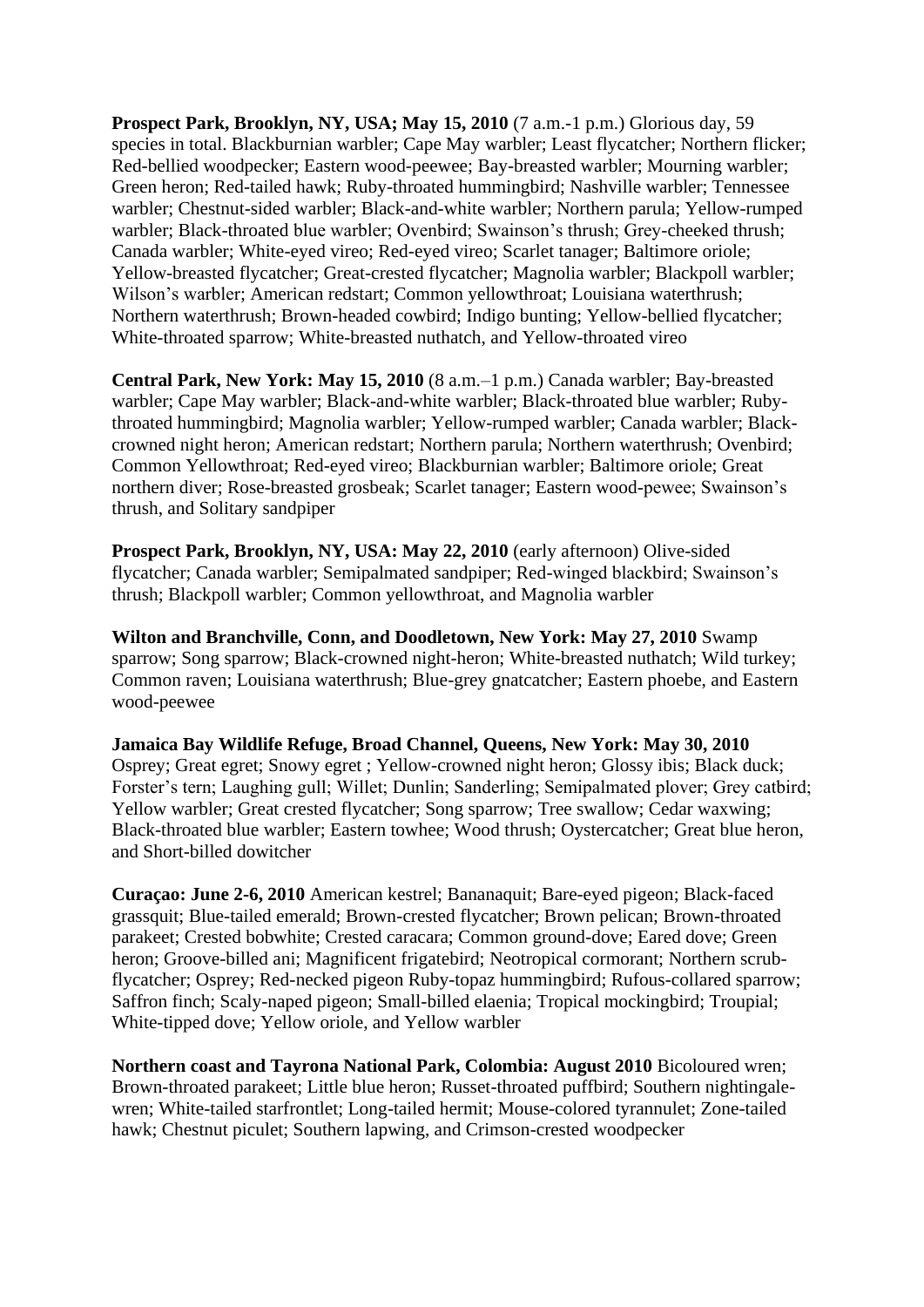**Aruba: August 2010** American kestrel; Bananaquit; Bare-eyed pigeon; Black-faced grassquit; Black-necked stilt; Brown-throated parakeet; Burrowing owl; Green heron; Groove-billed ani; Magnificent frigatebird; Neotropical cormorant; Rufous-collared sparrow; Tropical mockingbird; Troupial; White-tipped dove; Yellow oriole, and Whimbrel Grenada: September 2010 Antillean crested hummingbird; Grenada flycatcher; Cocoa thrush, and Broad-winged hawk

**Ebber Gorge and Cheddar Reservoir, Somerset: Nov. 26, 201**0 Wigeon; Mute swan; Tufted duck; Coot; Moorhen; Great-crested grebe; Little grebe; Pochard; Nuthatch; Goldcrest; Bullfinch; Treecreeper; Common raven; Common buzzard; Kestrel; Red kite; Carrion crow; Rook; Goldcrest; Great-spotted woodpecker; Greenfinch; Chaffinch; Blue tit; Great tit; Long-tailed tit; Pheasant, and Fieldfare

**Central Park, New York City, New York, USA: Dec. 11, 2010** In the Maintenance Yard area of central Park, a Varied thrush, second for me and certainly the first on the East Coast. This bird has been here for a week, and it stayed for approximately two weeks afterwards. Great views in good sunshine

**Martha's Vineyard, Mass., USA: March 24-27, 2011** Northern cardinal; Common grackle; European starling; House sparrow; Mallard; White-winged scoter; Shore lark (50+); Savannah sparrow (six); Eider; American black duck; Goldeneye (four); **NORTHERN HARRIER** (new species for US); Osprey (four, and the first week they came back, apparently); Great egret; Red-tailed hawk; Merlin; Double-crested cormorant; Bufflehead; Song sparrow; White-breasted nuthatch; Blue jay; American goldfinch; Great northern diver; Hooded merganser; Red-breasted merganser (many); Greater black-backed gull; Ring-billed gull; Herring gull; Oystercatcher; Sanderling; Grey plover; Dunlin; Scaup; Black-capped chickadee; Northern flicker; Red-bellied woodpecker; American crow; Mute swan; Carolina wren (three); House wren, and Mourning dove

**Columbia Bottom Conservation Area, St. Louis County, Mo., USA; April 6, 2011** Peregrine; Red-tailed hawk; Cooper's hawk; **WILSON'S SNIPE** (new species for US); Killdeer; American goldfinch; Lesser yellowlegs; Greater yellowlegs; Brown thrasher; Bluewinged teal; Grey heron, and Shoveler

**Prospect Park, Brooklyn, NY, USA: April 17, 2011** A little windy, but sunny. First day of birding, in the late afternoon, in new spring-migration year. Hermit thrush; Brown creeper; Pine warbler; Palm warbler; Common yellowthroat; Northern parula. Also, Peregrine flying over edge of Green Wood Cemetery

**Havana, Viñales, and Trinidad, Cuba: April 21-May 1, 2011** Cuban trogon; Cuban tody; West Indian woodpecker; Cuban pewee; Cuban bullfinch; Cuban emerald; Cuban green woodpecker; Northern mockingbird; Giant kingbird; Loggerhead kingbird; Killdeer; Cuban martin; Turkey vulture; Black vulture; Red-tailed hawk; Red-shouldered blackbird; Cuban grassquit; Red-winged blackbird; Tawny-shouldered blackbird; American kestrel; Western spindalis; Red-legged thrush; Common black hawk; Grey kingbird; Yellow warbler; Whitecollared swift; Cuban blackbird; Cattle egret; Great egret; Green heron; Tricoloured heron; Great blue heron; Black-necked stilt; Least grebe; Brown pelican; Neotropic cormorant; Magnificent frigatebird; Little blue heron; Snowy egret; Helmeted guineafowl; Purple gallinule; Laughing gull; Cuban crow; Yellow-throated vireo, and Great Antillean grackle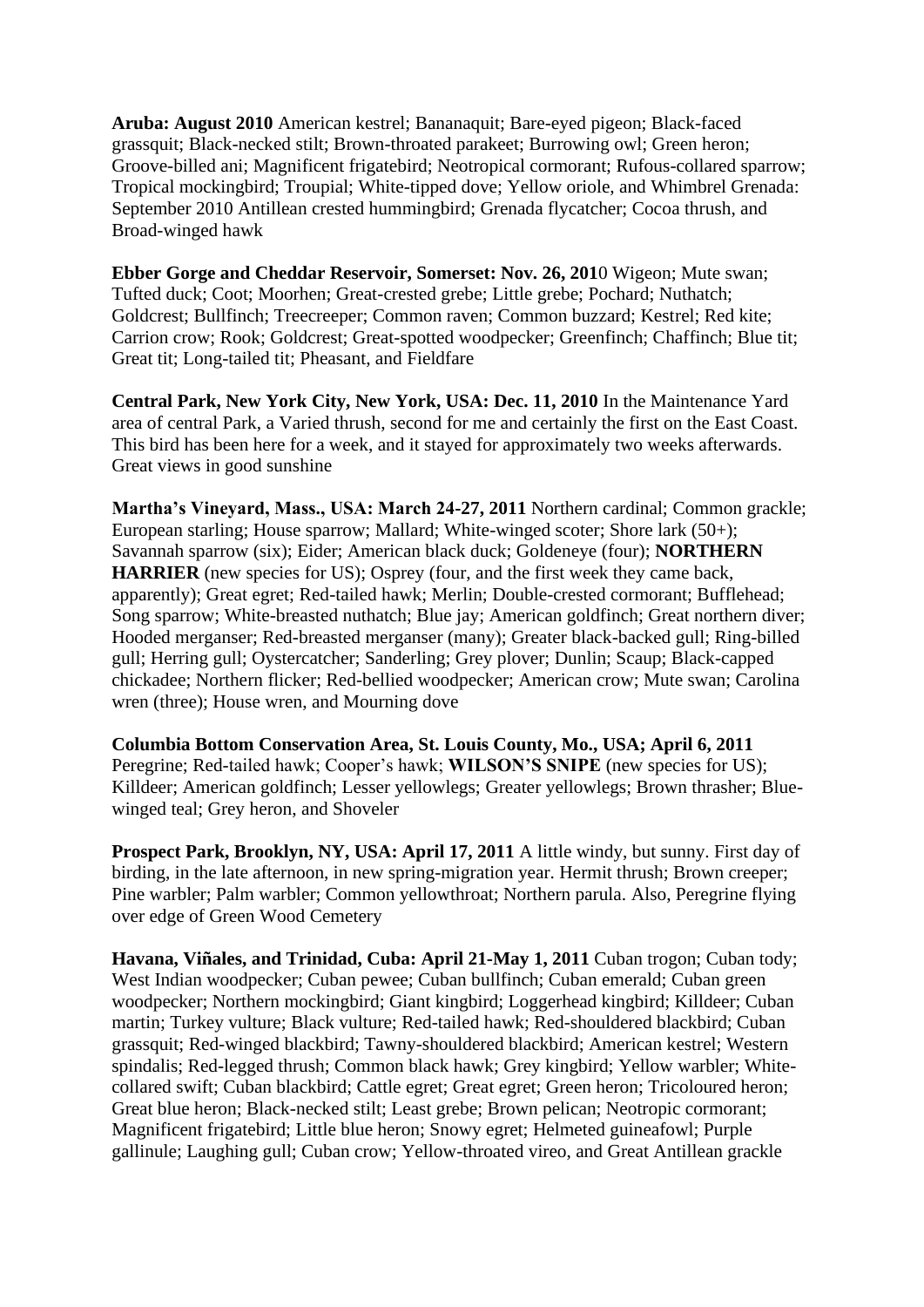**Prospect Park, Brooklyn, NY, USA: May 8, 2011** 66 species total, including 21 warblers. American redstart (male and female); Bay-breasted warbler (on Lookout Hill, two paths above Wellhouse); Black-and-white warbler; Black-throated blue warbler (male and female); Black-throated green warbler (male and female); Blue-winged warbler (near Lullwater Bridge); Cape May warbler (saw four; one birder saw five and heard eight); Chestnut-sided warbler; Common yellowthroat; Hooded warbler (west of Wellhouse; for 15 minutes or so in full view on path); Louisiana waterthrush (Lower Pool); Magnolia warbler; Nashville warbler; Northern parula (male and female); Northern waterthrush (five); Ovenbird; Pine warbler (Quaker Cemetery); Tennessee warbler (Quaker Cemetery); Worm-eating warbler (immediately south of Quaker Cemetery and, later, west side of Lookout Hill; probably same bird); Yellow warbler, and Yellow-rumped warbler. Other species were Black-capped chickadee; Blue-grey gnatcatcher; Eastern kingbird; Great-crested flycatcher; Green heron; Hermit thrush. House wren; Indigo bunting (male); Northern flicker; Northern oriole; Northern rough-winged swallow; Peregrine; Pine siskin; White-breasted nuthatch; Red-eyed vireo; Red-tailed hawk; Rose-breasted grosbeak; Scarlet tanager; Spotted sandpiper; Veery, and Wood thrush

**Prospect Park, Brooklyn, NY, USA; May 14, 2011** 50 species total; harder birding today, leaden light. Northern parula; Yellow warbler; Chestnut-sided warbler; Magnolia warbler; Black-throated blue warbler; Black-throated green warbler; Yellow-rumped warbler; Cape May warbler; Blackpoll warbler; Black-and-white warbler; American redstart; Ovenbird; Common yellowthroat; Yellow-breasted chat (second one ever; first in well over 10 years); Red-eyed vireo; Warbling vireo; Blue-headed vireo; Yellow-throated vireo; Orchard oriole (male and female); Baltimore oriole; Scarlet tanager; Peregrine; Red-tailed hawk; Chimney swift; Veery; Rose-breasted grosbeak (male and female); Hairy woodpecker, and Downy woodpecker

**Grand Canyon, Ariz., USA: May 21-23, 2011** Before, during and after my rim-to-rim-torum run across and back across the Grand Canyon with my friend Alex Mittnacht—American crow; American dipper; Black phoebe; **BLACK-THROATED SPARROW** (new species for US); Black vulture; Broad-tailed hummingbird. **CANYON WREN** (new species for US); **CASSIN'S VIREO** (new species for US); **CLARK'S NUTCRACKER** (new species for US); Common raven; **GRACE'S WARBLER** (new species for US); **LUCY'S WARBLER** (new species for US); **PIÑON JAY** (new species for US); Pygmy nuthatch; Say's phoebe; Spotted towhee; Steller's jay; Vermilion flycatcher; Western bluebird; Western sandpiper; Western scrub-jay; Western tanager; **WHITE-THROATED SWIFT** (new species for US); **YELLOW-HEADED BLACKBIRD** (new species for US), and Yellow-rumped warbler

**Prospect Park, Brooklyn, NY, USA: May 28, 2011** Very quiet, marking the end of the season. Cedar waxwing (four); male Orchard oriole; Northern waterthrush, and Red-eyed vireo

**Rockefeller State Park, Sleepy Hollow, NY, USA: June 9, 2011** Wonderful views of perched, singing Kentucky warbler; also, Blue-winged warbler and several Rufous-sided towhee

**St. Kitts and Nevis: July 13-July 16, 2011** Magnificent frigatebird; Brown pelican; Little tern; Kentish (Snowy) plover; American kestrel; Red-winged hawk; Green-throated carib; Bridled quail-dove; Grey kingbird; Yellow-crowned night-heron; Great-blue heron; Blacknecked stilt; Purple gallinule; Cattle egret; Turnstone; Snowy egret; Semipalmated plover;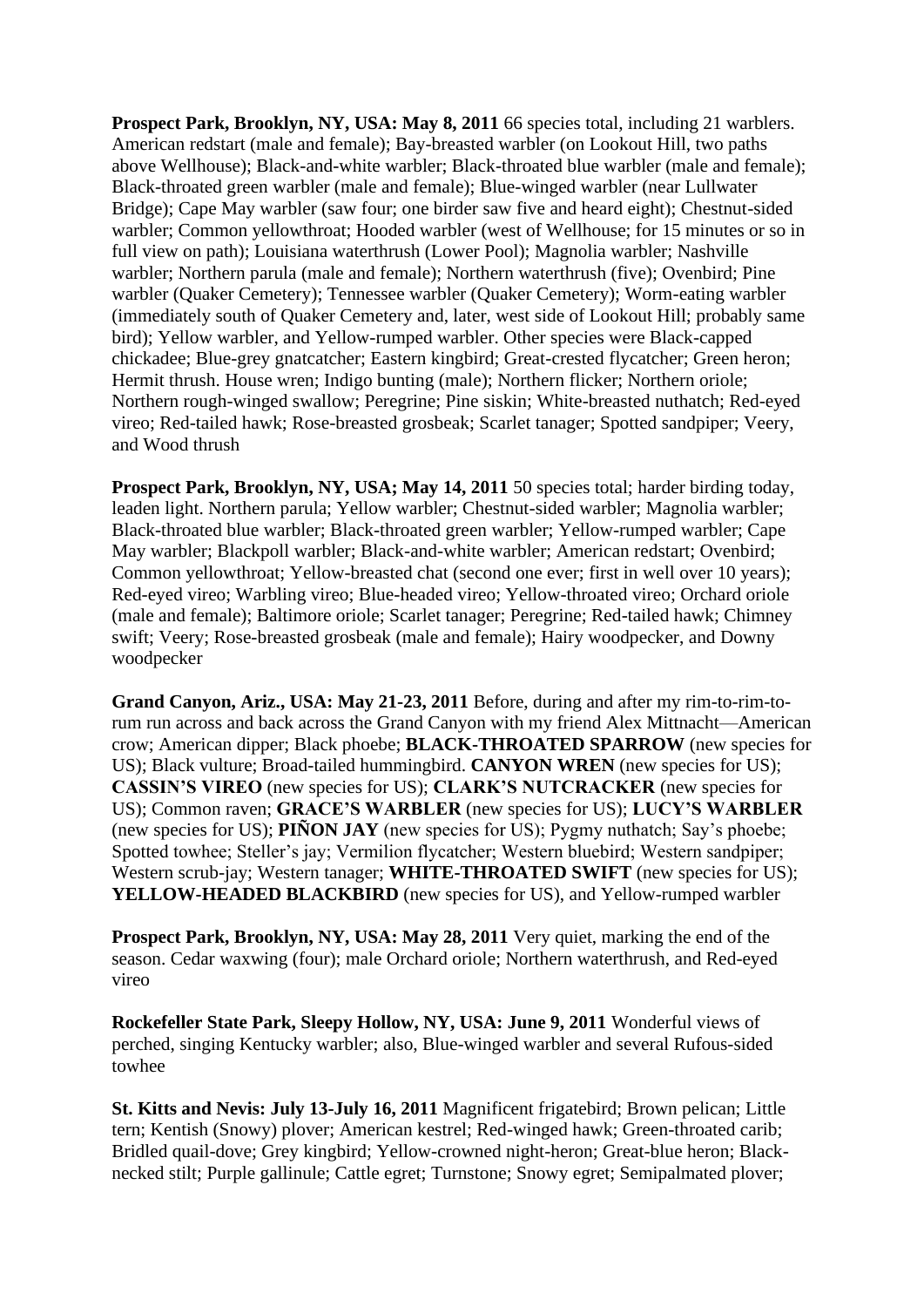Sanderling; Zenaida dove; Common ground-dove; Scaly-naped pigeon; Antillean crested hummingbird; Lesser Antillean flycatcher; Caribbean martin; Tropical mockingbird; Scalybreasted thrasher; Palm warbler; Black-faced grassquit, and Lesser Antillean bullfinch

**Coney Island, Brooklyn, NY, USA; July 31, 2011** An absolute star has come to American soil for only its second-ever recording, a **GREY-HEADED GULL** (new species for US), sitting on a lamppost or on the beach and occasionally squabbling with Laughing gull. Many birders—to the amusement of beachgoers—including one who had flown in from Chicago. Brilliant views Manitou/Garrison, Hudson Valley, NY, USA: Sept. 4, 2011 Red-bellied woodpecker; Downy woodpecker; Hairy woodpecker; Pileated woodpecker; White-breasted nuthatch; Red-shouldered hawk; Tennessee warbler; Black-throated green warbler; Blackcapped chickadee, and Red-eyed vireo

**Providenciales and North Caicos, Turks & Caicos Islands: Oct. 7-12, 2011** Black-winged stilt; White-crowned pigeon; White-cheeked pintail; Royal tern; Caribbean elaenia; American kestrel; Tricoloured heron; Yellow-crowned night heron; Black-crowned night heron; Green heron; American flamingo; Yellow-billed cuckoo (probably at least 40 on North Caicos alone); West Indian whistling duck; Osprey; Kentish plover; Bahama woodstar (on North Caicos); Eastern wood peewee; Grey kingbird; Bahama mockingbird; Yellow-throated warbler (on my balcony), and Brown pelican

**Central Park, New York City, NY, USA: Nov. 25, 2011** Went to see the reported Blackthroated grey warbler, but to no avail; I did see an Orange-crowned warbler, though, low to the ground, flitting and feeding around a bush

**Central Park, New York City, NY, USA: Dec. 28, 2011** Barred owl, only my second, with great views in the Pinetum area alongside the Great Lawn

**Prospect Park, Brooklyn, NY, USA: Dec. 30, 2011** Sharp-shinned hawk and Great blue heron

**Prospect Park, Brooklyn, NY, USA: Jan. 2, 2012** Downy woodpecker; Hairy woodpecker; red-bellied woodpecker; White-breasted nuthatch; House finch; Pied grebe; Hooded merganser, and Red-tailed hawk

**Central Japan: Feb. 11-19, 2012** American wigeon; Mallard; Eastern Spot-billed duck; Shoveler; Common pochard; Tufted duck; Goosander; Little grebe; Grey heron; Little egret; Temminck's cormorant; Cormorant; Merlin; Black-eared kite; Golden eagle; Turnstone (wintering). Japanese pygmy woodpecker; Great spotted woodpecker; Bull-headed shrike; Eurasian jay; Azure-winged magpie; Carrion crow; Large-billed crow; Eastern great tit; Coal tit; Varied tit; Long-tailed tit; Brown-eared bulbul; Red-billed leiothrix; Eurasian nuthatch; White-cheeked starling; Dusky thrush; Daurian redstart; Brown dipper; Eurasian tree sparrow; White wagtail, and Japanese wagtail

**American Museum of Natural History, Manhattan, New York, USA: Feb. 28, 2012** Rufous hummingbird seen at feeder (the bird has miraculously wintered in New York City, in a mild winter; this being my first Eastern Seaboard sighting of this species) at 4:30 p.m. to 4:45 p.m.; fed at feeder, perched on nearby branches and sallied once into the air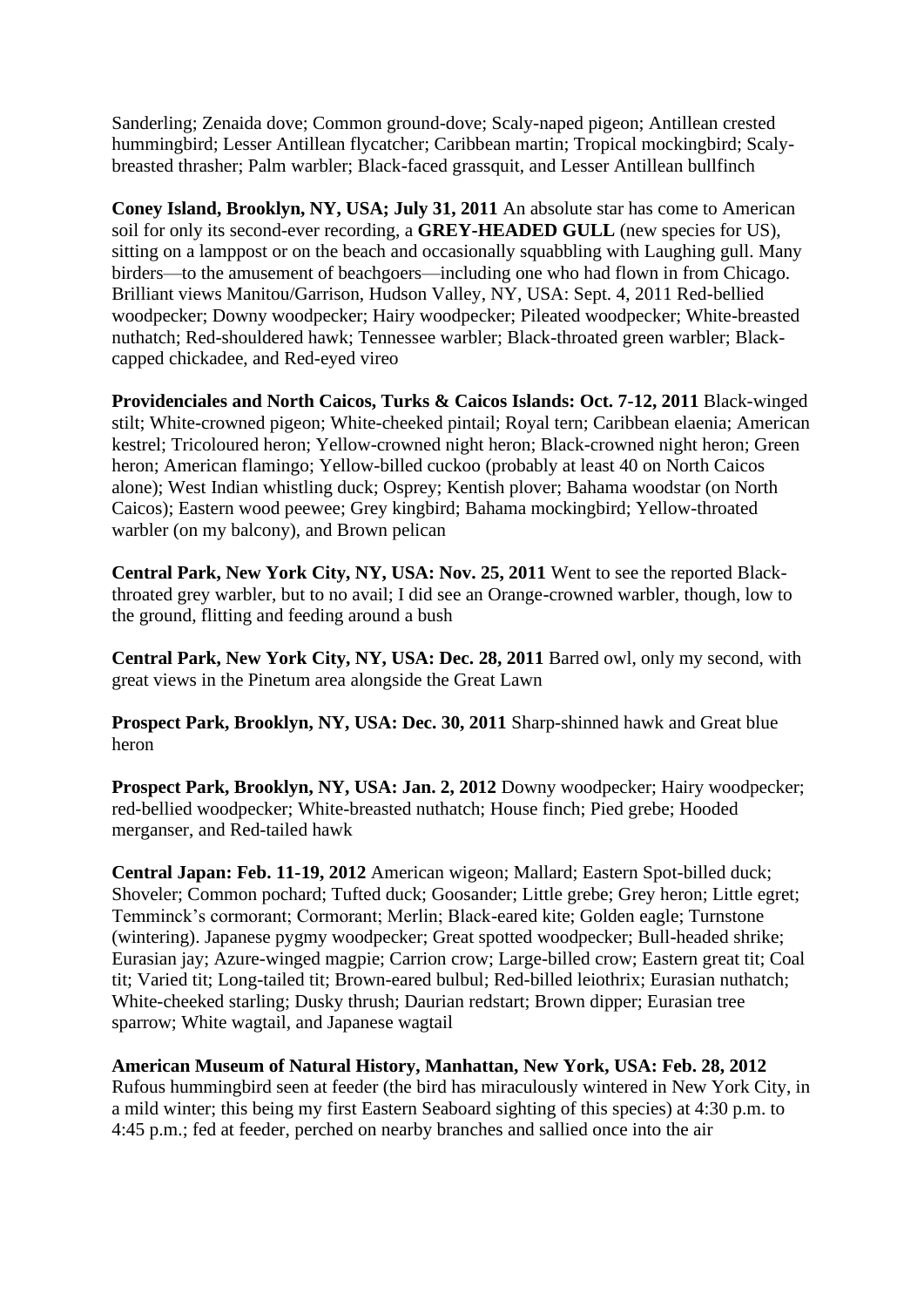**High Weald Way, Kent/Sussex: April 15, 2012** One Yellowhammer near Groombridge, followed by five or six along a hedgerow near Frant

**Palazzo, Marche, Italy: July 2012** Short-toed eagle

**Shapwick March, Somerset: September 1, 2012 OSPREY** (new species for U.K.). (Also, Slow worm and Adder)

**Hyde Park, London: February 2, 2013** First for Central London, two Bearded tit; also, Fieldfare and Redwing

**Ethiopia: March 23-April 6, 2013** (some birds seen in more than one location) **Addis Ababa**—Wattled ibis; Black kite; Hooded vulture; Lappet-faced vulture; African paradise flycatcher; Speckled mousebird; Grey-headed batis; Olive sunbird; Tacazze sunbird; Brown-rumped seedeater, and Streaky seedeater

**Lalibela and Lalibela Hudad**—Lammergeyer; Brown snake-eagle; African hawk-eagle; African white-backed vulture; Rueppel's griffon; Fox-kestrel; Chestnut-naped francolin; Moorland francolin; Speckled pigeon; White-collared pigeon; Western turtle-dove; Ringnecked dove; African mourning dove; Black-winged lovebird; Mottled swift; Little bee-eater; Blue-breasted bee-eater; Blue-cheeked bee-eater; Cinnamon-chested bee-eater; Hemprich's hornbill; Abyssinian ground hornbill; Grey woodpecker; Red-capped lark; Rufous-naped lark; African pied wagtail; Rueppel's black chat; Sombre rock-chat; Mocking chat; Black cap (male and female); Lesser whitethroat; Groundscraper thrush; Winding cisticola; Brown parisoma; White-backed black tit; Variable sunbird; Red-chested sunbird; Marico sunbird; African black-headed oriole; Fan-tailed raven; Red-winged starling; White-billed starling; Greater blue-eared glossy starling; Rueppel's long-tailed starling; Grey-headed sparrow; Socotra sparrow; Black-headed weaver; Little weaver; Baglafecht weaver; Red-cheeked cordon-bleu, and Ethiopian siskin

**Great Rift Valley**—Ostrich; Cormorant; Reed cormorant; Great white pelican; Pink-backed pelican; Black-headed heron; Hamerkop; Marabou; White-faced whistling-duck; Maccoa duck; Yellow-billed duck; African fish-eagle; Red-knobbed coot; Spur-winged lapwing; Grey go-away bird; Red-billed hornbill; African palm swift; Pied kingfisher; Woodland kingfisher; Von der Decken's hornbill; Red-rumped swallow; Thrush-nightingale; Olive thrush; Longtailed fiscal; Common fiscal; White-browed sparrow-weaver, and Red-eyed dove

**Bale Mountains/Harena Forest**—Sacred ibis; Egyptian goose; Spur-winged goose; Bluewinged goose; Ruddy shelduck; Augur buzzard; Tawny eagle; Steppe eagle; Rouget's rail; Spot-breasted plover; Grey-headed gull; Olive pigeon; Blue-naped mousebird; Silverycheeked hornbill; Thekla lark; Abyssinian longclaw; Common bulbul; Common camaroptera; African paradise monarch; Tropical boubou; Thick-billed raven; African drongo, and Yellow-bellied waxbill

**Awash National Park**—African harrier-hawk; Crested francolin; Helmeted guineafowl; Arabian bustard; Kori bustard; Wood sandpiper; Laughing dove; White-rumped swift; Little swift; Olive bee-eater; White-winged cliff chat; African rook; White-headed buffalo-weaver, and Rosy-patched bush-shrike

**Other areas**—Little egret; White stork (near to Sof Omar Caves); White-cheeked turaco (near to Gelesso); Black-billed wood-hoopoe (on the road to Dinsho); Mosque swallow (village of Sheikh Hussein); Abyssinian white-eye (Harer); Bristle-crowned starling (Sof Omar Caves); Shelley's starling (on the road to Harer); Golden-breasted starling (near to the Wabe Shebele River); Chestnut sparrow (Harer); Yellow-throated petronia (Harer), and Redbilled firefinch (Harer)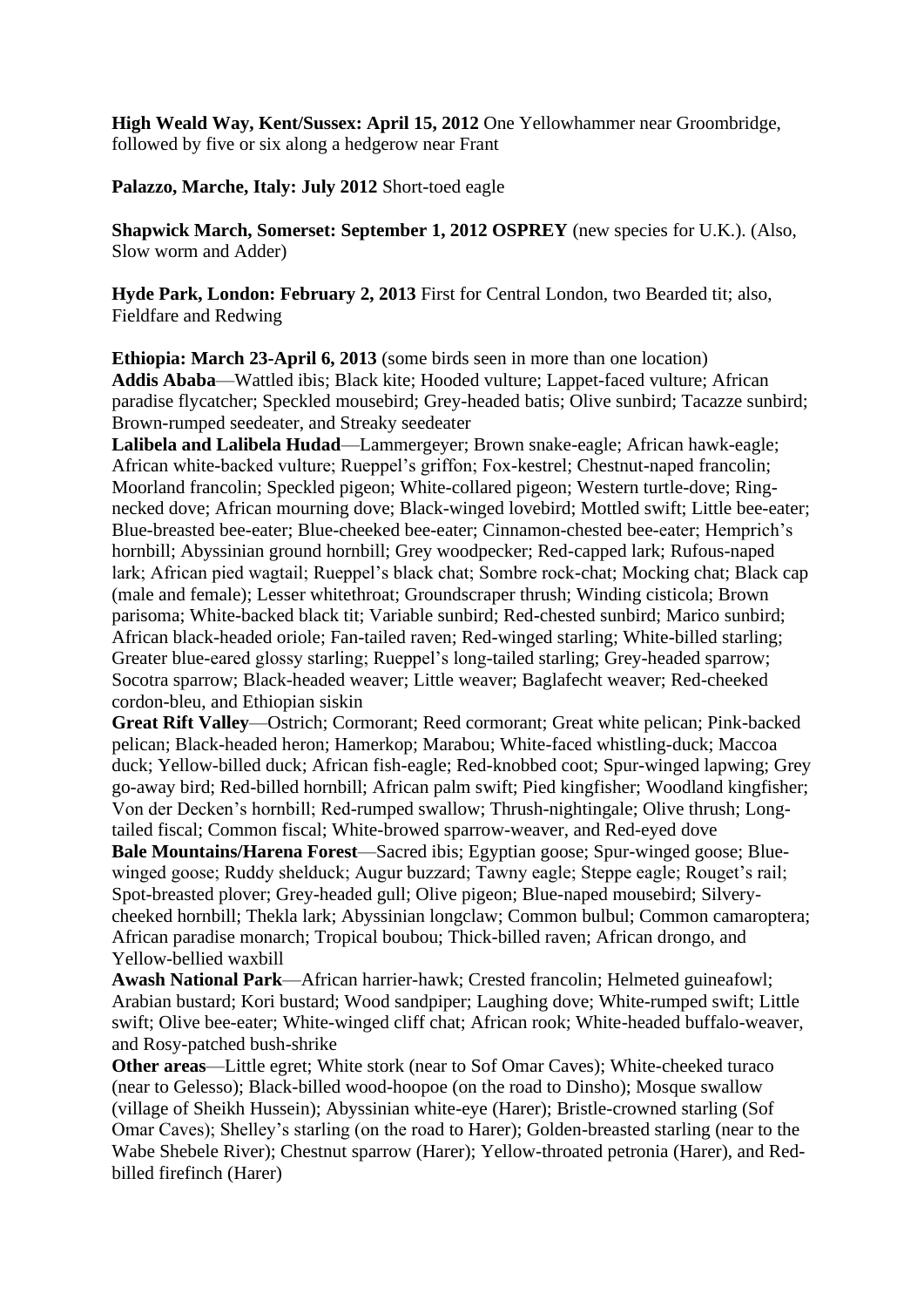(Also, Oryx; Boror's reedbuck; Warthog; Olive baboon; Geleda baboon; Bale monkey; Vervet monkey; Colobus monkey; Mountain nyala; Lesser kudu; Ethiopian wolf; Abyssinian hare; Giant mole rat; Black-backed jackal; Salt's dik dik; Camel, and Hippopotamus)

**Dulwich Park, London: April 15, 2013** In the American Garden, numerous Willow warbler; Greenfinch; Long-tailed tit; Coal tit; Blue tit; Great tit; Ring-necked parakeet, and male **PIED FLYCATCHER** (new species for U.K.), I believe the first to be seen in London in 2013

**Rome, Italy: April 25-May 3, 2013** Sardinian warbler

**Hampshire: May 4-6, 2013 New Forest**—Cuckoo; Stonechat, and Skylark **Buckler's Hard**—Curlew **Ovington**—Grey wagtail

**Weeting Heath, Norfolk / Lakenheath Fen, Suffolk: May 26, 2013 Weeting Heath**—**STONE CURLEW** (new species for U.K.) and Green woodpecker **Lakenheath Fen**—**EURASIAN CRANE** (new species for UK); male **RED-FOOTED FALCON** (new species for U.K.); **CETTI'S WARBLER** (new species for U.K.); Cuckoo; Bittern; Reed bunting; Greater spotted woodpecker; Sedge warbler; Garden warbler; Lesser whitethroat; Whitethroat; Hobby (five or six); Great crested grebe; Linnet; Bearded tit; Common buzzard; Rook; Jackdaw **Brandon**—Mandarin duck

**Peckham Rye Park, London: June 3, 2013** Female **LONG-TAILED DUCK** (new species for UK) and about 10 feet away in the most unlikely spot, a very small pond in an ornamental garden in a suburban park

**Chew Valley Lake, Somerset: December 7, 2013 BLACK-THROATED DIVER** (new species for U.K.); two **PINK-FOOTED GOOSE** (new species for U.K.); another Longtailed duck; Red-breasted merganser; Goosander; Common gull; Teal; Mistle thrush; Little egret; Redwing; Grey wagtail; Little grebe; Great-crested grebe, and Cormorant with a fishing hook through its beak on which was hooked a fish

**Sydenham Woods, London: December 19, 2013 FIRECREST** (new species for U.K.), just up the hill from my home

**Cleveland, Ohio: January 5-11, 2014** Bitterly cold, with two days being -33ºC. **SNOWY OWL** (new species for US); **GLAUCOUS GULL** (new species for US); **ICELAND GULL** (new species for US); Thayer's gull, a new subspecies for me, of Iceland gull); possibly 3,000 Red-billed merganser; several hundred Goosander, and Rough-legged buzzard

**Broadmead Brook, near Marshfield, Gloucestershire: February 22, 2014 RED-FLANKED BLUETAIL** (new species for U.K.), most likely, male, with blue seemingly increasing along rump and back; yellowhammer, and Common raven. (Also, at the Folly Farm Centre, Stowey, my first time seeing Badger, at dusk, one dominant male emerging from sett for one-minute merely to, seemingly, mark its territory before disappearing back underground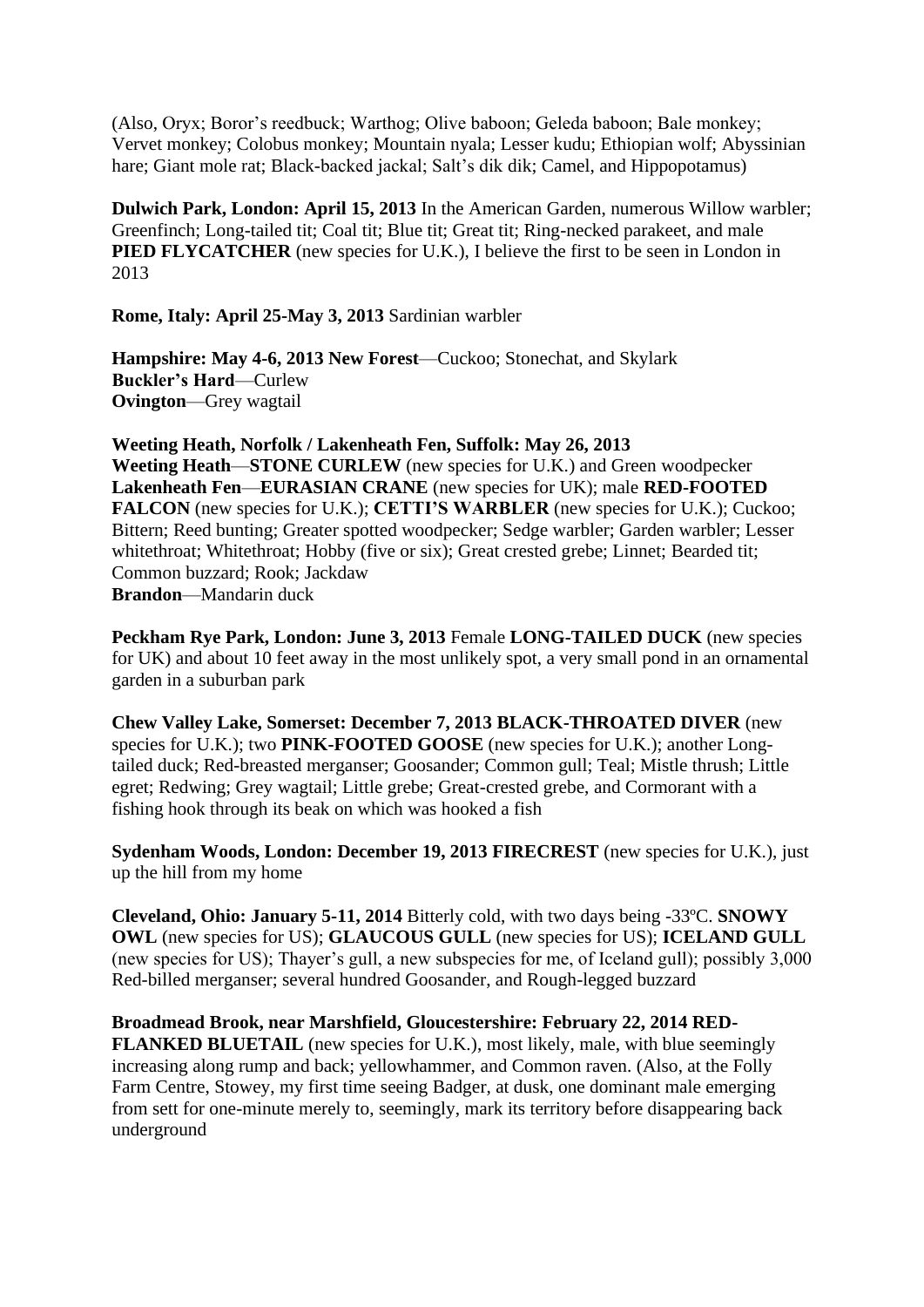**Pangbourne and Goring/Streatley, Berkshire and Oxfordshire: April 18-19, 2014** Red kite; Kestrel; Reed bunting, Lapwing; first Swallow of year; Cuckoo (heard, first of year); Treecreeper; Nuthatch; Red-legged partridge; Chiffchaff, and Blackcap. (Also, Hare; Grass snake; and Slow worm)

# **Skye, Inner Hebrides, and Fortingall area, mainland Scotland: July 5-19, 2014**

**Skye**—Common greenshank; Common sandpiper; Common raven; **WHITE-TAILED EAGLE** (new species for U.K.); **GOLDEN EAGLE** (new species for U.K.); Gannet; Northern fulmar; **RED-THROATED DIVER** (new species for U.K.); **BLACK GUILLEMOT** (new species for U.K.); Guillemot; RAZORBILL (new species for U.K.); Cormorant; SHAG (new species for U.K.); Grey wagtail; Pied wagtail; female Cuckoo; Oystercatcher; Wheatear; House martin; Jackdaw; Hooded crow; Skylark; Grey heron; Greater black-backed gull; Lesser black-backed gull; Common gull; Common tern; Arctic tern; Chaffinch; Goldfinch; Rock pipit; Meadow pipit; Water pipit; Whinchat; Stonechat; Swallow; Common redpoll; Twite; **KITTIWAKE** (new species for U.K.); Corn bunting; Kestrel; Common buzzard; Wren, and Rock dove. (Also: flowers: Common spotted orchid; Northern marsh orchid; Bog asphodel, and Lesser heath orchid. Animals: Common seal; Grey seal; Red deer; Six-spotted burnet, and Common rustic)

**Fortingall**—Raven; Grey wagtail; Pied wagtail; Oystercatcher; Wheatear; House martin; Jackdaw; Hooded crow; Skylark; Meadow pipit; Whinchat; Stonechat; Swallow; Common buzzard; Wren; Pheasant; Common partridge; Treecreeper; Red-legged partridge; Goldcrest; Greater spotted woodpecker; Eurasian siskin, and **COMMON CROSSBILL** (new species for U.K.). (Also: animals: Red deer; Red squirrel; Pine marten (in woods at start of Glen Lyon)

### **Kentucky, Tennessee, Ohio, USA August 8-20, 2014**

**Kentucky and Tennessee**—Eastern meadowlark; Indigo bunting, and Savannah sparrow. (Also, Bison and Elk)

**Ohio—Cedar waxwing: Solitary sandpiper: Tricoloured heron, and Green heron** 

**Alexandra Palace, London: August 31, 2014 WRYNECK** (new species for U.K.); Redstart, Spotted flycatcher, Chiffchaff; Common whitethroat, and Whinchat

**Dunbar to North Berwick, East Lothian, and Edinburgh, Scotland: December 6, 2014 ROUGH-LEGGED BUZZARD** (new species for U.K.); Goldeneye; red-breasted merganser; Goosander; Teal; Eider; Stonechat; Wren; Yellowhammer; Goldcrest; Goldfinch; Chaffinch; Kittiwake; Purple sandpiper; Curlew; Lapwing; Redshank; Greenshank; Knot; Chiffchaff; Grey wagtail; Oystercatcher; Ringed plover; Rook; Kestrel; Pheasant, and Little grebe

**Hydra, Greece: October 2015** Blue-rock thrush

**Somerset: December 12-14, 2014 GREAT EGRET** (new species for U.K.); Little egret (five at Chew Valley Lake); Kingfisher; Goosander; Red-breasted merganser; Bittern; Goldeneye; Sparrowhawk; Common buzzard, and Red-breasted goose, considered likely escape or from a feral population

**Cleveland, Ohio: January, 2015** Bitterly cold, but not as bad as January 2014, in the low - 20sºC. **ARCTIC REDPOLL** (new species for US), at lighthouse at Wendy Park, Cleveland.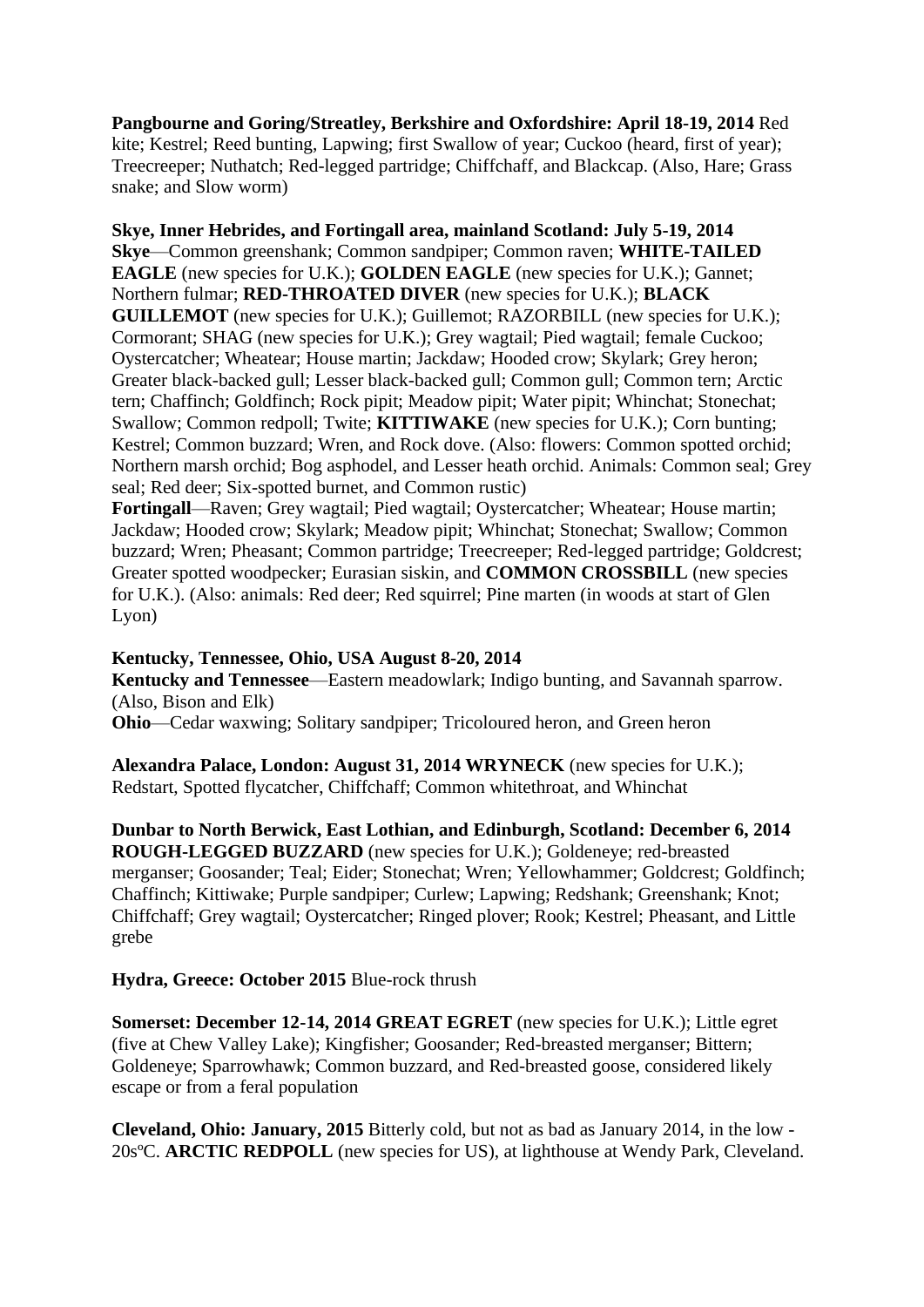Also, Snowy owl, with an excellent view on top of mast near Mentor-on-the-Lake by Lake Erie

**Malta, Gozo and Camino, Malta: May 7-12, 2015** Blue rock thrush; Sardinian warbler; Spectacled warbler; Spanish sparrow; Spotted flycatcher, and Icterine warbler in mist netting station on Comino

**Somerset Levels: May 15-16, 2015** Great egret (two, most likely nesting); Little egret; Marsh harrier; Hobby (at least 30); Sedge warbler; Reed warbler; Blackcap; Common whitethroat; Barn owl, and Dipper

**Toledo and surroundings, Spain: November 7-8, 2015** Great bustard (30-35 individuals); Eurasian crane (250-300 individuals); Pallid harrier; Spoonbill (10); White stork (six); Zitting cisticola; Stonechat; Pochard; Marsh harrier; Red kite (three); Corn bunting; Red-legged partridge; Great crested grebe, and Little grebe

**Rainham Marshes RSPB Reserve, Purfleet, Essex: November 15, 2015 WATER PIPIT** (new species for U.K.); Meadow pipit; Stonechat; Pintail; Teal; Gadwall, and Common snipe

**Albufera Marshes, Valencia, Spain: January 2, 2016** Crag martin, 40 or so, and one Swallow well out of season. Also, Glossy ibis; Kingfisher; Black redstart (three); Redstart; Chiffchaff; Red-legged partridge; Black-necked stilt; Cattle egret; Little egret; Great egret; Grey heron; Marsh harrier; Shoveler; Shelduck, and Meadow pipit

**Cleveland and area, Ohio: January 9, 2016** Unseasonably warm. **BRAMBLING** (new species for US; 2nd state record for Ohio), Remsen Road, near Allardale Park, at bird feeder of a house standing alone in Granger Township near to Medina; female **KING EIDER** (new species for US) on Lake Erie off Euclid; also, there a Slavonian grebe); **BLACK-HEADED GULL** (new species for US; amusing, considering how many million probably seen in Europe, with U.S. birders understandably very excited, at Wendy Park, Cleveland. Lastly, off-season sighting of Ovenbird in downtown Cleveland at Chester Avenue and 12th Street

**Al Ain, United Arab Emirates: February 6-7, 2016** Bank myna; Bimaculated lark; Blackwinged kite; Blue rock thrush; European roller; Graceful prinia; Green bee-eater; Grey francolin; Hoopoe; Hume's wheatear; Indian silverbill; Masked wagtail; Pale martin; Purple sunbird; Redstart; Red-tailed wheatear; Red-vented bulbul; Red-wattled lapwing, and Whiteeared bulbul

**Beddington Sewage Farm, Hackbridge, Surrey: February 14, 2016** Slightly overcast with sunny intervals; not too chilly. **YELLOW-LEGGED GULL** (new species for U.K.), and Redpoll

**Iceland (Reykjavik area): February 29-March 2, 2016** Redpoll; Redwing; Eider; Longtailed duck (first time seeing males of the species); Whooper swan; Pink-footed goose; Glaucous gull; Great skua; Iceland gull; Northern fulmar, and Eider subspecies (Somateria mollissima borealis)

**Germany (from train on way from Berlin to Prague): March 5, 2016** Approximately 50 Eurasian crane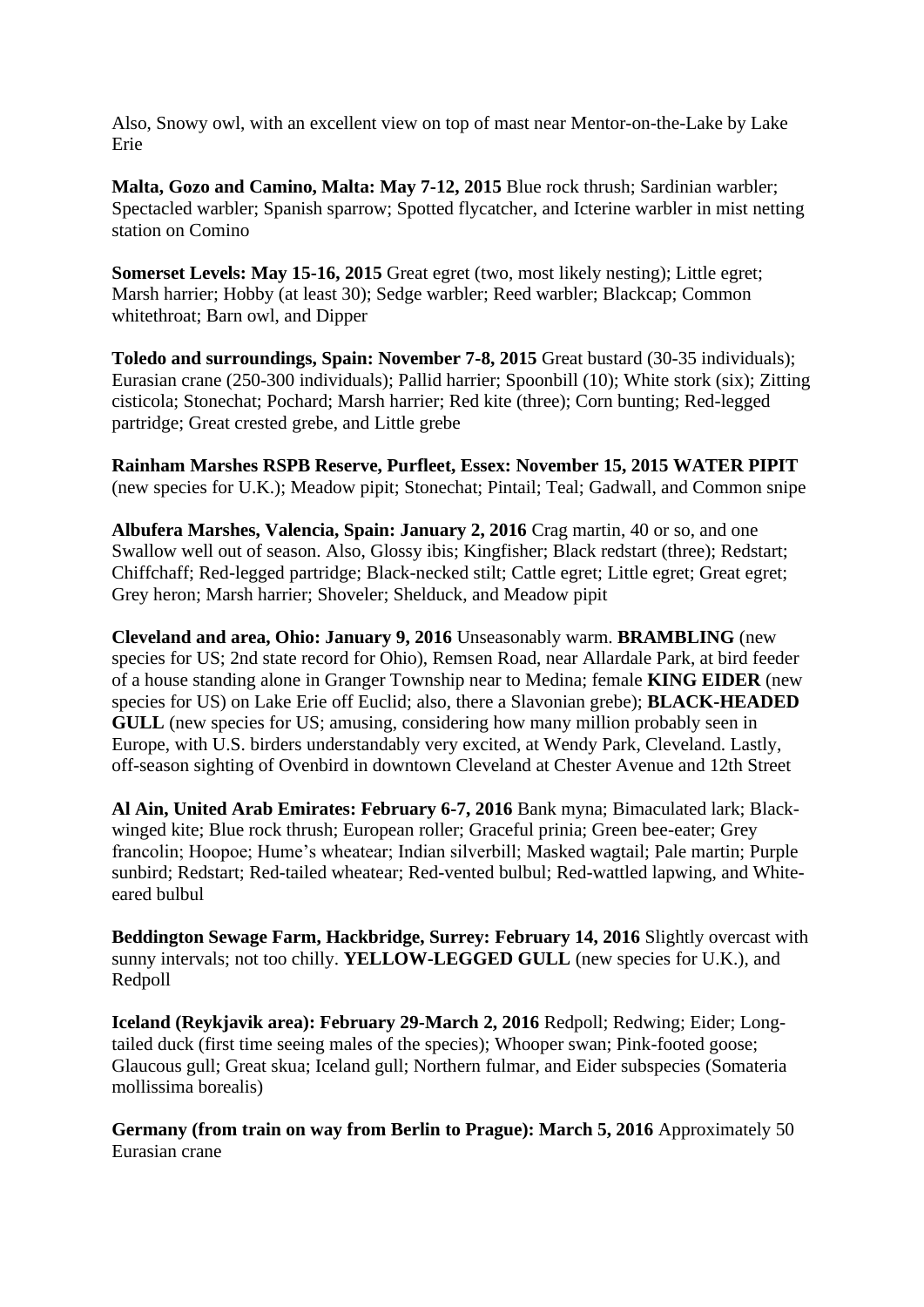## **Saint-Saphorin to Lutry, Switzerland: March 13, 2016** Dipper

**Southwark Park, Surrey Docks, London: April 3, 2016** Shoveler; female Common scoter; two Grey wagtail, and two Little grebe

**Crossness Nature Reserve, Belvedere, Kent: April 10, 2016 RING OUZEL** (new species for U.K.); Kestrel; Teal, and Shelduck

**Brent Reservoir, Hendon, London: April 17, 2016 YELLOW-BROWED WARBLER** (new species for U.K.), seen at 11 a.m. after 90-minute wait. The bird was seen in this location for almost two weeks, but this was the last time it was seen; it is believed to be the same individual that turned up for a week in December

**Puglia, Italy: April 30-May 3, 2016 Punta Prosciutto**—Pied flycatcher; Spotted flycatcher; Wood sandpiper, in our rented house's very small pond; Willow warbler; Squacco heron; Whinchat; Stonechat, and Yellowhammer—15 Kestrel all hovering above the same field

**Otford, Kent: May 10, 2016 RUFOUS TURTLE DOVE** (new species for U.K.) at the corner of The Butts and The Old Walk; 12th recorded sighting for the U.K.; Nightingale in wooded area to the back of houses

**Hodder's Combe, Quantocks, Somerset: May 20, 2016 WOOD WARBLER** (new species for U.K.). three or four seen, excellent views from above the bird on two occasions; male singing heartily); Pied flycatcher, male and female around nest boxes; male Redstart; Cuckoo (one seen, three or four heard); Garden warbler; Treecreeper; Greater spotted woodpecker; Green woodpecker; Spotted flycatcher, and Kestrel

**Beverley Brook, Barnes, London: May 22, 2016 IBERIAN CHIFFCHAFF** (new species for U.K.; seen well; called only once, sort of a half call); also, Wren; nesting Blackcap

**London Wetland Centre, Barnes, London: May 28, 2016** Little ringed plover; Sand martin; House martin, and Lapwing. (Also, Bee orchid)

**Thursley Common, Surrey: May 29, 2016 WOODLARK** (new species for U.K.; pair of Linnet (pair), and Stonechat. The intention was to find Dartford warbler, which are present here, but no luck

**London Wetland Centre, Barnes, London: June 4, 2016** Sand martin; Lapwing; Cetti's warbler; Reed warbler; Whitethroat; Reed bunting; Green woodpecker, and Common tern, but no sign all day of Little bittern, which had been present for six days (it was not seen since)

**River Colne, Wivenhoe, and adjacent woodland, Essex: June 5, 2016** Shelduck; Common tern; Whitethroat; Reed bunting; Linnet; Yellowhammer; Greenfinch, and Chaffinch

**Brent Reservoir, Hendon, London: June 11, 2016 SPOTTED SANDPIPER** (new species for U.K.) seen from hide after about 15 minutes' wait. Was seen all day after first being reported early in the morning, but it was not seen on the 12 June or thereafter. Also, Littleringed plover; pair of Stock dive, and Green sandpiper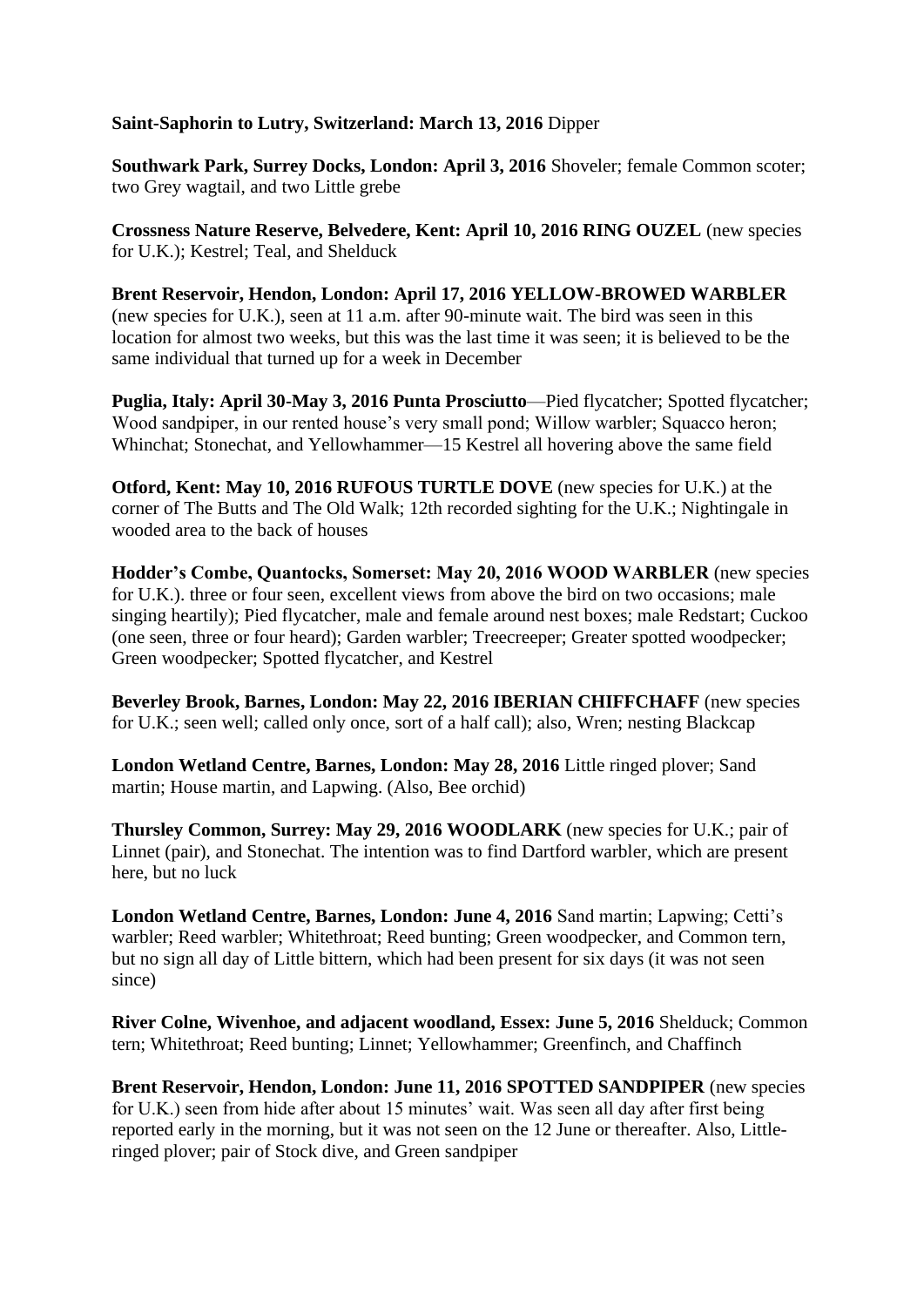**Timsbury, Greylake and Collard Hill (The Poldens), Somerset Levels: June 25, 2016** Great egret; Little egret; Glossy ibis (x2); Marsh harrier; Cuckoo; Redshank; Garden warbler (brief views); Reed warbler; Cetti's warbler; Kestrel, and Buzzard. (Also, Shrew; Grass snake; Large blue (butterfly); Marbled white; Small magpie … also in moth trap: Eared hawkmoth; Elephant hawkmoth; Privet hawkmoth; Burnished brass; Heart and dart; Buff ermine; Buff arches; Silver Y, and Mottled beauty)

**Staines Reservoir, Middlesex: July 16, 2016 BLACK-NECKED GREBE** (new species for U.K.), in summer plumage; four Linnet, and Common tern

**Mendip Hills, Somerset, and other local sites: July 30-31, 2016** Mostly sunny, warm but not hot; searching for butterflies, with 23 species seen, seven of which were new to me. Red kite; female Redstart; two pairs of Bullfinch, one male sallying from and to branch; Raven; Buzzard; Kestrel; Coal tit; Blackcap, and Long-tailed tit

### **Suffolk and Norfolk: August 6-7, 2016**

**Minsmere RSPB Reserve**—No sign of the Purple swamphen, which is the first for U.K. and had been seen the evening before, but **WATER RAIL** (new species for U.K.); **MEDITERRANEAN GULL** (new species for UK), and two Lesser whitethroat **Dunwich Heath**—**DARTFORD WARBLER** (new species for U.K.) **Titchwell RSPB Reserve**—**SPOONBILL** (new species for U.K.); juvenile Bearded tit; Ruff, and Black-tailed godwit

## **Ohio, USA: September 9-11, 2016**

**McGee Marsh, Port Clinton**—Black-throated blue warbler; American redstart; Blackpoll warbler; Sandhill crane; Great blue heron; Tricoloured heron; Black-capped chickadee; Bald eagle; Ruby-throated hummingbird; American goldfinch; House finch, and Red-winged blackbird

**Wendy Park, Cleveland**—Yellow warbler; Magnolia warbler; Bay-breasted warbler; Blackpoll warbler; Black-and-white warbler; American redstart; Tennessee warbler; Cape May warbler; Blackburnian warbler; Yellow-bellied flycatcher; Willow flycatcher; Swainson's thrush; Northern flicker; Warbling vireo, and Caspian tern

**Lakefront Reserve, Cleveland**—Common yellowthroat; Wilson's warbler; Connecticut warbler; Cape May warbler; Blackburnian warbler; Magnolia warbler; Bay-breasted warbler; Blackpoll warbler; Canada warbler; Red-eyed vireo; Swainson's thrush; Northern flicker; Warbling vireo; Black-crowned night-heron, and Ruby-throated hummingbird

**Prospect Park, Brooklyn, New York, USA: September 20, 2016** Virginia rail seen after three attempts, in phragmites reeds close to the Wheelhouse. Good views for perhaps two minutes only

**Brent Reservoir, Hendon, London: October 1, 2016 FERRUGINOUS DUCK** (new species for U.K.), a drake; Pintail; Shoveler; Pochard, and Chiffchaff

**Rainham RSPB Reserve, Purfleet, Essex: October 8, 2016** Jack snipe; Common snipe; Little egret; Lapwing; Wigeon; Teal; Shelduck; Shoveler; Little grebe; Stonechat, and Reed bunting. (Also. weasel and a very accommodating Water vole)

**Rainham RSPB Reserve, Purfleet, Essex: October 23, 2016 CATTLE EGRET** (new species for U.K.), took some searching for but, first, a distance view, and, then, quite close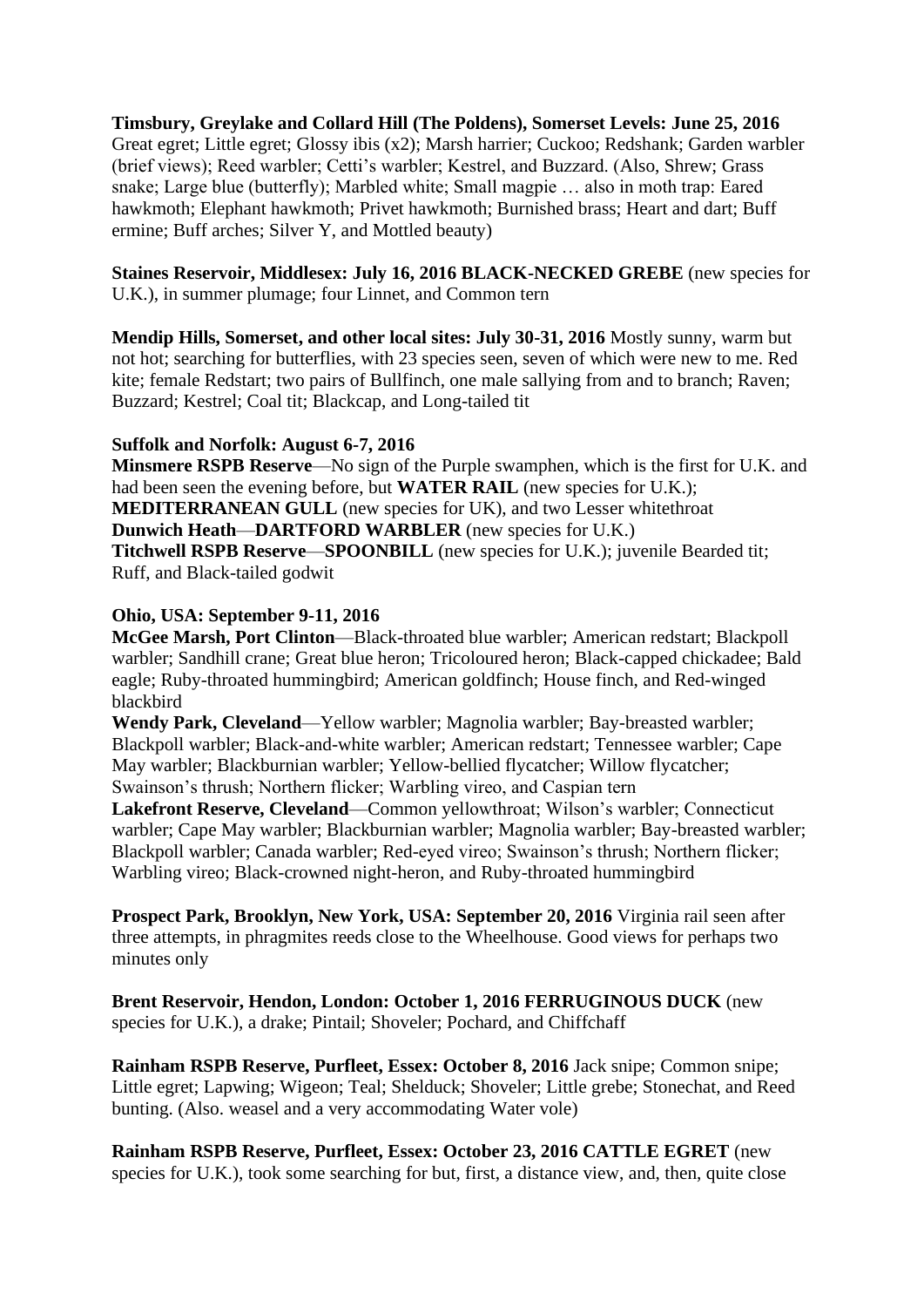views; Kingfisher; Raven; Little egret; Barn owl; Reed bunting, and Stonechat and Whinchat in the same binoculars' frame

**Cam Valley, Somerset, and other local sites: November 5-7, 2016** Dipper (near Combe Hay); Redwing (30 or 40); possible Waxwing (Timsbury; saw bird of right size and movement, with a pale, yellowish band at base of tail, but not possible to confirm); Lesser yellowlegs (Cheddar Reservoir; 2nd ever for me in U.K.); first time seeing trilogy of egrets, Cattle (Westhay Moor), Great white (ditto) and Little egret; Water rail (Westhay Moor), and Marsh harrier

**Rome, Italy: Christmas to New Year's 2017** Treecreeper and several Black redstart

**Broadfield, near Crawley, West Sussex: January 7, 2017** On Beachy Road, a suburban street, **ROSE-COLOURED STARLING** (new species for U.K.), a first-year bird, but one that appears to be moulting fast, with pinkish tones emerging and speckled, black throat

**Poulter Park, Mitcham, and Beddington Sewage Farm, Hackbridge, Surrey: January 14, 2017** Siberian chiffchaff (new sub-species for U.K.), two examples along River Wandle; also, Chiffchaff; Grey wagtail; Pied wagtail, and **CASPIAN GULL** (new species for U.K.)

**Canonbury, London: January 15, 2017 22** Waxwing (I went to see them on 14 January, but dipped); miserable weather, but very regular sightings on the same two berry trees on Poet's Road. (First Waxwing sighting for me for more than 30 years)

**Liwa, Western Regions and Abu Dhabi, Yas Island golf course, United Arab Emirates: February 2017** Alexandrine parakeet; Hoopoe; Bluethroat; Golden plover; Whimbrel; Curlew; Greenshank; Bar-tailed godwit; Black-winged stilt; Bimaculated lark; Black-eared wheatear; Chestnut-bellied sandgrouse; Desert warbler; Desert wheatear; Graceful prinia; Greater flamingo; Greater sand plover; Green sandpiper; Grey francolin; Grey hypocolius; Isabelline wheatear; Laughing dove; Lesser grey shrike; Namaqua dove; Oriental skylark; Red-vented bulbul; Red-wattled lapwing; Rufous-tailed shrike; Tree pipit; Western reefegret; Honey buzzard, and Eastern black redstart

**London Wetland Centre, Barnes, London: February 11, 2017** Green woodpecker; two Bittern, one flying after losing a squabble, and Pintail

**Rainham RSPB Reserve, Purfleet, Essex: February 12, 2017** Avocet (14); two Short-eared owl; four Common snipe, and Black-tailed godwit

**Brent Reservoir, Hendon, London: March 16, 2017 RING-NECKED DUCK** (new species for U.K.), a drake; Scaup; Pintail; Shoveler; Teal, and Gadwall

**Dungeness RSPB Reserve, Lydd, Kent: March 19, 2017** Very blustery. Ring-necked duck (yes, a second); **LONG-EARED OWL** (new species for U.K.); **ICELAND GULL** (new species for U.K.); Tree sparrow

**London Wetland Centre, Barnes, London: April 2, 2017 GLAUCOUS GULL** (new species for U.K.); Common snipe, 2 x Ruddy duck; Little ringed plover, and Redshank. (Also, Peacock butterfly)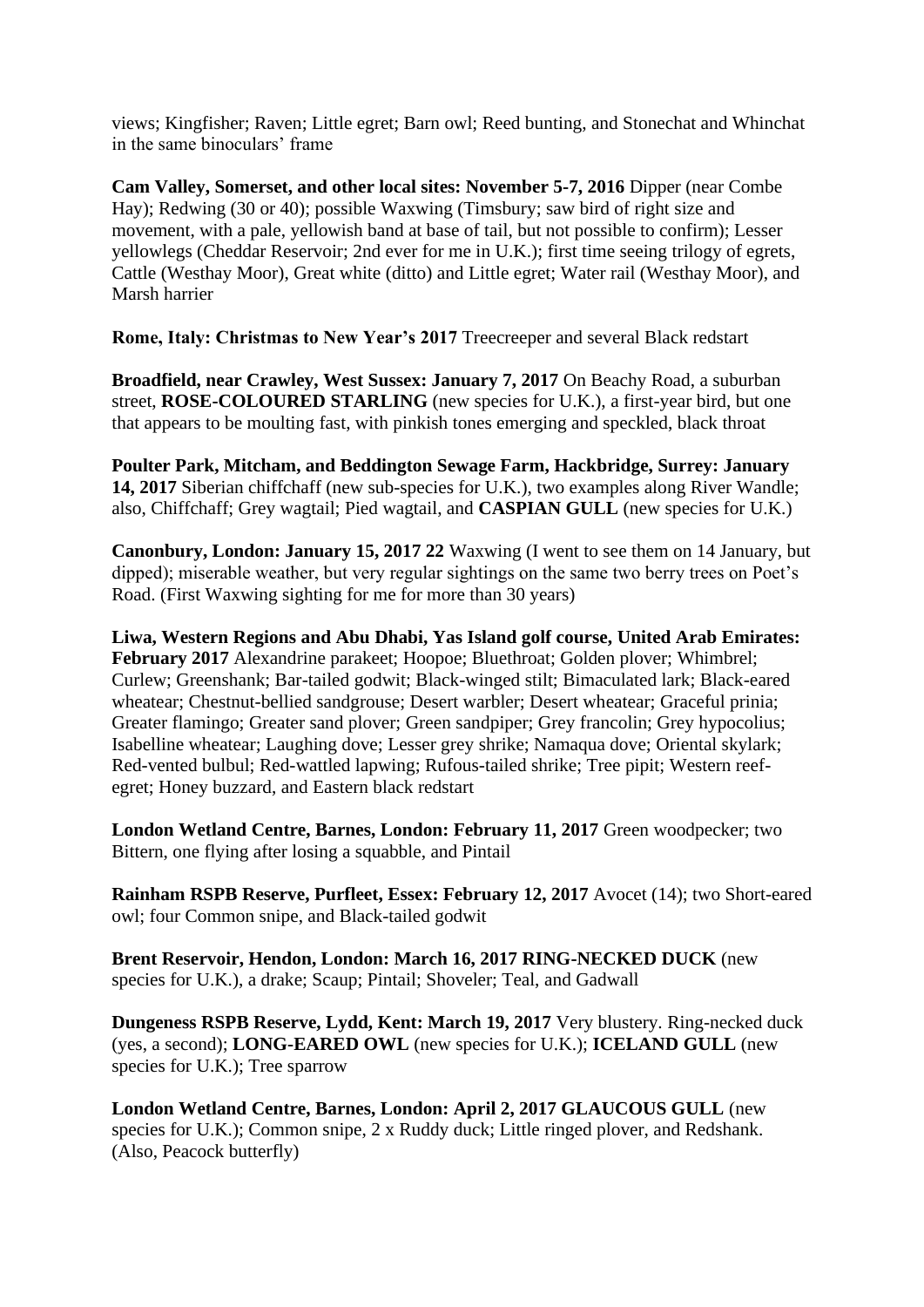**Rainham RSPB Reserve, Purfleet, Essex: April 8, 2017** Warm, 22º, calm day. One male Bearded tit (photographed); Jack snipe; Common snipe; possibly 30 Redshank; Yellow wagtail; Marsh harrier, and best views I've had of Cetti's warbler. (Also, Orange tip)

**Reykjavik, North Iceland, Lake Mývatn, Iceland: April 13-23, 2017** Barrow's goldeneye (Laxá River); Snow bunting (Borgarvirki and Ólafsfjörður); Harlequin duck (Blöndóus); Slavonian grebe (Reykjahlíð and Varmahlíð); Goosander (hard to see in Iceland; Vesturhópshólar); Red-breasted merganser; Mallard; Wigeon; Tufted duck; Long-tailed duck: Eider; Whooper swan; Barnacle goose; Pink-footed goose; Greylag goose; Gannet; Oystercatcher; Redshank; Dunlin; Curlew; Ptarmigan; Redwing; Blackbird (unusual in Iceland); Purple sandpiper; Golden plover; European starling; Feral pigeon/Rock dove; Raven; Merlin; White-tailed eagle (Snaefellsnes); Cormorant; Black guillemot; Guillemot; Greater black-backed gull; Lesser black-backed gull; Herring gull; Black-headed gull; Iceland gull; Glaucous gull; Redpoll; Common snipe; Red-throated diver, and Great northern diver

**Ras al-Khor, Dubai, United Arab Emirates: April 25, 2017** Socotra cormorant; female Purple sunbird; Straited heron; Greenshank; Kentish plover; Little ringed plover; Dunlin; Whimbrel; Greater flamingo; Common myna; Hoopoe; Black-winged stilt; Western reefegret; Grey heron; Eurasian collared dove; Great egret; Green sandpiper, and Sociable plover

**Epping Forest, Essex: May 14, 2017** Two pairs of Mandarin duck on Blackweir Hill Pond

**The Thames, Belvedere/Abbey Wood, London: April 20, 2017** Did not see the Bonaparte's gull I came to see, but Common gull; Hobby, and Kestrel. (Also, Common seal, a first for me in London)

**London Wetland Centre, Barnes, London: April 21, 2017** Common snipe (very close from Peacock Hide); House martin, and Sand martin

**Strumpshaw Fen and Buckenham Marsh, Norfolk: April 27, 2017 MONTAGU'S HARRIER** (new species for U.K.); Kingfisher; Cetti's warbler; Sedge warbler; Marsh harrier; Common tern; Whitethroat; 10 Avocet; Rook, and four Redshank. (Also, Swallowtail and Orange tip)

**London Wetland Centre, Barnes, London: April 28, 2017** Redshank; two Little ringed plover, and Reed warbler. (Also, Green hairstreak)

**Arne RSPB Reserve, Arne and area, Dorset: June 10-11, 2017** Curlew; Black-tailed godwit; **ATLANTIC PUFFIN** (new species for U.K.) at Dancing Ledge; Green woodpecker; Rock pipit, and Linnet. (Also, Lime hawkmoth; Poplar hawkmoth, and Sika deer)

### **Minsmere RSPB Reserve, Saxmundham, Suffolk: June 24-25, 2017**

**Minsmere**—50+ Mediterranean gull; two Spotted redshank; four Kittiwake; three Barnacle goose; Sandwich tern; Common tern; three Bittern; Marsh harrier; Hobby; numerous Avocet; 20+ Knot; 50+ Black-tailed godwit; Little egret; Yellowhammer; Sparrowhawk, and Tawny owl, almost driving into the windscreen at night. (Also, Stoat)

**Hazlewood Marshes**—Great egret; Avocet; two Red kite (Also, Purple emperor, Theberton Wood, and Essex skipper, Snape Warren RSPB Reserve)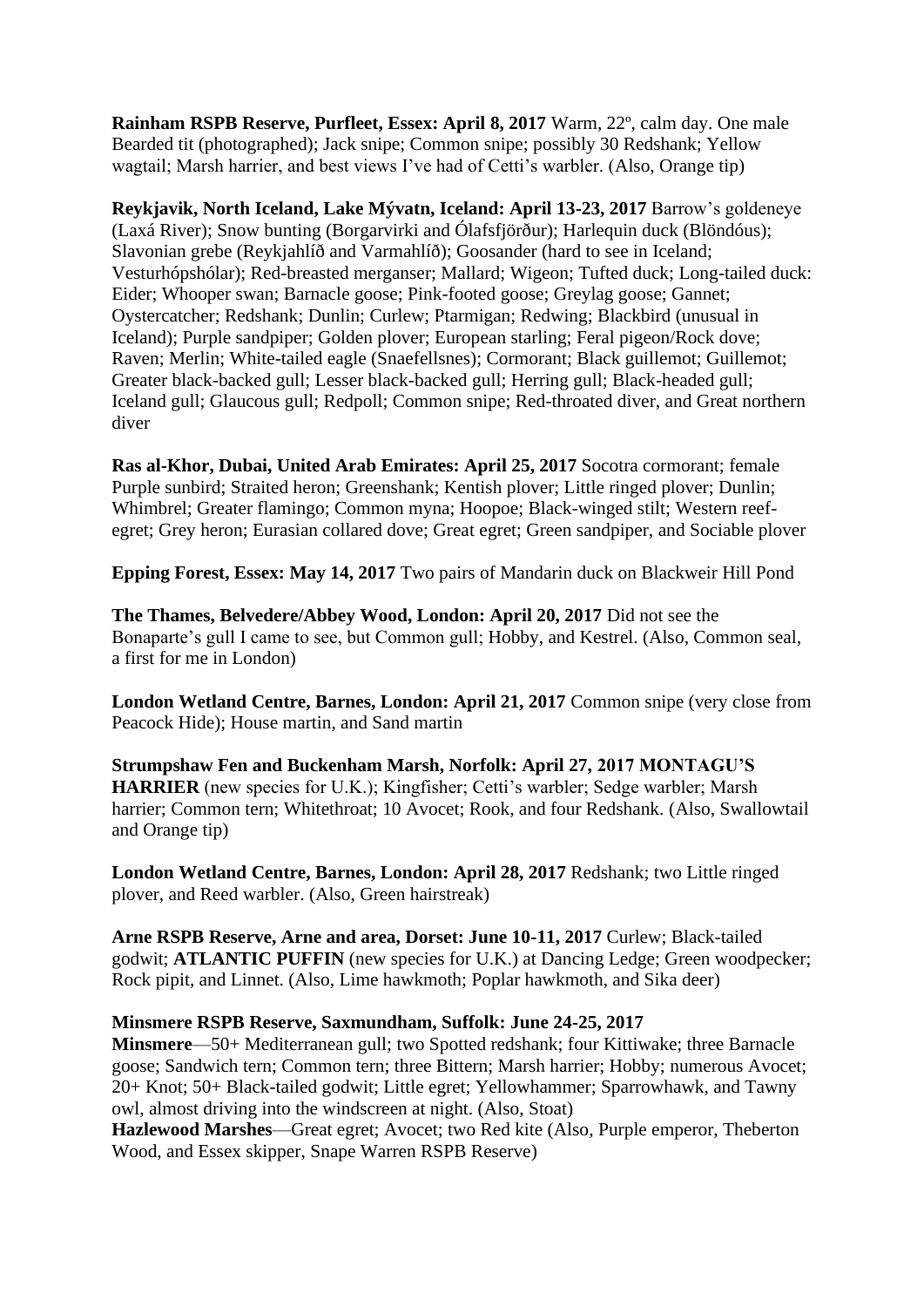**Staines Reservoir, Middlesex: July 1, 2017 ROSEATE TERN** (new species for U.K.), 1stsummer (?), all black bill, black cap, pale wings; seven or eight Little-ringed plovers out of a reported 19); Common tern, and two Black-necked grebe in full summer plumage

**Slimbridge, Gloucestershire: July 15, 2017** Ruff, including one male with partial collar; Eurasian crane (there is a breeding program here); Black-tailed godwit; two Little ringed plover, including one juvenile; Redshank; Green sandpiper; distant Peregrine; Common buzzard; Blackcap, and Reed warbler

**Cliffe Marshes, Kent: July 22, 2017 MARSH SANDPIPER** (new species for U.K.); Blackwinged stilt, an adult with four chicks (according to BBC, 22 nesting attempts between 1983 and 2016 have only resulting in fledglings from three nests), the presence of nesting birds at Cliffe only made common knowledge when the Marsh sandpiper was discovered; Spoonbill (one of two reported); Black-tailed godwit; Ruff; Common sandpiper; Redshank; Green sandpiper, and Avocet. At one point, Grey heron, Avocet and Spoonbill all in the same spot

**East Leake Cemex Quarry, East Leake, Nottinghamshire: July 29, 2017 EUROPEAN BEE-EATER** (new species for U.K.). Saw five of reported seven that had built three nests, but the news in the mid part of a very rainy, cool August resulted, reportedly, in no fledglings; also, Common buzzard; Hobby, and Kestrel

**Rainham RSPB Reserve, Purfleet, Essex: July 30, 2017 PECTORAL SANDPIPER** (new species for U.K.); Green sandpiper; Greenshank, and juvenile Bearded tit

### **Tennessee/Ohio: August 5 and 13-14, 2017**

**Enterprise State Park, Chattanooga**—**CAROLINA CHICKADEE** (new species for US) **Wilderness Road, near Funk, Ohio**—Indigo bunting; Pileated woodpecker; seven Whiterumped sandpiper, and 20 Sandhill crane

**Beaver Marsh, Peninsula, Ohio**—**LEAST BITTERN** (new species for US), really good views and at 2:30 p.m., the bird staying still and visible or skulking and half-visible for 15 minutes; also, Wood duck; Red-winged blackbird, and Willow flycatcher. (Also, Otter; Groundhog; Snapping turtle; Monarch butterfly; Grey hairstreak; Pipeline swallowtail; Silver-spotted skipper (US-named species (Epargyreus clarus), not the same as the European one)); Eastern tiger swallowtail, and Fiery skipper

**Oare Marshes Nature Reserve, Oare, Faversham, Kent: August 26, 2017 LONG-BILLED DOWITCHER** (new species for U.K.); **BONAPARTE'S GULL** (new species for U.K.), the same bird I failed to see on April 20, 2017; Little stint (first for many years); Spotted redshank; Redshank; Bar-tailed godwit (three); Black-tailed godwit (hundreds); Yellow-wagtail; Ringed plover; Dunlin; Knot; Ruff, and 100 to 200 Golden plover

**Rainham RSPB Reserve, Purfleet, Essex: September 16, 2017** Whinchat; Wheatear; Hobby; Black tern; juvenile Cuckoo; Green sandpiper; Kestrel; Scaup; Green woodpecker; Chiffchaff, and Stonechat

**Ingrebourne Valley, Hornchurch, Essex: September 23, 2017 SPOTTED CRAKE** (new species for U.K.), seen immediately and for 10 minutes, before it disappeared into reeds. Also, three Common snipe flying overhead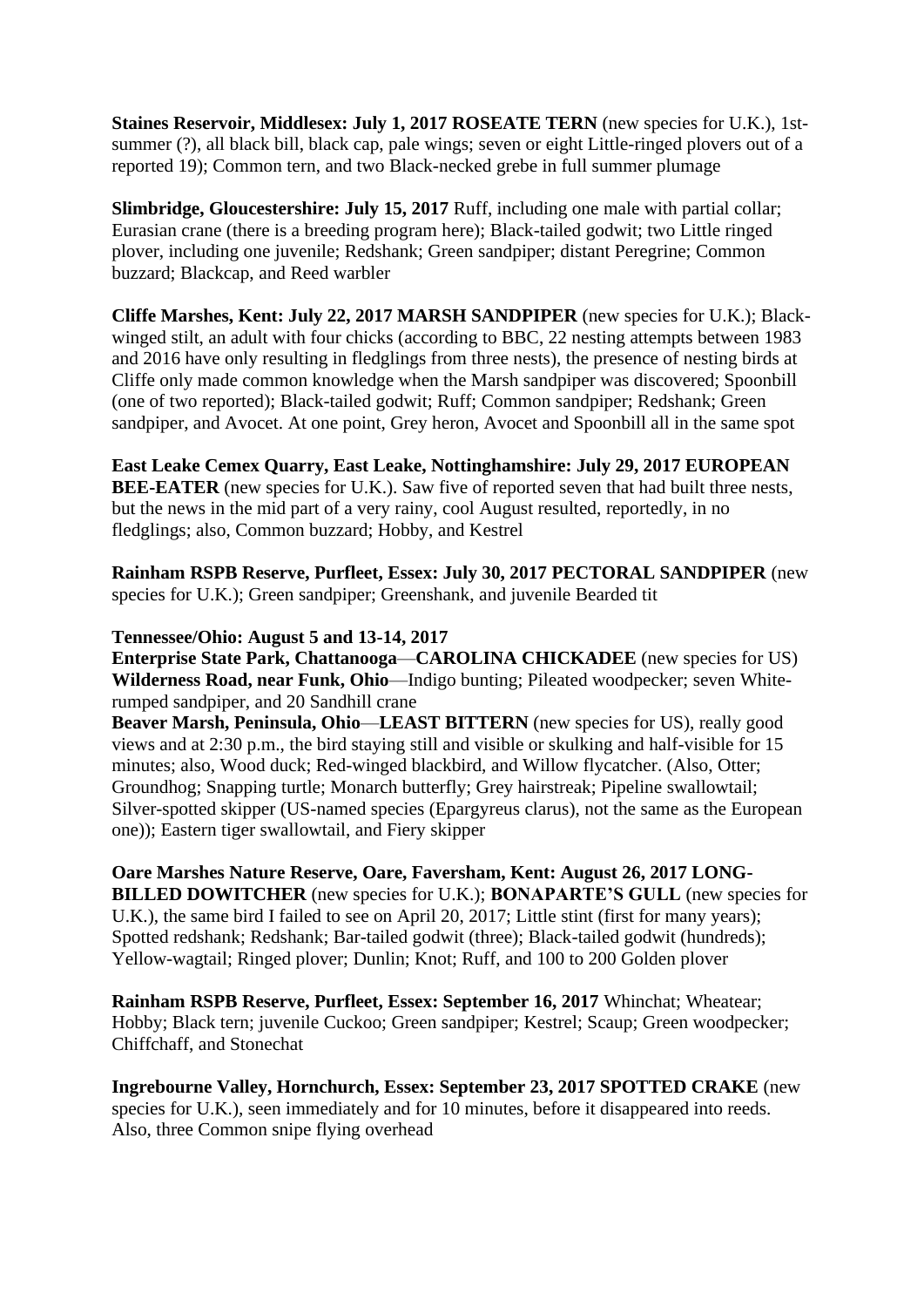**Estanque del Pujol, El Saler, Valencia, Spain: October 1, 2017** Greater flamingo (10 or so); Black-capped night-heron; Black-winged stilt, and Woodchat shrike. Also, numerous Swallow, and a few House martin

**Oare Marshes Nature Reserve, Oare, Faversham, Kent: October 7, 2017 WILSON'S PHALAROPE** (new species for U.K.), spinning and very evident among the larger Lapwing; Little stint and Long-billed dowitcher still there, and maybe 100 Avocet. Out on Faversham Creek was a Black-necked grebe

**London Wetland Centre, Barnes, London: October 30, 2017** Female brambling above but not on feeders; also, Bittern

**London Wetland Centre, Barnes, London: November 12, 2017** I re-discovered the female Ring ouzel seen the day before, for seconds on a grassy area along the Sheltered Lagoon trail and then in thicket behind. The rediscovered bird was seen by one other birder. Also, Bittern; two female Goldeneye; three Common gull

## **Sri Lanka: 18 November-3 December, 2017**

**Dickoya/Castlereigh**—Hill swallow; Barn swallow; Blue-tailed bee-eater; Coppersmith barbet; Forest wagtail; Sri Lanka red-backed woodpecker (endemic); White-bellied drongo; Thick-billed crow; Common tailorbird; Plain prinia; Red-vented bulbul; Yellow-billed babbler; Oriental magpie-robin; Sri Lanka white-eye (endemic); Cinerous tit **Sinharaja Rainforest**—Sri Lanka spurfowl (endemic); Sri Lanka junglefowl (endemic); Black eagle; Legge's hawk-eagle; Sri Lanka wood pigeon (endemic); Grey-capped emerald dove; Orange-breasted green-pigeon; Sri Lanka green-pigeon (endemic); Green imperialpigeon; Sri Lanka hanging-parrot (endemic); Rose-ringed parakeet; Red-faced malkoha (endemic); Green-billed coucal (endemic); Greater coucal; Serendib scops-owl (endemic); Ceylon frogmouth; Crested treeswift; Little green bee-eater; Grey hornbill (endemic); Brownheaded barbet; Yellow-fronted barbet (endemic); Sri Lanka barbet (endemic); Indian pygmy woodpecker; Lesser yellownape woodpecker; Common iora; Scarlet minivet; Small minivet; Crested drongo (endemic); Black-headed oriole; Blue magpie (endemic); Grey-breasted prinia; Black-crested bulbul; Asian black bulbul; Yellow-browed bulbul; Large-billed leaf warbler; Sri Lanka scimitar-babbler (endemic); Dark-fronted babbler; Orange-billed babbler (endemic); Ashy-headed laughing thrush (endemic); Brown-capped babbler (endemic); Hill myna; Sri Lanka myna (endemic); Sri Lanka thrush (endemic); Spot-winged thrush (endemic); Black-naped monarch; Asian paradise flycatcher; Brown-breasted flycatcher; Pale-billed flowerpecker; Legge's flowerpecker (endemic); Grey wagtail; Ceylon rufous babbler (endemic), and Layard's parakeet (endemic)

**Udawalawe/Weli-oya**—Barred buttonquail; Intermediate egret; Asian openbill; Cattle egret; Asian woolly-neck stork; Indian cormorant; Black-headed ibis; Oriental darter; Indian pond heron; Grey-headed fish-eagle; Slaty-legged crake; Lesser whistling-duck; Purple swamphen; Black-winged stilt; Pheasant-tailed jacana; Indian roller; Common kingfisher; Malabar pied hornbill; Velvet-fronted nuthatch; Indian robin; Tri-coloured munia, and Jerdon's bushlark **Ahaspokuna**—Indian peafowl; Blue-faced malkoha; Little swift; Asian palm-swift; Brown shrike; Indian pitta; Jerdon's leafbird, and Paddyfield pipit

**Unakuruwa/Tangalle**—Greater flameback; Purple-rumped sunbird; Ceylon woodshrike (endemic); White-browed fantail; White-browed bulbul; Gull-billed tern; White-breasted waterhen; Little tern, and Common tern

**Galle**—Curlew and common sandpiper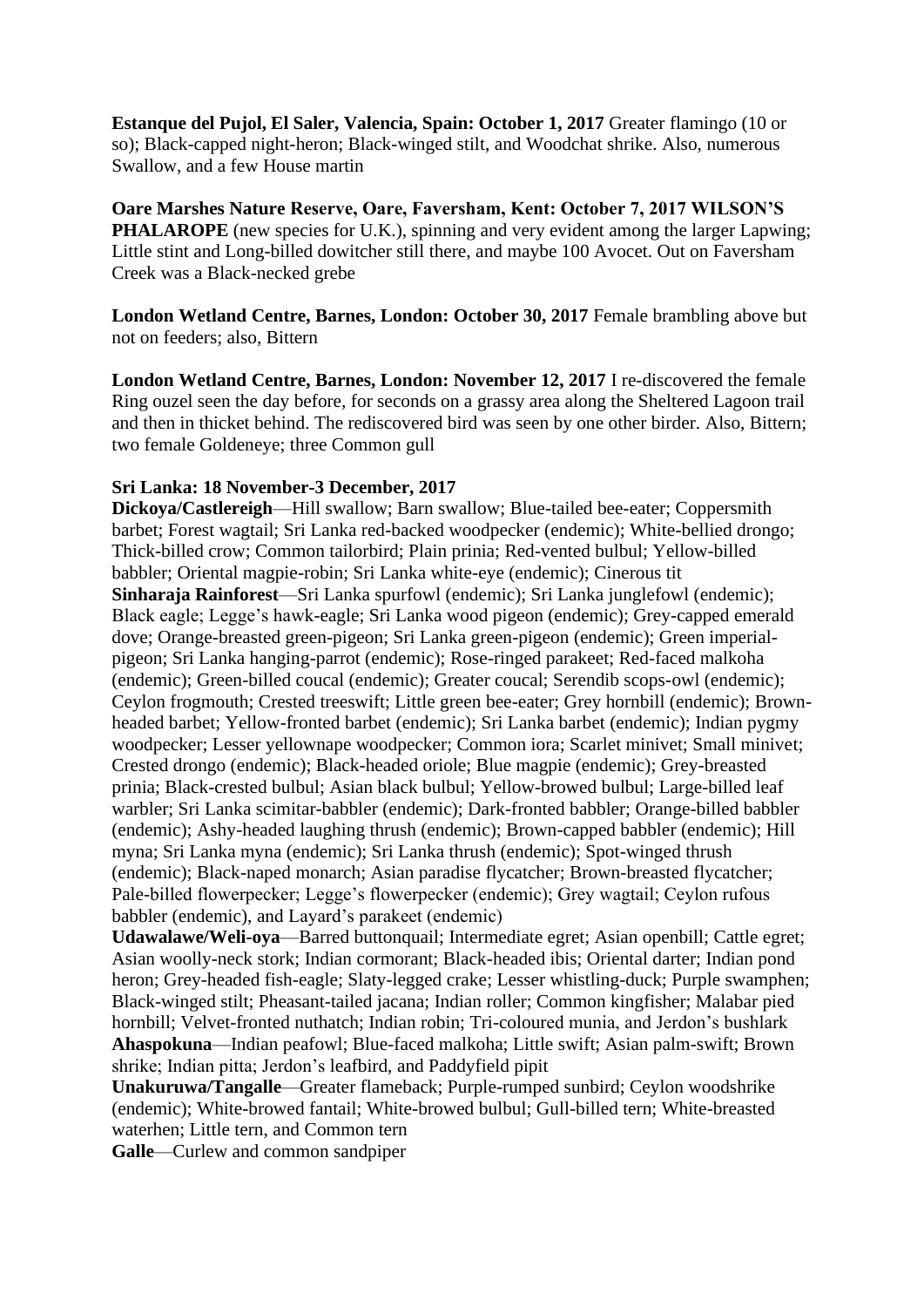**Other sites**—Purple heron; Little egret; Spot-billed pelican; Little cormorant; Great cormorant; Shikra; Brahminy kite; Crested serpent-eagle; Red-wattled lapwing; Rock dove/Feral pigeon; Eastern spotted dove; Indian swiftlet; White-throated kingfisher; House crow; Common myna, and Purple sunbird

**Titchfield Haven, Stubbington, Hampshire: December 12, 2017 BARRED WARBLER** (new species for U.K.); a first-year bird seen just behind the visitor centre. Also, Kingfisher; Buzzard; Redwing; Redshank; Turnstone; Sanderling; Ringed plover; Eider and Oystercatcher

**London Wetland Centre, Barnes, London: December 13, 2017** Mostly miserable weather, but during a sunny window of 10 minutes the best views of a Bittern I have ever had.

**Dungeness RSPB Reserve, Lydd, Kent: December 17, 2017** A pleasant, sunny day, turning rainy in afternoon. Dartford warbler, near to Britannia pub; Tree sparrow; Long-eared owl; Goosander; Goldeneye; Great egret; Marsh harrier; male Brambling

**St Andrew's Churchyard, Bramfield, Hertfordshire: January 7, 2018 HAWFINCH** (new species for U.K.); 26 were reported. No idea how many I saw, but striking males, as well as females, in this irruption in several parts of the U.K.; also, Goldcrest; Fieldfare; Chaffinch; Greenfinch; Long-tailed tit, and Red kite

**Pulborough Brooks RSPB, Pulborough, Sussex; 14 January, 2018** My first visit to this RSPB reserve, and a great day. **TUNDRA BEAN GOOSE** (new species for U.K.) and **TEMMINCK'S STINT** (new species for U.K.), the latter seen through a fellow birder's scope. Grey and dumpy appearance, with a clear differentiation between head and breast. Active, and then it flew first left, showing white tail feathers, and then right and into deep cover. Also, Goldcrest; Bewick's swan, and two RUDDY SHELDUCK (new species for U.K.), but one I will regard as an escapee unless told otherwise—no record of this species as been accepted on the British list since the mid-20th Century. NOTE: Bean goose, as of the first day of 2018, has been split into two separate species, Tundra bean goose and Taiga bean goose, which I have not seen

**Walthamstow Wetlands Reserve, London; 21 January, 2018** Very cold, with a mixture of quick thick snow and incessant rain, but during a break from either, a 90-minute wait resulted in **LITTLE BUNTING** (new species for U.K. and my 250th U.K. species). Saw the bird for no more than 10 seconds, but approximately 10 birders were there. Conditions meant birds, including Reed bunting and Dunnock, were sheltering in scrub and hardly venturing out. Also seen were Kingfisher; Peregrine falcon, and Common redshank

**Staines Reservoir, Surrey; 26 January, 2018 SHORE LARK** (new species for U.K.) seen on the banks of the south reservoir. This bird has been seen at the reservoir on and off for several months and is in fact the American sub-species American horned lark, so if one day the birding eggheads decide to separate all or some of the many subspecies of "Horned lark," notably in this case Eremophila alpestris or Eremophila alpestris hoyti (the Staines bird is likely to be one of those two sub-species) I will just have to see a British shore lark and get to add an armchair tick of the bird I saw today

**Al-Wathba Nature Reserve, Al-Wathba, Abu Dhabi, United Arab Emirates, 27 January 2018** My first time here, and what transpired as one of the most memorable days ever at this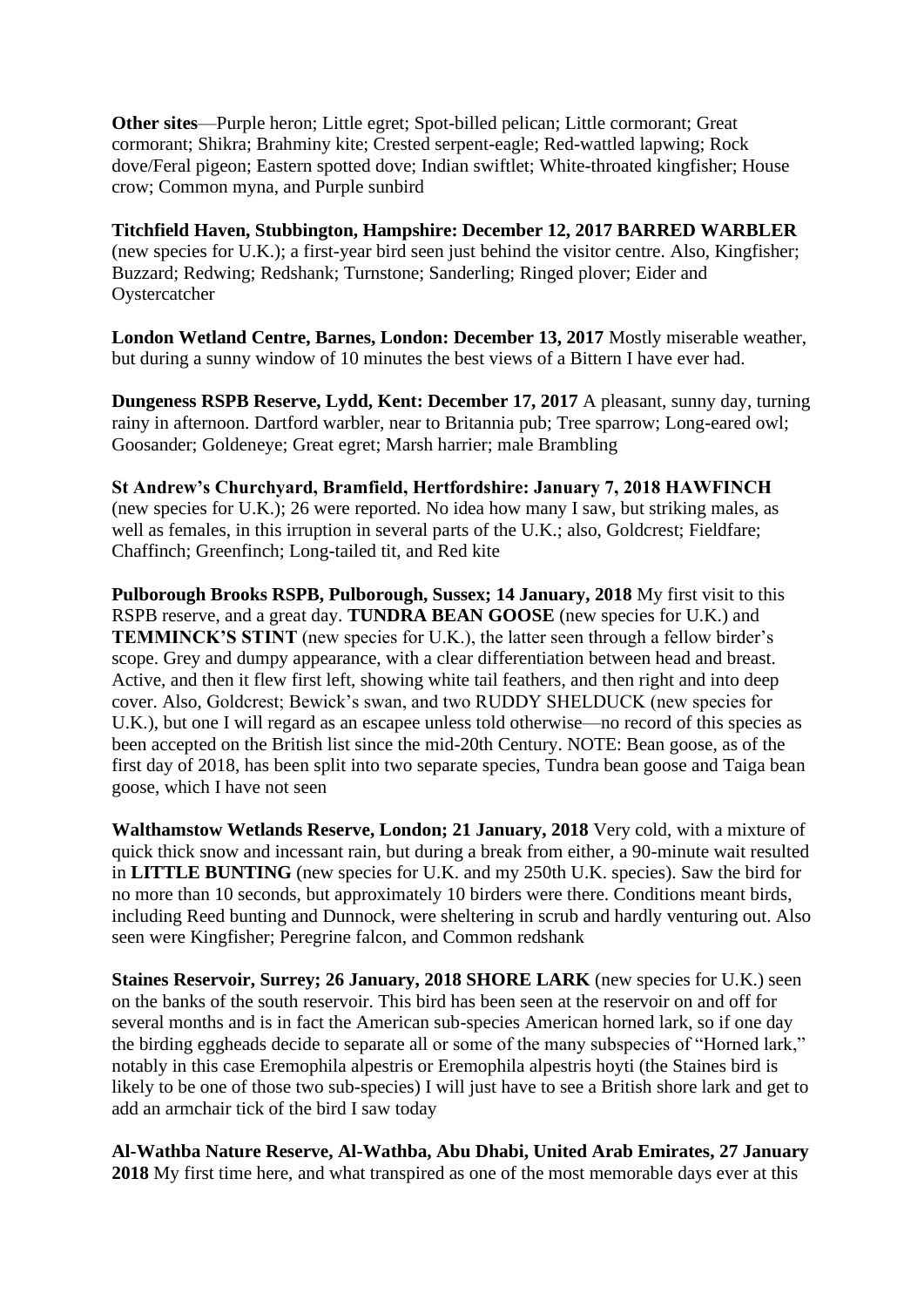reserve. The 19th-ever Moustached warbler for the UAE and the 31st-ever Baillon's crake, with both these birds new for me anywhere.

**Rainham RSPB Reserve, Purfleet, Essex: February 3, 2018** Pintail; Common snipe; Little egret; Cetti's warbler; Redwing

**Puertomingalvo, Spain: February 17-19, 2018** Cirl bunting; Common crossbill; Griffon vulture

**Millwall Outer Dock, Canary Wharf, London: March 18, 2018** Shag (juvenile, but a great sighting in London); Mediterranean gull

**Musandam Peninsula, Oman: April 14-15** Rose-ringed parakeet; Indian roller; Common redstart: Red-tailed shrike; Woodchat shrike; Desert wheatear; Common tern

**Al Hamra Resort, Ras al Khaimah, United Arab Emirates: April 16-19** Hoopoe; Indian roller; Graceful prinia; Red-vented bulbul; White-eared bulbul; Green sandpiper; Red-wattled plover; Purple sunbird

**Carlton Marshes, Oulton Broad South, Suffolk: April 28, 2018** A slightly chilly day, unseasonal. **AMERICAN BITTERN** (new species for U.K.), a wait of five hours or so. It has been reported for most of April, but in the last few days appearing only in the hour before dusk. I missed its first flight as I walking along the River Waveney so as to feel a little warmer, but it reappeared for three flights, during which I could identify it properly and for a view of 30 seconds performed the classic next-stretched-up pose. Also, two Yellow wagtail, including one very bright male; 10 or so Avocet; Short-eared owl, and ever-present Marsh harrier

**Nazeling Mead, Broxbourne, Hertfordshire: April 29, 2018** Weather still unseasonably chilly, a couple of degrees cooler than the day before (American bittern not see today either, hunkered down to keep warm, no doubt. **RED-RUMPED SWALLOW** (new species for U.K.), two views of the bird). Many swallow, House martin and Sand martin

**London Wetland Centre, Barnes, London: April 29, 2018** One Wheatear; three Whinchat, including a very bright male; one Dunlin; one Little ringed plover and one Ringed plover, all these last three on the same tiny shingle island

**Ham Wall RSPB Reserve, Glastonbury, Somerset: May 5, 2018** Glorious sunny weather. Cuckoo; Marsh harrier; three or four Hobby; Great egret; Cetti's warbler; Sedge warbler; Reed warbler; Willow warbler; Chiffchaff, and Bittern. (Also, numerous Orange tip butterflies)

**Denge Wood, Canterbury, Kent: May 7, 2018** Bullfinch singing; Green woodpecker; Great spotted woodpecker. (Also, and the reason I went to these woods, my first sighting of (two) Duke of Burgundy butterflies)

**Dungeness RSPB Reserve, Dungeness, Kent: May 7, 2018** Numerous Whitethroat and Reed bunting; several Sedge warbler; two Great egret; Greenshank; Whimbrel; three Little gull, including one adult but without solidly black head; two Bar-tailed godwit, including one adult; Oystercatcher, and Linnet. Cuckoo heard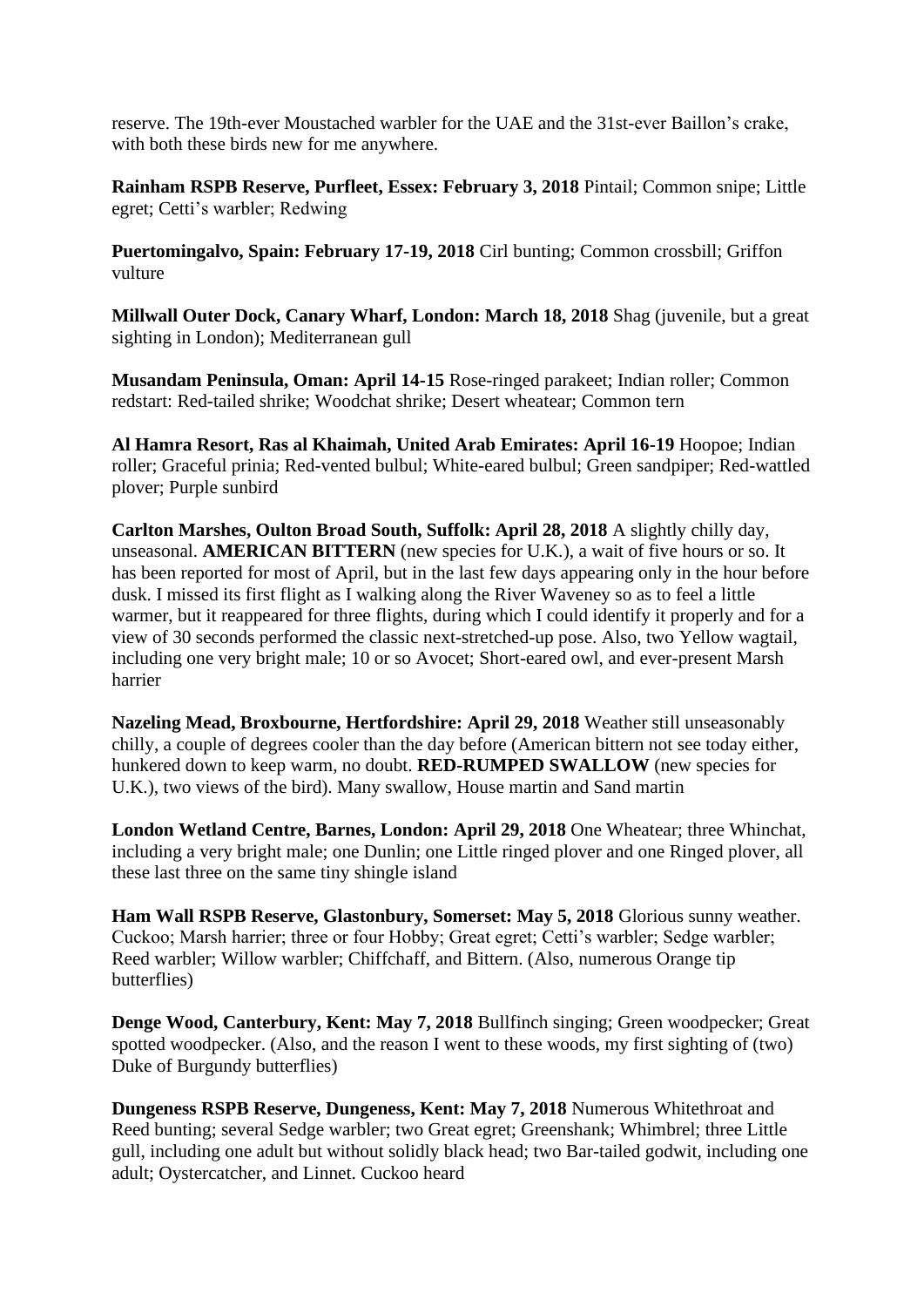**Botany Bay/Oaken Wood, Chiddingfield, Surrey: May 19, 2018** (Visit especially to see Wood white butterfly, which is confined to here as far as South East England is concerned and a species I had not seen before)

**Dungeness, Kent, and other Kentish spots: May 20, 2018** A very chilly start, but things became warm and sunny at around 11 a.m. A productive day with an adult male **KENTISH PLOVER** (new species for U.K.) and **HOOPOE** (new species for U.K.). The Kentish plover was on a spit all day viewable from the main building of RSPB Dungeness, while the distant but identifiable sightings of the Hoopoe were off Dengemarsh Road on the military training area. Also, Greenshank; Dunlin; 3 x Sanderling; 3 x Common scoter (two males and a female); Sedge warbler; Whitethroat; Linnet; Marsh harrier, and Hobby. Also seen and heard at Yocklett's Bank, on the chalk escarpments in the centre of Kent, one Nightingale. (Other wildlife sightings: Small copper at Dungeness; Monkey orchid and Green-veined orchid at Park Gate Down, and Lady orchid and Fly orchid at Yocklett's Bank)

**Rainham RSPB Reserve, Purfleet, Essex: May 26, 2018** Whinchat; Kestrel; Marsh harrier; Hobby; Redshank; Sedge warbler, and Cetti's warbler. (Also, Harbour porpoise in River Thames)

**Denbies Ridge, Dorking, Surrey: May 27, 2018** Yellowhammer. (Also, my reason for coming here, Adonis blue butterfly, a new species for me and my 44th U.K. butterfly; also, Brown argus; Common blue, Small copper; Brimstone, and Dingy skipper)

**Isles of Scilly, Cornwall: July 27-August 3, 2018 WILSON'S STORM PETREL** x 5 (new species for U.K.); **EUROPEAN STORM PETREL** x 50 (new species for U.K.); **GREAT SKUA** (new species for U.K.); **MANX SHEARWATER** x 500 (new species for U.K.); **SOOTY SHEARWATER** x 3 (new species for U.K.); **GREAT SHEARWATER** x 10 (new species for U.K.); **CORY'S SHEARWATER** x 2 (new species for U.K.). Pelagic on July 30 choppier water (1.8-metre waves) but more birds; pelagic on 3 August much calmer and fewer birds, but a Wilson's storm petrel on both sailings and also on last sailing—(Blue shark and Porbeagle Shark. Also, Common dolphin on both sailings, and Harbour porpoise coming out of Penzance)

**Bath Nature Reserve, Bath, Ohio, USA: August 18, 2018 WESTERN KINGBIRD** (new species for US); Henslow's sparrow; Cedar waxwing; Northern oriole; Osprey

**Wanstead Flats, Manor Park, London: September 1, 2018** Not many birds, but a firstwinter Red-backed shrike, my first of this species for many years, and a Whinchat; also, a Blackcap. The shrike I saw quickly upon arrival and then numerous times after that, but it was active and effortlessly disappeared

**Wanstead Flats, Manor Park, London: September 2, 2018** Returned for the Red-backed shrike and a second afternoon of excellent views

**Streat/Plumpton, Sussex: September 9, 2018 HONEY BUZZARD** (new species for U.K.) seen over fields and moving towards South Downs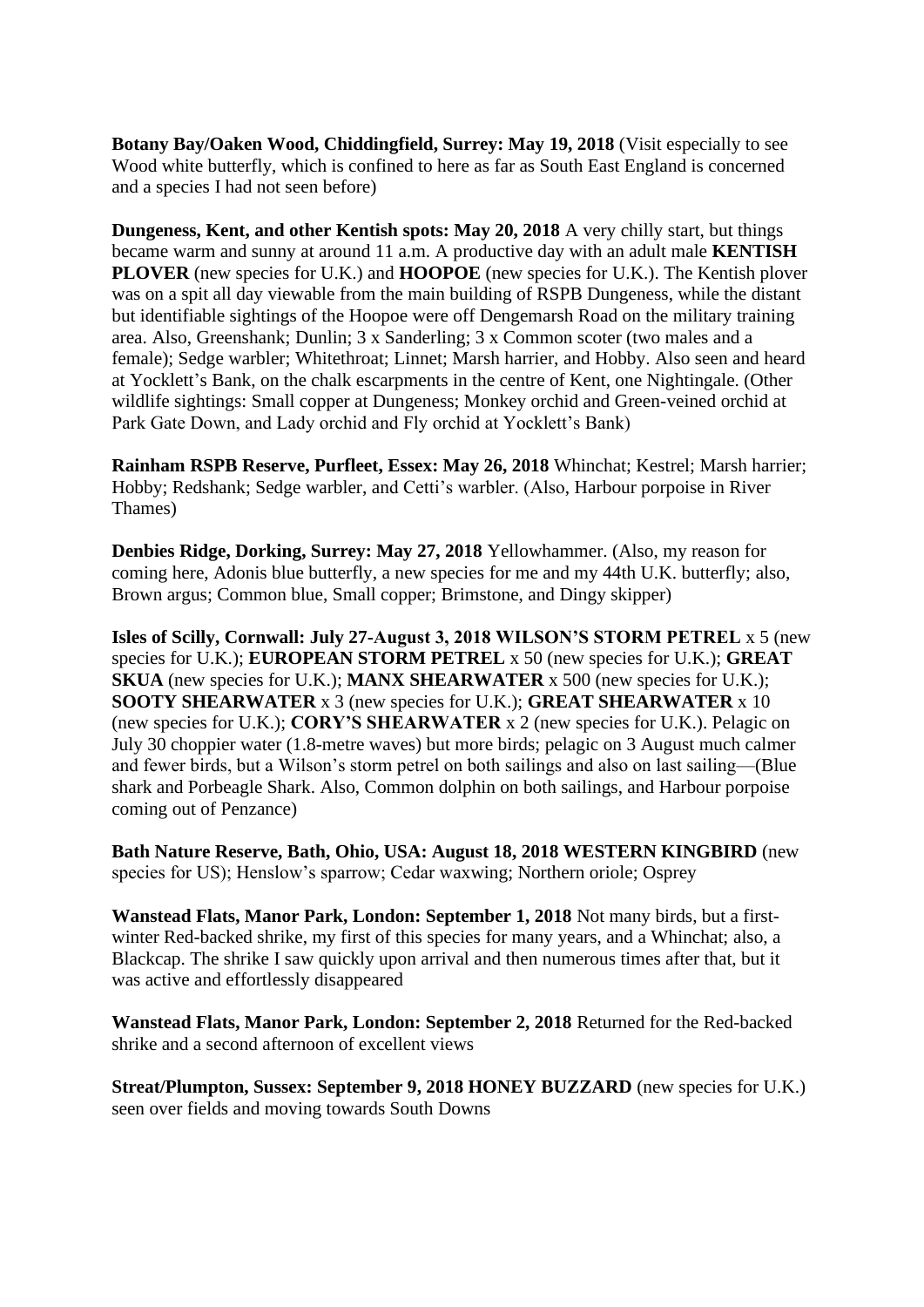**Royston, Hertfordshire: September 23, 2018 PALLID HARRIER** (new species for U.K.) seen over fields along Icknield Way. Saw it almost immediately, and some very close-up views of a juvenile bird. Also, Yellow wagtail; Peregrine falcon

**Gravesend, Kent: September 29, 2018** (Startling discovery on 25 September and still there on the Saturday of the weekend, a Beluga whale, the southernmost sighting ever of this Arctic mammal. Perhaps along with a specimen seen in 1913, and some 3,100 kilometres south of its usual range. It has been swimming in the River Thames quite happily, and the authorities are happy to allow it to make its own mind as to where to go—at least for the moment.) Also seen, Black-tailed godwit; Dunlin and Common ringed plover

**Welney Wetland Centre, Welney, Norfolk: October 6, 2018** A pretty grim day weatherwise, although the heavier rain seen later on kept away. **WHOOPER SWAN** (new species for U.K.) seen, with probably 50 individuals newly arrived as I sat there. Also, 32 x Eurasian crane, 5 x Arctic tern; Common snipe; Sparrowhawk; several Tree sparrows; Greylag goose, and Black-tailed godwit

**Rainham RSPB Reserve, Purfleet, Essex: October 7, 2018** As beautiful, sunny and calm a day as the day before was grim, chilly and wet. Cattle egret out in front of a hide for 60 minutes; also, Greylag goose; Lapwing; Pochard, and Teal. Out on the Thames were Curlew; Redshank, and Avocet

**Chew Valley Lake, Somerset: November 14, 2018** Very windy, with a little rain. Adult male Yellow-legged gull, one Little Egret, two Great egret and, just down the road, five Cattle egret

**Oare Marshes Nature Reserve, Oare, Faversham, Kent: October 27, 2018 AMERICAN GOLDEN PLOVER** (new species for U.K.), dark-grey cap sitting on very bold white supercilium, and with dark splodges on breast. Lost soon after sighting amidst mass of Golden plover, Lapwing, Black-tailed godwit and some number of Grey plover. Also, Jack snipe bobbing up and down; Little owl; Linnet; Brant; Grey wagtail; Avocet; Kestrel; Sparrowhawk, and Marsh harrier. (Three Velvet scoter seen, but not by me, and this would have been a new species for U.K., too)

**Beddington Sewage Farm, Hackbridge, Surrey: November 4, 2018** The first time I have walked around this closed birding area since 1984 (see above, September of that year), that first time sneaking in to see a rare wader, but this time as part of an organized walk. Warm for the time of year. Water pipit; Tree sparrow (my first in Greater London); Snipe x 15; Green sandpiper x 3; male and female Stonechat; Common gull x 5

**Margate, Kent, England: November 8, 2018** A failed attempt to see the White-billed diver that had been seen for several days and was seen later this day (the bird a week or so later was found dead on a beach in Suffolk). I did see Purple sandpiper x 4; several Curlew; flock of Sanderling; Rock pipit, and Hen harrier

**Central Park and Riverside Drive, New York City, NY: November 18 and 24, 2018** Redheaded woodpecker; Wood duck; Red-tailed hawk; Cooper's hawk; also, a Peregrine falcon mobbing another Red-tailed hawk; House finch; Hooded merganser, and Cardinal. Also, a Mandarin duck, very celebrated in the New York City media, but evidently an escapee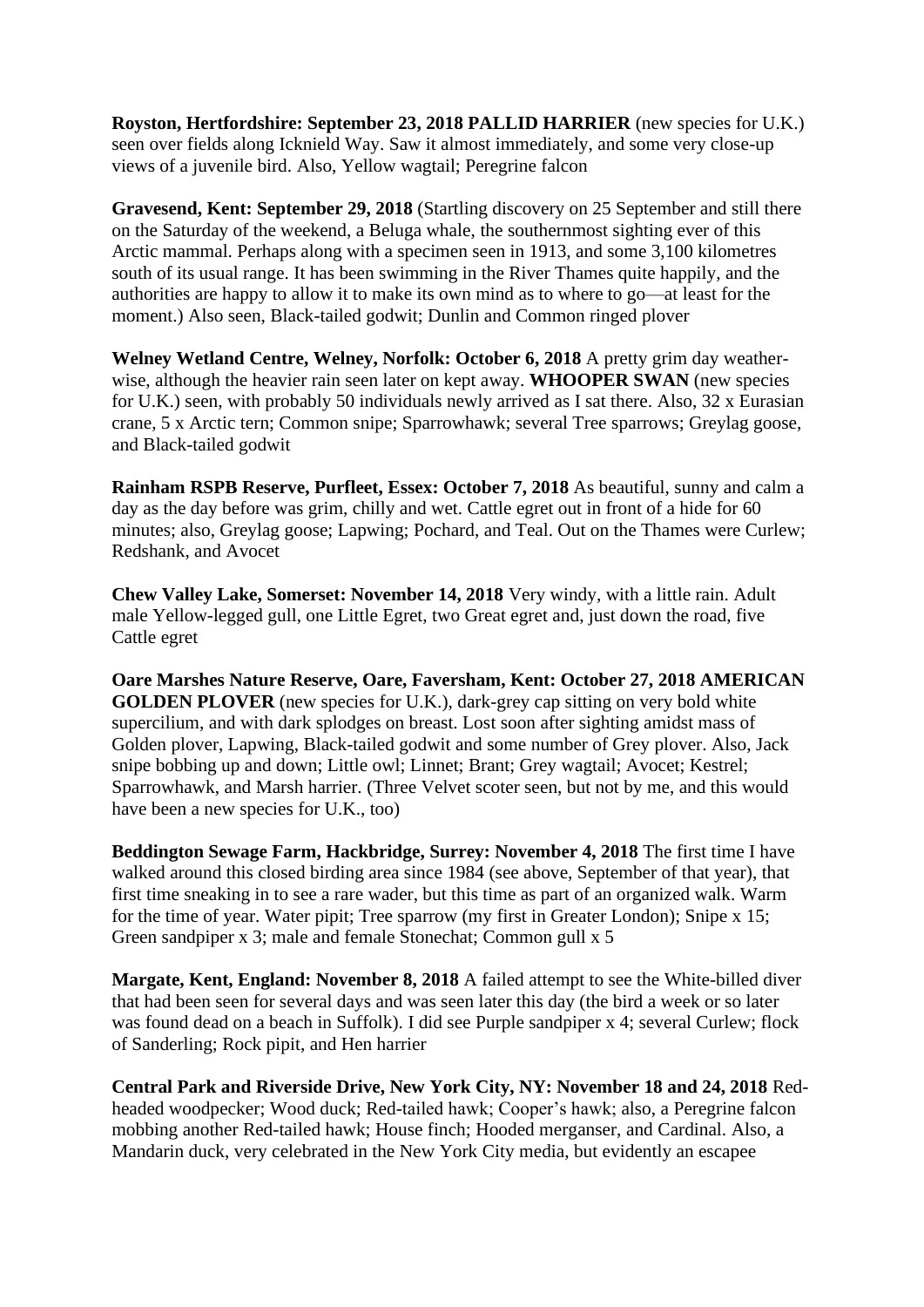**Gallatin, NY: November 24, 2018** Pileated woodpecker; Black-capped chickadee

**Shoeburyness, Essex, England: December 1, 2018** Black-throated diver in Gunners Pool, a small lake, hence excellent views; also, 10x Red-throated diver; 50x Common scoter; Purple sandpiper; Little egret; 30x Brant; Rock pipit, and Stonechat

**Margate to Broadstairs, and Deal, Kent, England: December 7, 2018:** Red-throated diver; Black-throated diver; Rock pipit; Purple sandpiper; Oystercatcher; Little egret. At Deal was a flock of 20 or so Common scooter, but three reported Velvet scooter not seen

**Herne Bay to Reculver, Kent, England: December 21, 2018: SNOW BUNTING** (new species for U.K.); Sanderling; Curlew; Redshank; Oystercatcher; Turnstone

**Staines Reservoir, Surrey; December 22, 2018** My bogie bird defeated, a **GREAT NORTHERN DIVER** (new species for U.K.), distant but identifiable. Also, Goldeneye; Wigeon; Pochard, and Linnet

**London Wetland Centre, Barnes, London: December 23, 2018** Yellow-legged gull; good views of Bittern that then flew

**Albufera Marshes, Valencia, Spain: December 29, 2018** Highlights were Booted eagle drying on a tree after a failed catch of Black-winged stilt (there were approximately 100) and a juvenile Bluethroat. Also, Crag martin; Kingfisher; Black redstart; Redstart; Chiffchaff; Cattle egret; Little egret; Great egret; Grey heron; Teal x 300, Red-crested pochard (x5); Shoveler; Shelduck, Stonechat; Whinchat; Crested lark, and Meadow pipit

### **Abu Dhabi, United Arab Emirates: February 2-3, 2019**

**Al-Wathba Nature Reserve**—Tawny pipit; Desert wheatear; 16 x Black-necked grebe; Clamorous reed warbler; Black-winged stilt; Greater flamingo; Kentish plover; Greater spotted eagle; Marsh harrier; Marsh sandpiper; Common sandpiper; Spur-winged plover; Little grebe; Graceful prinia, and Grey-headed swamphen (the "Purple swamphen" has recently been split six ways, the original Purple swamphen now named Western swamphen) **Jebel Hafeet, Al Ain**—Egyptian vulture; Red-tailed wheatear; Hume's wheatear; Blue rock thrush; Hoopoe; Indian roller; Red-wattled lapwing; Sacred ibis; Cattle egret, and Crag martin

**Zakher Pools, Al Ain**—Crested lark; White-rumped sandpiper; Curlew; Ferruginous duck; Pochard, and Socotra cormorant

**Cassiobury Park, Watford, Herts.: February 17, 2019** One view of Lesser-spotted woodpecker close to the Flamingo enclosure of the Carpdell Fish Farm. Also, Red kite and Great spotted woodpecker

**Crossness Nature Reserve, Belvedere, Kent: February 20, 2019** A 20-kilometre run from my home at 6:15 a.m. and a 30-minute window to see **PENDULINE TIT** (new species for U.K.), which another birder heard and I located. The view lasted 10 seconds, but the mask and red to the top of the back were evident. Then I needed to run to catch the train up to London to go to work. The bird was seen on another four occasions, but always fleetingly, during the day. It was found on February 18.

# **Lübbenau, Spreewald, Germany: March 2-3, 2019**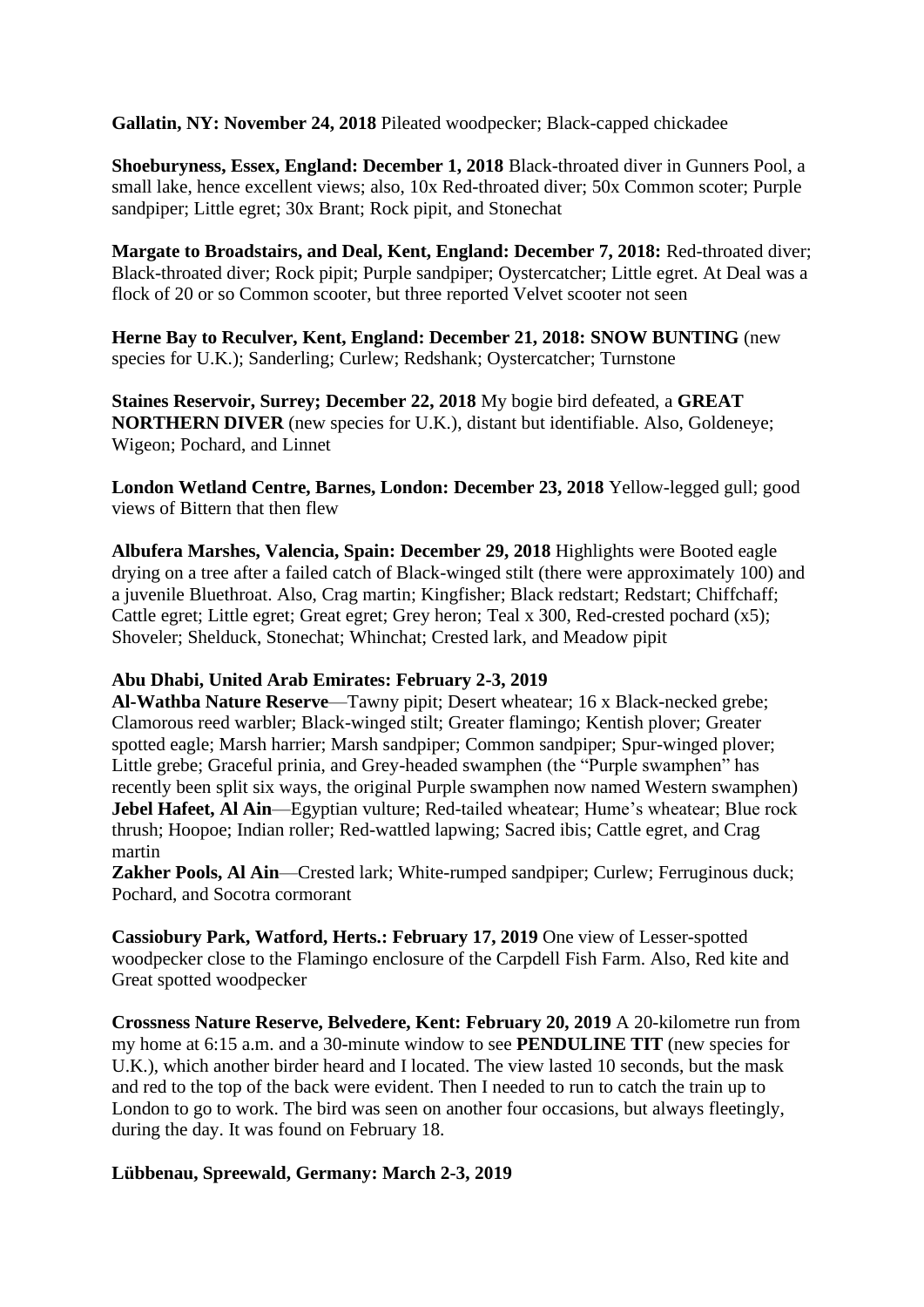60 x Eurasian crane flying on thermals, plus two seen flying and fortunately see again in a field for the closest views I have had of this species; also, Red kite; 100 x Tree sparrow; 4 x Black woodpecker, three flying overhead, one on a tree; Great spotted woodpecker; Green woodpecker; Treecreeper; Nuthatch

## **Ashdown Forest, Sussex, England: March 23, 2019**

Unsuccessful search for the Great grey shrike that has been present, but mobile, all winter. Singing chiffchaff; Dartford warbler; Raven

## **London Wetland Centre, Barnes, London: March 24, 2019**

Great views of Bittern, which has not been seen since March 24 and probably has left for its breeding grounds. Also, female Goldeneye; Water pipit; two Sand martin; Common snipe; Peregrine falcon. Wigeon still here; also, Pochard, Lapwing; one Gadwall on the River Thames

**Ingrebourne Valley, Hornchurch, Essex: March 30, 2019** No luck finding the Greenwinged teal reported the previous day. There were a sizable number of Eurasian teal. Also, 5 x Green sandpiper; Stock dove; Gadwall; Little egret, and one solitary Lapwing

**Vange March, Pitsea, Essex: March 30, 2019** Distant, bad views of one Garganey. Also, Avocet; 3 x Spotted redshank; Redshank, and Great egret

**Wanstead Flats, Manor Park, London: April 1, 2019** Very happy bobbing around on the small, innocuous Jubilee Pond a male Garganey, providing the best views I have had of this duck. Other birders reported it as having been skittish in the morning, hassled by other birds and flying away on at least one occasion, but for me, arriving at midday, it was very calm. On walk across the heathland, also, Kestrel; Greenfinch singing, and Skylark displaying. The Garganey was present for only this one day

### **Albufera, Mallorca, Balearic Islands, and other sites: April 6-7, 2019**

**Albufera**—Zitting cisticola; Red-knobbed coot (with large identity collars; Europe-based number for the species purported to be fewer than 100); Red-crested pochard; Squacco heron; Black-crowned night-heron; Cattle egret; Little egret; Grey heron; Spotted redshank; Common ringed plover; Little ringed plover; Kentish plover; Common redshank; Common sandpiper; Yellow wagtail; Chiffchaff; Siskin, and Black-winged stilt **Albuferita**—Swift; White-rumped swift; Swallow; House martin; Sand martin; Booted eagle, and Stonechat **Boquer Valley**—Balearic warbler; Cirl bunting, and Blue rock thrush **Banyalbufar**—Red kite (diminishing numbers on the Balearics) and Blackcap

**South Downs, near Fulking and Ditchling, Sussex, England: April 21, 2019** Two Rook, a species I never see within London, at Clayton, and at Ditchling two Lesser whitethroat

**Sydenham, London, England: April 21, 2019** In the parking area behind my flat a Grey wagtail, a quite unusual "garden" tick some distance away from water

# **Mount Athos. Halkidiki, Greece: May 5-10, 2019**

Whinchat; Stonechat; Garden warbler; 3 x Nightingale; Little bittern (at Iviron Monastery); Woodchat shrike; Red-backed shrike; Chiffchaff; Sardinian warbler; Spotted flycatcher;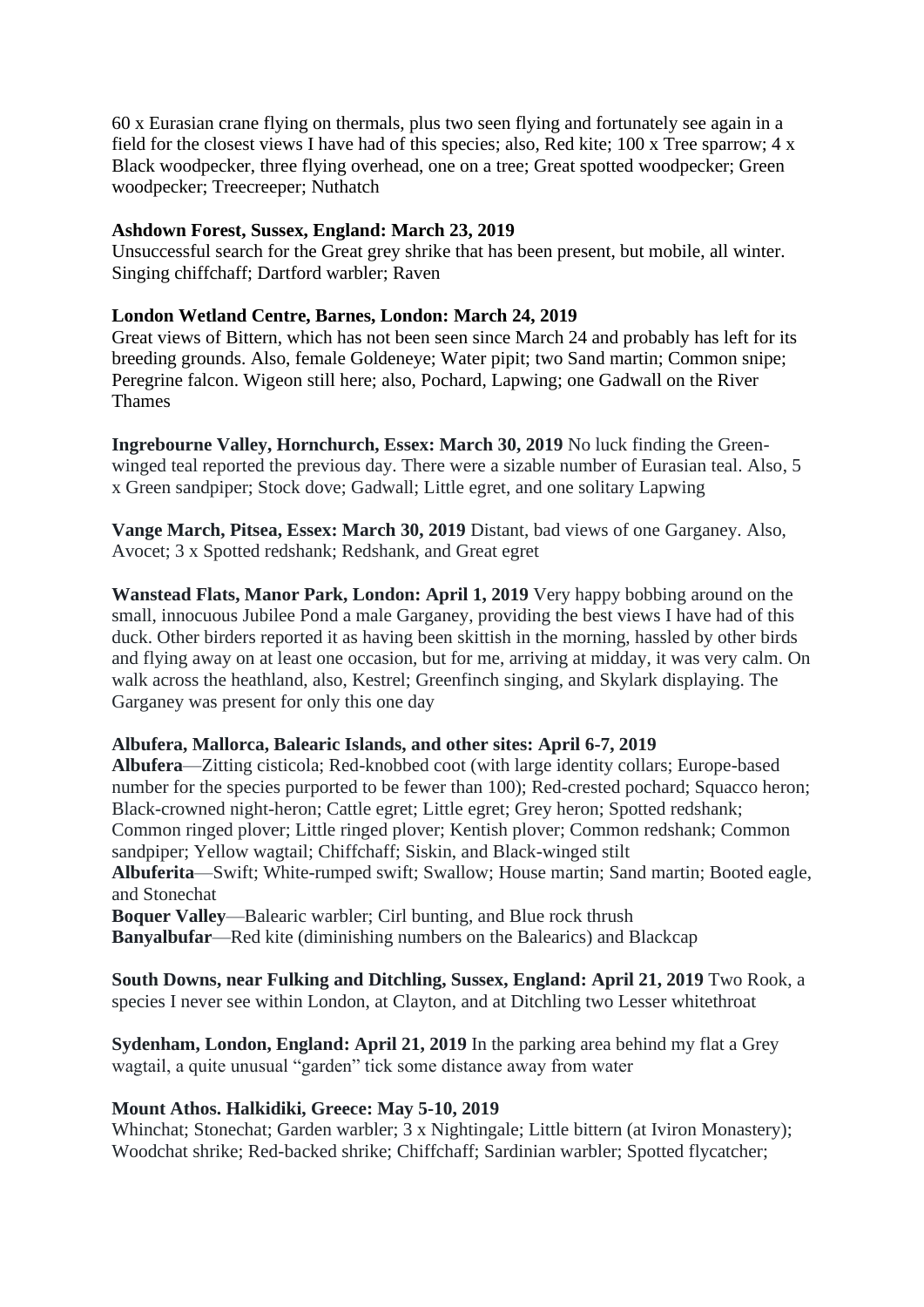Subalpine warbler; Raven; Hooded crow; Cory's shearwater; Swallow; Swift; Alpine swift; House martin; Sand martin, and Tree pipit

**Crossness Nature Reserve, Belvedere, Kent: May 18, 2019** My second new species for the U.K. in 2019, and both have been in this somewhat innocuous site that when I was a child was not birded but is increasingly being so and this bringing up exciting finds. Today it was a **GREAT REED WARBLER** (new species for U.K.), which is the first for the London birding area. I saw it very soon after arriving, and heard its fairly loud croaking call. Somewhat a challenge to see and photograph as the view was from behind a metal fence with reeds in between me and the reeds in which it was flitting. Also, reed warbler, Sedge warbler, and two Whitethroat feeding young

**Dungeness, Kent, and other Kentish spots: May 26, 2019** Essentially a day out with my parents to show my Mum orchids, and we went to Park Gate Down and Yocklett's Bank. At the first we saw Monkey orchid; one or two Early purple orchid still in near enough good shape and Common twayblade. At the latter we saw Lady orchid, two Fly orchid and one, my first ever, Greater butterfly orchid, and in bloom, perhaps early for this species. A quick trip down to Littlestone, near Old Romney, failed to produce the Serin that has been reported most of the week, mostly because for the first time in that week the wind picked up. A quick visit to Dungeness to get a cup of coffee produced Common gull on nest box right by the visitor centre; Oystercatcher; Common tern; Pochard; Great crested grebe, and Little stint.

## **London Wetland Centre, Barnes, London: May 27, 2019**

Quite quiet. Redshank; Ringed plover; Little ringed plover on eggs (a wire cage has been placed around the pair); two Common tern; Sand martin; Swift; Blackcap, and two Stock dove. (Disappointing in butterflies, too, with only a Red admiral, Brimstone and Large white seen.)

### **Dungeness, Kent, and other Kentish spots: June 1, 2019**

I caught up with the **SERIN** (new species for U.K.) on a very much calmer day, the bird still in the conifer tree by a house and singing. In told, 51 species, including Lesser whitethroat; Whitethroat; Sedge warbler; Reed warbler; Cuckoo; Hobby; Whimbrel; Linnet, and one Mediterranean gull

**Rainham RSPB Reserve, Purfleet, Essex: June 2, 2019** Warm and still. Barn owl; Redshank (three perched on posts, two of them on consecutive perches); Curlew; Cetti's warbler; Cuckoo, and 3 x Avocet

**Lea Valley, Seventy Acres Lake/Fishers Green, Essex: June 2, 2019** drake Ring-necked duck. It took a while to find, hidden behind an island, after a search around the whole lake. Good views, and far better than the one other time I have seen it

# **Ditchling Common Country Park, near Burgess Hill, East Sussex: June 22, 2019** Garden

warbler, Chiffchaff; Lesser whitethroat and male Bullfinch. (Also, my reason for coming here, Black hairstreak, a new species for me and my 45th U.K. butterfly, in a recently discovered colony for this rare butterfly; also, Common blue, Ringlet; Red admiral; Meadow brown, Speckled wood and Painted lady. It took a while to see the Black hairstreak, but one was quite docile at ground level, another paused for some while in the branches maybe two metres above head height)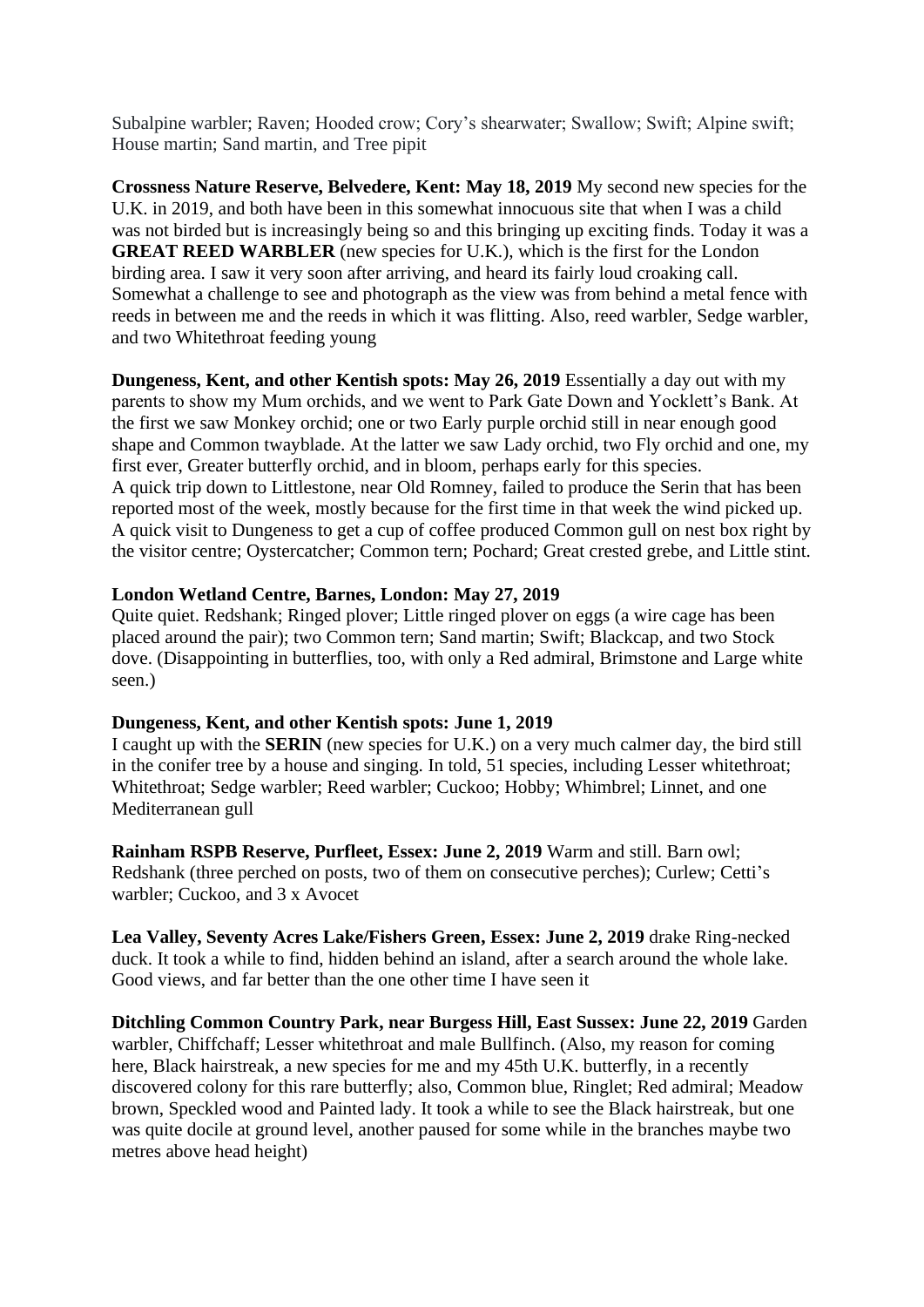**East Blean Woods, near Hoath, Kent: June 23, 2019** (And another rare species, my 46th U.K. butterfly, Heath fritillary. Quite easy to see once in the right black, the species seeming to be jittery in flight and more than happy to alight on bracken at about one metre above the ground. I might have seen 15 individuals in 30 minutes; also, Painted lady (quite numerous on my walk to the woods from Herne Bay), Red admiral and Ringlet)

**Hutchinson's Bank/Chapel Bank, New Addington, Surrey: July 6, 2019** (Butterflies along the chalk escarpments—one Small blue; Common blue; Ringlet; hundreds of Marbled white, and a dozen Dark-green fritillary)

**Fairmile Common, Cobham, Surrey: July 13, 2019** (Within the M25 London orbital road but on heathland with bell heather, my 47th U.K. butterfly species, both male and female Silver-studded blue; also, my first Gatekeeper of the year)

**Oare Marshes Nature Reserve, Oare, Faversham, Kent: July 14, 2019** My third-ever Lesser yellowlegs and second-ever Bonaparte's gull, very likely the same adult that has been wrongly migrating here for seven or eight years and also likely remains somewhere in the U.K. all year and comes to Oare to moult. In mid-July, though, it is in full summer plumage; also. Spotted redshank; Common redshank; Black-tailed godwit (500); one very early Golden plover; Bearded tit; Peregrine, and three male Ruff in close to summer plumage

**Headley Heath, Tadworth, Surrey: July 20, 2019** (Butterflies on heath and chalkside, including a new species, my 48th U.K. butterfly species, one single White-letter hairstreak, and on a white flower on a chalk hillside, not near elm or bramble; also, Brown argus; White admiral; Dark-green fritillary; Silver-washed fritillary; Large skipper; Small skipper; Gatekeeper; Painted lady, and Grayling on stony soil among the gorse. No luck with the Silver-spotted skipper, of which a few reports have come in.) Juvenile green woodpecker

**Rainham RSPB Reserve, Purfleet, Essex: July 28, 2019** Water dredged from some of the marsh area. Wood sandpiper; 3 x Ruff; Avocet; 200 x Black-tailed godwit; Lapwing; 10 x Little egret, and Curlew. (Grey seal basking on the river shore)

**Oare, Uplees and Conyer marshes, Faversham, Kent: August 5, 2019** More of a wonderful walk with Francesca, my wife, than a birding excursion, but the Bonaparte's gull remains, although now heavily moulted. Also, Curlew; Whimbrel; 10 x Common sandpiper; 5 x Oystercatcher; Marsh harrier, and 3 x Kestrel, but not much on the East Flood due to maintenance. (Also, Clouded yellow butterfly and several Painted lady)

**Hutchinson's Bank, New Addington, Croydon; 25 August, 2019** A visit to see if I could spot a Glanville fritillary butterfly (I did not), which for the first time in this introduction site reputedly started by person or persons unknown in 2011 had a second brood, albeit probably lesser in number than the first brood in April/May. But as I and another birder-turnedsummer-butterfly-watcher searched a steep-sided paddock I spotted a **GOSHAWK** (new species for U.K.) that floated over the tree line scattering pigeons. A juvenile, it showed large broad wings, peardrop-shape splodges running from neck to belly, pale belly and correct banding on the tail. It was also large, with all the ID marks together ruling out Common buzzard and/or female Sparrowhawk. (Also, Chalkhill blue, Brown argus; Small copper; Dark-green fritillary, and Silver-washed fritillary butterflies; and a Common shrew, a species I do not remember seeing before.)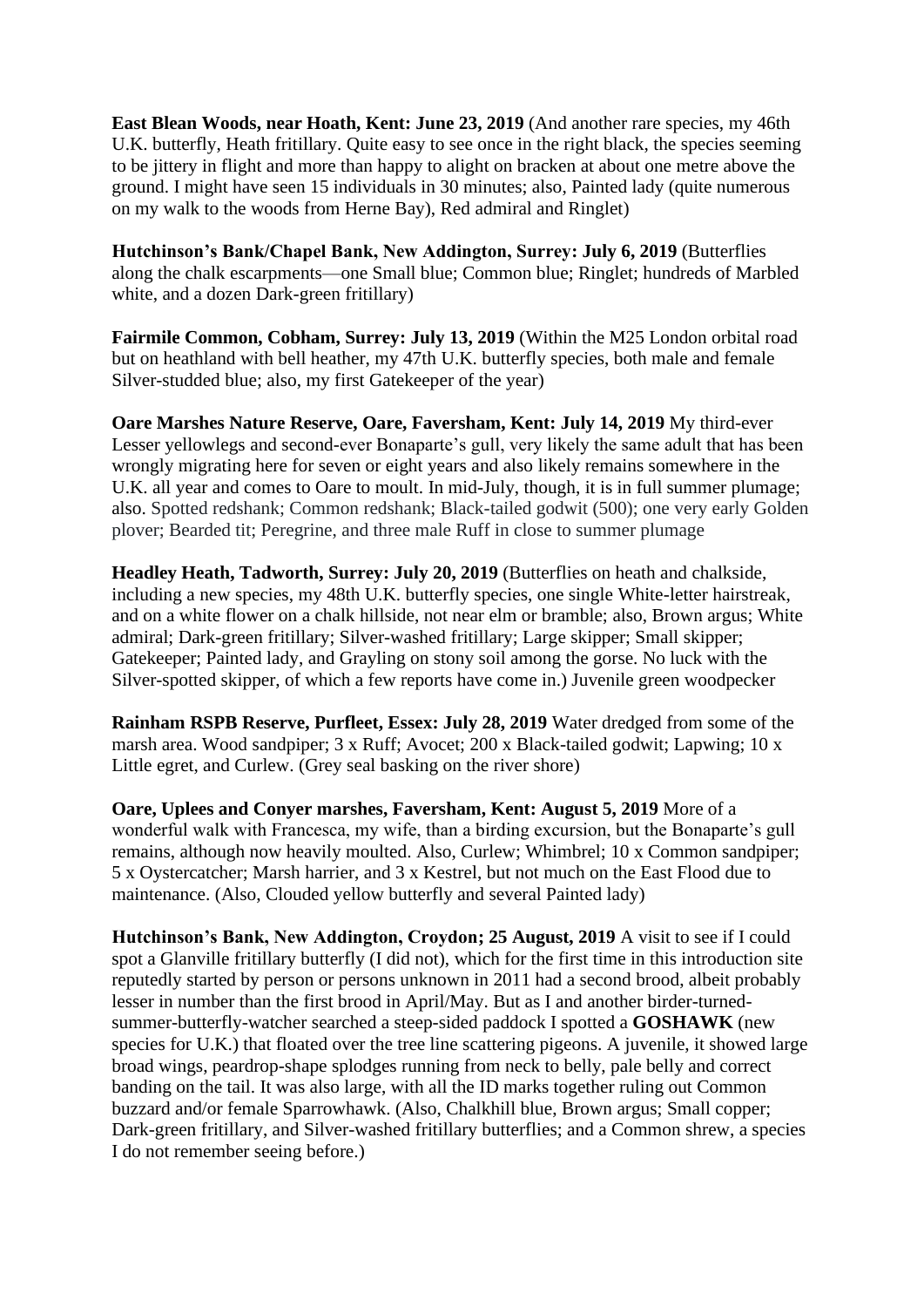**Oare Marshes Nature Reserve, Oare, Faversham, Kent: August 31, 2019** A Peregrine spent much of the day pestering the pigeons and waders. Also, a Kestrel; 2 x Curlew sandpiper, with one adult retaining some summer plumage; Knot; Golden plover; Grey plover; a juvenile Wood sandpiper; 300 x Black-tailed godwit; Water rail; 30 x Dunlin, also some retaining summer plumage, and the Bonaparte's gull remains, although I was lucky to pick it out in its autumn plumage as I was searching for Curlew sandpiper

**Titchfield Haven, Stubbington, Hampshire: September 21, 2019 BLUETHROAT** (new species for U.K.), seen from the Meon Hide, with two good views of a minute or so each out in the open, and some more half-hidden views within the reeds. Also, Turnstone by the harbour

**Somerset (West Hay; Chew Valley Lake): Oct. 5-6, 2019** Little egret, Great egret and Cattle egret all in the same telescope view. All told, 13 x Great egret; 6 x Little egret, and 3 x Cattle egret, two of which showed yellow blush to head. Also, 2 x Yellow-legged gull; Pintail; Little grebe, and numerous Gadwall

## **Mai Po Reserve and Tai Po Kau, New Territories; Pokfulam, Hong Kong Island, Hong Kong: 20-21 October, 2019**

Spoonbill; Eastern spot-billed duck; Gadwall; Little egret; Great egret; Greenshank; Blackwinged stilt; Azure-winged magpie; White-throated kingfisher; Collared crow; Little grebe; Great-crested grebe; Kingfisher; Plain prinia; Common sandpiper; Green sandpiper; Chinese pond-heron; Grey heron; Purple heron; Greater coucal; White-breasted waterhen; Rufouscapped babbler; Great cormorant; Marsh harrier (female); Black kite; Eastern spotted dove; Long-tailed shrike; Oriental reed warbler; Black-collared starling; Daurian redstart (female); Oriental magpie robin; Pied kingfisher; Grey treepie; Black-throated laughingthrush; Chestnut bulbul

# **Mai Chau, Pu Luong and Van Long, Vietnam: 30 October-8 November, 2019**

(Birding not impressive, with the sense that conservation is not a priority and the cognisance of birds being things to sing from cages)

Blue rock thrush; Eyebrowed thrush; Red-vented bulbul; Black-whiskered bulbul; Blackcrested bulbul; Little egret; White-throated kingfisher; Kingfisher; Siberian stonechat; Greybacked shrike; Yellow-billed blue magpie; Japanese white-eye; White wagtail; Grey wagtail; Little grebe; Grey-headed swamphen; Crow-billed drongo; Asian palm swift; White-browed crake; Cinnamon bittern; Bronze-winged jacana; Chinese pond heron; Short-billed minivet; Black-naped oriole; Asian brown flycatcher; Collared treepie; Little pied flycatcher; Oriental magpie robin; White-capped water redstart; Common myna; Green-backed tit; Crested finchbill; Golden parrotbill; White-headed munia; Black-throated laughingthrush; Darknecked tailorbird

# **Oare Marshes, Faversham, Kent: 17 November, 2019**

Gadwall; Little egret; Great-crested grebe; Kingfisher; Grey heron; Marsh harrier; Blacktailed godwit; Redshank (100+); Dunlin (1,000+); Avocet (50+); Pintail (three drakes, one duck); Shoveler; Common snipe; 6 x Bearded tit (but all juveniles); 2 x Curlew, and 2 x Bewick's swan

# **London Wetland Centre, Barnes, London: December 7, 2019**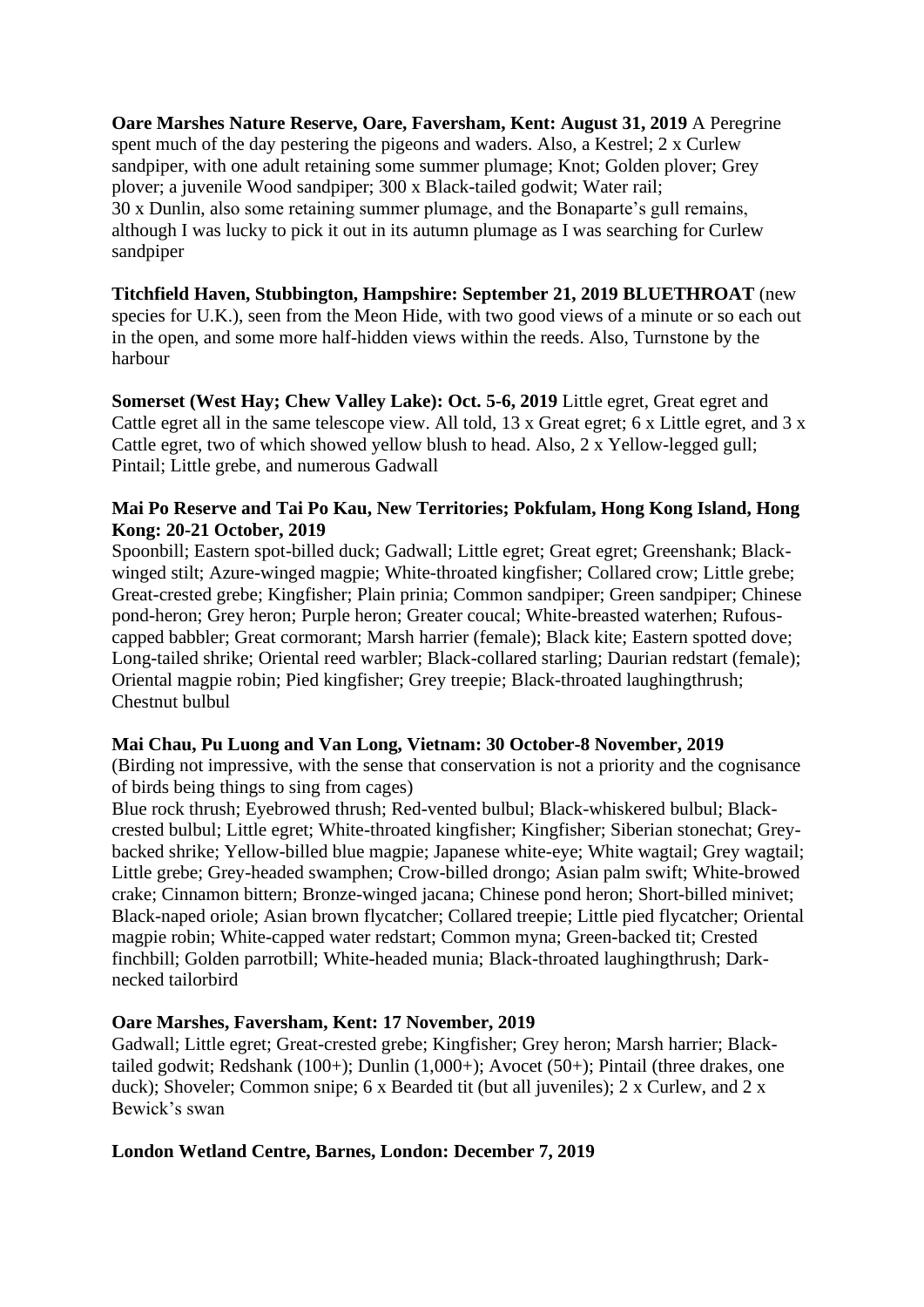Birds mostly difficult to see. Jack snipe; Common snipe; Goldeneye (female); Caspian gull (my second ever); Bittern, and Pintail (three drake, one duck)

## **Whipsnade Zoo, Whipsnade, Bedfordshire: December 14, 2019**

First visit to this zoo (I did not see much of it) for a **BLACK-THROATED THRUSH** (new species for U.K. and my 275th) amid a flock of Redwing. Great views of it flying across open space pretty much as soon as the gates opened at 10, but fresh wind following heavy rain saw all birds staying a little distant. Good views later, on berry bushes. Also, Red kite

**Slimbridge, Gloucestershire: December 16, 2019** 2 x Water rail, right in front of the Willow Hide, and the best views I have had of this species, and two of them; 24 x Bewick's swan; 10 x Pintail; numerous Ruff; Redshank; Dunlin; Black-tailed godwit, and Lapwing; Rook; Stonechat; Greylag goose; two Eurasian crane flyovers (but, again, there is a reintroduction scheme here)

**Portland (various sites), Dorset: December 17, 2019** Very productive day, with 2 or 3 Great northern diver; 2 to 3 Black-throated diver; 20 x Great crested grebe; 2 x Little grebe; 6 to 8 Black-necked grebe; **VELVET SCOTER** (a new species for U.K.; female, and one I found by scanning large geese flocks); 200+ Brent goose, both dark- and light-bellied forms); 4 x Eider; 30 Red-breasted merganser; 2 x Razorbill; 3 x Common guillemot; Black guillemot; Gannet; 30 x Mediterranean gull; 5 x Cormorant, and 30 x Shag. (A Bottlenose dolphin—we had a grandstand view of a harbour-patrol boat's staff untangling a dolphin from fishing netting, after which the dolphin seemed to raise a tail out of the water as a thankyou gesture, spin around the small boat a couple of times and then swim towards the harbour mouth)

**Rainham RSPB Reserve, Purfleet, Essex: December 20, 2019** Sparrowhawk (female); Barn owl; 7 x Common snipe; Curlew; 2 x Avocet; Dunlin; Skylark, and Blackcap (female); the water levels were very high following a great deal of rain over the last couple of weeks

**Walthamstow Wetlands Reserve, London; 26 January, 2020** Firecrest, maybe two, as I saw one twice amid a flock of 12 or so Long-tailed titmice; also on the reservoir, female Goldeneye and two Peregrine falcons bathing and then flying to a nearby pylon

**Valentines Park, Gants Hill, London; 26 January, 2020** Amazingly, someone on a RSPB walk in a place I suspect is not birded often, a Turtle dove, a species seen here in the summer overwintering and likely remaining from last summer. Amid a flock of 20 or so Collared dove. It is my first Turtle dove for probably 30 years; when I was a teenager, I would see 50 on any summer's day, but that is a thing of the past

**Perrymead Lake, East Horsely, Surrey; 22 February, 2020** One drake Goosander and two drake Mandarin duck, on a pond that was filled fairly high with flood water

**Frensham Common. Frensham, Surrey: 22 February, 2020** Great grey shrike, the best view I have ever had, and only my second example. Excellent views of a bird constantly making a circle around one part of the common. Also, Treecreeper

**Poulter Park, Mitcham, Surrey: March 1, 2020** 2 x Siberian chiffchaff (sub-species) in pretty much the same spot I saw one, my first, three years ago in January 2017 on the River Wandle. Also, my second-ever Yellow-browed warbler, always moving and largely hidden,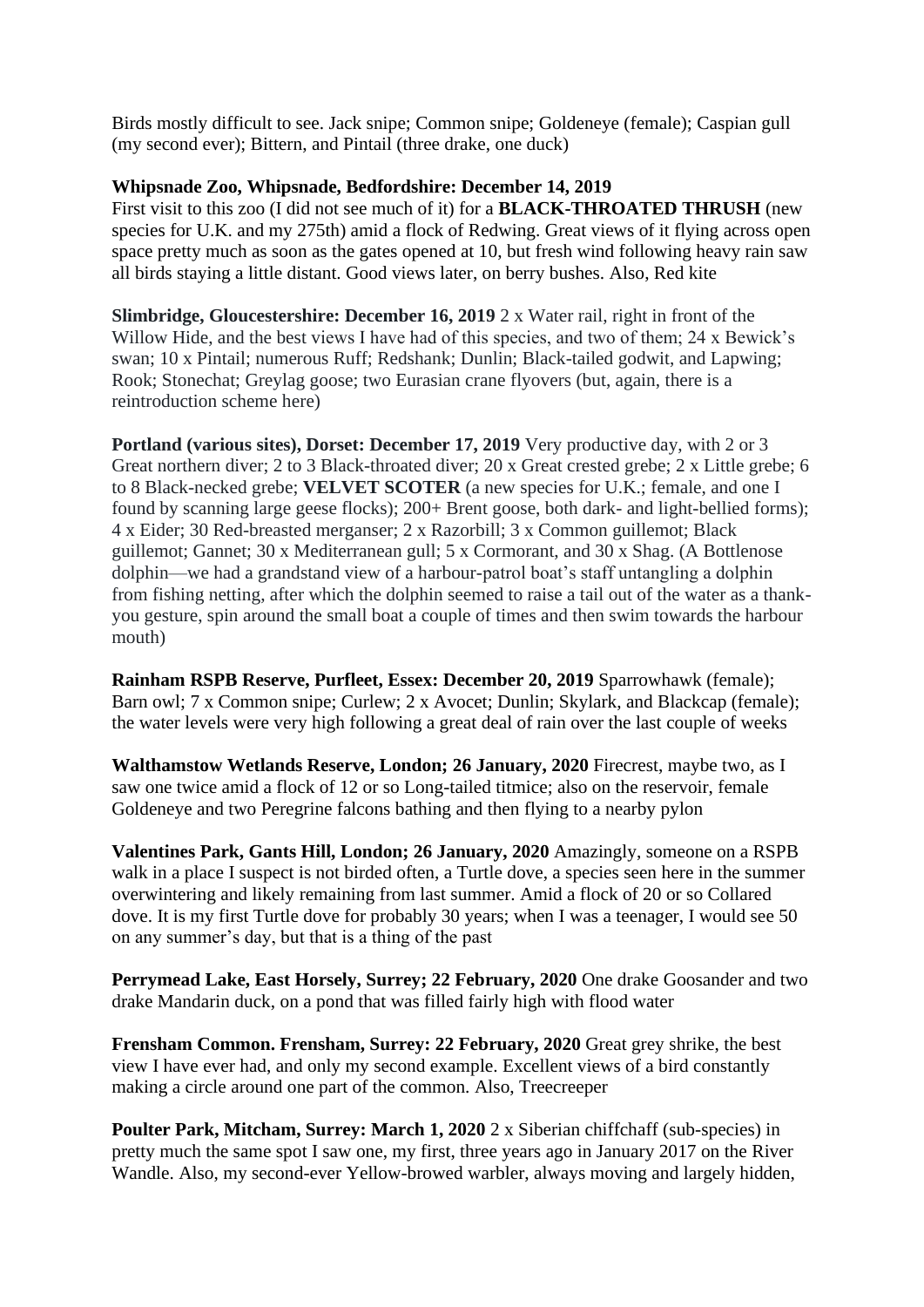but seemingly chasing Chiffchaff and other species from one bushy trees. Grey wagtail, male Blackcap

**Sydenham Woods, London: March 29, 2020** The world is in the grip of COVID-19 coronavirus, and everyone is remaining at home, only going out close to their home once a day for exercise, shopping or emergencies, and the death toll—mainly the old and those with existing health conditions—is numbering in 10s of 1,000s around the world. Any birding is local, that is very local. I did see 2 x Stock dove, drinking in a pond, and 6 or 7 x Redwing, which is pretty late in the season for this species. Also, a Wren singing like crazy

**From the window of my home, Sydenham, London: March 31, 2020** Marsh harrier floating over the houses. I wonder if the very noticeable absence of people on the streets, cars on the road and noise in the air might be beneficial to nature, certainly as now we are in the breeding season?

**Hutchinson's Bank, New Addington, Surrey: May 2, 2020** (I saw the first sighting anywhere in the U.K. of a new species for me (my 49th for the U.K.), Glanville fritillary after several years of trying to find one on this site, which is not recognised by Butterfly Conservation, despite the population being self-sustaining. I saw two examples, one showing the underwings, one showing the outer-wings, and also six or so caterpillars of the species. Also, Dingy skipper)

… also, Glanville fritillary on 20 May and 7 June

## **South Benfleet, Essex: June 13, 2020**

The COVID-19 lockdown has eased slightly. **MARSH WARBLER** (a new species for U.K.), difficult to see, but on the two occasions I got a good view, sufficient to ID this species, its long primaries being the main feature. Also, Common tern; Little egret; Goldfinch. (Also, first Small skipper and Marbled white butterflies of the year)

# **Sandwich Estate, Kent: June 22, 2020**

Skylark; Linnet; Reed bunting; Spotted flycatcher; Common ringed plover; Stonechat; Whitethroat. (Also, my first Lizard orchid)

# **Dungeness, Kent: June 26, 2020**

After some searching after an almost immediate flyover, a **GULL-BILLED TERN** (a new species for U.K.) that was flying and fishing actively but always fairly distantly over the site's ARC Pit. Also, my third U.K. Black-winged stilt and on Dungeness beach a Black redstart

**Oare Marshes Nature Reserve, Oare, Faversham, Kent: July 11, 2020** Bonaparte's gull again, the rare American gull that comes from somewhere t moult every year here; also, Spotted redshank; Common redshank (30); Skylark; Linnet; Yellow wagtail; Black-tailed godwit (30); Curlew (four), and an escaped falcon mix with two tags.

**Oare Marshes Nature Reserve, Oare, Faversham, Kent: July 18, 2020** Lesser yellowlegs, almost exactly a year after one came last year; also, two Yellow wagtail; Little gull; a very close Curlew; one Knot; Dunlin; Avocet; Skylark; 30 Redshank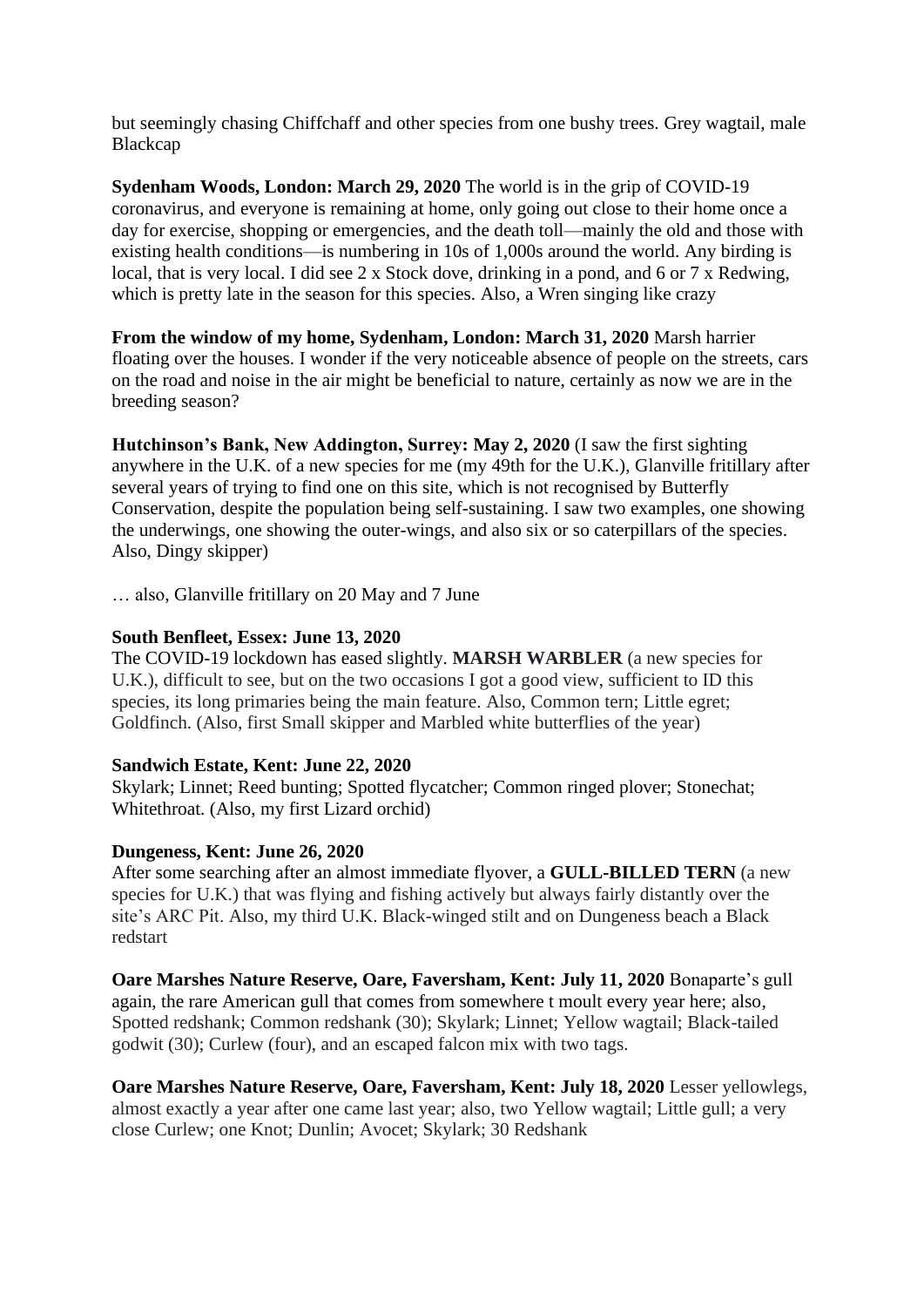**Hutchinson's Bank, New Addington, Surrey: July 19 and 20, 2020** On first day, overcast, juvenile Goldfinch and adult and juvenile Green woodpecker; on second day, 2 x Marsh titmouse (I saw one here last year). (Also, several Marbled white; second-brood individuals of Common blue and Small blue; Gatekeeper; Ringlet; Meadow brown, and one Dark-green fritillary)

**Cuckmere Haven, Sussex: July 26, 2020** Greta views of an adult male Little stint and a juvenile Wood sandpiper. Also, Little ringed plover; Rock pipit; Dunlin; Shelduck; Linnet; Skylark; Buzzard; Kestrel; Peregrine, and Oystercatcher

**Dungeness, Kent, England: 1 August, 2020:** Great white egret; 100 x Gadwall; 20 x Pochard; Ruff; 10 x Gannet; Common tern; Yellow wagtail; Meadow pipit; Stonechat; Whitethroat; female Wheatear and two young; Oystercatcher; Little egret, and juvenile Mediterranean gull

**Headley Heath, Tadworth, Surrey: August 9, 2020** First-ever sighting of a Silver-spotted skipper, my 50th U.K. butterfly species

**Beckenham Place Park, Beckenham, Kent: 11 August, 2020:** Word has got out that there are now fledged 2 x juvenile Hobby, perched on tree branches, of a rare example of this species nesting in a London park. Juveniles were not very confident yet of flying; another juvenile was flying, though, as were two adults that kept pretty much out of the picture save for a hawking expedition or three

**Shapwick March, Somerset: September 4, 2020:** Osprey; Marsh harrier; Hobby; Little egret, and Great egret. Also in Somerset, Raven

**Nuthurst, Sussex: September 5-11, 2020** Spotted flycatcher; Marsh titmouse; Wren; Great spotted woodpecker; Coal tit. Also, elsewhere in Sussex, Wheatear; Marsh harrier; Common sandpiper, and Red kite

**Ditchling Beacon, Sussex: September 5-6, 2020** On arrival to Sussex from Somerset, set off to see a **DOTTEREL** (a new species for U.K.). I had no luck on the Saturday evening, when three were present, but I did see Wheatear and Grey partridge, but I saw one, and one only, on the Monday morning

**East Head, Sussex: September 10, 2020** Bar-tailed godwit; Curlew; Whimbrel; 200 x Oystercatcher; Dunlin; Redshank, and Greenshank

**Pagham Harbour RSPB Reserve, Sussex: September 5-6, 2020** 40 x Cattle egret, certainly the most I have ever seen and possibly the most anywhere collectively in the U.K. (the reserve in 2020 recorded the first breeding success for the country); Whinchat; Stonechat; male and female Redstart; one Spoonbill; Spotted redshank; Redshank; Snipe; Yellow wagtail; Curlew; Black-tailed godwit; Great black-backed gull, and Kingfisher

**Whitehawk, Brighton, Sussex: September 19, 2020** Following a 25-mile run from Hassocks to and along the South Downs Way to Southease and back across a separate section of the Downs to Telscombe and above Rottingdean, my first-ever sighting of a Long-tailed blue, my 51st U.K. butterfly species. Also, butterfly species Clouded yellow and Wall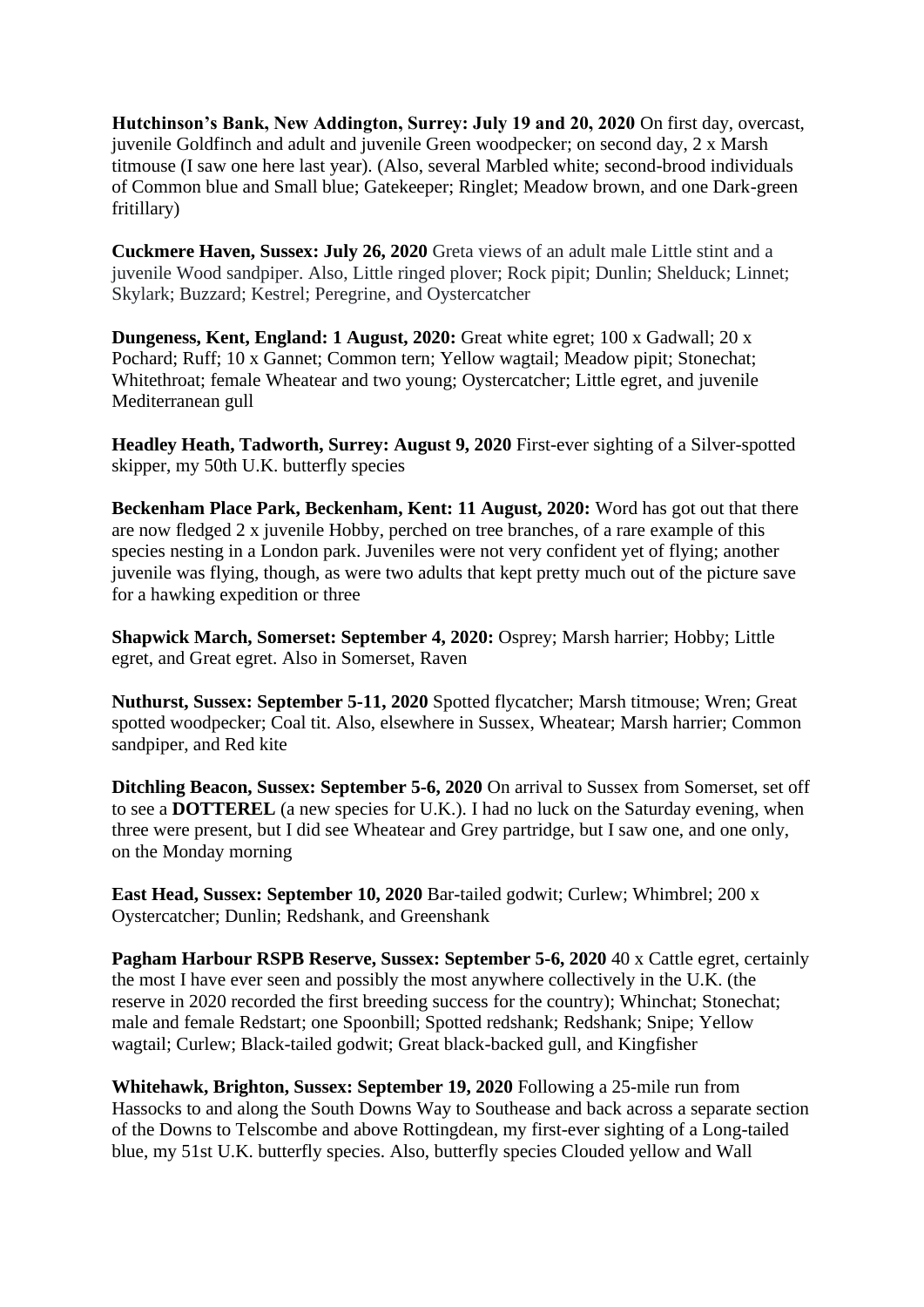### **Sandwich Estate, Kent: September 20, 2020**

Juvenile Skylark; Wheatear; Stonechat; Common buzzard; Kestrel; Linnet

**Shuart Marshes, Kent: October 18, 2020** Quick trip down the Thames past Faversham to see a **MASKED SHRIKE** (a new species for the U.K.), the fourth ever to come to the United Kingdom and the first for Kent. Also, Goldcrest; Swallow; House martin, and Kingfisher. (The shrike disappeared sometime in the night of 18-19 October)

**Chew Valley Lake, Somerset: October 28, 2020** Tried to find the Lesser scaup that has been seen distantly from the Moreton hide but with no success. Great egret and Grey heron both catching perch; also, Little egret; Little grebe; Lesser yellowlegs (my fifth in the U.K.); Goosander, and Goldeneye

**Somerset Levels, Somerset: October 29, 2020** 143 Cattle egret (hardly a rarity any more, especially in this area) in three groups. Also, my third Glossy ibis; Great egret; Little egret; Fieldfare; Redwing; one male Bearded titmouse, and 2 x eclipse Wigeon

### **Willsbridge Mill, Avon: October 30, 2020** Grey wagtail

**Bewbush Brook, Crawley, Sussex: October 31, 2020** On the way home from Somerset a stop-off to see **DUSKY WARBLER** (a new species for the U.K.). I enjoyed a couple of somewhat brief looks as it, firstly, came in ahead of a group of Long-tailed titmouse, which could have been a coincidence, and then, secondly, for a little more time to better see its brown-russet back, eye-stripe and large Wren-like stature. (Also found out today that the Bottlenose dolphin, seen almost a year ago on December 17, 2019, in Weymouth Harbour being freed from netting, died. It was the only dolphin to live almost exclusively in and around the harbour and unfortunately had a collision with a boat.)

#### **Worth Marshes and Kingsdown, Kent: November 21, 2020**

Failed to see the Eastern yellow wagtail, which has been seen that day, but I did see two, maybe three, of the five reported **LAPLAND BUNTING** (a new species for the U.K.) as I left the area they had last been seen in and walked along footpaths to the right of the village of Worth. Also, three Jack snipe and several Stonechat.

As I was leaving to go home, news came in of a real find at Kingsdown, a 15-minute drive away, and I got to see **CRAG MARTIN** (a new species for the U.K.) with about 10 minutes left of good light. Great views as it started to roost against the white cliff side. It was seen briefly the next day as it flew south, but it returned on Monday, 23 November, too. It had been found, so I was told, by a "non-birder" who thought what he thought was a Sand martin did not quite look right, so he called a birding friend who came down to see it, confirmed its identity and spread the word. That does not sound like a "non-birder" to me

**Rainham RSPB Reserve, Purfleet, Essex: November 26, 2020** 5 x Pintail; one Water pipit that I found and managed to show several other people, for most of whom it constituted a new species, so that was satisfying, as it is usually someone else who shows me a bird, or I hear of one being seen somewhere. Several Marsh harrier, Buzzard siting on a post and two Redshank on the River Thames. Wigeon back in high number. I bumped into an old friend, Joel Williams and his daughter

**Sonning, Oxfordshire: November 29, 2020** My first Redwing of the winter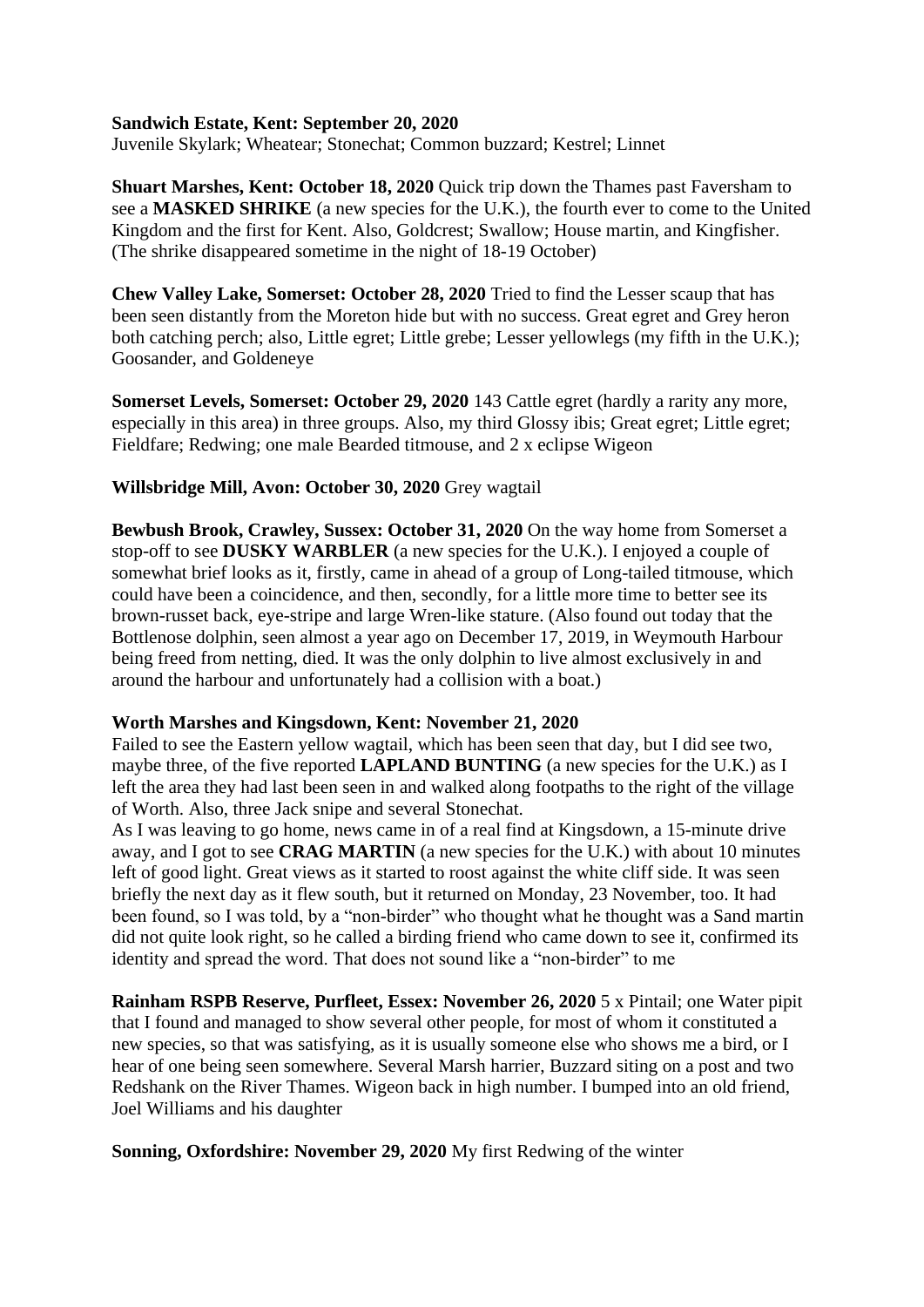**Thursley Common, Surrey: December 4, 2020** Arrived at first light to try and find two species that have been seen the previous six days but not the day before I went, which was a day of horrendous rain. I found the **RUSTIC BUNTING** (new species for U.K.) and Little bunting, which comprised only my second sighting, and definitely the best. Both birds were elusive, often hiding in the grass among scrub and gorse, and several Reed bunting confused the identification. The light was best before 9:30 a.m., which was when I took my only photographs. The rest of the time did not produce good sightings, maybe because there was later on a dozen people there looking for the birds. Also, Red kite; one Dartford warbler; 2 x Fieldfare; Coal tit, and Goldcrest

**Swale Estuary and Capel Fleet, Isle of Sheppey, Kent: December 7, 2020** A very murky, foggy day, a heavy mist that did not lift. Beautifully atmospheric, and I met one other birder all day. Along the Swale I saw Curlew, also calling; Redshank and 100 x White-fronted goose in two groups. At Capel Fleet a scan in the gloom revealed a Barn owl, at 2:15 p.m., and, my first for decades, Hen harrier, a female. All photos were certainly not show-stoppers. Also, Turnstone, Redshank, and Oystercatcher on the shore at Leysdown-on-Sea, by the Shellness Estate

**Letcombe Regis, Oxfordshire: December 11, 2020** GREAT BUSTARD (new species for U.K.), but one I will regard as an escapee unless told otherwise—even though the population is self-sustaining, all birds do come from a reintroduction programme on Salisbury Plain. A magnificent bird, the heaviest flying bird on the planet. Also, a Fieldfare sitting on a fence, and a male Pheasant who might have walked across the field in which the bustard was if the bustard was not five times as large

**Steart Marshes, Cheddar Reservoir and Barrow Gurney Reservoir, Somerset: December 12, 2020** A sunny day among several of gloom, and an **EASTERN YELLOW WAGTAIL** (new species for the U.K.), a relatively recent split from the Yellow wagtail, at Steart. After not seeing one on November 21, 2020, it was good to catch up with one here, but it was hard work to find. It also is notable in that it is the first "lifer" Alex Carlisle and I have seen together for more than 30 years, his U.K. list being far larger and mine and I having lived in the USA for 20 years. Some birders had arrived at dawn, 7:30, and it was seen only once all day, at 2 p.m. We did hear it a couple of hours before we saw it, and it was lucky we managed to see it at all. We had turned the car around while eating lunch to view a compost heap that the bird occasionally favoured, and it was only because we were now facing the marsh wall that we saw some birders show signs of anxiousness. We were out of the car in a flash and run up and along the wall to where we had been earlier to view the birds for perhaps no more than 40 seconds before it flew up, around in a circle above our heads and disappeared. Other birders scattered along the wall would have missed it for sure. Also, good views of Hen harrier low over the marshes and a Merlin that shot though and took out a Redshank. We also saw Nature Watch's Iolo Williams and Mya-Rose Craig filming for an upcoming series, possibly the Penduline tit that would only been able to be seen well with a very high-powered TV camera.

Last stop was Cheddar Reservoir for a **RED-CRESTED POCHARD** (new species for the U.K.), a species that is not reported but does not have huge numbers in the U.K. outside of one park in the Cotswolds, a species that I simply had not got around to seeing before. Our first stop of the day was Barrow Gurney Reservoir for a very confiding Great northern diver, definitely my best views, and my first U.K. male Long-tailed duck, a super thing, as is the diver. Also, a Common sandpiper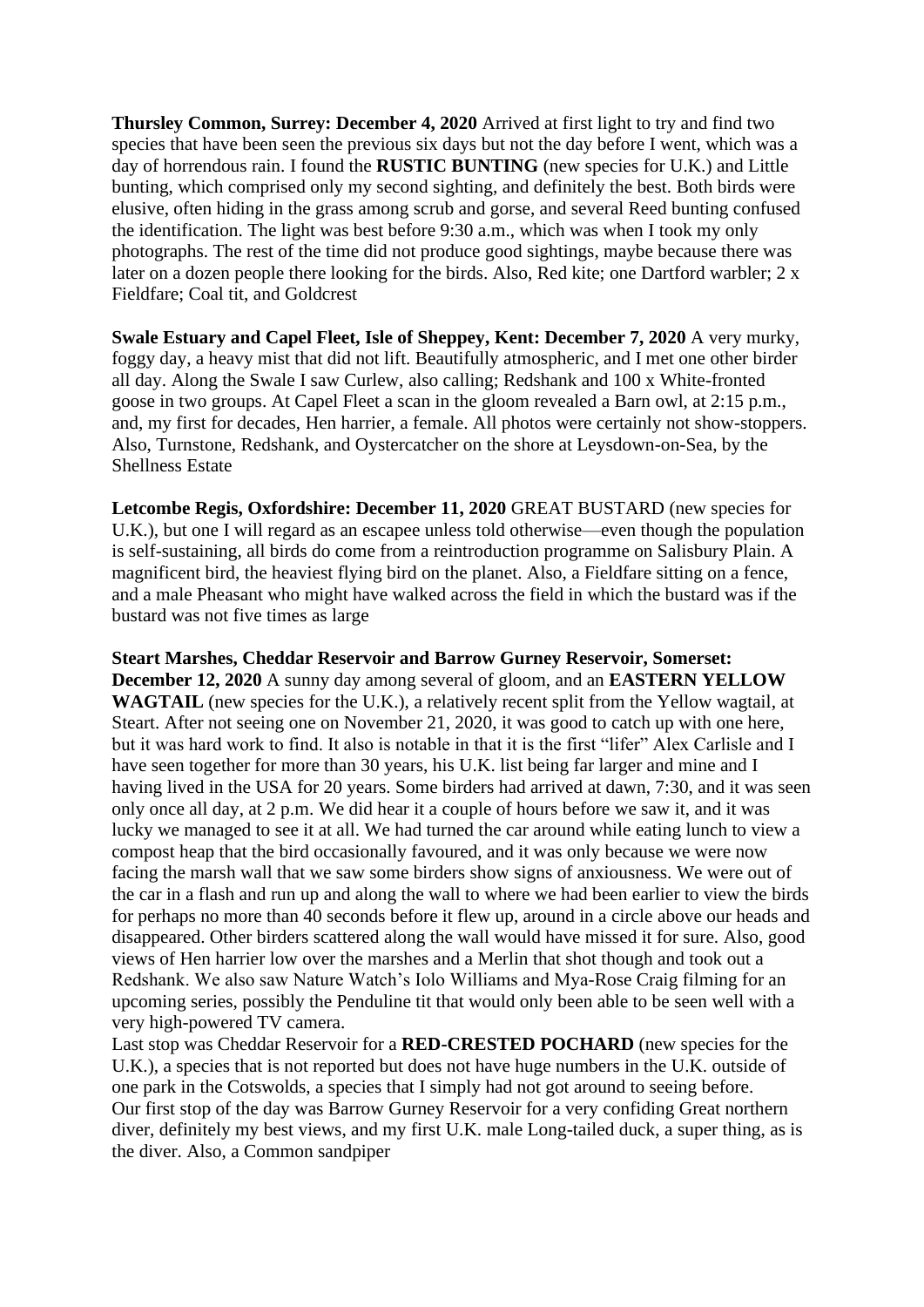**Cooling Marshes and Salt Fleet, Cooling, Kent: December 20, 2020** A long, muddy walk from Cooling Castle across the marshes to Salt Fleet, the scene of a hurried swim across Egypt Bay creek 35 years ago or so with Alex Carlisle and Clive Gilby. This time around I did not walk around the Thames shore path so far but saw a **RICHARD'S PIPIT** (new species for the U.K.) that flew out of cover and landed 50 or so metres from me. Evident supercilium that went over the eye to the bill, long legs and upright stance. It was skittish. Also, two Peregrine falcon; Marsh harrier; Kestrel; 200 x Shelduck; 50 x Skylark, a flock of Redwing and Fieldfare. Also saw two dead foxes laid neatly side by side off Rye Street in Cooling, which I reported, although I have no idea if a crime was perpetrated

**Reculver and Oare Marshes Nature Reserve, Faversham, Kent: January 3, 2021** At

Reculver, 3 x Snow bunting, my best views of this wonderful species, although flitty and sometimes difficult to see amid the shingle. Also, Sanderling; Curlew; Redshank; Oystercatcher; 40 x Corn bunting; 20 x Reed bunting; 50 x Meadow pipit; Stonechat; 100 x Brent goose; Common buzzard

At Oare, 4 x Bearded tit (I had expected stronger winds today, but no), including two males, one of which was confiding for at least one close-up photo; 20 x Pintail; Gadwall; Teal; Kingfisher hovering over Oare Creek; one Turnstone; 3 x Curlew; 100 x Avocet; several Shelduck; Dunlin;  $\overline{3}$  x Grey plover. In addition, a Slow-worm (I reported this to the relevant herpetology website), which I thought initially was dead and which when I realised it was not moved gently with gloves off the sea-wall path and into an area of denser vegetation, and a Common seal in Oare Creek

**Rivers Pool and Ravensbourne, London; February 27, 2021** So very little birding as we mope around in the midst of a 3.5-month lockdown to at least 12 April, but two Grey wagtail; Kingfisher zipping up and down; Sparrowhawk, and Goldcrest

**Crossness Nature Reserve, Belvedere, Kent: March 12, 2021** 2 x Fieldfare; 3 x Grey wagtail; Teal; Pochard; Wigeon; Shelduck; Gadwall; 5 x Redshank, and 3 x Barnacle goose (I heard of a birder who has 195 species for this site but not a Barnacle goose, well, until March 13, 2021. The resident southern population of this goose I believe is to get or has got recognition as a self-sustaining population, but I have seen many of the Solway Firth between England and Scotland so definitely know I have an accepted example

**Peckham Rye Park, London; March 14,15, 16 and 17, 2021** Four visits on four consecutive days to see a Little owl roosting in a pine tree just outside the perimeter of Sexby Gardens. The best views I have had of this species; also, on 14 March, a Great-spotted woodpecker

**Crossness Nature Reserve, Belvedere, Kent: March 20, 2021** Great view of a Cetti's warbler flying over reeds. Also, Curlew; 4 x Black-tailed godwit; 3 x Oystercatcher, and a Peregrine falcon

**Crossness Nature Reserve, Belvedere, Kent: March 27, 2021** 2 x Peregrine falcon; one male and one female Wheatear (first for the year); several Chiffchaff; 2 x Stock dove, and Oystercatcher

**Hutchinson's Bank, New Addington, Surrey: March 28, 2021** Two Red kites and 2 x Skylark on Farleigh Golf Course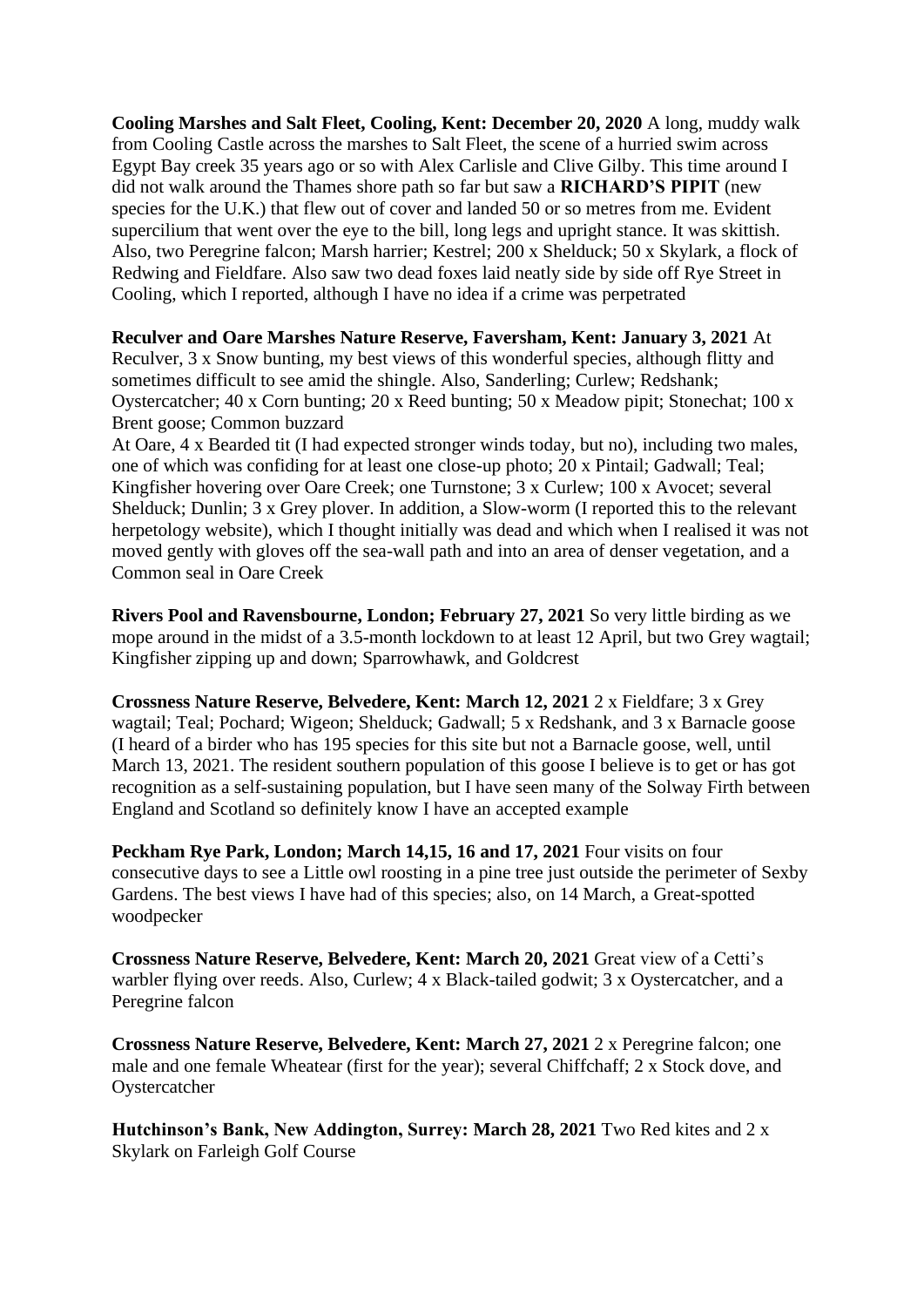**Moors Nature Reserve, Redhill, Surrey: April 1, 2021** Female Ring-necked duck quite close to the bank that gave excellent views. This is only third I have seen, and the first female. Also, Coal tit; Little grebe, and nesting Great crested grebe

**Staines Moors and Staines Reservoir, Staines, Surrey: 1 April, 2021** My first visit to Staines Moors to try and see (I did not) reported Ring ouzel, but Linnet; 50 x Skylark; male Wheatear; Green woodpecker; Blackcap; Chiffchaff, and first Swallow of the year, while on the reservoir was a Little ringed plover and 50 x Pied wagtail

**Barcombe Cross, Sussex: April 10, 2021** An early drive down to see **WHITE-THROATED SPARROW** (new species for the U.K.) that had been reported in the previous two days and could well be the same individual as was seen (and suppressed) in Kent in January. After a hour of searching it gave great views at approximately 8 a.m. on a chilly morning. On the way home stopped off at Weir Wood Reservoir and saw Nuthatch and year's first Whitethroat

**Crossness Nature Reserve, Belvedere, Kent: April 16, 2021** My first walk to the Southern Marsh area of this reserve, where I found a female Ring ouzel and watched it for 45 minutes, with it being in the company of four Song thrush

**Shrewsbury Park, Shooters Hill, Kent: April 20, 2021** Tawny owl. I had been told of it and its location, and it was quite easily found, although there was no sign of its chicks, which have been seen

**Samphire Hoe and Dungeness, Kent: April 23, 2021** At Samphire Hoe, Black redstart; Meadow pipit; Stonechat; numerous Linnet; 3 x Raven; also, my first-ever Early spider orchid, the main reason for my visit. After searching for two hours, I found one flowering example with one flower, as well as several orchids not yet in bloom At Dungeness, at sea, Gannet; Common tern, and 16 Whimbrel; on a low, flat roof of the nuclear power station, Iceland gull; and in the RSPB reserve, on the feeder, 2 x Brambling, one male, and Greenfinch, and out in the field 32 x Curlew, which was a very nice sight, as well as Sedge warbler

**Nettlebed, Oxfordshire: April 24, 2021** On a walk with friends, an albino Pheasant being looked at carefully by a Red kite, of which I saw many, this being the epicentre of the English reintroduction of this species some 20 years ago or so. Having my first pint in a pub (outdoors being the only seating allowed at the moment) I saw that the town-sign mural of the village featured a Red kite

**Hartslock, Oxforshire, and Hambleden, Buckinghamshire: May 16. 2021** An orchid trip, essentially, but at Hartslock a Cuckoo calling and breaking cover, but also a few Lady orchid, a handful of Monkey orchid and numerous examples of Lady-Monkey orchid, the only place in the U.K. where these exist

In the Hambledon area, Military orchid (the first time I have seen them) in one of only three places in the U.K. they exist, and three Early purple orchid. The Military orchid were still in closed spikes, but I found one "soldier" who was out of barracks, so to speak. Also, maybe 40 Red kite, one Common buzzard and three or four Orange tip butterflies

**Cumbria and County Durham: May 29-June 1, 2021** A short holiday. At Cross Keys, Cautley Spout, for all four days a Cuckoo calling, and I had good views on three occasions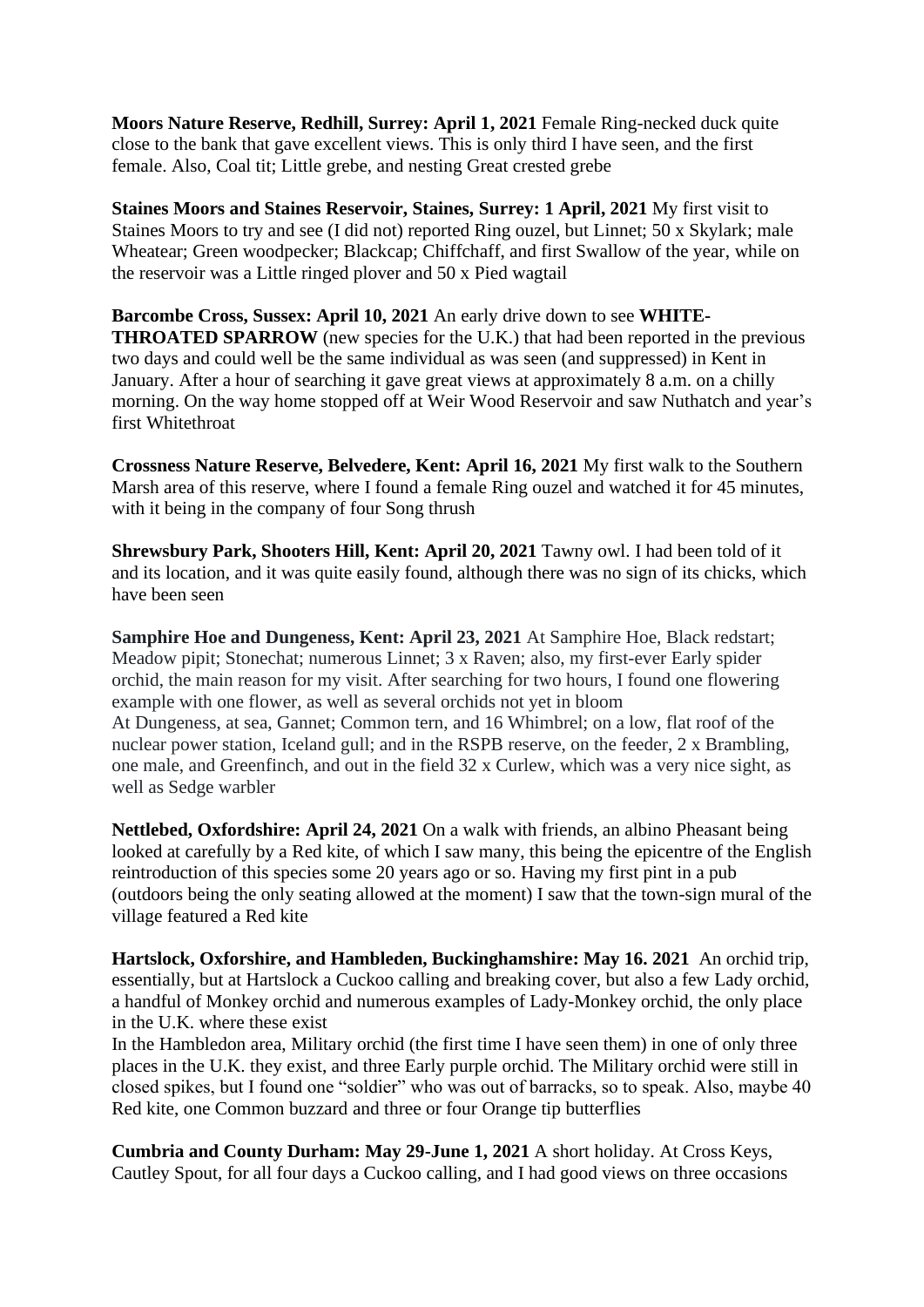and once seeing it mobbed by a group of passerines. Also, Siskin; Coal tit; Meadow pipit; Stonechat; Skylark; Oystercatcher; Grey wagtail; Common sandpiper; Lapwing; Buzzard; Swallow; Sand martin; House martin, and Swift. At Langdon Beck, no sign of Black grouse, with the weather very warm, but lots of Curlew and Lapwing

**Magpie Bottom, Shoreham, Kent: 6 June, 2021** Another orchid trip, with Man orchid; Common twayblade; Common spotted orchid (just starting to bloom), and Early purple orchid (one, and on its last legs). Also, 3 x Broad-leaved helleborine, but a few weeks from flowering. Nightingale heard and Mistle thrush seen

**Nuthurst, Sussex, and other spots in Sussex: June 26-July 17, 2021** In the garden of the cottage we stayed in, Yellowhammer; Song thrush; Greater-spotted woodpecker; Red kite; Buzzard; Coal tit; Nutchatch

At Knepp, White stork (a new species for me in the U.K., but these are introduced birds); male Bullfinch (to go with the female Bullfinch I saw at Warnham Nature Reserve, Horsham) At Amberley Brooks, distant but credible view of a juvenile White-tailed eagle, also one from a reintroduction project, in its case on the Isle of Wight (local birders on line suggest it is searching for a breeding ground of its own); I had almost given up searching for it when I saw what seemed to me to be an unusual lump on a tree

(Other wildlife sightings dominated by orchids: At Heyshott, my first-ever Musk orchid (12 spikes), after a long search and amazement at how tiny they are); also Chalk fragrant orchid; Common twayblade, and Bee orchid, and nearby hundreds and hundreds of Pyramidal orchid. At Firle Beacon, my first sighting of Frog orchid (nine spikes)

**Dulwich, London: July 23, 2021** On a run, a Little owl

**Minsmere RSPB Reserve, Saxmundham, Suffolk: August 1, 2021 WHITE-RUMPED SANDPIPER** (new species for the U.K.), with great views, and once probing the mud very close to the East Hide; also, distant but ID-able Pectoral sandpiper;  $3 \times$  Spotted redshank;  $3 \times$ Kittiwake; Bittern and Great egret flyovers; Marsh harrier; Ruff; Ringed plover; Black-tailed godwit

**Oare Marshes, Faversham, and Cliffe, Kent: August 14, 2021** At Oare, Bonaparte's gull (the same returning one, I imagine); 3 x Little tern; Greenshank. (Also, Grass snake and Marsh frog)

**Rainham RSPB Reserve, Purfleet, Essex: August 15, 2021** All three species of egret, Cattle, Great and Little. Also, Marsh harrier; Yellow-legged gull, and Curlew. (Later on, went to near Vigo, Kent, and found my first Violet helleborine)

**Frampton Marsh RSPB Reserve, Frampton, Lincolnshire: August 21, 2021** My first visit to this reserve, and a great day. **PACIFIC GOLDEN PLOVER** (new species for the U.K.), with so-so views followed later by good views to both sides of the sea wall, and **BLACK STORK** (new species for the U.K.), With again initially so-so views, but later on it flew right over my head, once being mobbed by an Avocet. Also, Spotted sandpiper; Ringed plover; Little ringed plover; 2 x Little stint; Greenshank; Redshank; Green sandpiper; Common sandpiper; numerous Ruff; 26 x Spoonbill; numerous Snipe; Dunlin; Little owl; Short-eared owl; Kestrel; Merlin; adult Cuckoo that flew in front of my car as I drove into the reserve; Wheatear; numerous Yellow wagtail; Greater scaup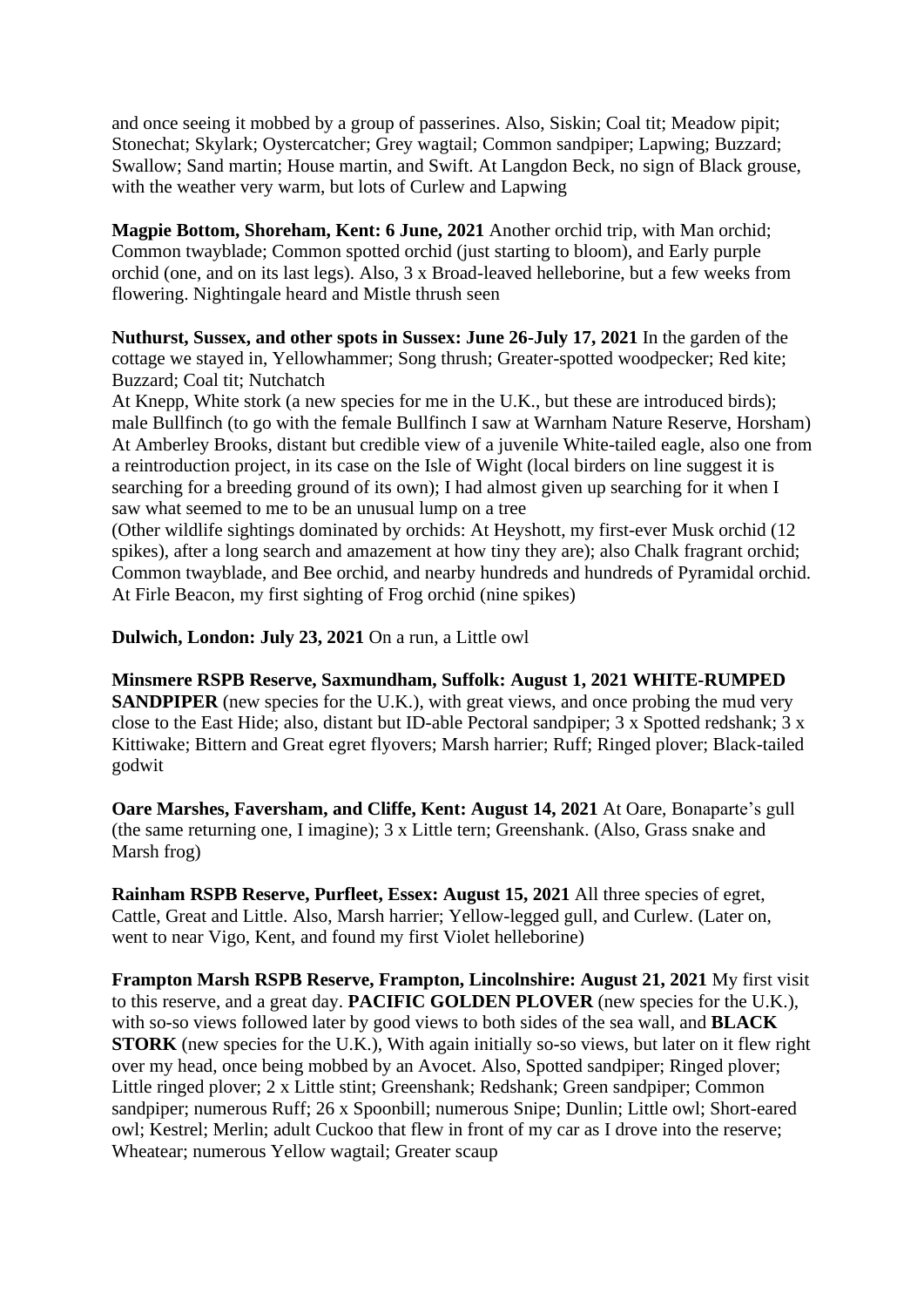**Dubai, United Arab Emirates: September 18-22, 2021** Qudra Lakes and Ras al Khor: Greater flamingo; Grey Francolin; Stone curlew; Lesser grey shrike; White-tailed lapwing; Sociable plover; Grey plover; Ringed plover; Kentish plover; Ruff; Dunlin; Redshank; Greenshank; Red-vented bulbul; White-cheeked bulbul; Shikra; Marsh harrier; Grey heron; Western reef heron; Little egret; Great egret; Black-winged stilt; Common sandpiper; Green sandpiper; Sooty gull (Al Mamzar); Blue-cheeked bee-eater; Indian roller; Hoopoe; Fulvous whistling-duck. (Also, Arabian gazelle and Sand gazelle)

**London Wetland Centre, Barnes, London: September 23, 2021** Pectoral sandpiper, my third one in the U.K. and the nearest, although not so very close

**Isles of Scilly, Cornwall, England: October 2-9, 2021** 100 species, exactly, seen from the moment Alex Carlisle and I left Timsbury to my return home, including two species seen on October 10

**Hayle Estuary, Cornwall** (October 1)—2 x Bar-tailed godwit; Black-tailed godwit; Oystercatcher; Redshank and Greenshank

**Isles of Scilly**

October 2—Scillonian III Crossing (Penzance to Hugh Town): Eider; **BALEARIC** 

**SHEARWATER** (new species for the U.K.),; Sooty shearwater; Manx shearwater and Gannet

Lower Moors: Greenshank and Water rail

Porth Hellick—Water rail; Spotted crake; Glossy ibis; Pectoral sandpiper; Greenshank and Merlin

October 3—Hugh Town: Great crested grebe (rarity for the Isles of Scilly)

Bryher—Buff-breasted sandpiper (my second only; this is the species I believe I start my U.K. list with, having seen one in September or October 1977 in Cliffe, Kent); 2 x Pinkfooted goose and Brent (Pale-bellied form)

Tresco—Dotterel

October 4—St. Agnes: **BUFF-BELLIED PIPIT** (new species for the U.K.), and 2 x Pied wagtail (White wagtail sub-species)

Lower Moors—Water rail

October 5—St. Mary's: Woodchat shrike (my second only, and one of the Balearic subspecies Lanius senator badius) and Snow bunting

St. Martin's—**RED-BREASTED FLYCATCHER** (new species for U.K.)

October 6—On a Pelagic from the Sapphire: Sandwich tern; Peregrine falcon; Great skua (my second only); Arctic skua (my second only); 2 x Puffin; Razorbill; Guillemot; Manx shearwater; Sooty shearwater and Arctic tern. (Also a Common dolphin breaching the water)

October 7—Porthmellon: Sanderling

Porth Hellick—Pectoral sandpiper snuggled up next to a Snipe; Bar-tailed godwit and Yellow-browed warbler. (Also a Hummingbird hawkmoth)

October 8—St. Agnes: Snow bunting; Whitethroat; Willow warbler and Whinchat The Garrison—Pied flycatcher

October 9—Peninnis: male and female Black redstart

The Garrison—Pied flycatcher; Spotted flycatcher; Yellow wagtail; Black redstart and Whinchat

# **Normandy Marsh, Lymington, England: October 10, 2021 WESTERN**

**SANDPIPER** (new species for U.K.), I believe the 13th for the U.K., and Little stint. The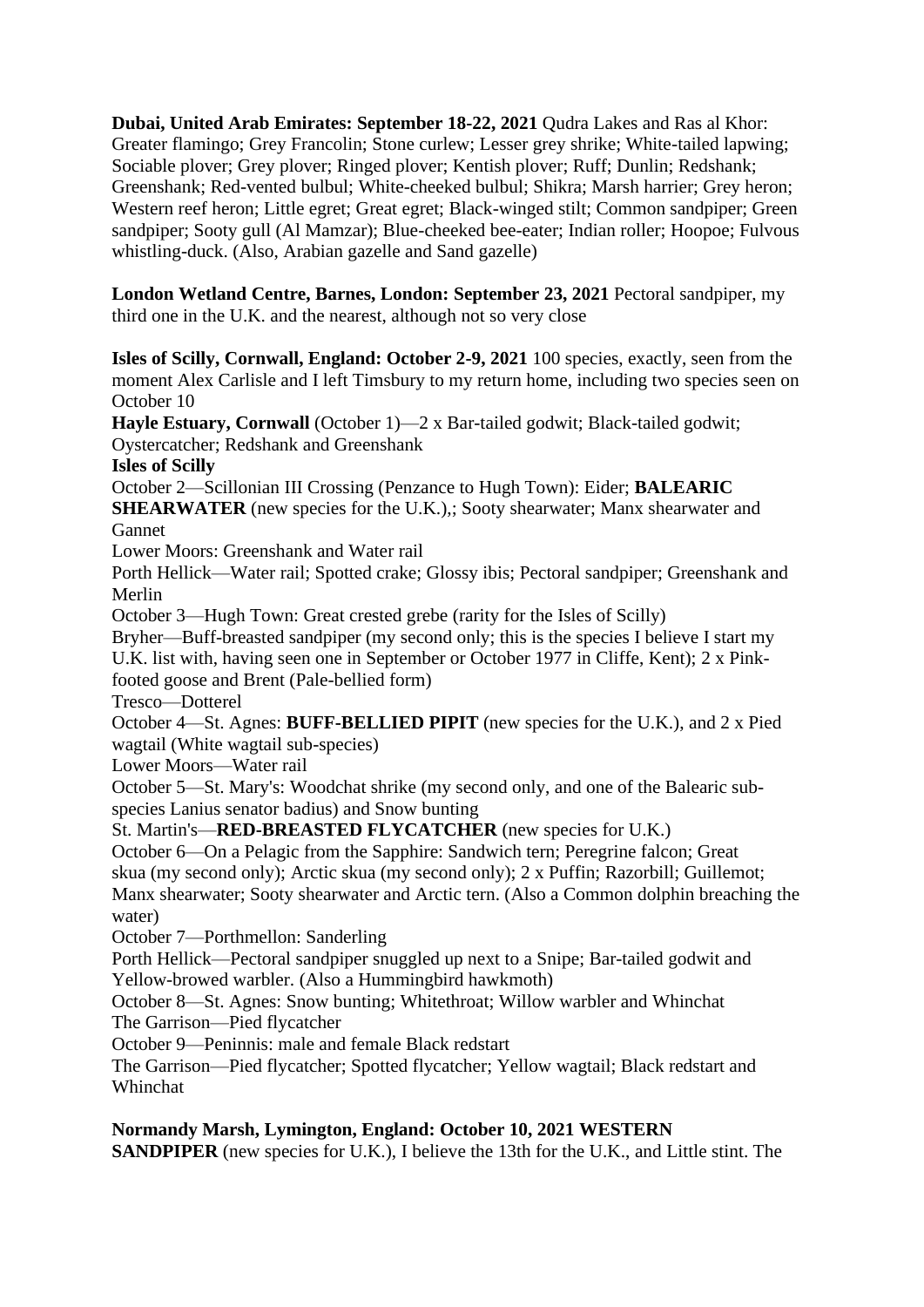sandpiper smaller than surrounding Dunlin and possessed a characteristic bobbing movement as it moved and searched for food

**Dulwich, London, England: October 17, 2021** On a walk with Francesca, a Little owl and, later, a Peregrine falcon

**Rainham RSPB Reserve, Purfleet, Essex: October 24, 2021** A couple of decent but fleeting views of Dartford warbler, but the first time I have seen this species within view of Dartford itself, the town in which I was born. Also, 4 x Cattle egret

## **Thamesmead, Erith, Crayford, Kent: November 19, 2021**

Searching with Alex and Mike for Caspian gull, with a few examples we thought were our quarry, but turned out not to be. Yellow-legged gull, though.

**Oare Marshes, Faversham, and Cliffe, Kent: November 28, 2021** Hoping for a day of strong northerly or easterly winds, with alcids and tubenoses, but it was a gorgeous if chilly day, with the winds not moving the way I wanted. Grey plover; Curlew; 60 x Avocet; Golden plover; several murmuration of Knot in the distance; Marsh harrier hovering over the Thames, and Brent

At Cliffe, Black-throated diver; Kingfisher, and Red-breasted merganser

**Blacktoft Sands RSPB, Goole, Yorkshire: December 16, 2021** Visit to see the long-staying **WHITE-TAILED LAPWING** (new species for U.K.), which, although I assumed it was still there, I found for myself, waiting for five minutes before it popped out from behind a small muddy islet. Also, quite a number of Snipe

**Carr Vale Nature Reserve, Chesterfield, Derbyshire: December 16, 2021** Stopped off on the way home to see **AMERICAN WIGEON** (new species for U.K.), among numerous (Eurasian) wigeon and Teal; also, much to my surprise, **WILLOW TIT** (new species for U.K.), which I called out (the other birders there were looking at right angles to the flat-tray bird feeder at the American wigeon) as Marsh tit, but was delightfully corrected. I saw one on another occasion, too. Also, 3 x Pink-footed goose and 2 x Pintail, both species flying overhead

**Pulborough Brooks RSPB, Pulborough, Sussex: December 19-31, 2021** A few birding visits mong two weeks near Horsham for Christmas. For dearest little White, one of our cats, I dedicate a wonderful sighting of a Lesser-spotted woodpecker on two visits; also, Goshawk; Marsh harrier; White-fronted goose; Bullfinch

At Warnham Nature Reserve, Horsham, a Bullfinch and five titmouse species—Blue, Coal, Great, Long-tailed and Marsh

At Southwick Shore Canal, Shoreham-on-Sea, a Long-tailed duck, apart from two Cormorant, the only bird on the canal

# **Western Parade, Eastbourne, Sussex: January 16, 2022**

**HUME'S LEAF-WARBLER** (new species for U.K.). Seen within a minute. I heard it zip over, and had good views of a flitty bird. Two birders standing next to me said they had waited 45 minutes before they saw it the same moment

# **Isles of Grain and Sheppey, Kent: January 22, 2022**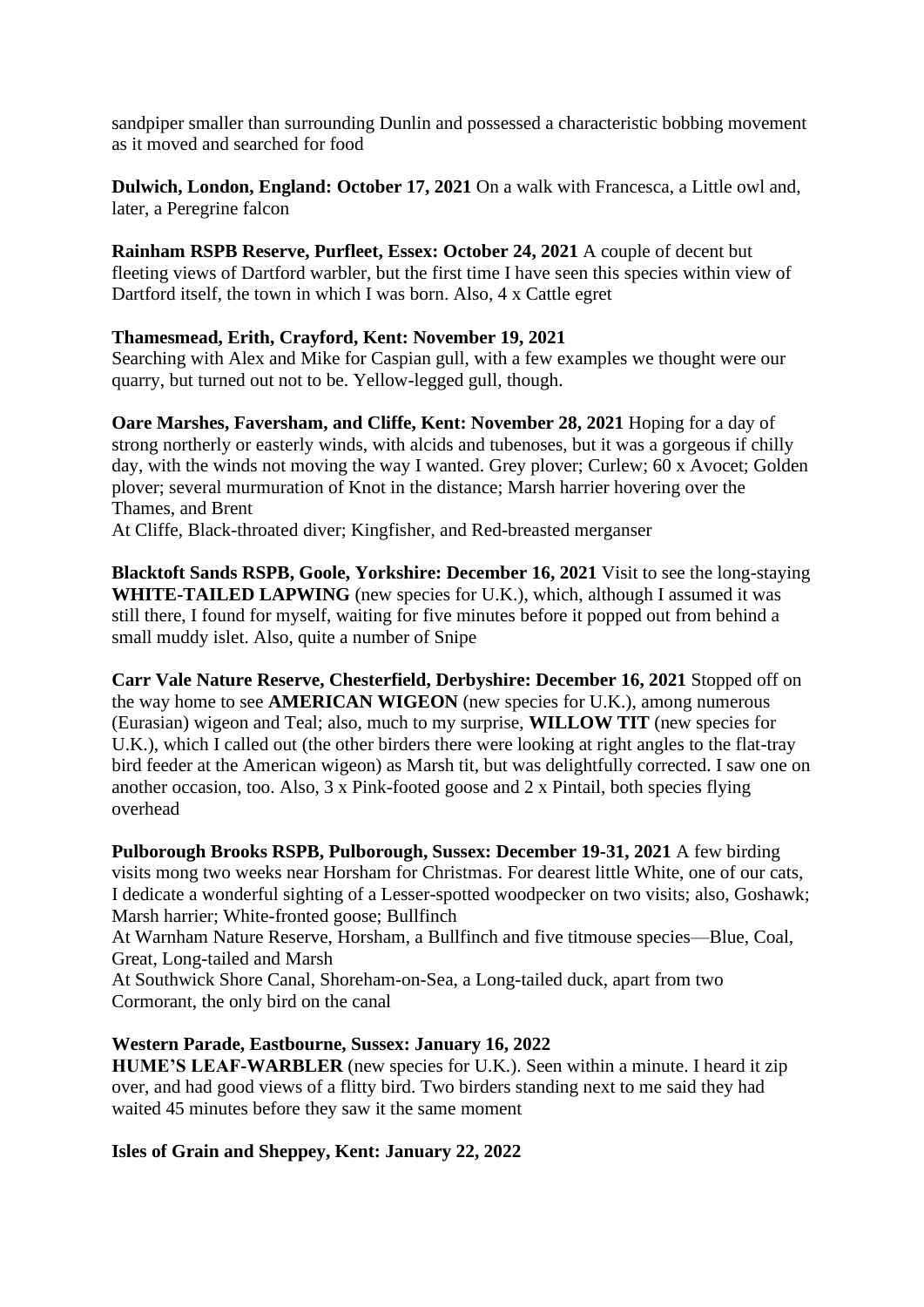At Yantlet Creek, Isle of Grain, no luck with a reported Glossy ibis but several Sanderling and Turnstone, while at Leysdown on the Isle of Sheppey, probably 100 Brambling, while on the beach by Little Groves Leisure Park, seven Shore lark. This is the first time I have seen the European *Eremophila alpestris flava* Shore lark, but I did see an American horned lark in the U.K. at Staines Reservoir, Surrey on 26 January, 2018, which could be referred to as the principal Shore or Horned lark prototype. There are 42 subspecies globally. At Capel Fleet, probably 200 Golden plover and 1,000 Brent. Also, a small flock of Whitefronted goose and a Red kite

## **Marsh Farm Country Park. South Woodham Ferrers, Essex: January 23, 2022**

My 300th U.K. species, **RED-BREASTED GOOSE** (new species for U.K.). I arrived at the site at approximately 9 a.m. just as another birder, Daniel Field, a Canadian ornithologist teaching and researching at Cambridge University, arrived, too, so we introduced ourselves and decided to find the goose together. It was not in the flock of Brent goose present, and we walked all the way around the country park to where Clementsgreen Creek meets the River Crouch, where we saw the Red-breasted goose fly in all on its own. We searched for it along the river bank, but then heard word that it was within the original flock. After that, we had great views, and it, and the flock, came somewhat close. Also, Grey plover; Golden plover; Dunlin; Rock pipit, and a "Black" brent, or Brant, subspecies *(Branta bernicla nigricans)*

### **Oslo, Norway: January 24-27, 2022**

A work trip, and I did not leave Central Oslo, but the crow here is only the Hooded crow, and in the harbour was a pair of resplendent Goldeneye

### **Eastbourne, Sussex: February 12, 2022**

**AMERICAN ROBIN** (new species for U.K.), seen not so far from the sighting of the Hume's leaf warbler less than a calendar month before. Glorious sunshine, and I arrived at 7 a.m. Seen immediately, and it flew and perched within 15 feet for fantastic views. (I am aware that I never gave a second glance of the 500,000 of this species I saw when I lived in the US, apart from enjoying its habit of walking fast forward three steps, coming to a halt, then repeating.) I went to see if I could see the Hume's leaf warbler again, but the surf was making a lot of noise, it was chilly and the wind blew, so I did not give it long. On the way home, right on the outskirts of Eastbourne at Polegate, there was a Hooded crow. A local said it had been there for three weeks, and I rather suspect the same is true of the American robin, even though it came to birders' attention only on February 8

# **Priory Country Park, Bedford, Bedfordshire: February 26, 2022**

**GREEN-WINGED TEAL** (new species for U.K.). A gorgeous sunny day, mild for the time of year, and this new species that took some while to find. There were not so many teal, at least even half-visible, but a slow scan through lots of reeds finally revealed one with the telltale white bands going down through the breast. Also there, one Greater white-fronted goose; Marsh harrier; 3 x Common snipe; 2 x Oystercatcher, and a flock of 40 feral Barnacle geese. A stop off at RSPB Sandy, the organisation's HQ and a place I have never been to, showed Siskin; Coal tit; 3 x Red kite, 2 x Greenfinch, and a Nuthatch

### **Crossness Nature Reserve, Belvedere, Kent: February 27, 2022**

Common sandpiper; 20 x Redshank; 20 x Black-tailed godwit; Wigeon; Pochard; Gadwall; 100s of Teal; Linnet; Peregrine

### **Epping Forest, Essex: March 20, 2022**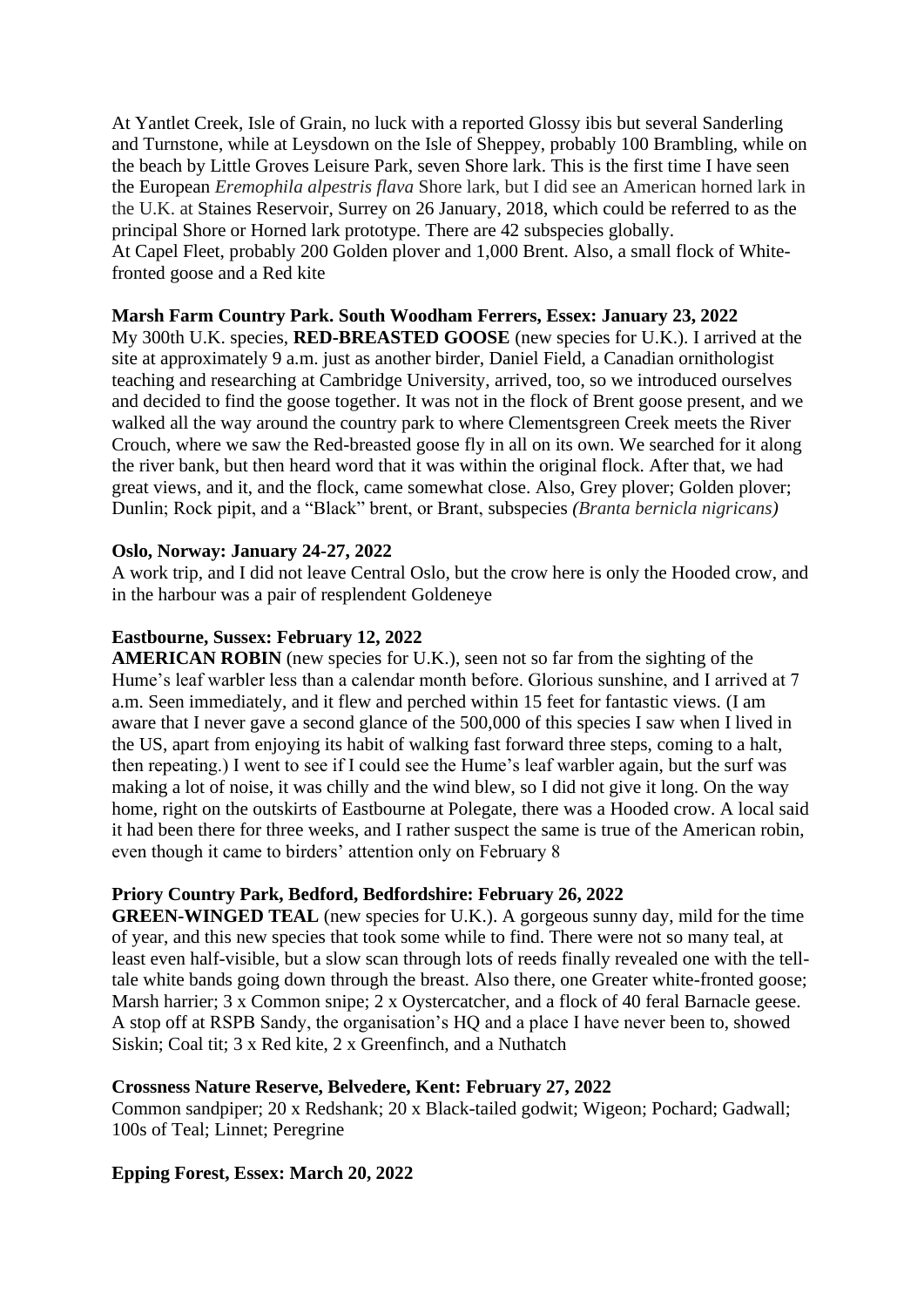On a walk with friends, a Firecrest in really good light

## **Mayow Park, Sydenham, London: March 29, 2022**

Francesca took a photo of a "strange bird" she saw while out on a run, and it was the escaped Crested caracara from London Zoo, which has been roaming around south and southeast London (and last heard at Kemsing, Kent) for three weeks. A team came from the zoo to see if they could recapture it, but they failed, obviously. (It was finally recaptured.)

## **Lower Pond Lane Ponds, Marlow, Buckinghamshire: April 3, 2022**

**BLUE-WINGED TEAL** (new species for U.K.). So, two American teal U.K. lifers for me in a row, this one being a female; also, a Red kite landed in a tree very close to me, and I got a couple of good photos before it saw me and dashed off

## **Abberton Reservoir, Peldon, Essex: April 9, 2022**

**LESSER SCAUP** (new species for U.K.), which took some finding. There were only two flocks of tufted duck on the reservoir, a small flock of six and a large flock of maybe 200. It was not in the smaller flock, and in the larger flock it took a lot of searching, but finally I saw the grey back, upright head and small bobble to the back of the head. It was not windy today, but all the ducks were diving, and it was very easy to lose. Also, a pair of Goldeneye and my first Swallow of the year

# **Mucking Marshes, East Tilbury, Essex: April 9, 2022**

My second-ever Temminck's stint, which I believe is the same bird that has been seen in Cliffe, Kent, and was found by a friend of mine, Paul Dietrich. Really tidy individual, with the pale brown head and breast band showing nicely. Also, a Ringed plover and a Little ringed plover, my first for the year

### **Ham Wall RSPB Reserve, Somerset: April 23, 2022**

A very unpromising day that turned into a very warm one, albeit with some gusts of strong breeze. The highlights were six Glossy ibis all in a group (five of which later took to the air, scared off by an overenthusiastic photographer) and five Garganey, including four males. Also, Great egret; Willow warbler; Blackcap, and a Bittern, although also we heard three or four booming, one very close but still unseen

### **Grunweld, Berlin, Germany: May 2, 2022**

The first train stop—albeit a fairly long one from the Zoo area of Berlin—to a very large deciduous wood area dropping down to the Havelsee lake. Incredible birding so close to the city centre, with Hawfinch; Redstart; Nightingale; Wood warbler; Black woodpecker; Treecreeper; Nuthatch, and a pair of Crane on the small Platsee

### **Richmond, London, to Oxford, 100-mile Centurion Running race: May 7-8, 2022**

I ran 100 miles—actually, 102 due to a bridge being closed by the Environmental Agency the evening before the race's start—from London to Oxford along the Thames Path. Forty-two species recorded, including Green woodpecker, Marsh tit and four calling Cuckoo

### **Regents Park, London: May 14, 2022**

Heard numerous times before seen, an Iberian chiffchaff. The second time I have seen this species, but the first time I have heard and seen it singing repeatedly

# **Skokholm Island, Pembrokeshire, Wales: May 29, 2022**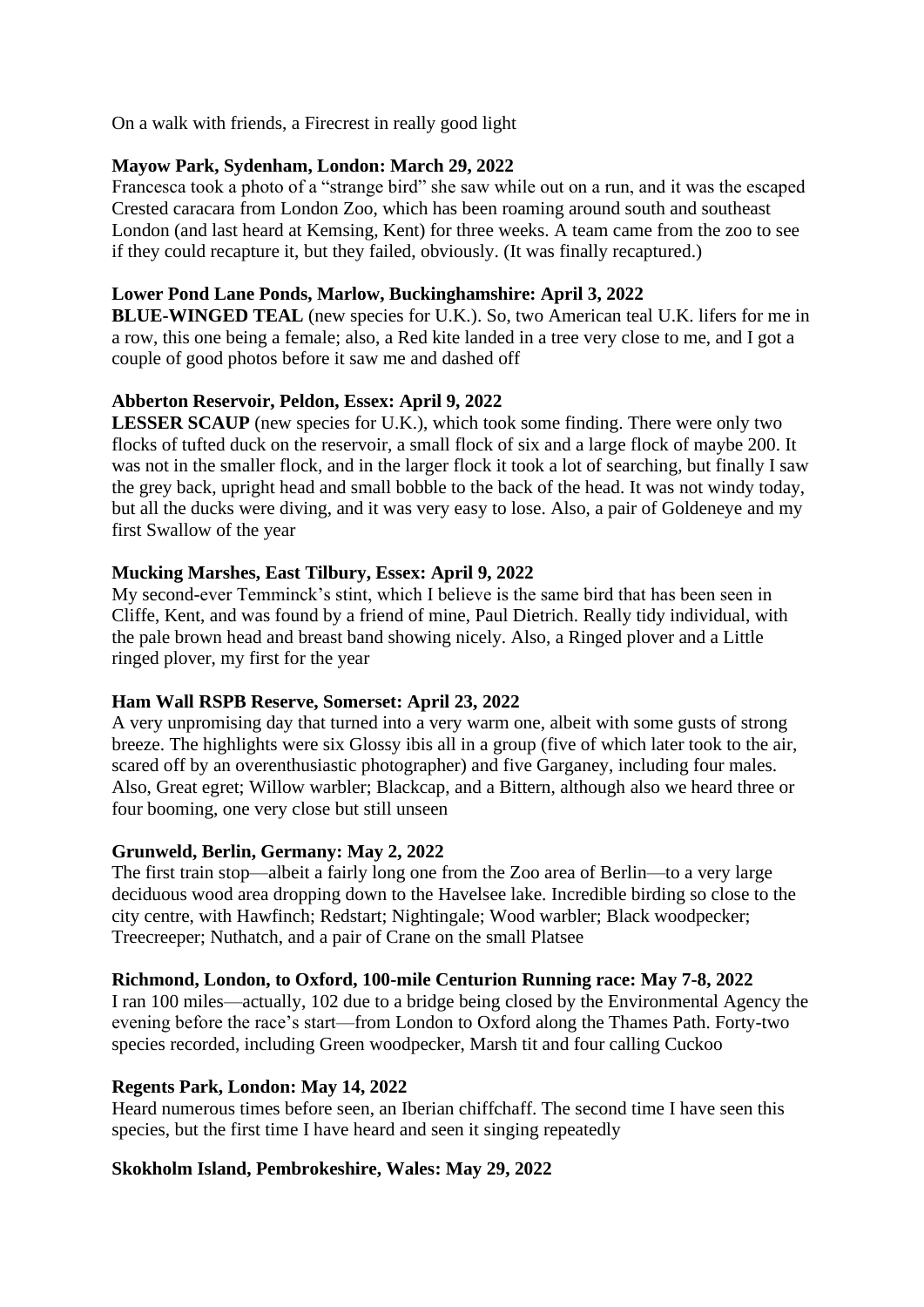Quite extraordinary how I got here. On a trip to celebrate Francesca's birthday, and a trip modelled on her pace and interests, we had a planned trip to Skomer Island, essentially to see Puffin, but due to northerly winds it is impossible or dangerous for boats to land there, even if the sea looks like a millpond. I was told it has everything to do the swell. For a few days I had seen that on the normally inaccessible island next to Skomer, Skokholm, there had been a **MOLTONI'S WARBLER** (new species for U.K.) present, so when I got an email saying the Skomer trip was cancelled, I called the number for the special birding boat organised, especially to see that species. Apparently, it is only the third time this century a boat has been organised to land at the bird reserve, which is always off limits (the other two boat trips were organised to see a Swainson's thrush and a Yellow-rumped warbler). Twenty-nine biders were met at the jetty and literally frogmarched to where the warbler had been seen. It was very elusive, but I saw it well twice, but never long enough to photograph. Also, spotted an **ICTERINE WARBLER** (new species for U.K.), among the few birders who were far enough along the trail to get back to the boat, so I got two new species, even though it, too, was very flitty. Also, Puffin; Razorbill, and Guillemot, my best views of these three birds I have ever had. Raven, too. It was a real privilege to come to this island. A memorable day. The Moltoni's warbler is, I believe, the  $12<sup>th</sup>$  record for the U.K., and all of them have been in fringe, usually very isolated destinations, with the exception of two at Blakeney Point, Norfolk. It also is the first for Wales. The Icterine warbler was the 30th for Skokholm but the first since September 2014, just the third this century and the second to be seen in May



(Moltoni's warbler twitch, Skokholm Island, Wales; May 30, 2022)